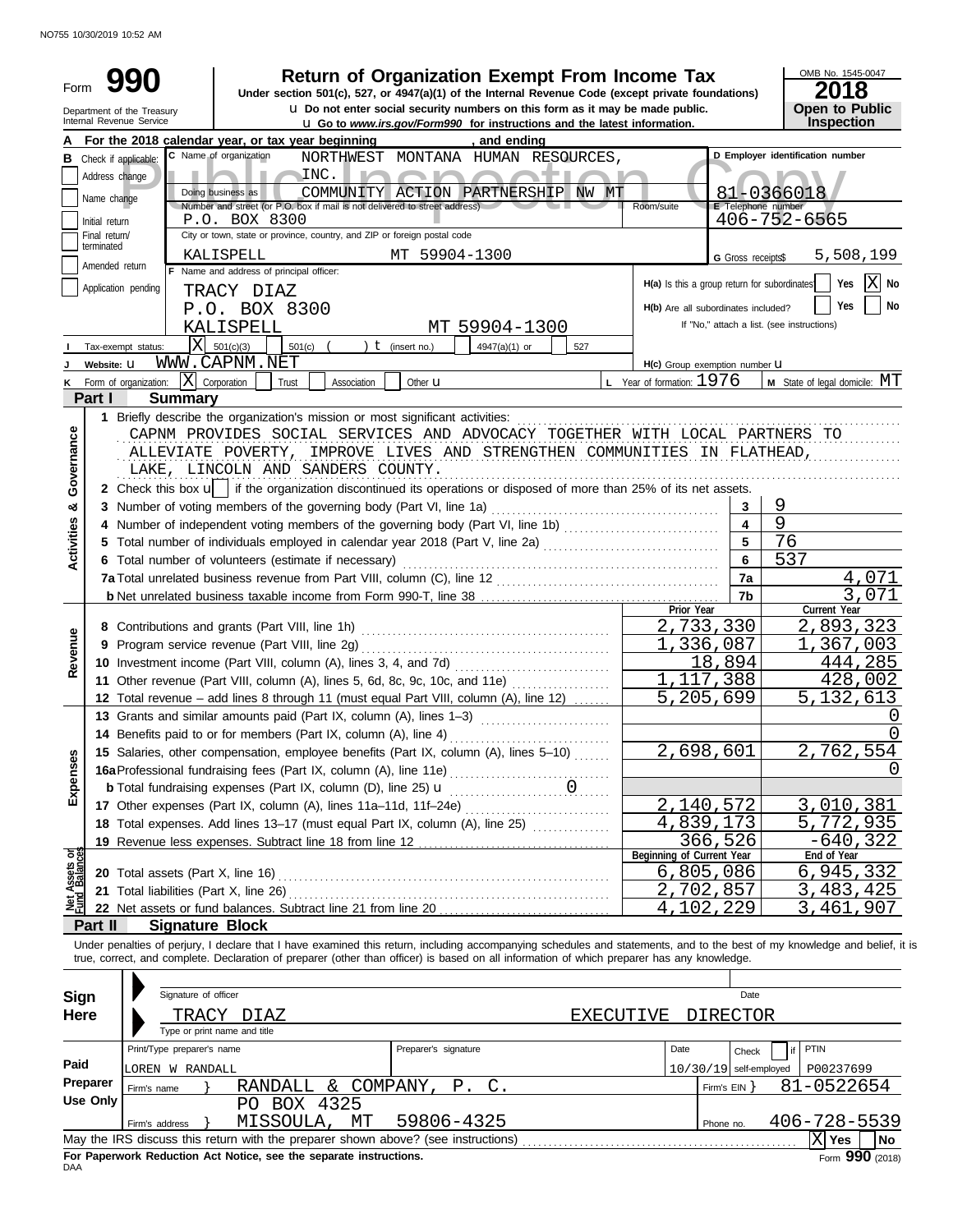|                                                            | Form 990 (2018) NORTHWEST MONTANA HUMAN RESOURCES, 81-0366018                                                                                       |               | Page 2                             |
|------------------------------------------------------------|-----------------------------------------------------------------------------------------------------------------------------------------------------|---------------|------------------------------------|
| Part III                                                   | <b>Statement of Program Service Accomplishments</b>                                                                                                 |               |                                    |
|                                                            |                                                                                                                                                     |               | $\overline{\mathrm{x}}$            |
| Briefly describe the organization's mission:<br>1.         |                                                                                                                                                     |               |                                    |
|                                                            | CAPNM PROVIDES SOCIAL SERVICES AND ADVOCACY TOGETHER WITH LOCAL PARTNERS<br>ALLEVIATE POVERTY IMPROVE LIVES AND STRENGTHEN COMMUNITIES IN FLATHEAD, |               |                                    |
| LAKE,                                                      |                                                                                                                                                     |               |                                    |
|                                                            | LINCOLN AND SANDERS COUNTY.                                                                                                                         |               |                                    |
| $\mathbf{2}$                                               | Did the organization undertake any significant program services during the year which were not listed on the                                        |               |                                    |
| prior Form 990 or 990-EZ?                                  |                                                                                                                                                     |               | $\Box$ Yes $\boxed{\mathrm{X}}$ No |
| If "Yes," describe these new services on Schedule O.       |                                                                                                                                                     |               |                                    |
|                                                            | Did the organization cease conducting, or make significant changes in how it conducts, any program                                                  |               |                                    |
| services?                                                  |                                                                                                                                                     |               | $\Box$ Yes $\boxed{\mathrm{X}}$ No |
| If "Yes," describe these changes on Schedule O.            |                                                                                                                                                     |               |                                    |
|                                                            | Describe the organization's program service accomplishments for each of its three largest program services, as measured by                          |               |                                    |
|                                                            | expenses. Section 501(c)(3) and 501(c)(4) organizations are required to report the amount of grants and allocations to others,                      |               |                                    |
|                                                            | the total expenses, and revenue, if any, for each program service reported.                                                                         |               |                                    |
|                                                            |                                                                                                                                                     |               |                                    |
| 4a (Code:                                                  | ) (Expenses \$ $\qquad 2, 143, 347$ including grants of \$                                                                                          |               | ) (Revenue \$ 636,830)             |
| SEE SCHEDULE O                                             |                                                                                                                                                     |               |                                    |
|                                                            |                                                                                                                                                     |               |                                    |
|                                                            |                                                                                                                                                     |               |                                    |
|                                                            |                                                                                                                                                     |               |                                    |
|                                                            |                                                                                                                                                     |               |                                    |
|                                                            |                                                                                                                                                     |               |                                    |
|                                                            |                                                                                                                                                     |               |                                    |
|                                                            |                                                                                                                                                     |               |                                    |
|                                                            |                                                                                                                                                     |               |                                    |
|                                                            |                                                                                                                                                     |               |                                    |
|                                                            |                                                                                                                                                     |               |                                    |
|                                                            |                                                                                                                                                     |               |                                    |
|                                                            |                                                                                                                                                     |               |                                    |
| SEE SCHEDULE O                                             |                                                                                                                                                     |               |                                    |
|                                                            |                                                                                                                                                     |               |                                    |
|                                                            |                                                                                                                                                     |               |                                    |
|                                                            |                                                                                                                                                     |               |                                    |
|                                                            |                                                                                                                                                     |               |                                    |
|                                                            |                                                                                                                                                     |               |                                    |
|                                                            |                                                                                                                                                     |               |                                    |
|                                                            |                                                                                                                                                     |               |                                    |
|                                                            |                                                                                                                                                     |               |                                    |
|                                                            |                                                                                                                                                     |               |                                    |
|                                                            |                                                                                                                                                     |               |                                    |
| 4c (Code:<br>) (Expenses \$                                | $781,603$ including grants of \$                                                                                                                    | ) (Revenue \$ | 1,750)                             |
| SCHEDULE O                                                 |                                                                                                                                                     |               |                                    |
|                                                            |                                                                                                                                                     |               |                                    |
|                                                            |                                                                                                                                                     |               |                                    |
|                                                            |                                                                                                                                                     |               |                                    |
|                                                            |                                                                                                                                                     |               |                                    |
|                                                            |                                                                                                                                                     |               |                                    |
|                                                            |                                                                                                                                                     |               |                                    |
|                                                            |                                                                                                                                                     |               |                                    |
|                                                            |                                                                                                                                                     |               |                                    |
|                                                            |                                                                                                                                                     |               |                                    |
|                                                            |                                                                                                                                                     |               |                                    |
|                                                            |                                                                                                                                                     |               |                                    |
| 4d Other program services (Describe in Schedule O.)        |                                                                                                                                                     |               |                                    |
| 779,592                                                    |                                                                                                                                                     | 44,367        |                                    |
| (Expenses \$<br>4e Total program service expenses <b>u</b> | including grants of\$<br>. 358.341<br>5                                                                                                             | (Revenue \$   |                                    |
|                                                            |                                                                                                                                                     |               |                                    |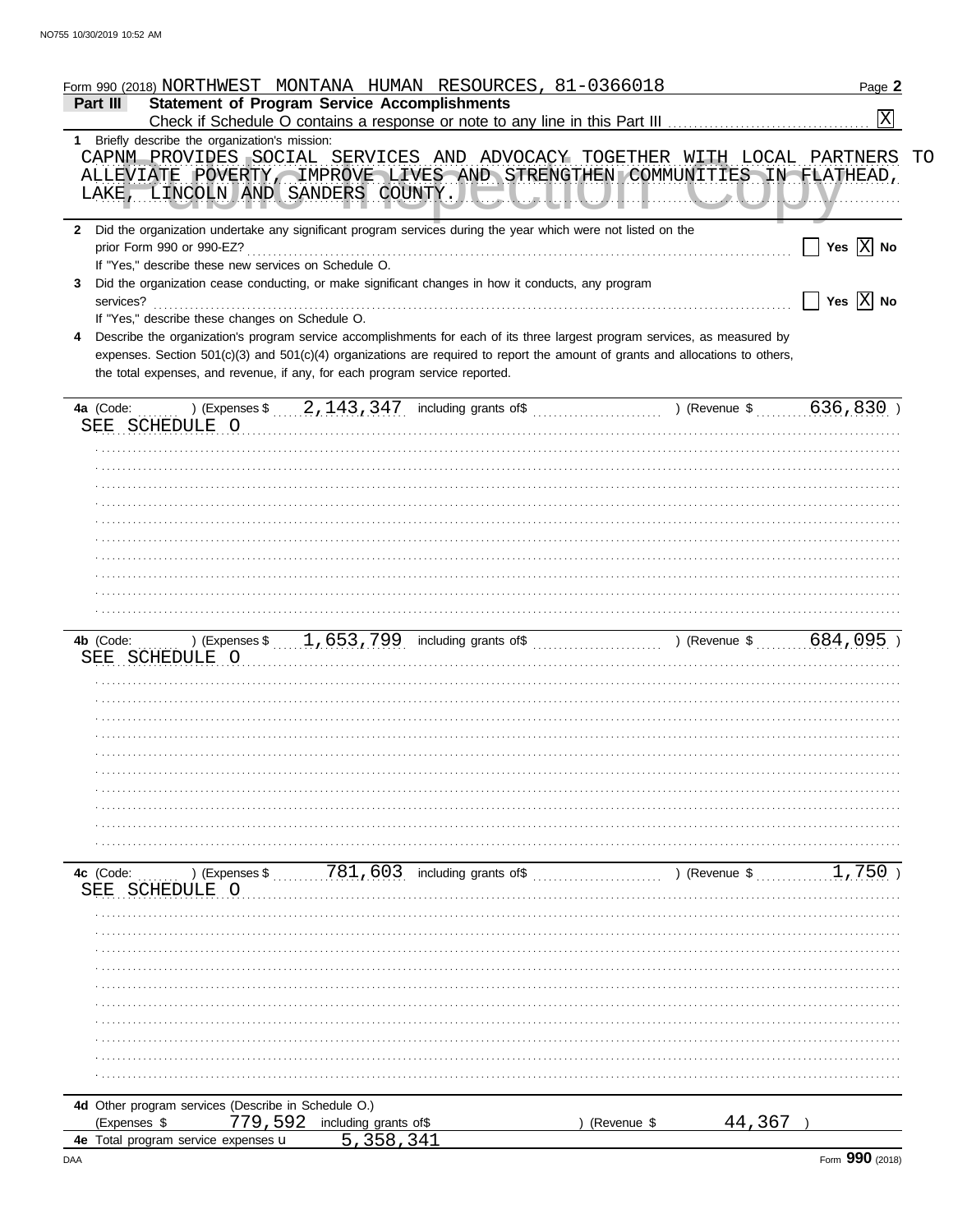# **Part IV Checklist of Required Schedules** Form 990 (2018) NORTHWEST MONTANA HUMAN RESOURCES, 81-0366018

|     | ган IV<br><b>UICURIST OF DEVALUE SUICURES</b>                                                                                                                                                                 |                 |         |                |
|-----|---------------------------------------------------------------------------------------------------------------------------------------------------------------------------------------------------------------|-----------------|---------|----------------|
|     |                                                                                                                                                                                                               |                 | Yes     | No             |
| 1   | Is the organization described in section 501(c)(3) or $4947(a)(1)$ (other than a private foundation)? If "Yes,"                                                                                               |                 |         |                |
|     | complete Schedule A                                                                                                                                                                                           | 1               | Χ<br>ΙX |                |
| 2   | Is the organization required to complete Schedule B, Schedule of Contributors (see instructions)?                                                                                                             | $\sqrt{2}$      |         |                |
| 3   | Did the organization engage in direct or indirect political campaign activities on behalf of or in opposition to                                                                                              |                 |         |                |
|     | candidates for public office? If "Yes," complete Schedule C, Part I                                                                                                                                           | 3               |         | $\mathbf{X}$   |
| 4   | Section 501(c)(3) organizations. Did the organization engage in lobbying activities, or have a section 501(h)                                                                                                 |                 |         |                |
|     | election in effect during the tax year? If "Yes," complete Schedule C, Part II                                                                                                                                | 4               |         | $\mathbf{X}$   |
| 5   | Is the organization a section $501(c)(4)$ , $501(c)(5)$ , or $501(c)(6)$ organization that receives membership dues,                                                                                          |                 |         |                |
|     | assessments, or similar amounts as defined in Revenue Procedure 98-19? If "Yes," complete Schedule C, Part III                                                                                                | 5               |         | X              |
| 6   | Did the organization maintain any donor advised funds or any similar funds or accounts for which donors                                                                                                       |                 |         |                |
|     | have the right to provide advice on the distribution or investment of amounts in such funds or accounts? If                                                                                                   |                 |         |                |
|     | "Yes," complete Schedule D, Part I                                                                                                                                                                            | 6               |         | X              |
| 7   | Did the organization receive or hold a conservation easement, including easements to preserve open space,                                                                                                     |                 |         |                |
|     | the environment, historic land areas, or historic structures? If "Yes," complete Schedule D, Part II                                                                                                          | 7               |         | X              |
| 8   | Did the organization maintain collections of works of art, historical treasures, or other similar assets? If "Yes,"                                                                                           |                 |         |                |
|     | complete Schedule D, Part III                                                                                                                                                                                 | 8               |         | X              |
| 9   | Did the organization report an amount in Part X, line 21, for escrow or custodial account liability, serve as a                                                                                               |                 |         |                |
|     | custodian for amounts not listed in Part X; or provide credit counseling, debt management, credit repair, or                                                                                                  |                 |         |                |
|     | debt negotiation services? If "Yes," complete Schedule D, Part IV                                                                                                                                             | 9               | Χ       |                |
| 10  | Did the organization, directly or through a related organization, hold assets in temporarily restricted                                                                                                       |                 |         |                |
|     | endowments, permanent endowments, or quasi-endowments? If "Yes," complete Schedule D, Part V                                                                                                                  | 10              |         | Χ              |
| 11  | If the organization's answer to any of the following questions is "Yes," then complete Schedule D, Parts VI,                                                                                                  |                 |         |                |
|     | VII, VIII, IX, or X as applicable.                                                                                                                                                                            |                 |         |                |
| a   | Did the organization report an amount for land, buildings, and equipment in Part X, line 10? If "Yes,"                                                                                                        |                 |         |                |
|     | complete Schedule D, Part VI                                                                                                                                                                                  | 11a             | Χ       |                |
|     | <b>b</b> Did the organization report an amount for investments—other securities in Part X, line 12 that is 5% or more                                                                                         |                 |         |                |
|     | of its total assets reported in Part X, line 16? If "Yes," complete Schedule D, Part VII                                                                                                                      | 11 <sub>b</sub> |         | X              |
| C   | Did the organization report an amount for investments—program related in Part X, line 13 that is 5% or more                                                                                                   |                 |         |                |
|     | of its total assets reported in Part X, line 16? If "Yes," complete Schedule D, Part VIII                                                                                                                     | 11c             |         | X              |
|     | d Did the organization report an amount for other assets in Part X, line 15 that is 5% or more of its total assets                                                                                            |                 |         |                |
|     | reported in Part X, line 16? If "Yes," complete Schedule D, Part IX                                                                                                                                           | 11d             |         | X              |
|     | Did the organization report an amount for other liabilities in Part X, line 25? If "Yes," complete Schedule D, Part X                                                                                         | 11e             | X       |                |
| f.  | Did the organization's separate or consolidated financial statements for the tax year include a footnote that addresses                                                                                       |                 |         |                |
|     | the organization's liability for uncertain tax positions under FIN 48 (ASC 740)? If "Yes," complete Schedule D, Part X                                                                                        | 11f             | Χ       |                |
|     | 12a Did the organization obtain separate, independent audited financial statements for the tax year? If "Yes," complete                                                                                       |                 |         |                |
|     | Schedule D, Parts XI and XII                                                                                                                                                                                  | 12a             |         | Χ              |
|     | Was the organization included in consolidated, independent audited financial statements for the tax year? If                                                                                                  |                 |         |                |
|     | "Yes," and if the organization answered "No" to line 12a, then completing Schedule D, Parts XI and XII is optional                                                                                            | 12 <sub>b</sub> | Χ       |                |
| 13  |                                                                                                                                                                                                               | 13              |         | $\overline{X}$ |
|     |                                                                                                                                                                                                               | 14a             |         | X              |
| 14a | Did the organization maintain an office, employees, or agents outside of the United States?                                                                                                                   |                 |         |                |
| b   | Did the organization have aggregate revenues or expenses of more than \$10,000 from grantmaking,<br>fundraising, business, investment, and program service activities outside the United States, or aggregate |                 |         |                |
|     |                                                                                                                                                                                                               | 14 <sub>b</sub> |         |                |
|     | foreign investments valued at \$100,000 or more? If "Yes," complete Schedule F, Parts I and IV                                                                                                                |                 |         | <u>X</u>       |
| 15  | Did the organization report on Part IX, column (A), line 3, more than \$5,000 of grants or other assistance to or                                                                                             |                 |         |                |
|     | for any foreign organization? If "Yes," complete Schedule F, Parts II and IV                                                                                                                                  | 15              |         | <u>X</u>       |
| 16  | Did the organization report on Part IX, column (A), line 3, more than \$5,000 of aggregate grants or other                                                                                                    |                 |         |                |
|     | assistance to or for foreign individuals? If "Yes," complete Schedule F, Parts III and IV                                                                                                                     | 16              |         | <u>X</u>       |
| 17  | Did the organization report a total of more than \$15,000 of expenses for professional fundraising services on                                                                                                |                 |         |                |
|     |                                                                                                                                                                                                               | 17              |         | <u>x</u>       |
| 18  | Did the organization report more than \$15,000 total of fundraising event gross income and contributions on                                                                                                   |                 |         |                |
|     | Part VIII, lines 1c and 8a? If "Yes," complete Schedule G, Part II                                                                                                                                            | 18              |         | <u>x_</u>      |
| 19  | Did the organization report more than \$15,000 of gross income from gaming activities on Part VIII, line 9a?                                                                                                  |                 |         |                |
|     |                                                                                                                                                                                                               | 19              |         | <u>X</u>       |
| 20a |                                                                                                                                                                                                               | 20a             |         | Χ              |
| b   |                                                                                                                                                                                                               | 20 <sub>b</sub> |         |                |
| 21  | Did the organization report more than \$5,000 of grants or other assistance to any domestic organization or                                                                                                   |                 |         |                |
|     |                                                                                                                                                                                                               | 21              |         | Χ              |

Form **990** (2018)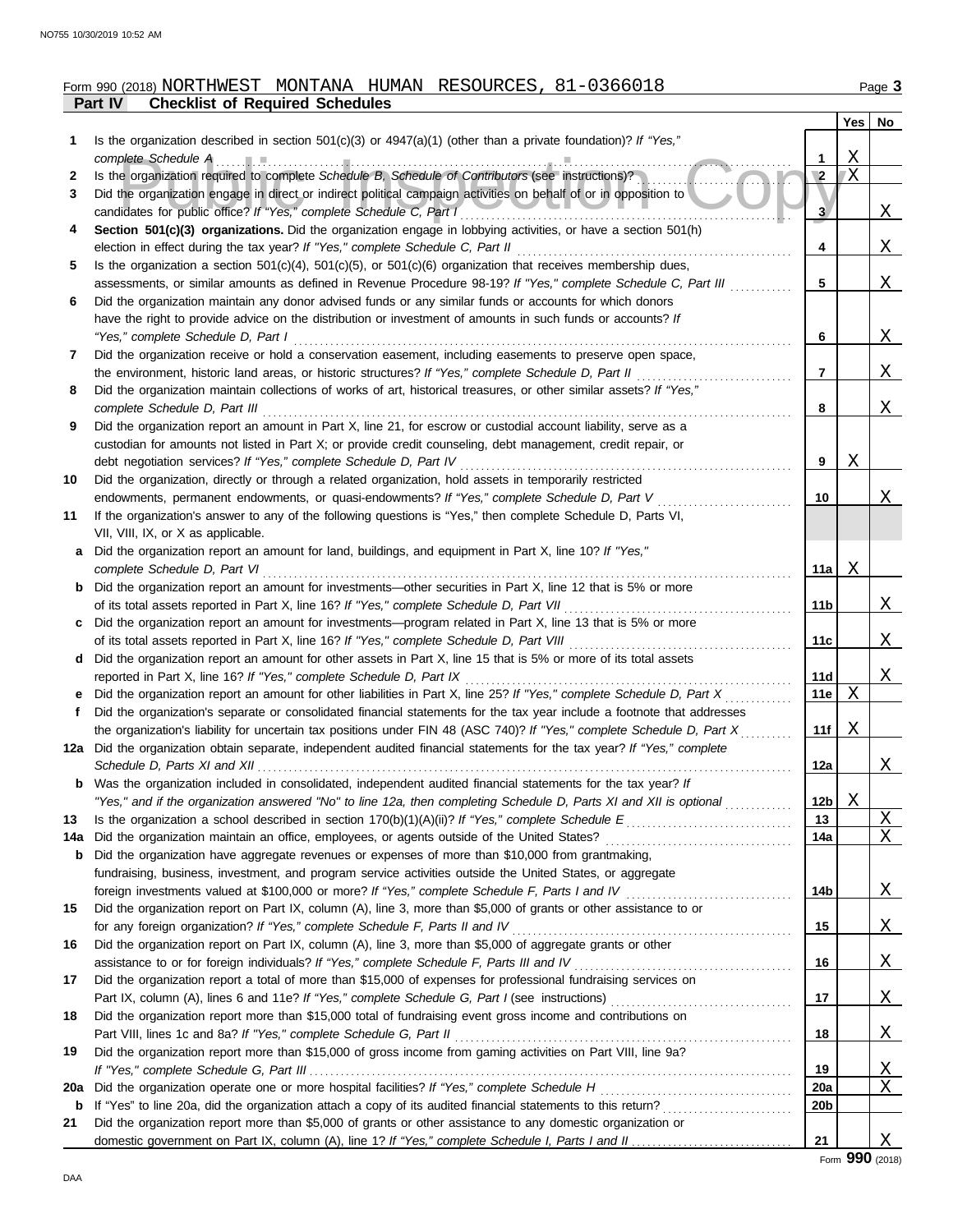|     | <b>Checklist of Required Schedules (continued)</b><br><b>Part IV</b>                                                                                                                         |                 |          |
|-----|----------------------------------------------------------------------------------------------------------------------------------------------------------------------------------------------|-----------------|----------|
|     |                                                                                                                                                                                              |                 | Yes      |
| 22  | Did the organization report more than \$5,000 of grants or other assistance to or for domestic individuals on<br>Part IX, column (A), line 2? If "Yes," complete Schedule I, Parts I and III | 22              |          |
| 23  | Did the organization answer "Yes" to Part VII, Section A, line 3, 4, or 5 about compensation of the                                                                                          |                 |          |
|     | organization's current and former officers, directors, trustees, key employees, and highest compensated                                                                                      |                 |          |
|     | employees? If "Yes," complete Schedule J                                                                                                                                                     | 23              |          |
|     | 24a Did the organization have a tax-exempt bond issue with an outstanding principal amount of more than                                                                                      |                 |          |
|     | \$100,000 as of the last day of the year, that was issued after December 31, 2002? If "Yes," answer lines 24b                                                                                |                 |          |
|     | through 24d and complete Schedule K. If "No," go to line 25a                                                                                                                                 | 24a             |          |
| b   | Did the organization invest any proceeds of tax-exempt bonds beyond a temporary period exception?                                                                                            | 24b             |          |
| c   | Did the organization maintain an escrow account other than a refunding escrow at any time during the year                                                                                    |                 |          |
|     | to defease any tax-exempt bonds?                                                                                                                                                             | 24 <sub>c</sub> |          |
| d   | Did the organization act as an "on behalf of" issuer for bonds outstanding at any time during the year?                                                                                      | 24d             |          |
|     | 25a Section 501(c)(3), 501(c)(4), and 501(c)(29) organizations. Did the organization engage in an excess benefit                                                                             |                 |          |
|     | transaction with a disqualified person during the year? If "Yes," complete Schedule L, Part I                                                                                                | 25a             |          |
| b   | Is the organization aware that it engaged in an excess benefit transaction with a disqualified person in a prior                                                                             |                 |          |
|     | year, and that the transaction has not been reported on any of the organization's prior Forms 990 or 990-EZ?                                                                                 |                 |          |
|     | If "Yes," complete Schedule L, Part I                                                                                                                                                        | 25 <sub>b</sub> |          |
| 26  | Did the organization report any amount on Part X, line 5, 6, or 22 for receivables from or payables to any                                                                                   |                 |          |
|     | current or former officers, directors, trustees, key employees, highest compensated employees, or                                                                                            |                 |          |
|     | disqualified persons? If "Yes," complete Schedule L, Part II                                                                                                                                 | 26              |          |
| 27  | Did the organization provide a grant or other assistance to an officer, director, trustee, key employee,                                                                                     |                 |          |
|     | substantial contributor or employee thereof, a grant selection committee member, or to a 35% controlled                                                                                      |                 |          |
|     | entity or family member of any of these persons? If "Yes," complete Schedule L, Part III                                                                                                     | 27              |          |
| 28  | Was the organization a party to a business transaction with one of the following parties (see Schedule L,                                                                                    |                 |          |
|     | Part IV instructions for applicable filing thresholds, conditions, and exceptions):                                                                                                          |                 |          |
| а   | A current or former officer, director, trustee, or key employee? If "Yes," complete Schedule L, Part IV                                                                                      | 28a             |          |
| b   | A family member of a current or former officer, director, trustee, or key employee? If "Yes," complete                                                                                       |                 |          |
|     | Schedule L, Part IV                                                                                                                                                                          | 28 <sub>b</sub> |          |
| c   | An entity of which a current or former officer, director, trustee, or key employee (or a family member thereof)                                                                              |                 |          |
|     | was an officer, director, trustee, or direct or indirect owner? If "Yes," complete Schedule L, Part IV                                                                                       | 28c             |          |
| 29  | Did the organization receive more than \$25,000 in non-cash contributions? If "Yes," complete Schedule M                                                                                     | 29              |          |
| 30  | Did the organization receive contributions of art, historical treasures, or other similar assets, or qualified                                                                               |                 |          |
|     | conservation contributions? If "Yes," complete Schedule M                                                                                                                                    | 30              |          |
| 31  | Did the organization liquidate, terminate, or dissolve and cease operations? If "Yes," complete Schedule N, Part I                                                                           | 31              |          |
| 32  | Did the organization sell, exchange, dispose of, or transfer more than 25% of its net assets? If "Yes,"                                                                                      |                 |          |
|     | complete Schedule N, Part II                                                                                                                                                                 | 32              |          |
| 33  | Did the organization own 100% of an entity disregarded as separate from the organization under Regulations                                                                                   |                 |          |
|     | sections 301.7701-2 and 301.7701-3? If "Yes," complete Schedule R, Part I                                                                                                                    | 33              | <u>X</u> |
| 34  | Was the organization related to any tax-exempt or taxable entity? If "Yes," complete Schedule R, Part II, III,                                                                               |                 |          |
|     | or IV, and Part V, line 1                                                                                                                                                                    | 34              | <u>X</u> |
| 35a |                                                                                                                                                                                              | 35a             | Χ        |
| b   | If "Yes" to line 35a, did the organization receive any payment from or engage in any transaction with a                                                                                      |                 |          |
|     |                                                                                                                                                                                              | 35 <sub>b</sub> | <u>X</u> |
| 36  | Section 501(c)(3) organizations. Did the organization make any transfers to an exempt non-charitable                                                                                         |                 |          |
|     | related organization? If "Yes," complete Schedule R, Part V, line 2                                                                                                                          | 36              |          |
| 37  | Did the organization conduct more than 5% of its activities through an entity that is not a related organization                                                                             |                 |          |
|     | and that is treated as a partnership for federal income tax purposes? If "Yes," complete Schedule R, Part VI                                                                                 | 37              |          |
| 38  | Did the organization complete Schedule O and provide explanations in Schedule O for Part VI, lines 11b and                                                                                   |                 |          |
|     | 19? Note. All Form 990 filers are required to complete Schedule O.                                                                                                                           | 38              | X        |

|  | Part V<br><b>Statements Regarding Other IRS Filings and Tax Compliance</b>                         |                |  |    |       |    |  |  |
|--|----------------------------------------------------------------------------------------------------|----------------|--|----|-------|----|--|--|
|  |                                                                                                    |                |  |    |       |    |  |  |
|  |                                                                                                    |                |  |    | Yes l | No |  |  |
|  | 1a Enter the number reported in Box 3 of Form 1096. Enter -0- if not applicable                    | 1a             |  |    |       |    |  |  |
|  | <b>b</b> Enter the number of Forms W-2G included in line 1a. Enter -0- if not applicable           | 1 <sub>b</sub> |  |    |       |    |  |  |
|  | c Did the organization comply with backup withholding rules for reportable payments to vendors and |                |  |    |       |    |  |  |
|  |                                                                                                    |                |  | 1c |       |    |  |  |

# Form 990 (2018) NORTHWEST MONTANA HUMAN RESOURCES, 81-0366018

**Yes No**

 $\underline{X}$ 

 $\overline{X}$ 

 $\overline{X}$ 

 $\underline{X}$ 

 $\overline{X}$ 

 $\underline{X}$ 

 $\overline{X}$ 

 $X$ 

 $\underline{X}$ 

X X

X X

 $X$ 

 $\overline{X}$ 

 $\overline{X}$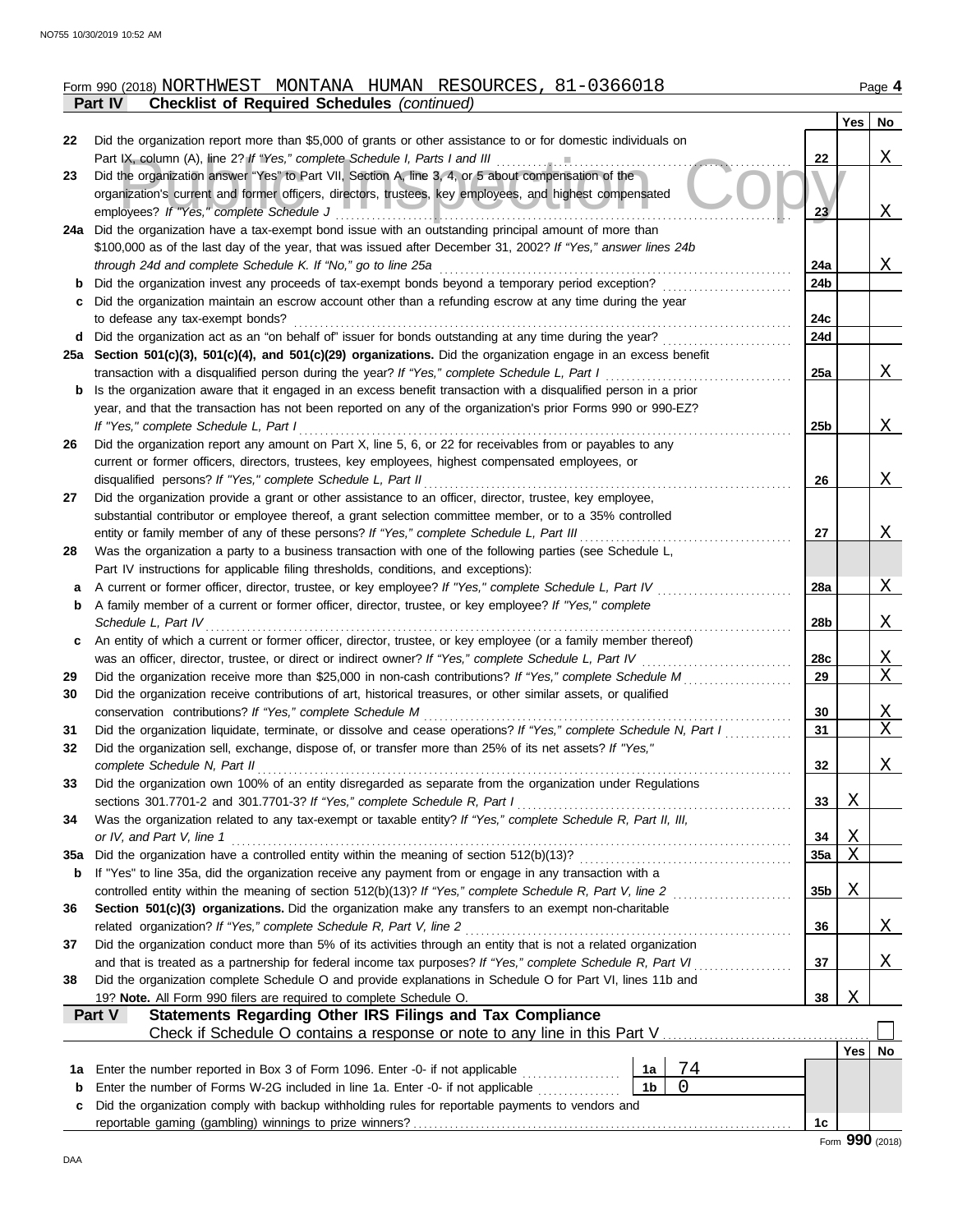|     | Form 990 (2018) NORTHWEST MONTANA HUMAN RESOURCES, 81-0366018                                                                                                                                              |                 |                |    | Page 5       |
|-----|------------------------------------------------------------------------------------------------------------------------------------------------------------------------------------------------------------|-----------------|----------------|----|--------------|
|     | Statements Regarding Other IRS Filings and Tax Compliance (continued)<br>Part V                                                                                                                            |                 |                |    |              |
|     |                                                                                                                                                                                                            |                 |                |    | Yes   No     |
|     | 2a Enter the number of employees reported on Form W-3, Transmittal of Wage and Tax                                                                                                                         |                 |                |    |              |
|     | Statements, filed for the calendar year ending with or within the year covered by this return                                                                                                              | 76<br>2a        |                |    |              |
| b   | If at least one is reported on line 2a, did the organization file all required federal employment tax returns?                                                                                             |                 | 2 <sub>b</sub> | 'Χ |              |
|     | Note. If the sum of lines 1a and 2a is greater than 250, you may be required to e-file (see instructions)                                                                                                  |                 |                |    |              |
| За  | Did the organization have unrelated business gross income of \$1,000 or more during the year?                                                                                                              |                 | 3a             | Χ  |              |
| b   | If "Yes," has it filed a Form 990-T for this year? If "No" to line 3b, provide an explanation in Schedule O                                                                                                |                 | 3 <sub>b</sub> | X  |              |
| 4a  | At any time during the calendar year, did the organization have an interest in, or a signature or other authority over,                                                                                    |                 |                |    |              |
|     | a financial account in a foreign country (such as a bank account, securities account, or other financial account)?                                                                                         |                 | 4a             |    | $\mathbf{X}$ |
| b   | If "Yes," enter the name of the foreign country: $\mathbf u$                                                                                                                                               |                 |                |    |              |
|     | See instructions for filing requirements for FinCEN Form 114, Report of Foreign Bank and Financial Accounts (FBAR).                                                                                        |                 |                |    |              |
| 5а  | Was the organization a party to a prohibited tax shelter transaction at any time during the tax year?                                                                                                      |                 | 5a             |    | Χ<br>X       |
| b   | Did any taxable party notify the organization that it was or is a party to a prohibited tax shelter transaction?                                                                                           |                 | 5b             |    |              |
| c   | If "Yes" to line 5a or 5b, did the organization file Form 8886-T?                                                                                                                                          |                 | 5c             |    |              |
| 6a  | Does the organization have annual gross receipts that are normally greater than \$100,000, and did the<br>organization solicit any contributions that were not tax deductible as charitable contributions? |                 | 6a             |    | X            |
|     | If "Yes," did the organization include with every solicitation an express statement that such contributions or                                                                                             |                 |                |    |              |
| b   | gifts were not tax deductible?                                                                                                                                                                             |                 | 6b             |    |              |
| 7   | Organizations that may receive deductible contributions under section 170(c).                                                                                                                              |                 |                |    |              |
| a   | Did the organization receive a payment in excess of \$75 made partly as a contribution and partly for goods                                                                                                |                 |                |    |              |
|     | and services provided to the payor?                                                                                                                                                                        |                 | 7a             |    | X            |
| b   | If "Yes," did the organization notify the donor of the value of the goods or services provided?                                                                                                            |                 | 7b             |    |              |
| с   | Did the organization sell, exchange, or otherwise dispose of tangible personal property for which it was                                                                                                   |                 |                |    |              |
|     | required to file Form 8282?                                                                                                                                                                                |                 | 7c             |    | Χ            |
| d   |                                                                                                                                                                                                            | 7d              |                |    |              |
| е   | Did the organization receive any funds, directly or indirectly, to pay premiums on a personal benefit contract?                                                                                            |                 | 7e             |    | $\mathbf{X}$ |
| f   | Did the organization, during the year, pay premiums, directly or indirectly, on a personal benefit contract?                                                                                               |                 | 7f             |    | X            |
| g   | If the organization received a contribution of qualified intellectual property, did the organization file Form 8899 as required?                                                                           |                 | 7g             |    |              |
| h   | If the organization received a contribution of cars, boats, airplanes, or other vehicles, did the organization file a Form 1098-C?                                                                         |                 | 7h             |    |              |
| 8   | Sponsoring organizations maintaining donor advised funds. Did a donor advised fund maintained by the                                                                                                       |                 |                |    |              |
|     | sponsoring organization have excess business holdings at any time during the year?                                                                                                                         |                 | 8              |    |              |
| 9   | Sponsoring organizations maintaining donor advised funds.                                                                                                                                                  |                 |                |    |              |
| а   | Did the sponsoring organization make any taxable distributions under section 4966?                                                                                                                         |                 | 9a             |    |              |
| b   | Did the sponsoring organization make a distribution to a donor, donor advisor, or related person?                                                                                                          |                 | 9b             |    |              |
| 10  | Section 501(c)(7) organizations. Enter:                                                                                                                                                                    |                 |                |    |              |
|     | Initiation fees and capital contributions included on Part VIII, line 12                                                                                                                                   | 10a             |                |    |              |
| b   | Gross receipts, included on Form 990, Part VIII, line 12, for public use of club facilities                                                                                                                | 10 <sub>b</sub> |                |    |              |
| 11  | Section 501(c)(12) organizations. Enter:                                                                                                                                                                   |                 |                |    |              |
| a   | Gross income from members or shareholders                                                                                                                                                                  | 11a             |                |    |              |
| b   | Gross income from other sources (Do not net amounts due or paid to other sources                                                                                                                           |                 |                |    |              |
|     | against amounts due or received from them.)                                                                                                                                                                | 11 <sub>b</sub> |                |    |              |
| 12a | Section 4947(a)(1) non-exempt charitable trusts. Is the organization filing Form 990 in lieu of Form 1041?                                                                                                 |                 | 12a            |    |              |
| b   | If "Yes," enter the amount of tax-exempt interest received or accrued during the year                                                                                                                      | 12 <sub>b</sub> |                |    |              |
| 13  | Section 501(c)(29) qualified nonprofit health insurance issuers.                                                                                                                                           |                 |                |    |              |
| а   | Is the organization licensed to issue qualified health plans in more than one state?                                                                                                                       |                 | 13a            |    |              |
|     | Note. See the instructions for additional information the organization must report on Schedule O.                                                                                                          |                 |                |    |              |
| b   | Enter the amount of reserves the organization is required to maintain by the states in which                                                                                                               |                 |                |    |              |
|     |                                                                                                                                                                                                            | 13 <sub>b</sub> |                |    |              |
| с   | Enter the amount of reserves on hand                                                                                                                                                                       | 13 <sub>c</sub> |                |    |              |
| 14a | Did the organization receive any payments for indoor tanning services during the tax year?                                                                                                                 |                 | 14a            |    | X            |
| b   |                                                                                                                                                                                                            |                 | 14b            |    |              |
| 15  | Is the organization subject to the section 4960 tax on payment(s) of more than \$1,000,000 in remuneration or                                                                                              |                 |                |    |              |
|     | excess parachute payment(s) during the year?                                                                                                                                                               |                 | 15             |    | <u>х</u>     |
|     | If "Yes," see instructions and file Form 4720, Schedule N.                                                                                                                                                 |                 |                |    |              |
| 16  | Is the organization an educational institution subject to the section 4968 excise tax on net investment income?                                                                                            |                 | 16             |    | <u>X</u>     |
|     | If "Yes," complete Form 4720, Schedule O.                                                                                                                                                                  |                 |                |    |              |

Form **990** (2018)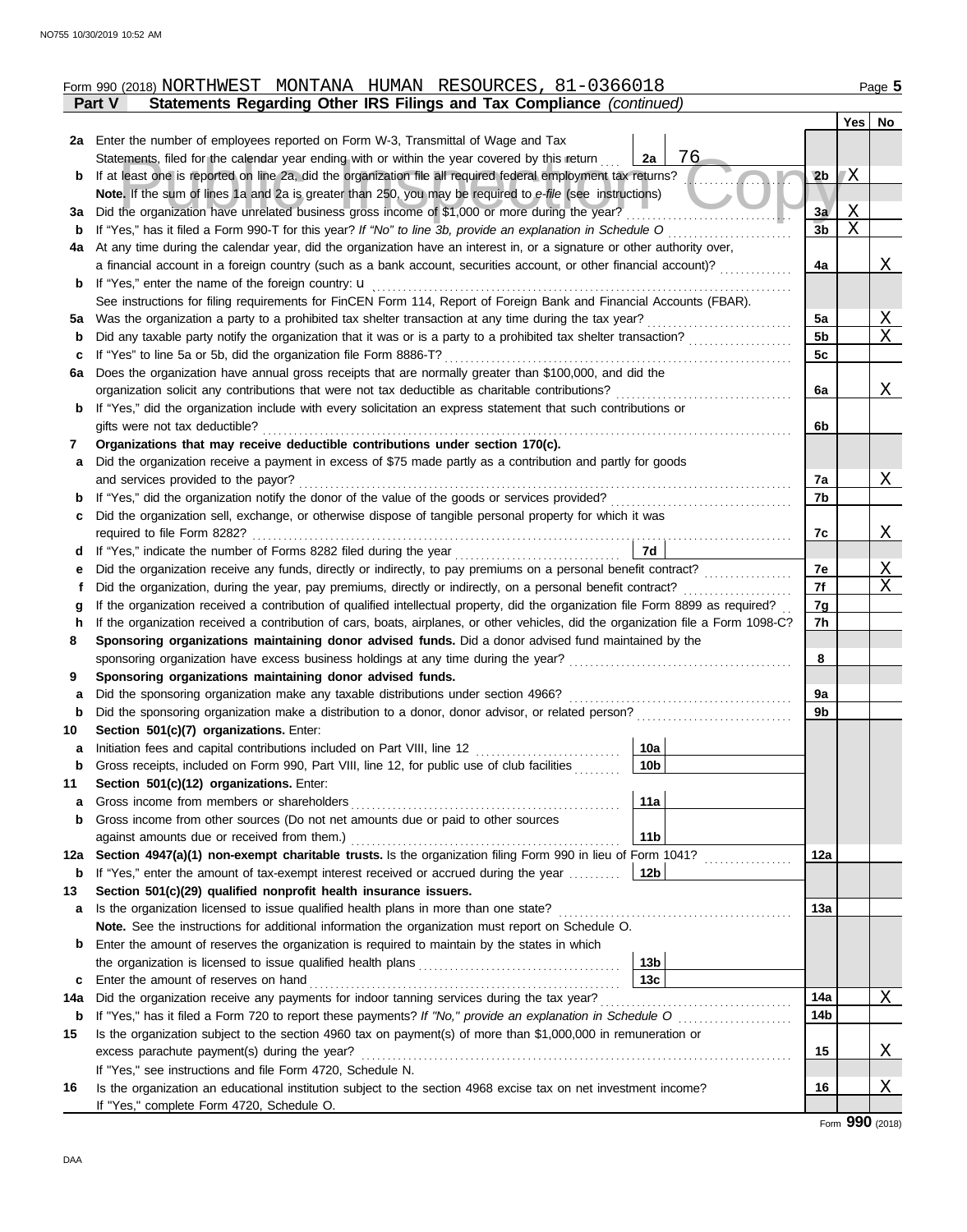# Form 990 (2018) NORTHWEST MONTANA HUMAN RESOURCES, 81-0366018

**Part VI Governance, Management, and Disclosure** *For each "Yes" response to lines 2 through 7b below, and for a "No" response to line 8a, 8b, or 10b below, describe the circumstances, processes, or changes in Schedule O. See instructions.* Check if Schedule O contains a response or note to any line in this Part VI . . . . . . . . . . . . . . . . . . . . . . . . . . . . . . . . . . . . . . . . . . . . . . . . .  $|X|$ 

|     | Section A. Governing Body and Management                                                                                            |                 |     |                      |
|-----|-------------------------------------------------------------------------------------------------------------------------------------|-----------------|-----|----------------------|
|     |                                                                                                                                     |                 | Yes | No                   |
| 1a  | 9<br>1a<br>Enter the number of voting members of the governing body at the end of the tax year                                      |                 |     |                      |
|     | If there are material differences in voting rights among members of the governing body, or                                          |                 |     |                      |
|     | if the governing body delegated broad authority to an executive committee or similar                                                |                 |     |                      |
|     | committee, explain in Schedule O.                                                                                                   |                 |     |                      |
| b   | Enter the number of voting members included in line 1a, above, who are independent<br>1b                                            |                 |     |                      |
| 2   | Did any officer, director, trustee, or key employee have a family relationship or a business relationship with                      |                 |     |                      |
|     | any other officer, director, trustee, or key employee?                                                                              | $\mathbf{2}$    |     | <u>X</u>             |
| 3   | Did the organization delegate control over management duties customarily performed by or under the direct                           |                 |     |                      |
|     | supervision of officers, directors, or trustees, or key employees to a management company or other person?                          | 3               |     | <u>X</u>             |
| 4   | Did the organization make any significant changes to its governing documents since the prior Form 990 was filed?                    | 4               |     | X                    |
| 5   | Did the organization become aware during the year of a significant diversion of the organization's assets?                          | 5               |     | $\mathbf X$          |
| 6   | Did the organization have members or stockholders?                                                                                  | 6               |     | X                    |
| 7a  | Did the organization have members, stockholders, or other persons who had the power to elect or appoint                             |                 |     |                      |
|     | one or more members of the governing body?                                                                                          | 7a              |     | X                    |
| b   | Are any governance decisions of the organization reserved to (or subject to approval by) members,                                   |                 |     |                      |
|     | stockholders, or persons other than the governing body?                                                                             | 7b              |     | X                    |
| 8   | Did the organization contemporaneously document the meetings held or written actions undertaken during the year by the following:   |                 |     |                      |
| а   | The governing body?                                                                                                                 | 8a              | Χ   |                      |
| b   | Each committee with authority to act on behalf of the governing body?                                                               | 8b              | X   |                      |
| 9   | Is there any officer, director, trustee, or key employee listed in Part VII, Section A, who cannot be reached at                    |                 |     |                      |
|     | the organization's mailing address? If "Yes," provide the names and addresses in Schedule O                                         |                 |     | Χ                    |
|     | Section B. Policies (This Section B requests information about policies not required by the Internal Revenue Code.)                 |                 |     |                      |
|     |                                                                                                                                     |                 | Yes | No                   |
| 10a | Did the organization have local chapters, branches, or affiliates?                                                                  | 10a             |     | X                    |
| b   | If "Yes," did the organization have written policies and procedures governing the activities of such chapters,                      |                 |     |                      |
|     | affiliates, and branches to ensure their operations are consistent with the organization's exempt purposes?                         | 10 <sub>b</sub> |     |                      |
| 11a | Has the organization provided a complete copy of this Form 990 to all members of its governing body before filing the form?         | 11a             | X   |                      |
| b   | Describe in Schedule O the process, if any, used by the organization to review this Form 990.                                       |                 |     |                      |
| 12a | Did the organization have a written conflict of interest policy? If "No," go to line 13                                             | 12a             | Χ   |                      |
| b   | Were officers, directors, or trustees, and key employees required to disclose annually interests that could give rise to conflicts? | 12b             | Χ   |                      |
| c   | Did the organization regularly and consistently monitor and enforce compliance with the policy? If "Yes,"                           |                 |     |                      |
|     | describe in Schedule O how this was done                                                                                            | 12c             | Χ   |                      |
| 13  | Did the organization have a written whistleblower policy?                                                                           | 13              | X   |                      |
| 14  | Did the organization have a written document retention and destruction policy?                                                      | 14              | X   |                      |
| 15  | Did the process for determining compensation of the following persons include a review and approval by                              |                 |     |                      |
|     | independent persons, comparability data, and contemporaneous substantiation of the deliberation and decision?                       |                 |     |                      |
| a   | The organization's CEO, Executive Director, or top management official                                                              | 15a             | Χ   |                      |
| b   | Other officers or key employees of the organization                                                                                 | 15 <sub>b</sub> |     | $\mathbf{X}_{\perp}$ |
|     | If "Yes" to line 15a or 15b, describe the process in Schedule O (see instructions).                                                 |                 |     |                      |
|     | 16a Did the organization invest in, contribute assets to, or participate in a joint venture or similar arrangement                  |                 |     |                      |
|     | with a taxable entity during the year?                                                                                              | 16a             |     | Χ                    |
|     | <b>b</b> If "Yes," did the organization follow a written policy or procedure requiring the organization to evaluate its             |                 |     |                      |
|     | participation in joint venture arrangements under applicable federal tax law, and take steps to safeguard the                       |                 |     |                      |
|     |                                                                                                                                     | 16 <sub>b</sub> |     |                      |
|     | <b>Section C. Disclosure</b>                                                                                                        |                 |     |                      |
|     | List the states with which a copy of this Form 990 is required to be filed $\mathbf u$ NONE                                         |                 |     |                      |
| 17  | Section 6104 requires an organization to make its Forms 1023 (1024 or 1024-A if applicable), 990, and 990-T (Section 501(c)         |                 |     |                      |
| 18  |                                                                                                                                     |                 |     |                      |
|     | (3)s only) available for public inspection. Indicate how you made these available. Check all that apply.                            |                 |     |                      |

- $\overline{X}$  Own website  $\Box$  Another's website  $\overline{X}$  Upon request  $\Box$  Other *(explain in Schedule O)*
- **19** Describe in Schedule O whether (and if so, how) the organization made its governing documents, conflict of interest policy, and financial statements available to the public during the tax year.

|  | 20 State the name, address, and telephone number of the person who possesses the organization's books and records u |  |  |  |  |  |  |
|--|---------------------------------------------------------------------------------------------------------------------|--|--|--|--|--|--|
|  |                                                                                                                     |  |  |  |  |  |  |

CARRIE GABLE P.O. BOX 8300

KALISPELL MT 59904-1300 406-752-6565<br>AA Form **990** (2018)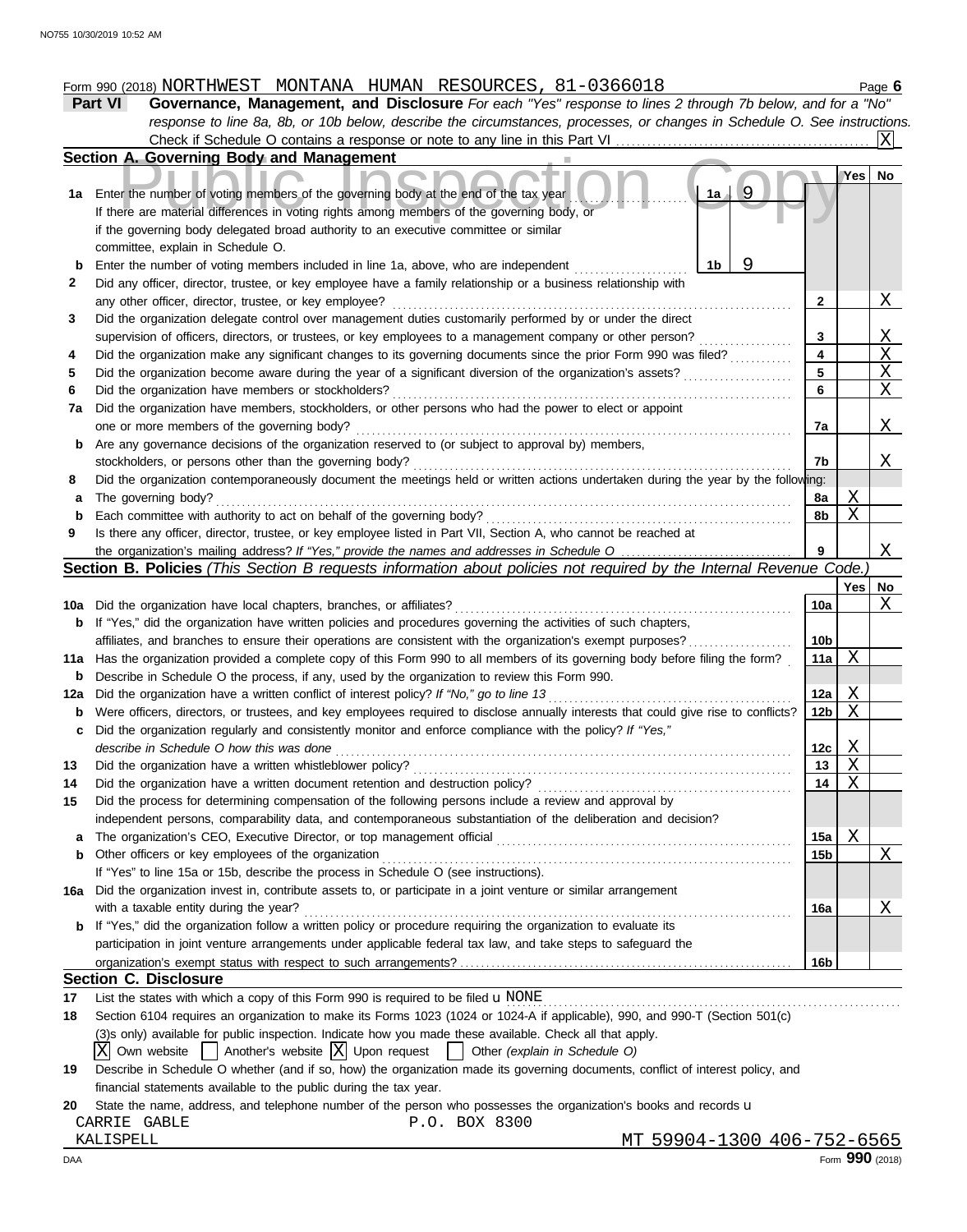# Form 990 (2018) NORTHWEST MONTANA HUMAN RESOURCES, 81-0366018

**Independent Contractors Part VII Compensation of Officers, Directors, Trustees, Key Employees, Highest Compensated Employees, and**

| Check if Schedule O contains a response or note to any line in this Part VII                                                                                  |
|---------------------------------------------------------------------------------------------------------------------------------------------------------------|
| Section A.<br>Officers, Directors, Trustees, Key Employees, and Highest Compensated Employees                                                                 |
| 1a Complete this table for all persons required to be listed. Report compensation for the calendar year ending with or within the<br>organization's tax year. |
| • List all of the organization's current officers, directors, trustees (whether individuals or organizations), regardless of amount of                        |
| compensation. Enter -0- in columns $(D)$ $(F)$ and $(F)$ if no compensation was paid                                                                          |

List all of the organization's **current** officers, directors, trustees (whether indi compensation. Enter -0- in columns (D), (E), and (F) if no compensation was paid.

● List all of the organization's **current** key employees, if any. See instructions for definition of "key employee."

who received reportable compensation (Box 5 of Form W-2 and/or Box 7 of Form 1099-MISC) of more than \$100,000 from the organization and any related organizations. ■ List the organization's five **current** highest compensated employees (other than an officer, director, trustee, or key employee)<br>
a received reportable compensation (Box 5 of Form W-2 and/or Box 7 of Form 1099-MISC) of

■ List all of the organization's **former** officers, key employees, and highest compensated employees who received more than<br>00,000 of reportable compensation from the organization and any related organizations \$100,000 of reportable compensation from the organization and any related organizations.

• List all of the organization's **former directors or trustees** that received, in the capacity as a former director or trustee of the prization more than \$10,000 of reportable compensation from the organization and any rel organization, more than \$10,000 of reportable compensation from the organization and any related organizations.

List persons in the following order: individual trustees or directors; institutional trustees; officers; key employees; highest compensated employees; and former such persons.

Check this box if neither the organization nor any related organization compensated any current officer, director, or trustee.

| (A)<br>Name and Title                | (B)<br>Average<br>hours per<br>week<br>(list any               | (C)<br>Position<br>(do not check more than one<br>box, unless person is both an<br>officer and a director/trustee) |                         |                |                 |                                 |        | (D)<br>Reportable<br>compensation<br>from<br>the | (E)<br>Reportable<br>compensation from<br>related<br>organizations | (F)<br>Estimated<br>amount of<br>other<br>compensation   |
|--------------------------------------|----------------------------------------------------------------|--------------------------------------------------------------------------------------------------------------------|-------------------------|----------------|-----------------|---------------------------------|--------|--------------------------------------------------|--------------------------------------------------------------------|----------------------------------------------------------|
|                                      | hours for<br>related<br>organizations<br>below dotted<br>line) | Individual trustee<br>or director                                                                                  | nstitutional<br>trustee | <b>Officer</b> | Key<br>employee | Highest compensated<br>employee | Former | organization<br>(W-2/1099-MISC)                  | (W-2/1099-MISC)                                                    | from the<br>organization<br>and related<br>organizations |
| (1) ROBIN HAIDLE                     |                                                                |                                                                                                                    |                         |                |                 |                                 |        |                                                  |                                                                    |                                                          |
| PRESIDENT                            | 0.00<br>0.00                                                   | X                                                                                                                  |                         | X              |                 |                                 |        | 0                                                | 0                                                                  | 0                                                        |
| (2) CHANCE<br><b>BARRETT</b>         |                                                                |                                                                                                                    |                         |                |                 |                                 |        |                                                  |                                                                    |                                                          |
|                                      | 0.00                                                           |                                                                                                                    |                         |                |                 |                                 |        |                                                  |                                                                    |                                                          |
| VICE PRESIDENT<br>(3) LAURA BURROWES | 0.00                                                           | $\mathbf X$                                                                                                        |                         | X              |                 |                                 |        | 0                                                | 0                                                                  | 0                                                        |
|                                      | 0.00                                                           |                                                                                                                    |                         |                |                 |                                 |        |                                                  |                                                                    |                                                          |
| SECRETARY/TREASURER                  | 0.00                                                           | $\mathbf X$                                                                                                        |                         | X              |                 |                                 |        | 0                                                | 0                                                                  | $\overline{0}$                                           |
| (4) GLEN MAGERA                      |                                                                |                                                                                                                    |                         |                |                 |                                 |        |                                                  |                                                                    |                                                          |
| <b>DIRECTOR</b>                      | 0.00<br>0.00                                                   | $\mathbf X$                                                                                                        |                         |                |                 |                                 |        | 0                                                | 0                                                                  | $\mathbf 0$                                              |
| (5) ALAN MCCURRY                     |                                                                |                                                                                                                    |                         |                |                 |                                 |        |                                                  |                                                                    |                                                          |
| DIRECTOR                             | 0.00<br>0.00                                                   | $\mathbf X$                                                                                                        |                         |                |                 |                                 |        | 0                                                | 0                                                                  | $\mathbf 0$                                              |
| (6) WENDY NISSEN                     |                                                                |                                                                                                                    |                         |                |                 |                                 |        |                                                  |                                                                    |                                                          |
|                                      | 0.00                                                           |                                                                                                                    |                         |                |                 |                                 |        |                                                  |                                                                    |                                                          |
| DIRECTOR                             | 0.00                                                           | $\mathbf X$                                                                                                        |                         |                |                 |                                 |        | 0                                                | 0                                                                  | $\overline{0}$                                           |
| (7) DEBBIE<br>PHILLIPS               |                                                                |                                                                                                                    |                         |                |                 |                                 |        |                                                  |                                                                    |                                                          |
| DIRECTOR                             | 0.00<br>0.00                                                   | $\mathbf X$                                                                                                        |                         |                |                 |                                 |        | 0                                                | 0                                                                  | $\mathbf 0$                                              |
| (8) VINCE<br>RUBINO                  |                                                                |                                                                                                                    |                         |                |                 |                                 |        |                                                  |                                                                    |                                                          |
| <b>DIRECTOR</b>                      | 0.00<br>0.00                                                   | $\mathbf X$                                                                                                        |                         |                |                 |                                 |        | 0                                                | 0                                                                  | $\overline{0}$                                           |
| (9) DAVE STIPE                       |                                                                |                                                                                                                    |                         |                |                 |                                 |        |                                                  |                                                                    |                                                          |
|                                      | 0.00                                                           |                                                                                                                    |                         |                |                 |                                 |        |                                                  |                                                                    |                                                          |
| DIRECTOR                             | 0.00                                                           | X                                                                                                                  |                         |                |                 |                                 |        | 0                                                | 0                                                                  | $\overline{0}$                                           |
| (10) HOLLY WAGNER                    |                                                                |                                                                                                                    |                         |                |                 |                                 |        |                                                  |                                                                    |                                                          |
| DIRECTOR                             | 0.00<br>0.00                                                   | Χ                                                                                                                  |                         |                |                 |                                 |        | 0                                                | 0                                                                  | $\mathbf 0$                                              |
| (11) TRACY DIAZ                      |                                                                |                                                                                                                    |                         |                |                 |                                 |        |                                                  |                                                                    |                                                          |
|                                      | 40.00                                                          |                                                                                                                    |                         |                |                 |                                 |        |                                                  |                                                                    |                                                          |
| EXECUTIVE<br>DIRECTOR<br><b>DAA</b>  | 0.00                                                           |                                                                                                                    |                         | X              |                 |                                 |        | 100,386                                          | 0                                                                  | 14,212<br>Form 990 (2018)                                |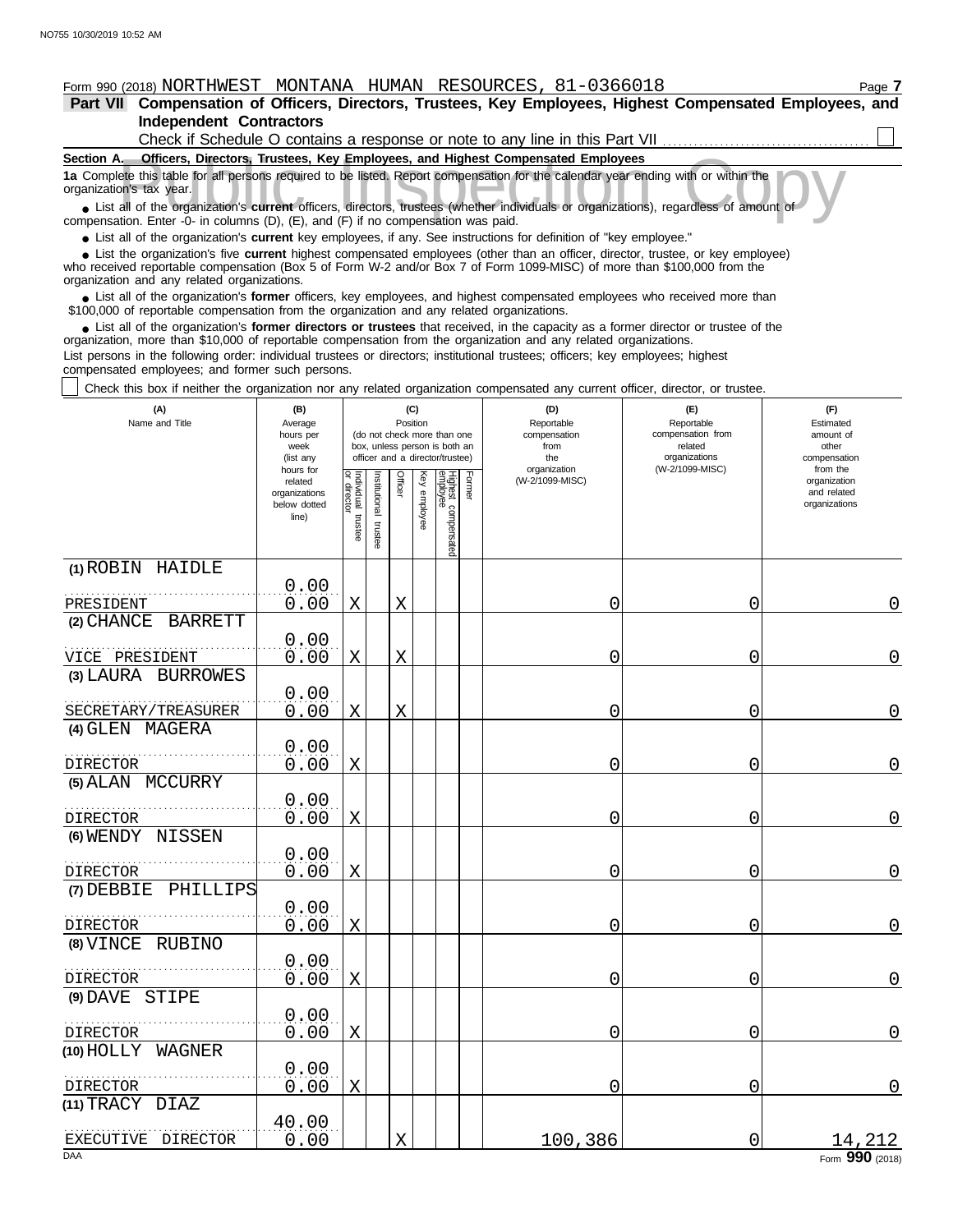|              | Form 990 (2018) NORTHWEST MONTANA HUMAN RESOURCES, 81-0366018                                                                                                                                                                                          |                                                                |                                   |                       |                 |              |                                                                                                 |        |                                                  |                                                                                                        | Page 8                                                   |
|--------------|--------------------------------------------------------------------------------------------------------------------------------------------------------------------------------------------------------------------------------------------------------|----------------------------------------------------------------|-----------------------------------|-----------------------|-----------------|--------------|-------------------------------------------------------------------------------------------------|--------|--------------------------------------------------|--------------------------------------------------------------------------------------------------------|----------------------------------------------------------|
|              | Part VII                                                                                                                                                                                                                                               |                                                                |                                   |                       |                 |              |                                                                                                 |        |                                                  | Section A. Officers, Directors, Trustees, Key Employees, and Highest Compensated Employees (continued) |                                                          |
|              | (A)<br>Name and title                                                                                                                                                                                                                                  | (B)<br>Average<br>hours per<br>week<br>(list any               |                                   |                       | (C)<br>Position |              | (do not check more than one<br>box, unless person is both an<br>officer and a director/trustee) |        | (D)<br>Reportable<br>compensation<br>from<br>the | (E)<br>Reportable<br>compensation from<br>related<br>organizations                                     | (F)<br>Estimated<br>amount of<br>other<br>compensation   |
|              | Pur                                                                                                                                                                                                                                                    | hours for<br>related<br>organizations<br>below dotted<br>line) | Individual trustee<br>or director | Institutional trustee | Officer         | Key employee | Highest compensate<br>employee                                                                  | Former | organization<br>(W-2/1099-MISC)                  | (W-2/1099-MISC)                                                                                        | from the<br>organization<br>and related<br>organizations |
| (12)         | CARRIE<br><b>GABLE</b>                                                                                                                                                                                                                                 | 40.00                                                          |                                   |                       |                 |              |                                                                                                 |        |                                                  |                                                                                                        |                                                          |
| CFO<br>(13)  | PATRICK<br>MALONE                                                                                                                                                                                                                                      | 0.00                                                           |                                   |                       | X               |              |                                                                                                 |        | 69,088                                           | 0                                                                                                      | 7,668                                                    |
|              | DEPUTY DIRECTOR                                                                                                                                                                                                                                        | 40.00<br>0.00                                                  |                                   |                       | X               |              |                                                                                                 |        | 44,956                                           | 0                                                                                                      | 9,857                                                    |
|              |                                                                                                                                                                                                                                                        |                                                                |                                   |                       |                 |              |                                                                                                 |        |                                                  |                                                                                                        |                                                          |
|              |                                                                                                                                                                                                                                                        |                                                                |                                   |                       |                 |              |                                                                                                 |        |                                                  |                                                                                                        |                                                          |
|              |                                                                                                                                                                                                                                                        |                                                                |                                   |                       |                 |              |                                                                                                 |        |                                                  |                                                                                                        |                                                          |
|              |                                                                                                                                                                                                                                                        |                                                                |                                   |                       |                 |              |                                                                                                 |        |                                                  |                                                                                                        |                                                          |
|              |                                                                                                                                                                                                                                                        |                                                                |                                   |                       |                 |              |                                                                                                 |        |                                                  |                                                                                                        |                                                          |
|              |                                                                                                                                                                                                                                                        |                                                                |                                   |                       |                 |              |                                                                                                 |        |                                                  |                                                                                                        |                                                          |
|              |                                                                                                                                                                                                                                                        |                                                                |                                   |                       |                 |              |                                                                                                 | u      | 214,430                                          |                                                                                                        | 31,737                                                   |
|              | c Total from continuation sheets to Part VII, Section A.                                                                                                                                                                                               |                                                                |                                   |                       |                 |              |                                                                                                 | u      |                                                  |                                                                                                        |                                                          |
| $\mathbf{2}$ | Total number of individuals (including but not limited to those listed above) who received more than \$100,000 of                                                                                                                                      |                                                                |                                   |                       |                 |              |                                                                                                 |        | 214,430                                          |                                                                                                        | 737<br>31                                                |
|              | reportable compensation from the organization ul                                                                                                                                                                                                       |                                                                |                                   |                       |                 |              |                                                                                                 |        |                                                  |                                                                                                        |                                                          |
| 3            | Did the organization list any former officer, director, or trustee, key employee, or highest compensated                                                                                                                                               |                                                                |                                   |                       |                 |              |                                                                                                 |        |                                                  |                                                                                                        | Yes<br>N <sub>o</sub><br>Χ<br>3                          |
| 4            | For any individual listed on line 1a, is the sum of reportable compensation and other compensation from the<br>organization and related organizations greater than \$150,000? If "Yes," complete Schedule J for such                                   |                                                                |                                   |                       |                 |              |                                                                                                 |        |                                                  |                                                                                                        | X<br>4                                                   |
| 5            | Did any person listed on line 1a receive or accrue compensation from any unrelated organization or individual                                                                                                                                          |                                                                |                                   |                       |                 |              |                                                                                                 |        |                                                  |                                                                                                        | X<br>5                                                   |
|              | Section B. Independent Contractors                                                                                                                                                                                                                     |                                                                |                                   |                       |                 |              |                                                                                                 |        |                                                  |                                                                                                        |                                                          |
| 1            | Complete this table for your five highest compensated independent contractors that received more than \$100,000 of<br>compensation from the organization. Report compensation for the calendar year ending with or within the organization's tax year. |                                                                |                                   |                       |                 |              |                                                                                                 |        |                                                  |                                                                                                        |                                                          |
|              |                                                                                                                                                                                                                                                        | (A)<br>Name and business address                               |                                   |                       |                 |              |                                                                                                 |        |                                                  | (B)<br>Description of services                                                                         | (C)<br>Compensation                                      |
|              |                                                                                                                                                                                                                                                        |                                                                |                                   |                       |                 |              |                                                                                                 |        |                                                  |                                                                                                        |                                                          |
|              |                                                                                                                                                                                                                                                        |                                                                |                                   |                       |                 |              |                                                                                                 |        |                                                  |                                                                                                        |                                                          |
|              |                                                                                                                                                                                                                                                        |                                                                |                                   |                       |                 |              |                                                                                                 |        |                                                  |                                                                                                        |                                                          |
|              |                                                                                                                                                                                                                                                        |                                                                |                                   |                       |                 |              |                                                                                                 |        |                                                  |                                                                                                        |                                                          |
| 2            | Total number of independent contractors (including but not limited to those listed above) who                                                                                                                                                          |                                                                |                                   |                       |                 |              |                                                                                                 |        |                                                  |                                                                                                        |                                                          |

| received more than \$100,000 of compensation from the organization $\mathbf u$ |                                  |
|--------------------------------------------------------------------------------|----------------------------------|
| DAA                                                                            | 99<br>$F_{\text{Orm}}$<br>(2018) |

0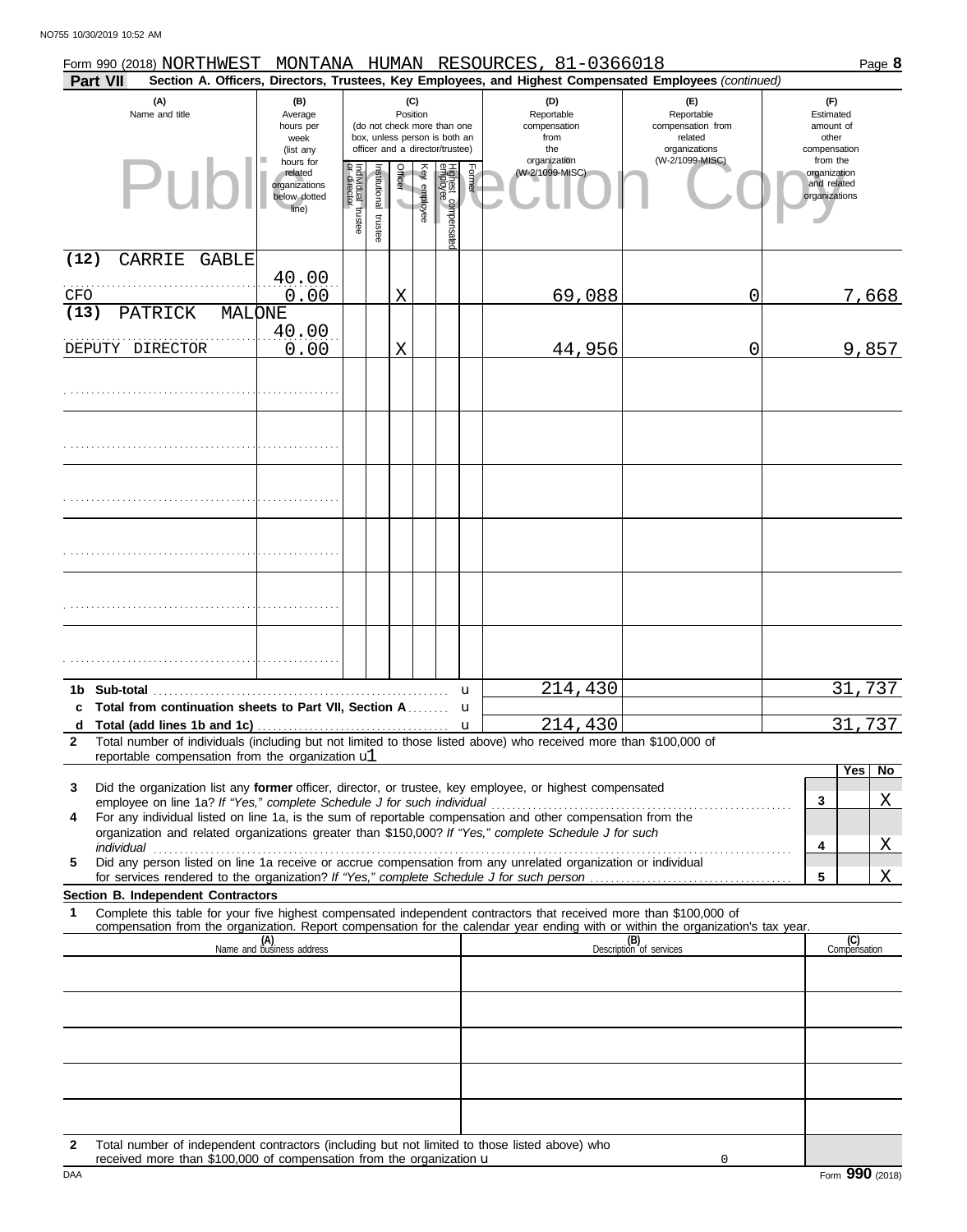| <b>Part VIII</b><br><b>Statement of Revenue</b><br>Check if Schedule O contains a response or note to any line in this Part VIII<br>(C)<br>(A)<br>(B)<br>Related or<br>Total revenue<br>Unrelated<br>exempt<br>business<br>function<br>revenue<br>revenue<br>Program Service Revenue <b>Contributions, Gifts, Grants</b><br>1a Federated campaigns<br>1a<br>1 <sub>b</sub><br><b>b</b> Membership dues<br>c Fundraising events<br>1 <sub>c</sub><br>1 <sub>d</sub><br>d Related organizations<br>2,877,222<br>1e<br><b>e</b> Government grants (contributions)<br>f All other contributions, gifts, grants,<br>and similar amounts not included above<br>16,101<br>1f<br>14,607<br>g Noncash contributions included in lines 1a-1f: \$<br>2,893,323<br>Busn. Code<br>624200<br>684,096<br>684,096<br>2a<br>HOUSING PROGRAMS<br>624200<br>636,830<br>636,830<br>b<br>ENERGY PROGRAMS - LIEAP<br>44,327<br>624100<br>44,327<br>COMMUNITY SERVICES<br>c<br>1,750<br>1,750<br>624100<br>d<br>JOB TRAINING<br>f All other program service revenue<br>1,367,003<br>Investment income (including dividends, interest,<br>3<br>23,400<br>and other similar amounts)<br>$\mathbf{u}$<br>Income from investment of tax-exempt bond proceeds<br>4<br>5<br>(i) Real<br>(ii) Personal<br>18,173<br>6a Gross rents<br>14,102<br><b>b</b> Less: rental exps.<br>4,071<br><b>c</b> Rental inc. or (loss)<br>4,071<br>4,071<br>u<br><b>7a</b> Gross amount from<br>(i) Securities<br>(ii) Other<br>sales of assets<br>689,800<br>other than inventor<br><b>b</b> Less: cost or other<br>268,915<br>basis & sales exps.<br>420,885<br>c Gain or (loss)<br>420,885<br>420,885<br>d Net gain or (loss)<br><u></u> u<br>8a Gross income from fundraising events<br>Other Revenue<br>(not including $$$<br>of contributions reported on line 1c).<br>See Part IV, line $18$<br>a<br><b>b</b> Less: direct expenses<br>c Net income or (loss) from fundraising events  u<br>9a Gross income from gaming activities.<br>See Part IV, line 19<br>a<br><b>b</b> Less: direct expenses<br>c Net income or (loss) from gaming activities  u<br>10a Gross sales of inventory, less | Form 990 (2018) NORTHWEST MONTANA HUMAN RESOURCES, 81-0366018 |         |  | Page 9                                                |
|-------------------------------------------------------------------------------------------------------------------------------------------------------------------------------------------------------------------------------------------------------------------------------------------------------------------------------------------------------------------------------------------------------------------------------------------------------------------------------------------------------------------------------------------------------------------------------------------------------------------------------------------------------------------------------------------------------------------------------------------------------------------------------------------------------------------------------------------------------------------------------------------------------------------------------------------------------------------------------------------------------------------------------------------------------------------------------------------------------------------------------------------------------------------------------------------------------------------------------------------------------------------------------------------------------------------------------------------------------------------------------------------------------------------------------------------------------------------------------------------------------------------------------------------------------------------------------------------------------------------------------------------------------------------------------------------------------------------------------------------------------------------------------------------------------------------------------------------------------------------------------------------------------------------------------------------------------------------------------------------------------------------------------------------------------------------------------------------------------------------------------------------------------|---------------------------------------------------------------|---------|--|-------------------------------------------------------|
|                                                                                                                                                                                                                                                                                                                                                                                                                                                                                                                                                                                                                                                                                                                                                                                                                                                                                                                                                                                                                                                                                                                                                                                                                                                                                                                                                                                                                                                                                                                                                                                                                                                                                                                                                                                                                                                                                                                                                                                                                                                                                                                                                       |                                                               |         |  |                                                       |
|                                                                                                                                                                                                                                                                                                                                                                                                                                                                                                                                                                                                                                                                                                                                                                                                                                                                                                                                                                                                                                                                                                                                                                                                                                                                                                                                                                                                                                                                                                                                                                                                                                                                                                                                                                                                                                                                                                                                                                                                                                                                                                                                                       |                                                               |         |  | $\overline{\mathbf{x}}$                               |
|                                                                                                                                                                                                                                                                                                                                                                                                                                                                                                                                                                                                                                                                                                                                                                                                                                                                                                                                                                                                                                                                                                                                                                                                                                                                                                                                                                                                                                                                                                                                                                                                                                                                                                                                                                                                                                                                                                                                                                                                                                                                                                                                                       |                                                               |         |  | (D)<br>Revenue<br>excluded from tax<br>under sections |
|                                                                                                                                                                                                                                                                                                                                                                                                                                                                                                                                                                                                                                                                                                                                                                                                                                                                                                                                                                                                                                                                                                                                                                                                                                                                                                                                                                                                                                                                                                                                                                                                                                                                                                                                                                                                                                                                                                                                                                                                                                                                                                                                                       |                                                               |         |  | 512-514                                               |
|                                                                                                                                                                                                                                                                                                                                                                                                                                                                                                                                                                                                                                                                                                                                                                                                                                                                                                                                                                                                                                                                                                                                                                                                                                                                                                                                                                                                                                                                                                                                                                                                                                                                                                                                                                                                                                                                                                                                                                                                                                                                                                                                                       |                                                               |         |  |                                                       |
|                                                                                                                                                                                                                                                                                                                                                                                                                                                                                                                                                                                                                                                                                                                                                                                                                                                                                                                                                                                                                                                                                                                                                                                                                                                                                                                                                                                                                                                                                                                                                                                                                                                                                                                                                                                                                                                                                                                                                                                                                                                                                                                                                       |                                                               |         |  |                                                       |
|                                                                                                                                                                                                                                                                                                                                                                                                                                                                                                                                                                                                                                                                                                                                                                                                                                                                                                                                                                                                                                                                                                                                                                                                                                                                                                                                                                                                                                                                                                                                                                                                                                                                                                                                                                                                                                                                                                                                                                                                                                                                                                                                                       |                                                               |         |  |                                                       |
|                                                                                                                                                                                                                                                                                                                                                                                                                                                                                                                                                                                                                                                                                                                                                                                                                                                                                                                                                                                                                                                                                                                                                                                                                                                                                                                                                                                                                                                                                                                                                                                                                                                                                                                                                                                                                                                                                                                                                                                                                                                                                                                                                       |                                                               |         |  |                                                       |
|                                                                                                                                                                                                                                                                                                                                                                                                                                                                                                                                                                                                                                                                                                                                                                                                                                                                                                                                                                                                                                                                                                                                                                                                                                                                                                                                                                                                                                                                                                                                                                                                                                                                                                                                                                                                                                                                                                                                                                                                                                                                                                                                                       |                                                               |         |  |                                                       |
|                                                                                                                                                                                                                                                                                                                                                                                                                                                                                                                                                                                                                                                                                                                                                                                                                                                                                                                                                                                                                                                                                                                                                                                                                                                                                                                                                                                                                                                                                                                                                                                                                                                                                                                                                                                                                                                                                                                                                                                                                                                                                                                                                       |                                                               |         |  |                                                       |
|                                                                                                                                                                                                                                                                                                                                                                                                                                                                                                                                                                                                                                                                                                                                                                                                                                                                                                                                                                                                                                                                                                                                                                                                                                                                                                                                                                                                                                                                                                                                                                                                                                                                                                                                                                                                                                                                                                                                                                                                                                                                                                                                                       |                                                               |         |  |                                                       |
|                                                                                                                                                                                                                                                                                                                                                                                                                                                                                                                                                                                                                                                                                                                                                                                                                                                                                                                                                                                                                                                                                                                                                                                                                                                                                                                                                                                                                                                                                                                                                                                                                                                                                                                                                                                                                                                                                                                                                                                                                                                                                                                                                       |                                                               |         |  |                                                       |
|                                                                                                                                                                                                                                                                                                                                                                                                                                                                                                                                                                                                                                                                                                                                                                                                                                                                                                                                                                                                                                                                                                                                                                                                                                                                                                                                                                                                                                                                                                                                                                                                                                                                                                                                                                                                                                                                                                                                                                                                                                                                                                                                                       |                                                               |         |  |                                                       |
|                                                                                                                                                                                                                                                                                                                                                                                                                                                                                                                                                                                                                                                                                                                                                                                                                                                                                                                                                                                                                                                                                                                                                                                                                                                                                                                                                                                                                                                                                                                                                                                                                                                                                                                                                                                                                                                                                                                                                                                                                                                                                                                                                       |                                                               |         |  |                                                       |
|                                                                                                                                                                                                                                                                                                                                                                                                                                                                                                                                                                                                                                                                                                                                                                                                                                                                                                                                                                                                                                                                                                                                                                                                                                                                                                                                                                                                                                                                                                                                                                                                                                                                                                                                                                                                                                                                                                                                                                                                                                                                                                                                                       |                                                               |         |  |                                                       |
|                                                                                                                                                                                                                                                                                                                                                                                                                                                                                                                                                                                                                                                                                                                                                                                                                                                                                                                                                                                                                                                                                                                                                                                                                                                                                                                                                                                                                                                                                                                                                                                                                                                                                                                                                                                                                                                                                                                                                                                                                                                                                                                                                       |                                                               |         |  |                                                       |
|                                                                                                                                                                                                                                                                                                                                                                                                                                                                                                                                                                                                                                                                                                                                                                                                                                                                                                                                                                                                                                                                                                                                                                                                                                                                                                                                                                                                                                                                                                                                                                                                                                                                                                                                                                                                                                                                                                                                                                                                                                                                                                                                                       |                                                               |         |  |                                                       |
|                                                                                                                                                                                                                                                                                                                                                                                                                                                                                                                                                                                                                                                                                                                                                                                                                                                                                                                                                                                                                                                                                                                                                                                                                                                                                                                                                                                                                                                                                                                                                                                                                                                                                                                                                                                                                                                                                                                                                                                                                                                                                                                                                       |                                                               |         |  |                                                       |
|                                                                                                                                                                                                                                                                                                                                                                                                                                                                                                                                                                                                                                                                                                                                                                                                                                                                                                                                                                                                                                                                                                                                                                                                                                                                                                                                                                                                                                                                                                                                                                                                                                                                                                                                                                                                                                                                                                                                                                                                                                                                                                                                                       |                                                               |         |  |                                                       |
|                                                                                                                                                                                                                                                                                                                                                                                                                                                                                                                                                                                                                                                                                                                                                                                                                                                                                                                                                                                                                                                                                                                                                                                                                                                                                                                                                                                                                                                                                                                                                                                                                                                                                                                                                                                                                                                                                                                                                                                                                                                                                                                                                       |                                                               |         |  |                                                       |
|                                                                                                                                                                                                                                                                                                                                                                                                                                                                                                                                                                                                                                                                                                                                                                                                                                                                                                                                                                                                                                                                                                                                                                                                                                                                                                                                                                                                                                                                                                                                                                                                                                                                                                                                                                                                                                                                                                                                                                                                                                                                                                                                                       |                                                               |         |  |                                                       |
|                                                                                                                                                                                                                                                                                                                                                                                                                                                                                                                                                                                                                                                                                                                                                                                                                                                                                                                                                                                                                                                                                                                                                                                                                                                                                                                                                                                                                                                                                                                                                                                                                                                                                                                                                                                                                                                                                                                                                                                                                                                                                                                                                       |                                                               |         |  | 23,400                                                |
|                                                                                                                                                                                                                                                                                                                                                                                                                                                                                                                                                                                                                                                                                                                                                                                                                                                                                                                                                                                                                                                                                                                                                                                                                                                                                                                                                                                                                                                                                                                                                                                                                                                                                                                                                                                                                                                                                                                                                                                                                                                                                                                                                       |                                                               |         |  |                                                       |
|                                                                                                                                                                                                                                                                                                                                                                                                                                                                                                                                                                                                                                                                                                                                                                                                                                                                                                                                                                                                                                                                                                                                                                                                                                                                                                                                                                                                                                                                                                                                                                                                                                                                                                                                                                                                                                                                                                                                                                                                                                                                                                                                                       |                                                               |         |  |                                                       |
|                                                                                                                                                                                                                                                                                                                                                                                                                                                                                                                                                                                                                                                                                                                                                                                                                                                                                                                                                                                                                                                                                                                                                                                                                                                                                                                                                                                                                                                                                                                                                                                                                                                                                                                                                                                                                                                                                                                                                                                                                                                                                                                                                       |                                                               |         |  |                                                       |
|                                                                                                                                                                                                                                                                                                                                                                                                                                                                                                                                                                                                                                                                                                                                                                                                                                                                                                                                                                                                                                                                                                                                                                                                                                                                                                                                                                                                                                                                                                                                                                                                                                                                                                                                                                                                                                                                                                                                                                                                                                                                                                                                                       |                                                               |         |  |                                                       |
|                                                                                                                                                                                                                                                                                                                                                                                                                                                                                                                                                                                                                                                                                                                                                                                                                                                                                                                                                                                                                                                                                                                                                                                                                                                                                                                                                                                                                                                                                                                                                                                                                                                                                                                                                                                                                                                                                                                                                                                                                                                                                                                                                       |                                                               |         |  |                                                       |
|                                                                                                                                                                                                                                                                                                                                                                                                                                                                                                                                                                                                                                                                                                                                                                                                                                                                                                                                                                                                                                                                                                                                                                                                                                                                                                                                                                                                                                                                                                                                                                                                                                                                                                                                                                                                                                                                                                                                                                                                                                                                                                                                                       |                                                               |         |  |                                                       |
|                                                                                                                                                                                                                                                                                                                                                                                                                                                                                                                                                                                                                                                                                                                                                                                                                                                                                                                                                                                                                                                                                                                                                                                                                                                                                                                                                                                                                                                                                                                                                                                                                                                                                                                                                                                                                                                                                                                                                                                                                                                                                                                                                       |                                                               |         |  |                                                       |
|                                                                                                                                                                                                                                                                                                                                                                                                                                                                                                                                                                                                                                                                                                                                                                                                                                                                                                                                                                                                                                                                                                                                                                                                                                                                                                                                                                                                                                                                                                                                                                                                                                                                                                                                                                                                                                                                                                                                                                                                                                                                                                                                                       |                                                               |         |  |                                                       |
|                                                                                                                                                                                                                                                                                                                                                                                                                                                                                                                                                                                                                                                                                                                                                                                                                                                                                                                                                                                                                                                                                                                                                                                                                                                                                                                                                                                                                                                                                                                                                                                                                                                                                                                                                                                                                                                                                                                                                                                                                                                                                                                                                       |                                                               |         |  |                                                       |
|                                                                                                                                                                                                                                                                                                                                                                                                                                                                                                                                                                                                                                                                                                                                                                                                                                                                                                                                                                                                                                                                                                                                                                                                                                                                                                                                                                                                                                                                                                                                                                                                                                                                                                                                                                                                                                                                                                                                                                                                                                                                                                                                                       |                                                               |         |  |                                                       |
|                                                                                                                                                                                                                                                                                                                                                                                                                                                                                                                                                                                                                                                                                                                                                                                                                                                                                                                                                                                                                                                                                                                                                                                                                                                                                                                                                                                                                                                                                                                                                                                                                                                                                                                                                                                                                                                                                                                                                                                                                                                                                                                                                       |                                                               |         |  |                                                       |
|                                                                                                                                                                                                                                                                                                                                                                                                                                                                                                                                                                                                                                                                                                                                                                                                                                                                                                                                                                                                                                                                                                                                                                                                                                                                                                                                                                                                                                                                                                                                                                                                                                                                                                                                                                                                                                                                                                                                                                                                                                                                                                                                                       |                                                               |         |  |                                                       |
|                                                                                                                                                                                                                                                                                                                                                                                                                                                                                                                                                                                                                                                                                                                                                                                                                                                                                                                                                                                                                                                                                                                                                                                                                                                                                                                                                                                                                                                                                                                                                                                                                                                                                                                                                                                                                                                                                                                                                                                                                                                                                                                                                       |                                                               |         |  |                                                       |
|                                                                                                                                                                                                                                                                                                                                                                                                                                                                                                                                                                                                                                                                                                                                                                                                                                                                                                                                                                                                                                                                                                                                                                                                                                                                                                                                                                                                                                                                                                                                                                                                                                                                                                                                                                                                                                                                                                                                                                                                                                                                                                                                                       |                                                               |         |  |                                                       |
|                                                                                                                                                                                                                                                                                                                                                                                                                                                                                                                                                                                                                                                                                                                                                                                                                                                                                                                                                                                                                                                                                                                                                                                                                                                                                                                                                                                                                                                                                                                                                                                                                                                                                                                                                                                                                                                                                                                                                                                                                                                                                                                                                       |                                                               |         |  |                                                       |
|                                                                                                                                                                                                                                                                                                                                                                                                                                                                                                                                                                                                                                                                                                                                                                                                                                                                                                                                                                                                                                                                                                                                                                                                                                                                                                                                                                                                                                                                                                                                                                                                                                                                                                                                                                                                                                                                                                                                                                                                                                                                                                                                                       |                                                               |         |  |                                                       |
|                                                                                                                                                                                                                                                                                                                                                                                                                                                                                                                                                                                                                                                                                                                                                                                                                                                                                                                                                                                                                                                                                                                                                                                                                                                                                                                                                                                                                                                                                                                                                                                                                                                                                                                                                                                                                                                                                                                                                                                                                                                                                                                                                       |                                                               |         |  |                                                       |
|                                                                                                                                                                                                                                                                                                                                                                                                                                                                                                                                                                                                                                                                                                                                                                                                                                                                                                                                                                                                                                                                                                                                                                                                                                                                                                                                                                                                                                                                                                                                                                                                                                                                                                                                                                                                                                                                                                                                                                                                                                                                                                                                                       |                                                               |         |  |                                                       |
|                                                                                                                                                                                                                                                                                                                                                                                                                                                                                                                                                                                                                                                                                                                                                                                                                                                                                                                                                                                                                                                                                                                                                                                                                                                                                                                                                                                                                                                                                                                                                                                                                                                                                                                                                                                                                                                                                                                                                                                                                                                                                                                                                       |                                                               |         |  |                                                       |
|                                                                                                                                                                                                                                                                                                                                                                                                                                                                                                                                                                                                                                                                                                                                                                                                                                                                                                                                                                                                                                                                                                                                                                                                                                                                                                                                                                                                                                                                                                                                                                                                                                                                                                                                                                                                                                                                                                                                                                                                                                                                                                                                                       |                                                               |         |  |                                                       |
|                                                                                                                                                                                                                                                                                                                                                                                                                                                                                                                                                                                                                                                                                                                                                                                                                                                                                                                                                                                                                                                                                                                                                                                                                                                                                                                                                                                                                                                                                                                                                                                                                                                                                                                                                                                                                                                                                                                                                                                                                                                                                                                                                       |                                                               |         |  |                                                       |
|                                                                                                                                                                                                                                                                                                                                                                                                                                                                                                                                                                                                                                                                                                                                                                                                                                                                                                                                                                                                                                                                                                                                                                                                                                                                                                                                                                                                                                                                                                                                                                                                                                                                                                                                                                                                                                                                                                                                                                                                                                                                                                                                                       |                                                               |         |  |                                                       |
|                                                                                                                                                                                                                                                                                                                                                                                                                                                                                                                                                                                                                                                                                                                                                                                                                                                                                                                                                                                                                                                                                                                                                                                                                                                                                                                                                                                                                                                                                                                                                                                                                                                                                                                                                                                                                                                                                                                                                                                                                                                                                                                                                       |                                                               |         |  |                                                       |
|                                                                                                                                                                                                                                                                                                                                                                                                                                                                                                                                                                                                                                                                                                                                                                                                                                                                                                                                                                                                                                                                                                                                                                                                                                                                                                                                                                                                                                                                                                                                                                                                                                                                                                                                                                                                                                                                                                                                                                                                                                                                                                                                                       |                                                               |         |  |                                                       |
|                                                                                                                                                                                                                                                                                                                                                                                                                                                                                                                                                                                                                                                                                                                                                                                                                                                                                                                                                                                                                                                                                                                                                                                                                                                                                                                                                                                                                                                                                                                                                                                                                                                                                                                                                                                                                                                                                                                                                                                                                                                                                                                                                       | returns and allowances  a                                     | 516,500 |  |                                                       |
| 92,569<br>$\mathbf{b}$<br><b>b</b> Less: cost of goods sold                                                                                                                                                                                                                                                                                                                                                                                                                                                                                                                                                                                                                                                                                                                                                                                                                                                                                                                                                                                                                                                                                                                                                                                                                                                                                                                                                                                                                                                                                                                                                                                                                                                                                                                                                                                                                                                                                                                                                                                                                                                                                           |                                                               |         |  |                                                       |
| 423,931<br>423,931<br>c Net income or (loss) from sales of inventory  u                                                                                                                                                                                                                                                                                                                                                                                                                                                                                                                                                                                                                                                                                                                                                                                                                                                                                                                                                                                                                                                                                                                                                                                                                                                                                                                                                                                                                                                                                                                                                                                                                                                                                                                                                                                                                                                                                                                                                                                                                                                                               |                                                               |         |  |                                                       |
| <b>Busn. Code</b><br>Miscellaneous Revenue                                                                                                                                                                                                                                                                                                                                                                                                                                                                                                                                                                                                                                                                                                                                                                                                                                                                                                                                                                                                                                                                                                                                                                                                                                                                                                                                                                                                                                                                                                                                                                                                                                                                                                                                                                                                                                                                                                                                                                                                                                                                                                            |                                                               |         |  |                                                       |
| 11a                                                                                                                                                                                                                                                                                                                                                                                                                                                                                                                                                                                                                                                                                                                                                                                                                                                                                                                                                                                                                                                                                                                                                                                                                                                                                                                                                                                                                                                                                                                                                                                                                                                                                                                                                                                                                                                                                                                                                                                                                                                                                                                                                   |                                                               |         |  |                                                       |
| b                                                                                                                                                                                                                                                                                                                                                                                                                                                                                                                                                                                                                                                                                                                                                                                                                                                                                                                                                                                                                                                                                                                                                                                                                                                                                                                                                                                                                                                                                                                                                                                                                                                                                                                                                                                                                                                                                                                                                                                                                                                                                                                                                     |                                                               |         |  |                                                       |
| c                                                                                                                                                                                                                                                                                                                                                                                                                                                                                                                                                                                                                                                                                                                                                                                                                                                                                                                                                                                                                                                                                                                                                                                                                                                                                                                                                                                                                                                                                                                                                                                                                                                                                                                                                                                                                                                                                                                                                                                                                                                                                                                                                     |                                                               |         |  |                                                       |
| d All other revenue                                                                                                                                                                                                                                                                                                                                                                                                                                                                                                                                                                                                                                                                                                                                                                                                                                                                                                                                                                                                                                                                                                                                                                                                                                                                                                                                                                                                                                                                                                                                                                                                                                                                                                                                                                                                                                                                                                                                                                                                                                                                                                                                   |                                                               |         |  |                                                       |
| $\mathbf u$                                                                                                                                                                                                                                                                                                                                                                                                                                                                                                                                                                                                                                                                                                                                                                                                                                                                                                                                                                                                                                                                                                                                                                                                                                                                                                                                                                                                                                                                                                                                                                                                                                                                                                                                                                                                                                                                                                                                                                                                                                                                                                                                           |                                                               |         |  |                                                       |
| 5,132,613<br>2, 211, 819<br>4,071                                                                                                                                                                                                                                                                                                                                                                                                                                                                                                                                                                                                                                                                                                                                                                                                                                                                                                                                                                                                                                                                                                                                                                                                                                                                                                                                                                                                                                                                                                                                                                                                                                                                                                                                                                                                                                                                                                                                                                                                                                                                                                                     |                                                               |         |  | 23,400                                                |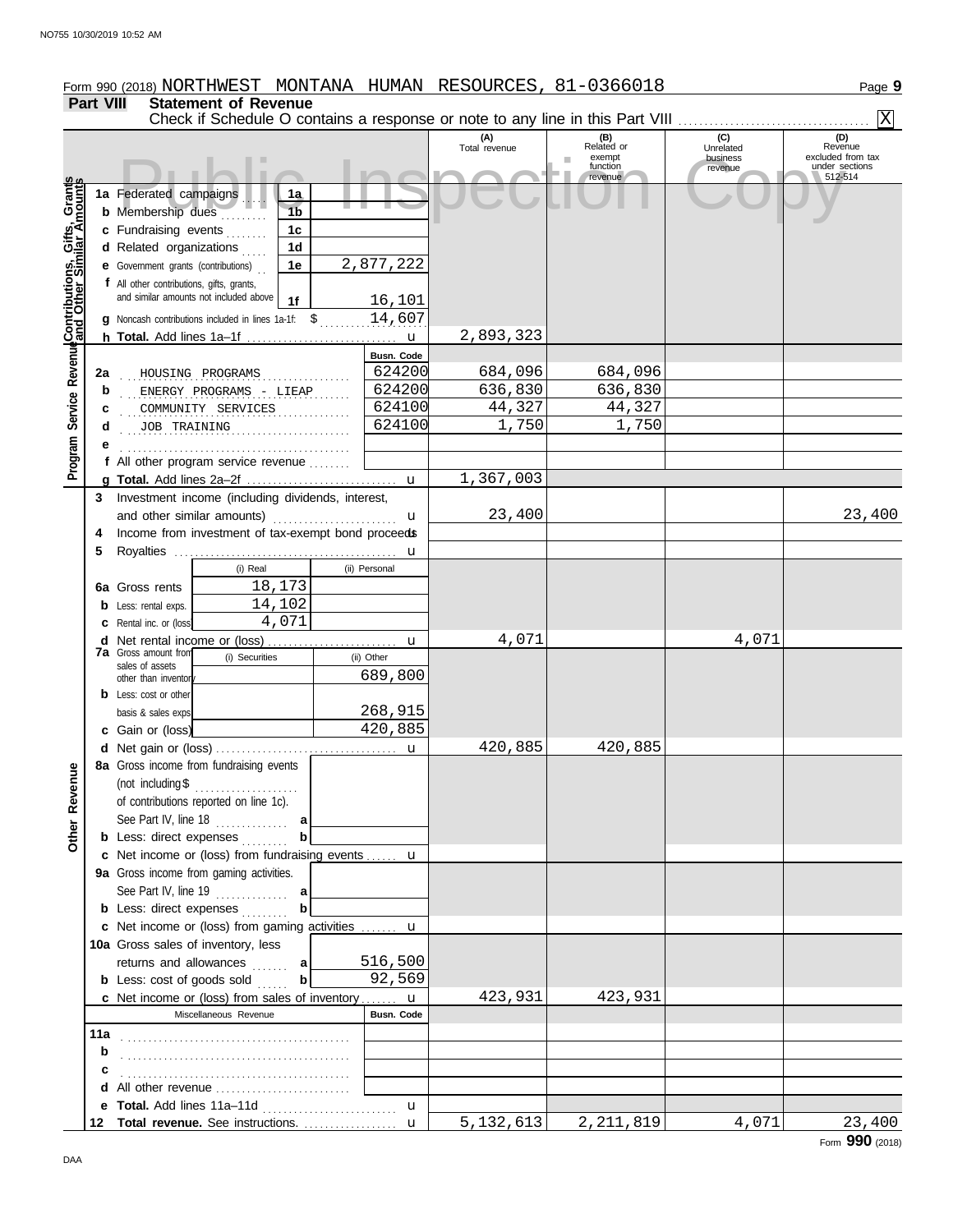# Form 990 (2018) NORTHWEST MONTANA HUMAN RESOURCES, 81-0366018

### **Part IX Statement of Functional Expenses**

Collection and the amounts reported on lines 6b, Total expenses<br>
Program service Management and Total expenses<br>
and other assistance to domestic organizations<br>
Sand other assistance to domestic organizations<br>
Sand other as *Section 501(c)(3) and 501(c)(4) organizations must complete all columns. All other organizations must complete column (A). Do not include amounts reported on lines 6b, 7b, 8b, 9b, and 10b of Part VIII.* **1 2 3 4** Benefits paid to or for members **........**.. **5 6** Compensation not included above, to disqualified **7 8 9 10 11 a** Management .............................. **b** Legal . . . . . . . . . . . . . . . . . . . . . . . . . . . . . . . . . . . . . . **c** Accounting . . . . . . . . . . . . . . . . . . . . . . . . . . . . . . . . **d e f g 12** Advertising and promotion ............... **13 14 15 16 17 18** Payments of travel or entertainment expenses **19 20** Interest . . . . . . . . . . . . . . . . . . . . . . . . . . . . . . . . . . . . **21 22** Depreciation, depletion, and amortization . **23** Insurance . . . . . . . . . . . . . . . . . . . . . . . . . . . . . . . . . . **24** Other expenses. Itemize expenses not covered **a** . DIRECT SERVICES . . . . . . . . . . . . 1,308,632 1,291,450 17,182 **b** LOSS ON PURCHASE 2000 122,570 732,570 **c d** . . . . . . . . . . . . . . . . . . . . . . . . . . . . . . . . . . . . . . . . . . . . . BAD DEBTS 84,759 84,589 170 **e** All other expenses . . . . . . . . . . . . . . . . . . . . . . . . **25 Total functional expenses.** Add lines 1 through 24e . . . **26** Grants and other assistance to domestic organizations and domestic governments. See Part IV, line 21 . . . . . . . . Grants and other assistance to domestic individuals. See Part IV, line 22 Grants and other assistance to foreign organizations, foreign governments, and foreign individuals. See Part IV, lines 15 and 16 Compensation of current officers, directors, trustees, and key employees .............. persons (as defined under section 4958(f)(1)) and persons described in section 4958(c)(3)(B) . . . . . Other salaries and wages ............ Pension plan accruals and contributions (include section 401(k) and 403(b) employer contributions) Other employee benefits ................... Payroll taxes ................................ Fees for services (non-employees): Lobbying . . . . . . . . . . . . . . . . . . . . . . . . . . . . . . . . . . . Professional fundraising services. See Part IV, line 17 Investment management fees Other. (If line 11g amount exceeds 10% of line 25, column Office expenses ............................. Information technology . . . . . . . . . . . . . . . . . . . . Royalties . . . . . . . . . . . . . . . . . . . . . . . . . . . . . . . . . . Occupancy . . . . . . . . . . . . . . . . . . . . . . . . . . . . . . . . Travel . . . . . . . . . . . . . . . . . . . . . . . . . . . . . . . . . . . . . . for any federal, state, or local public officials Conferences, conventions, and meetings . Payments to affiliates ....................... above (List miscellaneous expenses in line 24e. If line 24e amount exceeds 10% of line 25, column (A) amount, list line 24e expenses on Schedule O.) fundraising solicitation. Check here  $\mathbf{u}$  | if organization reported in column (B) joint costs from a combined educational campaign and following SOP 98-2 (ASC 958-720) **(A) (B) (C) (D)** Total expenses Program service Management and expenses general expenses  $(D)$ Fundraising expenses . . SUPPLIES, SVCS, REPAIRS 238,458 228,855 3000 228,855 3000 31 Check if Schedule O contains a response or note to any line in this Part IX . . . . . . . . . . . . . . . . . . . . . . . . . . . . . . . . . . . . . . . . . . . . . . . . . . . . . . . . . . . **Joint costs.** Complete this line only if the (A) amount, list line 11g expenses on Schedule O.) . . . . . . 246,167 246,167 1,945,102 1,888,241 56,861 <mark>63,171</mark> 63,171<br>254,622 240,926 <mark>240,926</mark> 13,696<br>241.909 11.583 253,492 57,867 57,787 80<br>27,351 27,351 27,351 27,351 46,735 17,157 29,578 106,791 106,241 550<br>115,364 114,840 524 114,840 65,021 65,021 T<sub>8</sub>, 249 76, 686 1, 563<br>77.826 53.264 24.562 53,264  $\begin{array}{|c|c|c|c|c|}\n\hline\n70,758 & 68,283 & 2,475 \\
\hline\n5,772,935 & 5,358,341 & 414,594 \\
\hline\n\end{array}$ 5,358,341 414,594 0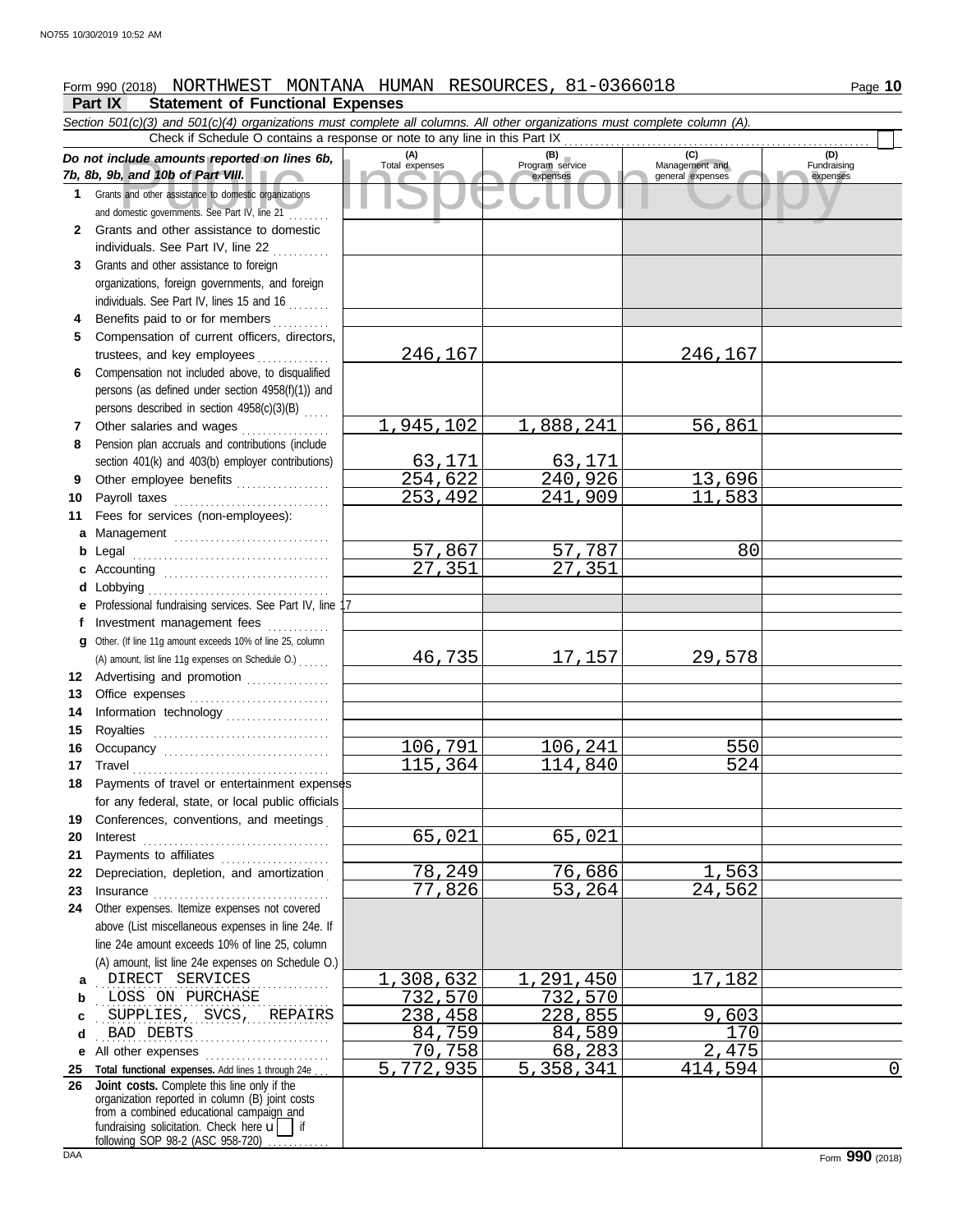#### Form 990 (2018) NORTHWEST MONTANA HUMAN RESOURCES,81-0366018 Page 11 NORTHWEST MONTANA HUMAN RESOURCES, 81-0366018

|                      | Part X   | <b>Balance Sheet</b>                                                                                                                                               |           |                |                   |                         |                  |
|----------------------|----------|--------------------------------------------------------------------------------------------------------------------------------------------------------------------|-----------|----------------|-------------------|-------------------------|------------------|
|                      |          | Check if Schedule O contains a response or note to any line in this Part X                                                                                         |           |                |                   |                         |                  |
|                      |          |                                                                                                                                                                    |           |                | (A)               |                         | (B)              |
|                      |          |                                                                                                                                                                    |           |                | Beginning of year |                         | End of year      |
|                      | 1        | <b>2. Inches</b><br>Cash-non-interest bearing                                                                                                                      | 345,236   | $\sqrt{ }$     | 843,877           |                         |                  |
|                      | 2        |                                                                                                                                                                    |           |                | 2,498,202         | $\overline{2}$          | 1,433,954        |
|                      | 3        |                                                                                                                                                                    |           |                | 623,192           | $\overline{\mathbf{3}}$ | 390,859          |
|                      | 4        |                                                                                                                                                                    | 105,344   | 4              | 496,138           |                         |                  |
|                      | 5        | Loans and other receivables from current and former officers, directors,                                                                                           |           |                |                   |                         |                  |
|                      |          | trustees, key employees, and highest compensated employees.                                                                                                        |           |                |                   |                         |                  |
|                      |          | Complete Part II of Schedule L                                                                                                                                     | 5         |                |                   |                         |                  |
|                      | 6        | Loans and other receivables from other disqualified persons (as defined under section                                                                              |           |                |                   |                         |                  |
|                      |          | 4958(f)(1)), persons described in section 4958(c)(3)(B), and contributing employers and                                                                            |           |                |                   |                         |                  |
|                      |          | sponsoring organizations of section 501(c)(9) voluntary employees' beneficiary                                                                                     |           |                |                   |                         |                  |
|                      |          |                                                                                                                                                                    |           |                |                   | 6                       |                  |
| Assets               | 7        |                                                                                                                                                                    | 1,099,842 | $\overline{7}$ | 932,110           |                         |                  |
|                      | 8        | Inventories for sale or use                                                                                                                                        |           | 1,305          | 8                 | 7.747                   |                  |
|                      | 9        |                                                                                                                                                                    |           |                | 125,883           | 9                       | 652,772          |
|                      |          | 10a Land, buildings, and equipment: cost or                                                                                                                        |           |                |                   |                         |                  |
|                      |          | other basis. Complete Part VI of Schedule D  10a 3, 536, 716                                                                                                       |           |                |                   |                         |                  |
|                      | b        | Less: accumulated depreciation                                                                                                                                     | 10b       | 1,350,227      | 1,052,724         | 10 <sub>c</sub>         | 2, 186, 489      |
|                      | 11       |                                                                                                                                                                    |           |                |                   | 11                      |                  |
|                      | 12       |                                                                                                                                                                    |           |                |                   | 12                      |                  |
|                      | 13       |                                                                                                                                                                    |           | 13             |                   |                         |                  |
|                      | 14       | Intangible assets                                                                                                                                                  |           |                |                   | 14                      |                  |
|                      | 15       | Other assets. See Part IV, line 11                                                                                                                                 |           |                | 953,358           | 15                      | 1,386            |
|                      | 16       | <b>Total assets.</b> Add lines 1 through 15 (must equal line 34)                                                                                                   |           |                | 6,805,086         | 16                      | 6,945,332        |
|                      | 17       |                                                                                                                                                                    |           |                | 79,755            | 17                      | 160,666          |
|                      | 18       |                                                                                                                                                                    |           | 18             |                   |                         |                  |
|                      | 19       |                                                                                                                                                                    | 3,165     | 19             | 17,410            |                         |                  |
|                      | 20       |                                                                                                                                                                    |           |                | 20                |                         |                  |
|                      | 21       | Escrow or custodial account liability. Complete Part IV of Schedule D                                                                                              |           |                | 855,945           | 21                      | 792,598          |
| Liabilities          | 22       | Loans and other payables to current and former officers, directors,                                                                                                |           |                |                   |                         |                  |
|                      |          | trustees, key employees, highest compensated employees, and<br>disqualified persons. Complete Part II of Schedule L                                                |           |                |                   |                         |                  |
|                      |          |                                                                                                                                                                    |           |                | 1,398,871         | 22<br>23                | 2, 175, 831      |
|                      | 23<br>24 | Secured mortgages and notes payable to unrelated third parties<br>Unsecured notes and loans payable to unrelated third parties [[[[[[[[[[[[[[[[[[[[[[[[[[]]]]]]]]] |           |                |                   | 24                      |                  |
|                      | 25       | Other liabilities (including federal income tax, payables to related third                                                                                         |           |                |                   |                         |                  |
|                      |          | parties, and other liabilities not included on lines 17-24). Complete Part X                                                                                       |           |                |                   |                         |                  |
|                      |          | of Schedule D                                                                                                                                                      |           |                | 365, 121          | 25                      | <u>336,920</u>   |
|                      | 26       |                                                                                                                                                                    |           |                | 2,702,857         | 26                      | 3,483,425        |
|                      |          | Organizations that follow SFAS 117 (ASC 958), check here $\mathbf{u}[\overline{X}]$ and                                                                            |           |                |                   |                         |                  |
|                      |          | complete lines 27 through 29, and lines 33 and 34.                                                                                                                 |           |                |                   |                         |                  |
|                      | 27       | Unrestricted net assets                                                                                                                                            |           |                | 3,587,159         | 27                      | 3, 105, 449      |
| <b>Fund Balances</b> | 28       | Temporarily restricted net assets                                                                                                                                  |           |                | 515,070           | 28                      | 356,458          |
|                      | 29       | Permanently restricted net assets                                                                                                                                  | 29        |                |                   |                         |                  |
|                      |          | Organizations that do not follow SFAS 117 (ASC 958), check here u                                                                                                  |           |                |                   |                         |                  |
| ð                    |          | complete lines 30 through 34.                                                                                                                                      |           | and            |                   |                         |                  |
| <b>Net Assets</b>    | 30       | Capital stock or trust principal, or current funds                                                                                                                 |           | 30             |                   |                         |                  |
|                      | 31       |                                                                                                                                                                    |           |                |                   | 31                      |                  |
|                      | 32       | Retained earnings, endowment, accumulated income, or other funds                                                                                                   |           |                |                   | 32                      |                  |
|                      | 33       | Total net assets or fund balances                                                                                                                                  |           |                | 4,102,229         | 33                      | <u>3,461,907</u> |
|                      | 34       |                                                                                                                                                                    |           |                | $6,805,086$ 34    |                         | <u>6,945,332</u> |

Form **990** (2018)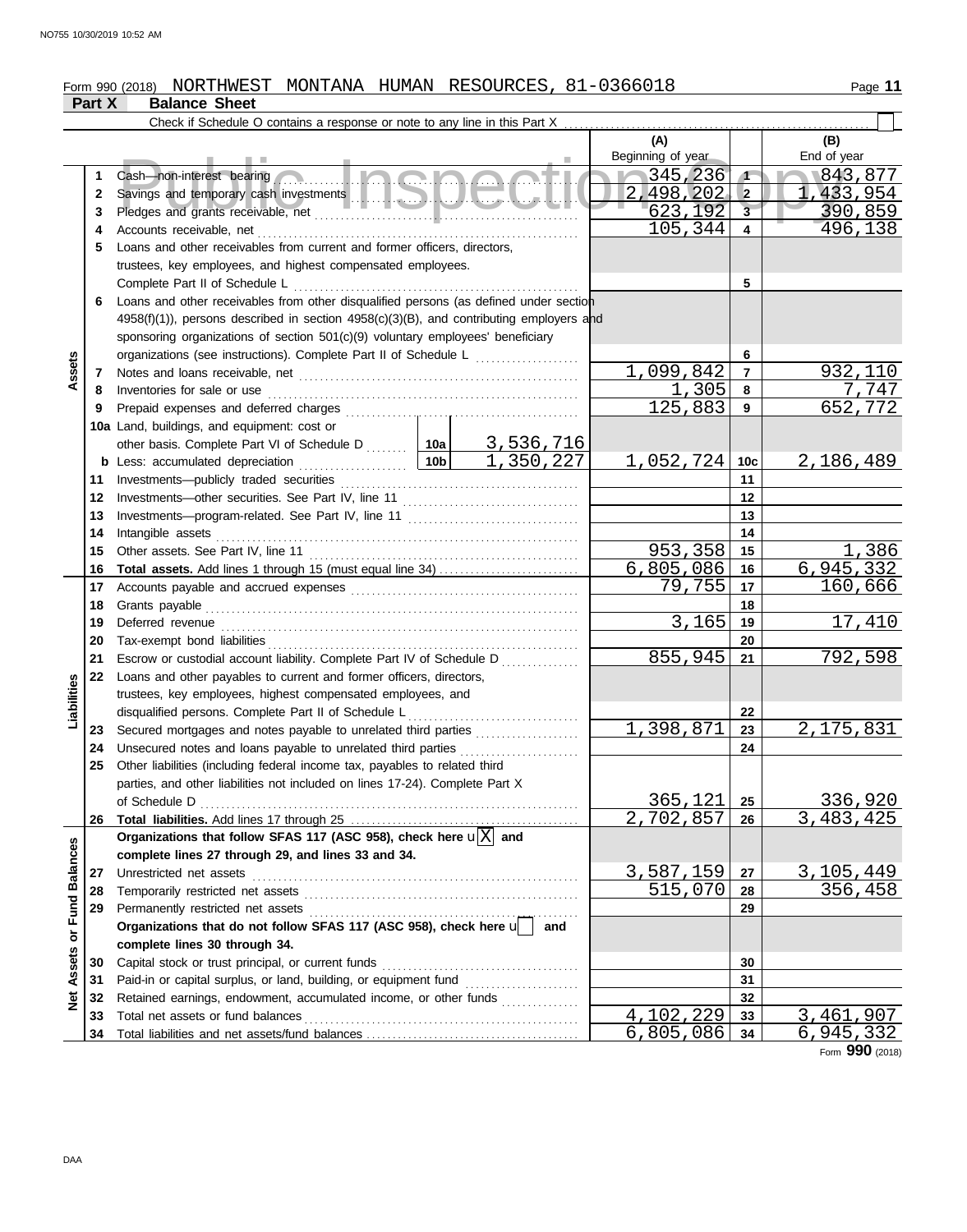|    | Form 990 (2018) NORTHWEST MONTANA HUMAN RESOURCES, 81-0366018                                                                                                                                                                      |                         |     | Page 12         |  |  |  |  |
|----|------------------------------------------------------------------------------------------------------------------------------------------------------------------------------------------------------------------------------------|-------------------------|-----|-----------------|--|--|--|--|
|    | <b>Reconciliation of Net Assets</b><br>Part XI                                                                                                                                                                                     |                         |     |                 |  |  |  |  |
|    |                                                                                                                                                                                                                                    |                         |     |                 |  |  |  |  |
| 1. |                                                                                                                                                                                                                                    | 5, 132, 613             |     |                 |  |  |  |  |
| 2  | $\mathbf{2}$                                                                                                                                                                                                                       | 5,772,935               |     |                 |  |  |  |  |
| 3  | 3                                                                                                                                                                                                                                  | $-640,322$<br>4,102,229 |     |                 |  |  |  |  |
| 4  | 4                                                                                                                                                                                                                                  |                         |     |                 |  |  |  |  |
| 5  | Net unrealized gains (losses) on investments entertainments and the material contract of the material contract of                                                                                                                  |                         |     |                 |  |  |  |  |
| 6  | 6                                                                                                                                                                                                                                  |                         |     |                 |  |  |  |  |
| 7  | $\overline{7}$                                                                                                                                                                                                                     |                         |     |                 |  |  |  |  |
| 8  | Prior period adjustments [11, 12] materials and a series and adjustments are response to the contract of the series of the series and adjustments are response to the series of the series of the series of the series of the<br>8 |                         |     |                 |  |  |  |  |
| 9  | 9                                                                                                                                                                                                                                  |                         |     |                 |  |  |  |  |
| 10 | Net assets or fund balances at end of year. Combine lines 3 through 9 (must equal Part X, line                                                                                                                                     |                         |     |                 |  |  |  |  |
|    | 33, column $(B)$ )<br>10                                                                                                                                                                                                           | 3,461,907               |     |                 |  |  |  |  |
|    | <b>Financial Statements and Reporting</b><br>Part XII                                                                                                                                                                              |                         |     |                 |  |  |  |  |
|    |                                                                                                                                                                                                                                    |                         |     |                 |  |  |  |  |
|    |                                                                                                                                                                                                                                    |                         | Yes | No              |  |  |  |  |
| 1. | $ X $ Accrual<br>Accounting method used to prepare the Form 990:     Cash<br>Other                                                                                                                                                 |                         |     |                 |  |  |  |  |
|    | If the organization changed its method of accounting from a prior year or checked "Other," explain in                                                                                                                              |                         |     |                 |  |  |  |  |
|    | Schedule O.                                                                                                                                                                                                                        |                         |     | Χ               |  |  |  |  |
|    | 2a Were the organization's financial statements compiled or reviewed by an independent accountant?                                                                                                                                 |                         |     |                 |  |  |  |  |
|    | If "Yes," check a box below to indicate whether the financial statements for the year were compiled or                                                                                                                             |                         |     |                 |  |  |  |  |
|    | reviewed on a separate basis, consolidated basis, or both:                                                                                                                                                                         |                         |     |                 |  |  |  |  |
|    | Consolidated basis<br>Separate basis<br>Both consolidated and separate basis                                                                                                                                                       |                         |     |                 |  |  |  |  |
|    | b Were the organization's financial statements audited by an independent accountant?                                                                                                                                               | 2b                      | Χ   |                 |  |  |  |  |
|    | If "Yes," check a box below to indicate whether the financial statements for the year were audited on a                                                                                                                            |                         |     |                 |  |  |  |  |
|    | separate basis, consolidated basis, or both:                                                                                                                                                                                       |                         |     |                 |  |  |  |  |
|    | $ X $ Consolidated basis<br>Both consolidated and separate basis<br>Separate basis                                                                                                                                                 |                         |     |                 |  |  |  |  |
|    | c If "Yes" to line 2a or 2b, does the organization have a committee that assumes responsibility for oversight                                                                                                                      |                         |     |                 |  |  |  |  |
|    | of the audit, review, or compilation of its financial statements and selection of an independent accountant?                                                                                                                       | 2c                      | X   |                 |  |  |  |  |
|    | If the organization changed either its oversight process or selection process during the tax year, explain in                                                                                                                      |                         |     |                 |  |  |  |  |
|    | Schedule O.                                                                                                                                                                                                                        |                         |     |                 |  |  |  |  |
|    | 3a As a result of a federal award, was the organization required to undergo an audit or audits as set forth in                                                                                                                     |                         |     |                 |  |  |  |  |
|    | the Single Audit Act and OMB Circular A-133?                                                                                                                                                                                       | Зa                      | Χ   |                 |  |  |  |  |
|    | <b>b</b> If "Yes," did the organization undergo the required audit or audits? If the organization did not undergo the                                                                                                              |                         |     |                 |  |  |  |  |
|    | required audit or audits, explain why in Schedule O and describe any steps taken to undergo such audits.                                                                                                                           | 3b                      | X   |                 |  |  |  |  |
|    |                                                                                                                                                                                                                                    |                         |     | Form 990 (2018) |  |  |  |  |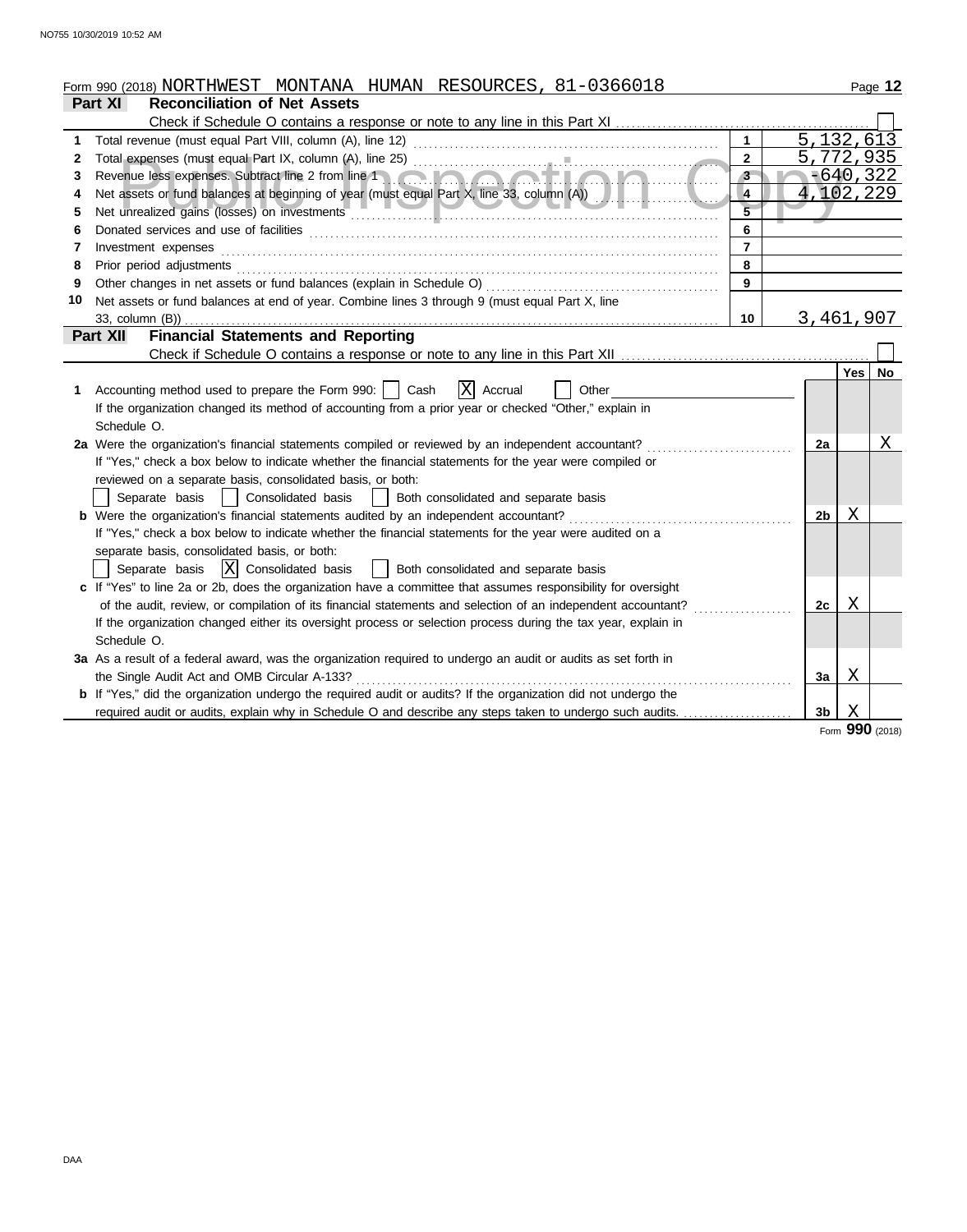| <b>SCHEDULE A</b>                                                                                                                                                                |                                                                                                                                                                          | <b>Public Charity Status and Public Support</b>                                                                                                                                                                                                                                                                                                                                                                                                                                                                                                                                                                                                                                                                                                                                                                                                                                                                                                                                                                                                                                                                                                                                                                                                                                                                                                                                                                                                                                                                                                                                                                                                                                                                                                                                                                                                                                                                                                                                                                                                                                                                                                                                                                                                                                                                                                                                                                                                                                                                                                                                                                                                                                                                                                                                                                                                                                                                                                                                                                                                                                                                                                                                                                                                                                                                                                                                                                                                                                                                                                                                                                                                                                                                                                                                                                                                                                                           |                                                      |    |                                              | OMB No. 1545-0047                    |  |  |  |
|----------------------------------------------------------------------------------------------------------------------------------------------------------------------------------|--------------------------------------------------------------------------------------------------------------------------------------------------------------------------|-----------------------------------------------------------------------------------------------------------------------------------------------------------------------------------------------------------------------------------------------------------------------------------------------------------------------------------------------------------------------------------------------------------------------------------------------------------------------------------------------------------------------------------------------------------------------------------------------------------------------------------------------------------------------------------------------------------------------------------------------------------------------------------------------------------------------------------------------------------------------------------------------------------------------------------------------------------------------------------------------------------------------------------------------------------------------------------------------------------------------------------------------------------------------------------------------------------------------------------------------------------------------------------------------------------------------------------------------------------------------------------------------------------------------------------------------------------------------------------------------------------------------------------------------------------------------------------------------------------------------------------------------------------------------------------------------------------------------------------------------------------------------------------------------------------------------------------------------------------------------------------------------------------------------------------------------------------------------------------------------------------------------------------------------------------------------------------------------------------------------------------------------------------------------------------------------------------------------------------------------------------------------------------------------------------------------------------------------------------------------------------------------------------------------------------------------------------------------------------------------------------------------------------------------------------------------------------------------------------------------------------------------------------------------------------------------------------------------------------------------------------------------------------------------------------------------------------------------------------------------------------------------------------------------------------------------------------------------------------------------------------------------------------------------------------------------------------------------------------------------------------------------------------------------------------------------------------------------------------------------------------------------------------------------------------------------------------------------------------------------------------------------------------------------------------------------------------------------------------------------------------------------------------------------------------------------------------------------------------------------------------------------------------------------------------------------------------------------------------------------------------------------------------------------------------------------------------------------------------------------------------------------------------|------------------------------------------------------|----|----------------------------------------------|--------------------------------------|--|--|--|
| (Form 990 or 990-EZ)                                                                                                                                                             |                                                                                                                                                                          | 2018<br>Complete if the organization is a section 501(c)(3) organization or a section 4947(a)(1) nonexempt charitable trust.                                                                                                                                                                                                                                                                                                                                                                                                                                                                                                                                                                                                                                                                                                                                                                                                                                                                                                                                                                                                                                                                                                                                                                                                                                                                                                                                                                                                                                                                                                                                                                                                                                                                                                                                                                                                                                                                                                                                                                                                                                                                                                                                                                                                                                                                                                                                                                                                                                                                                                                                                                                                                                                                                                                                                                                                                                                                                                                                                                                                                                                                                                                                                                                                                                                                                                                                                                                                                                                                                                                                                                                                                                                                                                                                                                              |                                                      |    |                                              |                                      |  |  |  |
| Department of the Treasury                                                                                                                                                       |                                                                                                                                                                          | La Attach to Form 990 or Form 990-EZ.<br>Open to Public                                                                                                                                                                                                                                                                                                                                                                                                                                                                                                                                                                                                                                                                                                                                                                                                                                                                                                                                                                                                                                                                                                                                                                                                                                                                                                                                                                                                                                                                                                                                                                                                                                                                                                                                                                                                                                                                                                                                                                                                                                                                                                                                                                                                                                                                                                                                                                                                                                                                                                                                                                                                                                                                                                                                                                                                                                                                                                                                                                                                                                                                                                                                                                                                                                                                                                                                                                                                                                                                                                                                                                                                                                                                                                                                                                                                                                                   |                                                      |    |                                              |                                      |  |  |  |
| Internal Revenue Service                                                                                                                                                         |                                                                                                                                                                          | <b>Inspection</b><br><b>u</b> Go to <i>www.irs.gov/Form990</i> for instructions and the latest information.                                                                                                                                                                                                                                                                                                                                                                                                                                                                                                                                                                                                                                                                                                                                                                                                                                                                                                                                                                                                                                                                                                                                                                                                                                                                                                                                                                                                                                                                                                                                                                                                                                                                                                                                                                                                                                                                                                                                                                                                                                                                                                                                                                                                                                                                                                                                                                                                                                                                                                                                                                                                                                                                                                                                                                                                                                                                                                                                                                                                                                                                                                                                                                                                                                                                                                                                                                                                                                                                                                                                                                                                                                                                                                                                                                                               |                                                      |    |                                              |                                      |  |  |  |
| Name of the organization                                                                                                                                                         | INC.                                                                                                                                                                     | NORTHWEST MONTANA HUMAN RESOURCES,                                                                                                                                                                                                                                                                                                                                                                                                                                                                                                                                                                                                                                                                                                                                                                                                                                                                                                                                                                                                                                                                                                                                                                                                                                                                                                                                                                                                                                                                                                                                                                                                                                                                                                                                                                                                                                                                                                                                                                                                                                                                                                                                                                                                                                                                                                                                                                                                                                                                                                                                                                                                                                                                                                                                                                                                                                                                                                                                                                                                                                                                                                                                                                                                                                                                                                                                                                                                                                                                                                                                                                                                                                                                                                                                                                                                                                                                        |                                                      |    | Employer identification number<br>81-0366018 |                                      |  |  |  |
| Part I                                                                                                                                                                           |                                                                                                                                                                          | Reason for Public Charity Status (All organizations must complete this part.) See instructions.                                                                                                                                                                                                                                                                                                                                                                                                                                                                                                                                                                                                                                                                                                                                                                                                                                                                                                                                                                                                                                                                                                                                                                                                                                                                                                                                                                                                                                                                                                                                                                                                                                                                                                                                                                                                                                                                                                                                                                                                                                                                                                                                                                                                                                                                                                                                                                                                                                                                                                                                                                                                                                                                                                                                                                                                                                                                                                                                                                                                                                                                                                                                                                                                                                                                                                                                                                                                                                                                                                                                                                                                                                                                                                                                                                                                           |                                                      |    |                                              |                                      |  |  |  |
| 1<br>2<br>3<br>4<br>city, and state:<br>5<br>6<br>lΧ<br>7<br>8<br>9<br>university:<br>10<br>11<br>12<br>а<br>b<br>c<br>d<br>е<br>f<br>g<br>(i) Name of supported<br>organization | section 170(b)(1)(A)(iv). (Complete Part II.)<br>described in section 170(b)(1)(A)(vi). (Complete Part II.)<br>Enter the number of supported organizations<br>$(ii)$ EIN | The organization is not a private foundation because it is: (For lines 1 through 12, check only one box.)<br>A church, convention of churches, or association of churches described in section 170(b)(1)(A)(i).<br>A school described in <b>section 170(b)(1)(A)(ii).</b> (Attach Schedule E (Form 990 or 990-EZ).)<br>A hospital or a cooperative hospital service organization described in section 170(b)(1)(A)(iii).<br>A medical research organization operated in conjunction with a hospital described in section 170(b)(1)(A)(iii). Enter the hospital's name,<br>An organization operated for the benefit of a college or university owned or operated by a governmental unit described in<br>A federal, state, or local government or governmental unit described in section 170(b)(1)(A)(v).<br>An organization that normally receives a substantial part of its support from a governmental unit or from the general public<br>A community trust described in section 170(b)(1)(A)(vi). (Complete Part II.)<br>An agricultural research organization described in section 170(b)(1)(A)(ix) operated in conjunction with a land-grant college<br>or university or a non-land-grant college of agriculture (see instructions). Enter the name, city, and state of the college or<br>An organization that normally receives: (1) more than 33 1/3% of its support from contributions, membership fees, and gross<br>receipts from activities related to its exempt functions—subject to certain exceptions, and (2) no more than 33 1/3% of its<br>support from gross investment income and unrelated business taxable income (less section 511 tax) from businesses<br>acquired by the organization after June 30, 1975. See section 509(a)(2). (Complete Part III.)<br>An organization organized and operated exclusively to test for public safety. See section 509(a)(4).<br>An organization organized and operated exclusively for the benefit of, to perform the functions of, or to carry out the purposes<br>of one or more publicly supported organizations described in section 509(a)(1) or section 509(a)(2). See section 509(a)(3).<br>Check the box in lines 12a through 12d that describes the type of supporting organization and complete lines 12e, 12f, and 12g.<br>Type I. A supporting organization operated, supervised, or controlled by its supported organization(s), typically by giving<br>the supported organization(s) the power to regularly appoint or elect a majority of the directors or trustees of the<br>supporting organization. You must complete Part IV, Sections A and B.<br>Type II. A supporting organization supervised or controlled in connection with its supported organization(s), by having<br>control or management of the supporting organization vested in the same persons that control or manage the supported<br>organization(s). You must complete Part IV, Sections A and C.<br>Type III functionally integrated. A supporting organization operated in connection with, and functionally integrated with,<br>its supported organization(s) (see instructions). You must complete Part IV, Sections A, D, and E.<br>Type III non-functionally integrated. A supporting organization operated in connection with its supported organization(s)<br>that is not functionally integrated. The organization generally must satisfy a distribution requirement and an attentiveness<br>requirement (see instructions). You must complete Part IV, Sections A and D, and Part V.<br>Check this box if the organization received a written determination from the IRS that it is a Type I, Type II, Type III<br>functionally integrated, or Type III non-functionally integrated supporting organization.<br>Provide the following information about the supported organization(s).<br>(iii) Type of organization<br>(described on lines 1-10 | (iv) Is the organization<br>listed in your governing |    | (v) Amount of monetary<br>support (see       | (vi) Amount of<br>other support (see |  |  |  |
|                                                                                                                                                                                  |                                                                                                                                                                          | above (see instructions))                                                                                                                                                                                                                                                                                                                                                                                                                                                                                                                                                                                                                                                                                                                                                                                                                                                                                                                                                                                                                                                                                                                                                                                                                                                                                                                                                                                                                                                                                                                                                                                                                                                                                                                                                                                                                                                                                                                                                                                                                                                                                                                                                                                                                                                                                                                                                                                                                                                                                                                                                                                                                                                                                                                                                                                                                                                                                                                                                                                                                                                                                                                                                                                                                                                                                                                                                                                                                                                                                                                                                                                                                                                                                                                                                                                                                                                                                 | document?<br>Yes                                     | No | instructions)                                | instructions)                        |  |  |  |
| (A)                                                                                                                                                                              |                                                                                                                                                                          |                                                                                                                                                                                                                                                                                                                                                                                                                                                                                                                                                                                                                                                                                                                                                                                                                                                                                                                                                                                                                                                                                                                                                                                                                                                                                                                                                                                                                                                                                                                                                                                                                                                                                                                                                                                                                                                                                                                                                                                                                                                                                                                                                                                                                                                                                                                                                                                                                                                                                                                                                                                                                                                                                                                                                                                                                                                                                                                                                                                                                                                                                                                                                                                                                                                                                                                                                                                                                                                                                                                                                                                                                                                                                                                                                                                                                                                                                                           |                                                      |    |                                              |                                      |  |  |  |
| (B)                                                                                                                                                                              |                                                                                                                                                                          |                                                                                                                                                                                                                                                                                                                                                                                                                                                                                                                                                                                                                                                                                                                                                                                                                                                                                                                                                                                                                                                                                                                                                                                                                                                                                                                                                                                                                                                                                                                                                                                                                                                                                                                                                                                                                                                                                                                                                                                                                                                                                                                                                                                                                                                                                                                                                                                                                                                                                                                                                                                                                                                                                                                                                                                                                                                                                                                                                                                                                                                                                                                                                                                                                                                                                                                                                                                                                                                                                                                                                                                                                                                                                                                                                                                                                                                                                                           |                                                      |    |                                              |                                      |  |  |  |
| (C)                                                                                                                                                                              |                                                                                                                                                                          |                                                                                                                                                                                                                                                                                                                                                                                                                                                                                                                                                                                                                                                                                                                                                                                                                                                                                                                                                                                                                                                                                                                                                                                                                                                                                                                                                                                                                                                                                                                                                                                                                                                                                                                                                                                                                                                                                                                                                                                                                                                                                                                                                                                                                                                                                                                                                                                                                                                                                                                                                                                                                                                                                                                                                                                                                                                                                                                                                                                                                                                                                                                                                                                                                                                                                                                                                                                                                                                                                                                                                                                                                                                                                                                                                                                                                                                                                                           |                                                      |    |                                              |                                      |  |  |  |
| (D)                                                                                                                                                                              |                                                                                                                                                                          |                                                                                                                                                                                                                                                                                                                                                                                                                                                                                                                                                                                                                                                                                                                                                                                                                                                                                                                                                                                                                                                                                                                                                                                                                                                                                                                                                                                                                                                                                                                                                                                                                                                                                                                                                                                                                                                                                                                                                                                                                                                                                                                                                                                                                                                                                                                                                                                                                                                                                                                                                                                                                                                                                                                                                                                                                                                                                                                                                                                                                                                                                                                                                                                                                                                                                                                                                                                                                                                                                                                                                                                                                                                                                                                                                                                                                                                                                                           |                                                      |    |                                              |                                      |  |  |  |
| (E)                                                                                                                                                                              |                                                                                                                                                                          |                                                                                                                                                                                                                                                                                                                                                                                                                                                                                                                                                                                                                                                                                                                                                                                                                                                                                                                                                                                                                                                                                                                                                                                                                                                                                                                                                                                                                                                                                                                                                                                                                                                                                                                                                                                                                                                                                                                                                                                                                                                                                                                                                                                                                                                                                                                                                                                                                                                                                                                                                                                                                                                                                                                                                                                                                                                                                                                                                                                                                                                                                                                                                                                                                                                                                                                                                                                                                                                                                                                                                                                                                                                                                                                                                                                                                                                                                                           |                                                      |    |                                              |                                      |  |  |  |
| Total                                                                                                                                                                            |                                                                                                                                                                          | For Paperwork Reduction Act Notice, see the Instructions for Form 990 or 990-EZ.                                                                                                                                                                                                                                                                                                                                                                                                                                                                                                                                                                                                                                                                                                                                                                                                                                                                                                                                                                                                                                                                                                                                                                                                                                                                                                                                                                                                                                                                                                                                                                                                                                                                                                                                                                                                                                                                                                                                                                                                                                                                                                                                                                                                                                                                                                                                                                                                                                                                                                                                                                                                                                                                                                                                                                                                                                                                                                                                                                                                                                                                                                                                                                                                                                                                                                                                                                                                                                                                                                                                                                                                                                                                                                                                                                                                                          |                                                      |    |                                              | Schedule A (Form 990 or 990-EZ) 2018 |  |  |  |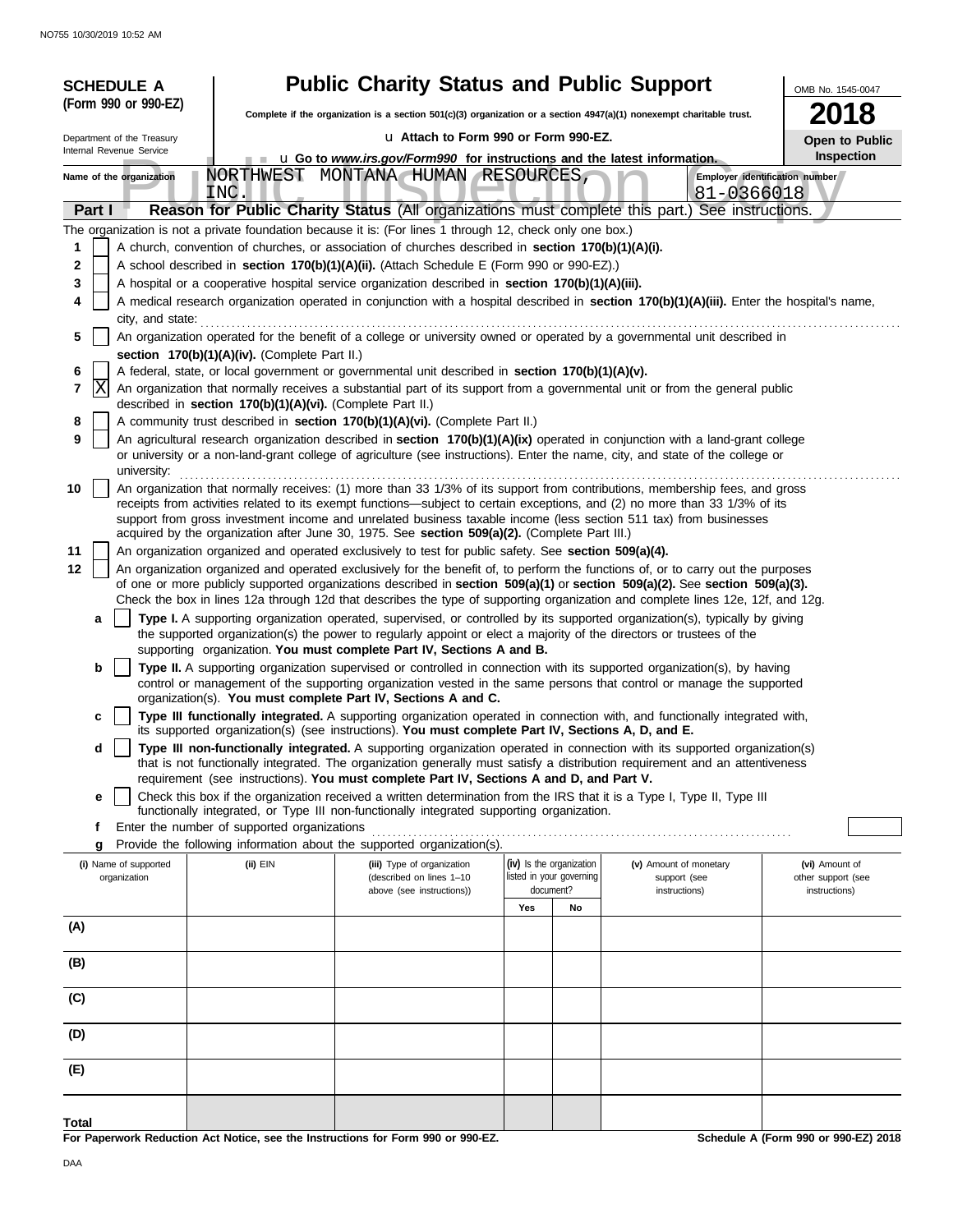**A. Public Support**<br>
year (or fiscal year beginning in) **u** (a) 2014<br> **(b)** 2015<br> **(c)** 2016<br> **(d)** 2017 (e) 2018<br> **(d)** 2017 (e) 2018<br> **(d)** 2017 (e) 2018 (Explain in Part VI.) . . . . . . . . . . . . . . . . . . . governmental unit or publicly **Section A. Public Support Total support.** Add lines 7 through 10 loss from the sale of capital assets Other income. Do not include gain or is regularly carried on . . . . . . . . . . . . . . . activities, whether or not the business Net income from unrelated business rents, royalties, and income from payments received on securities loans, Gross income from interest, dividends, line 1 that exceeds 2% of the amount supported organization) included on each person (other than a The portion of total contributions by **Total.** Add lines 1 through 3 .......... The value of services or facilities to or expended on its behalf ......... organization's benefit and either paid Tax revenues levied for the First five years. If the Form 990 is for the organization's first, second, third, fourth, or fifth tax year as a section 501(c)(3) Gross receipts from related activities, etc. (see instructions) . . . . . . . . . . . . . . . . . . . . . . . . . . . . . . . . . . . . . . . . . . . . . . . . . . . . . . . . . . . . . . . Amounts from line 4 shown on line 11, column (i) ...........<br>Public support. Subtract line 5 from line 4. include any "unusual grants.") . . . . . . . . membership fees received. (Do not Gifts, grants, contributions, and Schedule A (Form 990 or 990-EZ) 2018 NORTHWEST MONTANA HUMAN RESOURCES, 81-0366018 Page **2 13 12 11 9 8 6 4 3 2 1 (a)** 2014 **(b)** 2015 **(c)** 2016 **(d)** 2017 **(e)** 2018 (Complete only if you checked the box on line 5, 7, or 8 of Part I or if the organization failed to qualify under **Part II Support Schedule for Organizations Described in Sections 170(b)(1)(A)(iv) and 170(b)(1)(A)(vi)** Calendar year (or fiscal year beginning in)  $\cdot$  **(a)** 2014 (b) 2015 (c) 2016 (d) 2017 (d) 2017 (e) 2018 (f) Total furnished by a governmental unit to the organization without charge **5 Section B. Total Support 7** similar sources **10** organization, check this box and stop here **Section C. Computation of Public Support Percentage 12 14** Public support percentage for 2018 (line 6, column (f) divided by line 11, column (f)) . . . . . . . . . . . . . . . . . . . . . . . . . . . . . . . . . . . . . . Public support percentage from 2017 Schedule A, Part II, line 14 . . . . . . . . . . . . . . . . . . . . . . . . . . . . . . . . . . . . . . . . . . . . . . . . . . . . . . . . . . **15 16a 33 1/3% support test—2018.** If the organization did not check the box on line 13, and line 14 is 33 1/3% or more, check this box and stop here. The organization qualifies as a publicly supported organization .............. **b 33 1/3% support test—2017.** If the organization did not check a box on line 13 or 16a, and line 15 is 33 1/3% or more, check this box and stop here. The organization qualifies as a publicly supported organization ......................... **17a 10%-facts-and-circumstances test—2018.** If the organization did not check a box on line 13, 16a, or 16b, and line 14 is 10% or more, and if the organization meets the "facts-and-circumstances" test, check this box and **stop here.** Explain in Part VI how the organization meets the "facts-and-circumstances" test. The organization qualifies as a publicly supported **b 10%-facts-and-circumstances test—2017.** If the organization did not check a box on line 13, 16a, 16b, or 17a, and line Explain in Part VI how the organization meets the "facts-and-circumstances" test. The organization qualifies as a publicly 15 is 10% or more, and if the organization meets the "facts-and-circumstances" test, check this box and **stop here. 18 Private foundation.** If the organization did not check a box on line 13, 16a, 16b, 17a, or 17b, check this box and see **14 15 %** 99.22 **%** 99.29 Calendar year (or fiscal year beginning in)  $\bf{u}$  (a) 2014 (b) 2015 (c) 2016 (d) 2017 (e) 2018 (f) Total Part III. If the organization fails to qualify under the tests listed below, please complete Part III.) **(a)** 2014 shown on line 11, column (f) organization . . . . . . . . . . . . . . . . . . . . . . . . . . . . . . . . . . . . . . . . . . . . . . . . . . . . . . . . . . . . . . . . . . . . . . . . . . . . . . . . . . . . . . . . . . . . . . . . . . . . . . . . . . . . . . . . . . . . . . . . . . . . . . . . . . . . . . supported organization . . . . . . . . . . . . . . . . . . . . . . . . . . . . . . . . . . . . . . . . . . . . . . . . . . . . . . . . . . . . . . . . . . . . . . . . . . . . . . . . . . . . . . . . . . . . . . . . . . . . . . . . . . . . . . . . . . . . . . . . . . instructions . . . . . . . . . . . . . . . . . . . . . . . . . . . . . . . . . . . . . . . . . . . . . . . . . . . . . . . . . . . . . . . . . . . . . . . . . . . . . . . . . . . . . . . . . . . . . . . . . . . . . . . . . . . . . . . . . . . . . . . . . . . . . . . . . . . . . . . u **(b)** 2015 **(c)** 2016 **(d)** 2017 **(e)** 2018 4,665,345 1,844,074 2,159,042 2,733,330 2,893,323 14,295,114 4,665,345 1,844,074 2,159,042 2,733,330 2,893,323 14,295,114 14,295,114 4,665,345 1,844,074 2,159,042 2,733,330 2,893,323 14,295,114 23,326 19,849 17,315 18,894 23,400 102,784 125 1,486 1,689 2,530 3,071 8,901 14,406,799 10,123,408  $\overline{X}$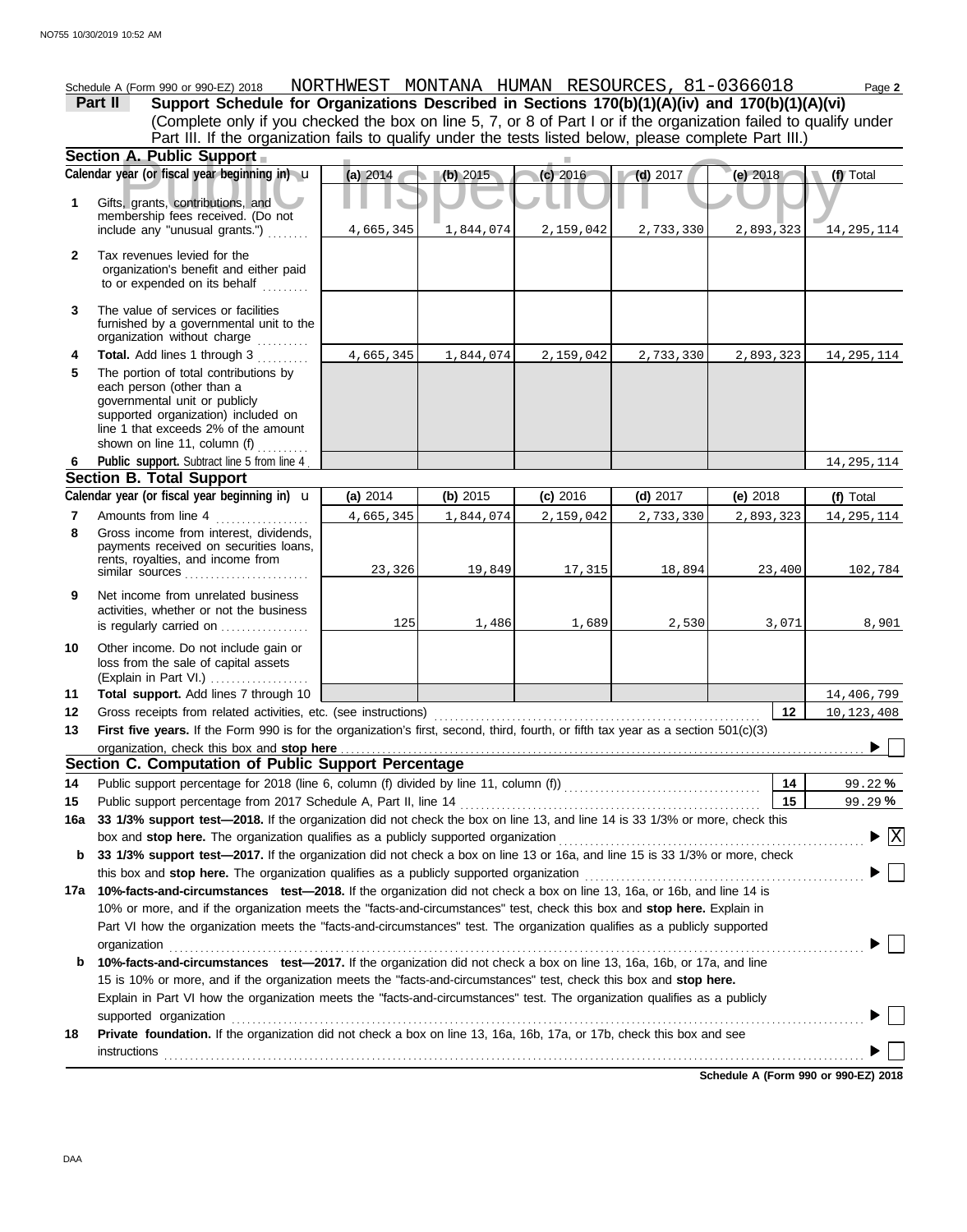# Schedule A (Form 990 or 990-EZ) 2018 NORTHWEST MONTANA HUMAN RESOURCES, 81-0366018 Page 3

**Part III Support Schedule for Organizations Described in Section 509(a)(2)** (Complete only if you checked the box on line 10 of Part I or if the organization failed to qualify under Part II. If the organization fails to qualify under the tests listed below, please complete Part II.)

|              | Section A. Public Support                                                                                                                                                                                                                                        |            |          |            |            |            |           |
|--------------|------------------------------------------------------------------------------------------------------------------------------------------------------------------------------------------------------------------------------------------------------------------|------------|----------|------------|------------|------------|-----------|
|              | Calendar year (or fiscal year beginning in) $\mathbf u$                                                                                                                                                                                                          | (a) 2014   | (b) 2015 | (c) 2016   | $(d)$ 2017 | (e) 2018   | (f) Total |
| $\mathbf{1}$ | Gifts, grants, contributions, and membership<br>fees received. (Do not include any "unusual grants.")                                                                                                                                                            |            |          |            |            |            |           |
| 2            | Gross receipts from admissions, merchandise<br>sold or services performed, or facilities<br>furnished in any activity that is related to the<br>organization's tax-exempt purpose                                                                                |            |          |            |            |            |           |
| 3            | Gross receipts from activities that are not an<br>unrelated trade or business under section 513                                                                                                                                                                  |            |          |            |            |            |           |
| 4            | Tax revenues levied for the<br>organization's benefit and either paid<br>to or expended on its behalf<br>.                                                                                                                                                       |            |          |            |            |            |           |
| 5            | The value of services or facilities<br>furnished by a governmental unit to the<br>organization without charge                                                                                                                                                    |            |          |            |            |            |           |
| 6            | Total. Add lines 1 through 5                                                                                                                                                                                                                                     |            |          |            |            |            |           |
|              | <b>7a</b> Amounts included on lines 1, 2, and 3<br>received from disqualified persons                                                                                                                                                                            |            |          |            |            |            |           |
| b            | Amounts included on lines 2 and 3<br>received from other than disqualified<br>persons that exceed the greater of \$5,000<br>or 1% of the amount on line 13 for the year                                                                                          |            |          |            |            |            |           |
| C            | Add lines 7a and 7b                                                                                                                                                                                                                                              |            |          |            |            |            |           |
| 8            | Public support. (Subtract line 7c from                                                                                                                                                                                                                           |            |          |            |            |            |           |
|              | line 6.) $\ldots$ $\ldots$ $\ldots$ $\ldots$ $\ldots$ $\ldots$                                                                                                                                                                                                   |            |          |            |            |            |           |
|              | <b>Section B. Total Support</b>                                                                                                                                                                                                                                  |            |          |            |            |            |           |
|              | Calendar year (or fiscal year beginning in) $\mathbf u$                                                                                                                                                                                                          | (a) $2014$ | (b) 2015 | $(c)$ 2016 | $(d)$ 2017 | (e) $2018$ | (f) Total |
| 9            | Amounts from line 6                                                                                                                                                                                                                                              |            |          |            |            |            |           |
| 10a          | Gross income from interest, dividends,<br>payments received on securities loans, rents,<br>royalties, and income from similar sources.                                                                                                                           |            |          |            |            |            |           |
| b            | Unrelated business taxable income (less<br>section 511 taxes) from businesses<br>acquired after June 30, 1975                                                                                                                                                    |            |          |            |            |            |           |
|              | c Add lines 10a and 10b $\ldots$                                                                                                                                                                                                                                 |            |          |            |            |            |           |
| 11           | Net income from unrelated business<br>activities not included in line 10b, whether<br>or not the business is regularly carried on                                                                                                                                |            |          |            |            |            |           |
| 12           | Other income. Do not include gain or<br>loss from the sale of capital assets<br>(Explain in Part VI.)                                                                                                                                                            |            |          |            |            |            |           |
| 13           | Total support. (Add lines 9, 10c, 11,                                                                                                                                                                                                                            |            |          |            |            |            |           |
|              | and $12.$ )<br>.                                                                                                                                                                                                                                                 |            |          |            |            |            |           |
| 14           | First five years. If the Form 990 is for the organization's first, second, third, fourth, or fifth tax year as a section 501(c)(3)                                                                                                                               |            |          |            |            |            |           |
|              | organization, check this box and stop here                                                                                                                                                                                                                       |            |          |            |            |            |           |
|              | Section C. Computation of Public Support Percentage                                                                                                                                                                                                              |            |          |            |            |            |           |
| 15           |                                                                                                                                                                                                                                                                  |            |          |            |            | 15         | %         |
| 16           |                                                                                                                                                                                                                                                                  |            |          |            |            | 16         | %         |
|              | Section D. Computation of Investment Income Percentage                                                                                                                                                                                                           |            |          |            |            |            |           |
| 17           |                                                                                                                                                                                                                                                                  |            |          |            |            | 17         | %         |
| 18           | Investment income percentage from 2017 Schedule A, Part III, line 17                                                                                                                                                                                             |            |          |            |            | 18         | %         |
| 19a          | 33 1/3% support tests-2018. If the organization did not check the box on line 14, and line 15 is more than 33 1/3%, and line                                                                                                                                     |            |          |            |            |            |           |
| b            | 17 is not more than 33 1/3%, check this box and stop here. The organization qualifies as a publicly supported organization.<br>33 1/3% support tests—2017. If the organization did not check a box on line 14 or line 19a, and line 16 is more than 33 1/3%, and |            |          |            |            |            |           |
|              | line 18 is not more than 33 1/3%, check this box and stop here. The organization qualifies as a publicly supported organization                                                                                                                                  |            |          |            |            |            |           |
| 20           |                                                                                                                                                                                                                                                                  |            |          |            |            |            |           |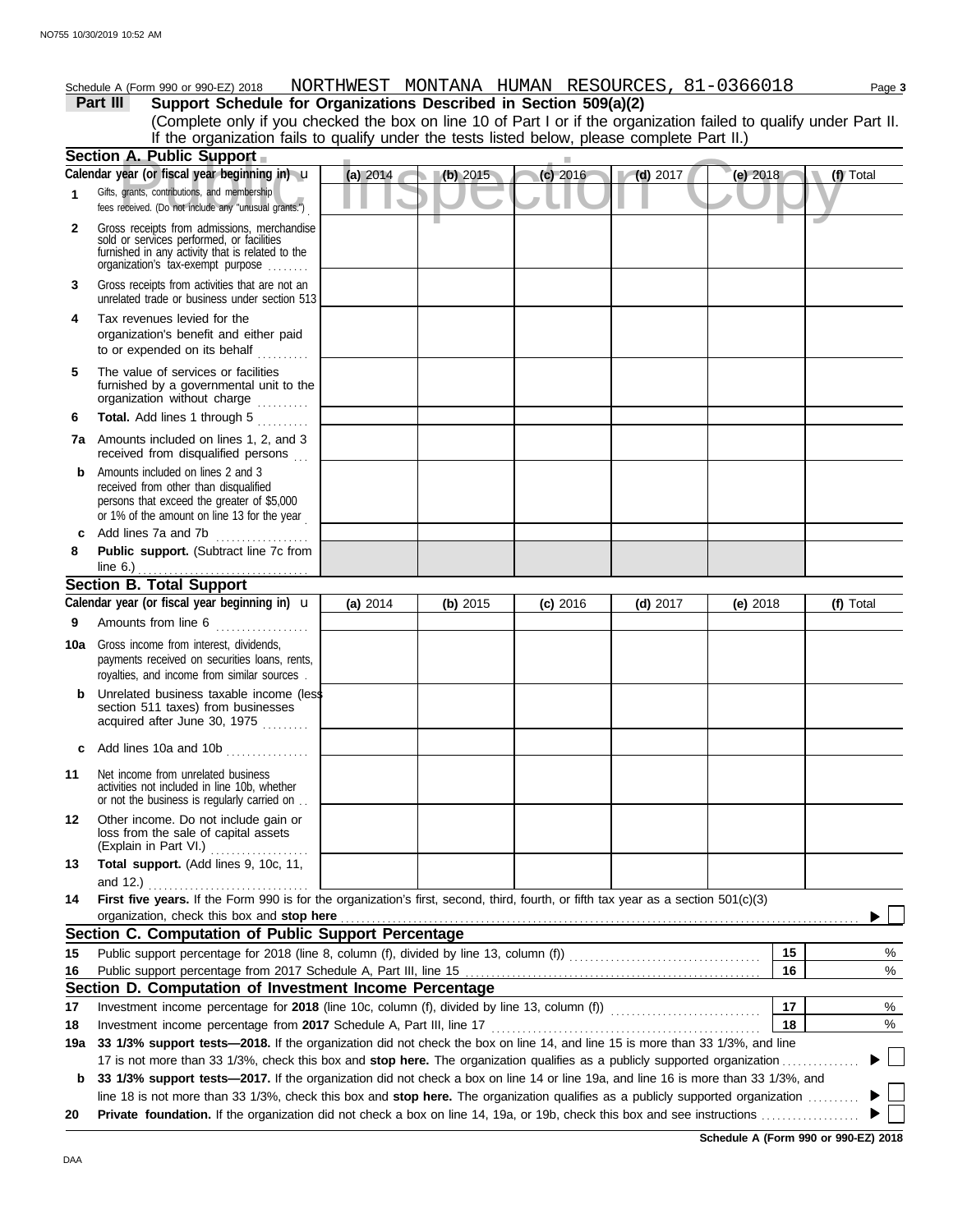| Part IV<br><b>Supporting Organizations</b><br>(Complete only if you checked a box in line 12 on Part I. If you checked 12a of Part I, complete Sections A<br>and B. If you checked 12b of Part I, complete Sections A and C. If you checked 12c of Part I, complete<br>Sections A, D, and E. If you checked 12d of Part I, complete Sections A and D, and complete Part V.)<br>Section A. All Supporting Organizations<br>. .<br>Yes<br>No<br>Are all of the organization's supported organizations listed by name in the organization's governing<br>1<br>documents? If "No," describe in Part VI how the supported organizations are designated. If designated by<br>class or purpose, describe the designation. If historic and continuing relationship, explain.<br>1<br>Did the organization have any supported organization that does not have an IRS determination of status<br>$\mathbf{2}$<br>under section 509(a)(1) or (2)? If "Yes," explain in Part VI how the organization determined that the supported<br>organization was described in section 509(a)(1) or (2).<br>$\mathbf{2}$<br>Did the organization have a supported organization described in section $501(c)(4)$ , (5), or (6)? If "Yes," answer<br>За<br>$(b)$ and $(c)$ below.<br>3a<br>Did the organization confirm that each supported organization qualified under section $501(c)(4)$ , (5), or (6) and<br>b<br>satisfied the public support tests under section 509(a)(2)? If "Yes," describe in Part VI when and how the<br>organization made the determination.<br>3b<br>Did the organization ensure that all support to such organizations was used exclusively for section $170(c)(2)(B)$<br>c<br>3c<br>purposes? If "Yes," explain in Part VI what controls the organization put in place to ensure such use.<br>Was any supported organization not organized in the United States ("foreign supported organization")? If<br>4a<br>"Yes," and if you checked 12a or 12b in Part I, answer (b) and (c) below.<br>4a<br>Did the organization have ultimate control and discretion in deciding whether to make grants to the foreign<br>b<br>supported organization? If "Yes," describe in Part VI how the organization had such control and discretion<br>despite being controlled or supervised by or in connection with its supported organizations.<br>4b<br>Did the organization support any foreign supported organization that does not have an IRS determination<br>c<br>under sections $501(c)(3)$ and $509(a)(1)$ or (2)? If "Yes," explain in Part VI what controls the organization used<br>to ensure that all support to the foreign supported organization was used exclusively for section $170(c)(2)(B)$<br>purposes.<br>4c<br>Did the organization add, substitute, or remove any supported organizations during the tax year? If "Yes,"<br>5a<br>answer (b) and (c) below (if applicable). Also, provide detail in Part VI, including (i) the names and EIN<br>numbers of the supported organizations added, substituted, or removed; (ii) the reasons for each such action;<br>(iii) the authority under the organization's organizing document authorizing such action; and (iv) how the action<br>was accomplished (such as by amendment to the organizing document).<br>5a<br>Type I or Type II only. Was any added or substituted supported organization part of a class already<br>b<br>5b<br>designated in the organization's organizing document?<br>Substitutions only. Was the substitution the result of an event beyond the organization's control?<br>5c<br>Did the organization provide support (whether in the form of grants or the provision of services or facilities) to<br>anyone other than (i) its supported organizations, (ii) individuals that are part of the charitable class benefited<br>by one or more of its supported organizations, or (iii) other supporting organizations that also support or<br>6<br>benefit one or more of the filing organization's supported organizations? If "Yes," provide detail in Part VI.<br>Did the organization provide a grant, loan, compensation, or other similar payment to a substantial contributor<br>7<br>(as defined in section $4958(c)(3)(C)$ ), a family member of a substantial contributor, or a 35% controlled entity<br>with regard to a substantial contributor? If "Yes," complete Part I of Schedule L (Form 990 or 990-EZ).<br>7<br>Did the organization make a loan to a disqualified person (as defined in section 4958) not described in line 7?<br>8<br>If "Yes," complete Part I of Schedule L (Form 990 or 990-EZ).<br>8<br>Was the organization controlled directly or indirectly at any time during the tax year by one or more<br>9a<br>disqualified persons as defined in section 4946 (other than foundation managers and organizations described<br>in section $509(a)(1)$ or $(2)$ ? If "Yes," provide detail in Part VI.<br>9а<br>Did one or more disqualified persons (as defined in line 9a) hold a controlling interest in any entity in which<br>b<br>the supporting organization had an interest? If "Yes," provide detail in Part VI.<br>9b<br>Did a disqualified person (as defined in line 9a) have an ownership interest in, or derive any personal benefit<br>c<br>from, assets in which the supporting organization also had an interest? If "Yes," provide detail in Part VI.<br>9c<br>Was the organization subject to the excess business holdings rules of section 4943 because of section<br>10a<br>4943(f) (regarding certain Type II supporting organizations, and all Type III non-functionally integrated<br>supporting organizations)? If "Yes," answer 10b below.<br>10a<br>Did the organization have any excess business holdings in the tax year? (Use Schedule C, Form 4720, to<br>b<br>10 <sub>b</sub><br>determine whether the organization had excess business holdings.) | NORTHWEST MONTANA HUMAN RESOURCES, 81-0366018<br>Schedule A (Form 990 or 990-EZ) 2018 |  | Page 4 |
|-------------------------------------------------------------------------------------------------------------------------------------------------------------------------------------------------------------------------------------------------------------------------------------------------------------------------------------------------------------------------------------------------------------------------------------------------------------------------------------------------------------------------------------------------------------------------------------------------------------------------------------------------------------------------------------------------------------------------------------------------------------------------------------------------------------------------------------------------------------------------------------------------------------------------------------------------------------------------------------------------------------------------------------------------------------------------------------------------------------------------------------------------------------------------------------------------------------------------------------------------------------------------------------------------------------------------------------------------------------------------------------------------------------------------------------------------------------------------------------------------------------------------------------------------------------------------------------------------------------------------------------------------------------------------------------------------------------------------------------------------------------------------------------------------------------------------------------------------------------------------------------------------------------------------------------------------------------------------------------------------------------------------------------------------------------------------------------------------------------------------------------------------------------------------------------------------------------------------------------------------------------------------------------------------------------------------------------------------------------------------------------------------------------------------------------------------------------------------------------------------------------------------------------------------------------------------------------------------------------------------------------------------------------------------------------------------------------------------------------------------------------------------------------------------------------------------------------------------------------------------------------------------------------------------------------------------------------------------------------------------------------------------------------------------------------------------------------------------------------------------------------------------------------------------------------------------------------------------------------------------------------------------------------------------------------------------------------------------------------------------------------------------------------------------------------------------------------------------------------------------------------------------------------------------------------------------------------------------------------------------------------------------------------------------------------------------------------------------------------------------------------------------------------------------------------------------------------------------------------------------------------------------------------------------------------------------------------------------------------------------------------------------------------------------------------------------------------------------------------------------------------------------------------------------------------------------------------------------------------------------------------------------------------------------------------------------------------------------------------------------------------------------------------------------------------------------------------------------------------------------------------------------------------------------------------------------------------------------------------------------------------------------------------------------------------------------------------------------------------------------------------------------------------------------------------------------------------------------------------------------------------------------------------------------------------------------------------------------------------------------------------------------------------------------------------------------------------------------------------------------------------------------------------------------------------------------------------------------------------------------------------------------------------------------------------------------------------------------------------------------------------------------------------------------------------------------------------------------------------------------------------------------------------------------------------------------------------------------------------------------------------------------------------------------------------------------------------------------------------------------------------------------------------------------------------------------------------------------------------------------------------------------------------|---------------------------------------------------------------------------------------|--|--------|
|                                                                                                                                                                                                                                                                                                                                                                                                                                                                                                                                                                                                                                                                                                                                                                                                                                                                                                                                                                                                                                                                                                                                                                                                                                                                                                                                                                                                                                                                                                                                                                                                                                                                                                                                                                                                                                                                                                                                                                                                                                                                                                                                                                                                                                                                                                                                                                                                                                                                                                                                                                                                                                                                                                                                                                                                                                                                                                                                                                                                                                                                                                                                                                                                                                                                                                                                                                                                                                                                                                                                                                                                                                                                                                                                                                                                                                                                                                                                                                                                                                                                                                                                                                                                                                                                                                                                                                                                                                                                                                                                                                                                                                                                                                                                                                                                                                                                                                                                                                                                                                                                                                                                                                                                                                                                                                                                                                                                                                                                                                                                                                                                                                                                                                                                                                                                                                                                                                             |                                                                                       |  |        |
|                                                                                                                                                                                                                                                                                                                                                                                                                                                                                                                                                                                                                                                                                                                                                                                                                                                                                                                                                                                                                                                                                                                                                                                                                                                                                                                                                                                                                                                                                                                                                                                                                                                                                                                                                                                                                                                                                                                                                                                                                                                                                                                                                                                                                                                                                                                                                                                                                                                                                                                                                                                                                                                                                                                                                                                                                                                                                                                                                                                                                                                                                                                                                                                                                                                                                                                                                                                                                                                                                                                                                                                                                                                                                                                                                                                                                                                                                                                                                                                                                                                                                                                                                                                                                                                                                                                                                                                                                                                                                                                                                                                                                                                                                                                                                                                                                                                                                                                                                                                                                                                                                                                                                                                                                                                                                                                                                                                                                                                                                                                                                                                                                                                                                                                                                                                                                                                                                                             |                                                                                       |  |        |
|                                                                                                                                                                                                                                                                                                                                                                                                                                                                                                                                                                                                                                                                                                                                                                                                                                                                                                                                                                                                                                                                                                                                                                                                                                                                                                                                                                                                                                                                                                                                                                                                                                                                                                                                                                                                                                                                                                                                                                                                                                                                                                                                                                                                                                                                                                                                                                                                                                                                                                                                                                                                                                                                                                                                                                                                                                                                                                                                                                                                                                                                                                                                                                                                                                                                                                                                                                                                                                                                                                                                                                                                                                                                                                                                                                                                                                                                                                                                                                                                                                                                                                                                                                                                                                                                                                                                                                                                                                                                                                                                                                                                                                                                                                                                                                                                                                                                                                                                                                                                                                                                                                                                                                                                                                                                                                                                                                                                                                                                                                                                                                                                                                                                                                                                                                                                                                                                                                             |                                                                                       |  |        |
|                                                                                                                                                                                                                                                                                                                                                                                                                                                                                                                                                                                                                                                                                                                                                                                                                                                                                                                                                                                                                                                                                                                                                                                                                                                                                                                                                                                                                                                                                                                                                                                                                                                                                                                                                                                                                                                                                                                                                                                                                                                                                                                                                                                                                                                                                                                                                                                                                                                                                                                                                                                                                                                                                                                                                                                                                                                                                                                                                                                                                                                                                                                                                                                                                                                                                                                                                                                                                                                                                                                                                                                                                                                                                                                                                                                                                                                                                                                                                                                                                                                                                                                                                                                                                                                                                                                                                                                                                                                                                                                                                                                                                                                                                                                                                                                                                                                                                                                                                                                                                                                                                                                                                                                                                                                                                                                                                                                                                                                                                                                                                                                                                                                                                                                                                                                                                                                                                                             |                                                                                       |  |        |
|                                                                                                                                                                                                                                                                                                                                                                                                                                                                                                                                                                                                                                                                                                                                                                                                                                                                                                                                                                                                                                                                                                                                                                                                                                                                                                                                                                                                                                                                                                                                                                                                                                                                                                                                                                                                                                                                                                                                                                                                                                                                                                                                                                                                                                                                                                                                                                                                                                                                                                                                                                                                                                                                                                                                                                                                                                                                                                                                                                                                                                                                                                                                                                                                                                                                                                                                                                                                                                                                                                                                                                                                                                                                                                                                                                                                                                                                                                                                                                                                                                                                                                                                                                                                                                                                                                                                                                                                                                                                                                                                                                                                                                                                                                                                                                                                                                                                                                                                                                                                                                                                                                                                                                                                                                                                                                                                                                                                                                                                                                                                                                                                                                                                                                                                                                                                                                                                                                             |                                                                                       |  |        |
|                                                                                                                                                                                                                                                                                                                                                                                                                                                                                                                                                                                                                                                                                                                                                                                                                                                                                                                                                                                                                                                                                                                                                                                                                                                                                                                                                                                                                                                                                                                                                                                                                                                                                                                                                                                                                                                                                                                                                                                                                                                                                                                                                                                                                                                                                                                                                                                                                                                                                                                                                                                                                                                                                                                                                                                                                                                                                                                                                                                                                                                                                                                                                                                                                                                                                                                                                                                                                                                                                                                                                                                                                                                                                                                                                                                                                                                                                                                                                                                                                                                                                                                                                                                                                                                                                                                                                                                                                                                                                                                                                                                                                                                                                                                                                                                                                                                                                                                                                                                                                                                                                                                                                                                                                                                                                                                                                                                                                                                                                                                                                                                                                                                                                                                                                                                                                                                                                                             |                                                                                       |  |        |
|                                                                                                                                                                                                                                                                                                                                                                                                                                                                                                                                                                                                                                                                                                                                                                                                                                                                                                                                                                                                                                                                                                                                                                                                                                                                                                                                                                                                                                                                                                                                                                                                                                                                                                                                                                                                                                                                                                                                                                                                                                                                                                                                                                                                                                                                                                                                                                                                                                                                                                                                                                                                                                                                                                                                                                                                                                                                                                                                                                                                                                                                                                                                                                                                                                                                                                                                                                                                                                                                                                                                                                                                                                                                                                                                                                                                                                                                                                                                                                                                                                                                                                                                                                                                                                                                                                                                                                                                                                                                                                                                                                                                                                                                                                                                                                                                                                                                                                                                                                                                                                                                                                                                                                                                                                                                                                                                                                                                                                                                                                                                                                                                                                                                                                                                                                                                                                                                                                             |                                                                                       |  |        |
|                                                                                                                                                                                                                                                                                                                                                                                                                                                                                                                                                                                                                                                                                                                                                                                                                                                                                                                                                                                                                                                                                                                                                                                                                                                                                                                                                                                                                                                                                                                                                                                                                                                                                                                                                                                                                                                                                                                                                                                                                                                                                                                                                                                                                                                                                                                                                                                                                                                                                                                                                                                                                                                                                                                                                                                                                                                                                                                                                                                                                                                                                                                                                                                                                                                                                                                                                                                                                                                                                                                                                                                                                                                                                                                                                                                                                                                                                                                                                                                                                                                                                                                                                                                                                                                                                                                                                                                                                                                                                                                                                                                                                                                                                                                                                                                                                                                                                                                                                                                                                                                                                                                                                                                                                                                                                                                                                                                                                                                                                                                                                                                                                                                                                                                                                                                                                                                                                                             |                                                                                       |  |        |
|                                                                                                                                                                                                                                                                                                                                                                                                                                                                                                                                                                                                                                                                                                                                                                                                                                                                                                                                                                                                                                                                                                                                                                                                                                                                                                                                                                                                                                                                                                                                                                                                                                                                                                                                                                                                                                                                                                                                                                                                                                                                                                                                                                                                                                                                                                                                                                                                                                                                                                                                                                                                                                                                                                                                                                                                                                                                                                                                                                                                                                                                                                                                                                                                                                                                                                                                                                                                                                                                                                                                                                                                                                                                                                                                                                                                                                                                                                                                                                                                                                                                                                                                                                                                                                                                                                                                                                                                                                                                                                                                                                                                                                                                                                                                                                                                                                                                                                                                                                                                                                                                                                                                                                                                                                                                                                                                                                                                                                                                                                                                                                                                                                                                                                                                                                                                                                                                                                             |                                                                                       |  |        |
|                                                                                                                                                                                                                                                                                                                                                                                                                                                                                                                                                                                                                                                                                                                                                                                                                                                                                                                                                                                                                                                                                                                                                                                                                                                                                                                                                                                                                                                                                                                                                                                                                                                                                                                                                                                                                                                                                                                                                                                                                                                                                                                                                                                                                                                                                                                                                                                                                                                                                                                                                                                                                                                                                                                                                                                                                                                                                                                                                                                                                                                                                                                                                                                                                                                                                                                                                                                                                                                                                                                                                                                                                                                                                                                                                                                                                                                                                                                                                                                                                                                                                                                                                                                                                                                                                                                                                                                                                                                                                                                                                                                                                                                                                                                                                                                                                                                                                                                                                                                                                                                                                                                                                                                                                                                                                                                                                                                                                                                                                                                                                                                                                                                                                                                                                                                                                                                                                                             |                                                                                       |  |        |
|                                                                                                                                                                                                                                                                                                                                                                                                                                                                                                                                                                                                                                                                                                                                                                                                                                                                                                                                                                                                                                                                                                                                                                                                                                                                                                                                                                                                                                                                                                                                                                                                                                                                                                                                                                                                                                                                                                                                                                                                                                                                                                                                                                                                                                                                                                                                                                                                                                                                                                                                                                                                                                                                                                                                                                                                                                                                                                                                                                                                                                                                                                                                                                                                                                                                                                                                                                                                                                                                                                                                                                                                                                                                                                                                                                                                                                                                                                                                                                                                                                                                                                                                                                                                                                                                                                                                                                                                                                                                                                                                                                                                                                                                                                                                                                                                                                                                                                                                                                                                                                                                                                                                                                                                                                                                                                                                                                                                                                                                                                                                                                                                                                                                                                                                                                                                                                                                                                             |                                                                                       |  |        |
|                                                                                                                                                                                                                                                                                                                                                                                                                                                                                                                                                                                                                                                                                                                                                                                                                                                                                                                                                                                                                                                                                                                                                                                                                                                                                                                                                                                                                                                                                                                                                                                                                                                                                                                                                                                                                                                                                                                                                                                                                                                                                                                                                                                                                                                                                                                                                                                                                                                                                                                                                                                                                                                                                                                                                                                                                                                                                                                                                                                                                                                                                                                                                                                                                                                                                                                                                                                                                                                                                                                                                                                                                                                                                                                                                                                                                                                                                                                                                                                                                                                                                                                                                                                                                                                                                                                                                                                                                                                                                                                                                                                                                                                                                                                                                                                                                                                                                                                                                                                                                                                                                                                                                                                                                                                                                                                                                                                                                                                                                                                                                                                                                                                                                                                                                                                                                                                                                                             |                                                                                       |  |        |
|                                                                                                                                                                                                                                                                                                                                                                                                                                                                                                                                                                                                                                                                                                                                                                                                                                                                                                                                                                                                                                                                                                                                                                                                                                                                                                                                                                                                                                                                                                                                                                                                                                                                                                                                                                                                                                                                                                                                                                                                                                                                                                                                                                                                                                                                                                                                                                                                                                                                                                                                                                                                                                                                                                                                                                                                                                                                                                                                                                                                                                                                                                                                                                                                                                                                                                                                                                                                                                                                                                                                                                                                                                                                                                                                                                                                                                                                                                                                                                                                                                                                                                                                                                                                                                                                                                                                                                                                                                                                                                                                                                                                                                                                                                                                                                                                                                                                                                                                                                                                                                                                                                                                                                                                                                                                                                                                                                                                                                                                                                                                                                                                                                                                                                                                                                                                                                                                                                             |                                                                                       |  |        |
|                                                                                                                                                                                                                                                                                                                                                                                                                                                                                                                                                                                                                                                                                                                                                                                                                                                                                                                                                                                                                                                                                                                                                                                                                                                                                                                                                                                                                                                                                                                                                                                                                                                                                                                                                                                                                                                                                                                                                                                                                                                                                                                                                                                                                                                                                                                                                                                                                                                                                                                                                                                                                                                                                                                                                                                                                                                                                                                                                                                                                                                                                                                                                                                                                                                                                                                                                                                                                                                                                                                                                                                                                                                                                                                                                                                                                                                                                                                                                                                                                                                                                                                                                                                                                                                                                                                                                                                                                                                                                                                                                                                                                                                                                                                                                                                                                                                                                                                                                                                                                                                                                                                                                                                                                                                                                                                                                                                                                                                                                                                                                                                                                                                                                                                                                                                                                                                                                                             |                                                                                       |  |        |
|                                                                                                                                                                                                                                                                                                                                                                                                                                                                                                                                                                                                                                                                                                                                                                                                                                                                                                                                                                                                                                                                                                                                                                                                                                                                                                                                                                                                                                                                                                                                                                                                                                                                                                                                                                                                                                                                                                                                                                                                                                                                                                                                                                                                                                                                                                                                                                                                                                                                                                                                                                                                                                                                                                                                                                                                                                                                                                                                                                                                                                                                                                                                                                                                                                                                                                                                                                                                                                                                                                                                                                                                                                                                                                                                                                                                                                                                                                                                                                                                                                                                                                                                                                                                                                                                                                                                                                                                                                                                                                                                                                                                                                                                                                                                                                                                                                                                                                                                                                                                                                                                                                                                                                                                                                                                                                                                                                                                                                                                                                                                                                                                                                                                                                                                                                                                                                                                                                             |                                                                                       |  |        |
|                                                                                                                                                                                                                                                                                                                                                                                                                                                                                                                                                                                                                                                                                                                                                                                                                                                                                                                                                                                                                                                                                                                                                                                                                                                                                                                                                                                                                                                                                                                                                                                                                                                                                                                                                                                                                                                                                                                                                                                                                                                                                                                                                                                                                                                                                                                                                                                                                                                                                                                                                                                                                                                                                                                                                                                                                                                                                                                                                                                                                                                                                                                                                                                                                                                                                                                                                                                                                                                                                                                                                                                                                                                                                                                                                                                                                                                                                                                                                                                                                                                                                                                                                                                                                                                                                                                                                                                                                                                                                                                                                                                                                                                                                                                                                                                                                                                                                                                                                                                                                                                                                                                                                                                                                                                                                                                                                                                                                                                                                                                                                                                                                                                                                                                                                                                                                                                                                                             |                                                                                       |  |        |
|                                                                                                                                                                                                                                                                                                                                                                                                                                                                                                                                                                                                                                                                                                                                                                                                                                                                                                                                                                                                                                                                                                                                                                                                                                                                                                                                                                                                                                                                                                                                                                                                                                                                                                                                                                                                                                                                                                                                                                                                                                                                                                                                                                                                                                                                                                                                                                                                                                                                                                                                                                                                                                                                                                                                                                                                                                                                                                                                                                                                                                                                                                                                                                                                                                                                                                                                                                                                                                                                                                                                                                                                                                                                                                                                                                                                                                                                                                                                                                                                                                                                                                                                                                                                                                                                                                                                                                                                                                                                                                                                                                                                                                                                                                                                                                                                                                                                                                                                                                                                                                                                                                                                                                                                                                                                                                                                                                                                                                                                                                                                                                                                                                                                                                                                                                                                                                                                                                             |                                                                                       |  |        |
|                                                                                                                                                                                                                                                                                                                                                                                                                                                                                                                                                                                                                                                                                                                                                                                                                                                                                                                                                                                                                                                                                                                                                                                                                                                                                                                                                                                                                                                                                                                                                                                                                                                                                                                                                                                                                                                                                                                                                                                                                                                                                                                                                                                                                                                                                                                                                                                                                                                                                                                                                                                                                                                                                                                                                                                                                                                                                                                                                                                                                                                                                                                                                                                                                                                                                                                                                                                                                                                                                                                                                                                                                                                                                                                                                                                                                                                                                                                                                                                                                                                                                                                                                                                                                                                                                                                                                                                                                                                                                                                                                                                                                                                                                                                                                                                                                                                                                                                                                                                                                                                                                                                                                                                                                                                                                                                                                                                                                                                                                                                                                                                                                                                                                                                                                                                                                                                                                                             |                                                                                       |  |        |
|                                                                                                                                                                                                                                                                                                                                                                                                                                                                                                                                                                                                                                                                                                                                                                                                                                                                                                                                                                                                                                                                                                                                                                                                                                                                                                                                                                                                                                                                                                                                                                                                                                                                                                                                                                                                                                                                                                                                                                                                                                                                                                                                                                                                                                                                                                                                                                                                                                                                                                                                                                                                                                                                                                                                                                                                                                                                                                                                                                                                                                                                                                                                                                                                                                                                                                                                                                                                                                                                                                                                                                                                                                                                                                                                                                                                                                                                                                                                                                                                                                                                                                                                                                                                                                                                                                                                                                                                                                                                                                                                                                                                                                                                                                                                                                                                                                                                                                                                                                                                                                                                                                                                                                                                                                                                                                                                                                                                                                                                                                                                                                                                                                                                                                                                                                                                                                                                                                             |                                                                                       |  |        |
|                                                                                                                                                                                                                                                                                                                                                                                                                                                                                                                                                                                                                                                                                                                                                                                                                                                                                                                                                                                                                                                                                                                                                                                                                                                                                                                                                                                                                                                                                                                                                                                                                                                                                                                                                                                                                                                                                                                                                                                                                                                                                                                                                                                                                                                                                                                                                                                                                                                                                                                                                                                                                                                                                                                                                                                                                                                                                                                                                                                                                                                                                                                                                                                                                                                                                                                                                                                                                                                                                                                                                                                                                                                                                                                                                                                                                                                                                                                                                                                                                                                                                                                                                                                                                                                                                                                                                                                                                                                                                                                                                                                                                                                                                                                                                                                                                                                                                                                                                                                                                                                                                                                                                                                                                                                                                                                                                                                                                                                                                                                                                                                                                                                                                                                                                                                                                                                                                                             |                                                                                       |  |        |
|                                                                                                                                                                                                                                                                                                                                                                                                                                                                                                                                                                                                                                                                                                                                                                                                                                                                                                                                                                                                                                                                                                                                                                                                                                                                                                                                                                                                                                                                                                                                                                                                                                                                                                                                                                                                                                                                                                                                                                                                                                                                                                                                                                                                                                                                                                                                                                                                                                                                                                                                                                                                                                                                                                                                                                                                                                                                                                                                                                                                                                                                                                                                                                                                                                                                                                                                                                                                                                                                                                                                                                                                                                                                                                                                                                                                                                                                                                                                                                                                                                                                                                                                                                                                                                                                                                                                                                                                                                                                                                                                                                                                                                                                                                                                                                                                                                                                                                                                                                                                                                                                                                                                                                                                                                                                                                                                                                                                                                                                                                                                                                                                                                                                                                                                                                                                                                                                                                             |                                                                                       |  |        |
|                                                                                                                                                                                                                                                                                                                                                                                                                                                                                                                                                                                                                                                                                                                                                                                                                                                                                                                                                                                                                                                                                                                                                                                                                                                                                                                                                                                                                                                                                                                                                                                                                                                                                                                                                                                                                                                                                                                                                                                                                                                                                                                                                                                                                                                                                                                                                                                                                                                                                                                                                                                                                                                                                                                                                                                                                                                                                                                                                                                                                                                                                                                                                                                                                                                                                                                                                                                                                                                                                                                                                                                                                                                                                                                                                                                                                                                                                                                                                                                                                                                                                                                                                                                                                                                                                                                                                                                                                                                                                                                                                                                                                                                                                                                                                                                                                                                                                                                                                                                                                                                                                                                                                                                                                                                                                                                                                                                                                                                                                                                                                                                                                                                                                                                                                                                                                                                                                                             |                                                                                       |  |        |
|                                                                                                                                                                                                                                                                                                                                                                                                                                                                                                                                                                                                                                                                                                                                                                                                                                                                                                                                                                                                                                                                                                                                                                                                                                                                                                                                                                                                                                                                                                                                                                                                                                                                                                                                                                                                                                                                                                                                                                                                                                                                                                                                                                                                                                                                                                                                                                                                                                                                                                                                                                                                                                                                                                                                                                                                                                                                                                                                                                                                                                                                                                                                                                                                                                                                                                                                                                                                                                                                                                                                                                                                                                                                                                                                                                                                                                                                                                                                                                                                                                                                                                                                                                                                                                                                                                                                                                                                                                                                                                                                                                                                                                                                                                                                                                                                                                                                                                                                                                                                                                                                                                                                                                                                                                                                                                                                                                                                                                                                                                                                                                                                                                                                                                                                                                                                                                                                                                             |                                                                                       |  |        |
|                                                                                                                                                                                                                                                                                                                                                                                                                                                                                                                                                                                                                                                                                                                                                                                                                                                                                                                                                                                                                                                                                                                                                                                                                                                                                                                                                                                                                                                                                                                                                                                                                                                                                                                                                                                                                                                                                                                                                                                                                                                                                                                                                                                                                                                                                                                                                                                                                                                                                                                                                                                                                                                                                                                                                                                                                                                                                                                                                                                                                                                                                                                                                                                                                                                                                                                                                                                                                                                                                                                                                                                                                                                                                                                                                                                                                                                                                                                                                                                                                                                                                                                                                                                                                                                                                                                                                                                                                                                                                                                                                                                                                                                                                                                                                                                                                                                                                                                                                                                                                                                                                                                                                                                                                                                                                                                                                                                                                                                                                                                                                                                                                                                                                                                                                                                                                                                                                                             |                                                                                       |  |        |
|                                                                                                                                                                                                                                                                                                                                                                                                                                                                                                                                                                                                                                                                                                                                                                                                                                                                                                                                                                                                                                                                                                                                                                                                                                                                                                                                                                                                                                                                                                                                                                                                                                                                                                                                                                                                                                                                                                                                                                                                                                                                                                                                                                                                                                                                                                                                                                                                                                                                                                                                                                                                                                                                                                                                                                                                                                                                                                                                                                                                                                                                                                                                                                                                                                                                                                                                                                                                                                                                                                                                                                                                                                                                                                                                                                                                                                                                                                                                                                                                                                                                                                                                                                                                                                                                                                                                                                                                                                                                                                                                                                                                                                                                                                                                                                                                                                                                                                                                                                                                                                                                                                                                                                                                                                                                                                                                                                                                                                                                                                                                                                                                                                                                                                                                                                                                                                                                                                             |                                                                                       |  |        |
|                                                                                                                                                                                                                                                                                                                                                                                                                                                                                                                                                                                                                                                                                                                                                                                                                                                                                                                                                                                                                                                                                                                                                                                                                                                                                                                                                                                                                                                                                                                                                                                                                                                                                                                                                                                                                                                                                                                                                                                                                                                                                                                                                                                                                                                                                                                                                                                                                                                                                                                                                                                                                                                                                                                                                                                                                                                                                                                                                                                                                                                                                                                                                                                                                                                                                                                                                                                                                                                                                                                                                                                                                                                                                                                                                                                                                                                                                                                                                                                                                                                                                                                                                                                                                                                                                                                                                                                                                                                                                                                                                                                                                                                                                                                                                                                                                                                                                                                                                                                                                                                                                                                                                                                                                                                                                                                                                                                                                                                                                                                                                                                                                                                                                                                                                                                                                                                                                                             |                                                                                       |  |        |
|                                                                                                                                                                                                                                                                                                                                                                                                                                                                                                                                                                                                                                                                                                                                                                                                                                                                                                                                                                                                                                                                                                                                                                                                                                                                                                                                                                                                                                                                                                                                                                                                                                                                                                                                                                                                                                                                                                                                                                                                                                                                                                                                                                                                                                                                                                                                                                                                                                                                                                                                                                                                                                                                                                                                                                                                                                                                                                                                                                                                                                                                                                                                                                                                                                                                                                                                                                                                                                                                                                                                                                                                                                                                                                                                                                                                                                                                                                                                                                                                                                                                                                                                                                                                                                                                                                                                                                                                                                                                                                                                                                                                                                                                                                                                                                                                                                                                                                                                                                                                                                                                                                                                                                                                                                                                                                                                                                                                                                                                                                                                                                                                                                                                                                                                                                                                                                                                                                             |                                                                                       |  |        |
|                                                                                                                                                                                                                                                                                                                                                                                                                                                                                                                                                                                                                                                                                                                                                                                                                                                                                                                                                                                                                                                                                                                                                                                                                                                                                                                                                                                                                                                                                                                                                                                                                                                                                                                                                                                                                                                                                                                                                                                                                                                                                                                                                                                                                                                                                                                                                                                                                                                                                                                                                                                                                                                                                                                                                                                                                                                                                                                                                                                                                                                                                                                                                                                                                                                                                                                                                                                                                                                                                                                                                                                                                                                                                                                                                                                                                                                                                                                                                                                                                                                                                                                                                                                                                                                                                                                                                                                                                                                                                                                                                                                                                                                                                                                                                                                                                                                                                                                                                                                                                                                                                                                                                                                                                                                                                                                                                                                                                                                                                                                                                                                                                                                                                                                                                                                                                                                                                                             |                                                                                       |  |        |
|                                                                                                                                                                                                                                                                                                                                                                                                                                                                                                                                                                                                                                                                                                                                                                                                                                                                                                                                                                                                                                                                                                                                                                                                                                                                                                                                                                                                                                                                                                                                                                                                                                                                                                                                                                                                                                                                                                                                                                                                                                                                                                                                                                                                                                                                                                                                                                                                                                                                                                                                                                                                                                                                                                                                                                                                                                                                                                                                                                                                                                                                                                                                                                                                                                                                                                                                                                                                                                                                                                                                                                                                                                                                                                                                                                                                                                                                                                                                                                                                                                                                                                                                                                                                                                                                                                                                                                                                                                                                                                                                                                                                                                                                                                                                                                                                                                                                                                                                                                                                                                                                                                                                                                                                                                                                                                                                                                                                                                                                                                                                                                                                                                                                                                                                                                                                                                                                                                             |                                                                                       |  |        |
|                                                                                                                                                                                                                                                                                                                                                                                                                                                                                                                                                                                                                                                                                                                                                                                                                                                                                                                                                                                                                                                                                                                                                                                                                                                                                                                                                                                                                                                                                                                                                                                                                                                                                                                                                                                                                                                                                                                                                                                                                                                                                                                                                                                                                                                                                                                                                                                                                                                                                                                                                                                                                                                                                                                                                                                                                                                                                                                                                                                                                                                                                                                                                                                                                                                                                                                                                                                                                                                                                                                                                                                                                                                                                                                                                                                                                                                                                                                                                                                                                                                                                                                                                                                                                                                                                                                                                                                                                                                                                                                                                                                                                                                                                                                                                                                                                                                                                                                                                                                                                                                                                                                                                                                                                                                                                                                                                                                                                                                                                                                                                                                                                                                                                                                                                                                                                                                                                                             |                                                                                       |  |        |
|                                                                                                                                                                                                                                                                                                                                                                                                                                                                                                                                                                                                                                                                                                                                                                                                                                                                                                                                                                                                                                                                                                                                                                                                                                                                                                                                                                                                                                                                                                                                                                                                                                                                                                                                                                                                                                                                                                                                                                                                                                                                                                                                                                                                                                                                                                                                                                                                                                                                                                                                                                                                                                                                                                                                                                                                                                                                                                                                                                                                                                                                                                                                                                                                                                                                                                                                                                                                                                                                                                                                                                                                                                                                                                                                                                                                                                                                                                                                                                                                                                                                                                                                                                                                                                                                                                                                                                                                                                                                                                                                                                                                                                                                                                                                                                                                                                                                                                                                                                                                                                                                                                                                                                                                                                                                                                                                                                                                                                                                                                                                                                                                                                                                                                                                                                                                                                                                                                             |                                                                                       |  |        |
|                                                                                                                                                                                                                                                                                                                                                                                                                                                                                                                                                                                                                                                                                                                                                                                                                                                                                                                                                                                                                                                                                                                                                                                                                                                                                                                                                                                                                                                                                                                                                                                                                                                                                                                                                                                                                                                                                                                                                                                                                                                                                                                                                                                                                                                                                                                                                                                                                                                                                                                                                                                                                                                                                                                                                                                                                                                                                                                                                                                                                                                                                                                                                                                                                                                                                                                                                                                                                                                                                                                                                                                                                                                                                                                                                                                                                                                                                                                                                                                                                                                                                                                                                                                                                                                                                                                                                                                                                                                                                                                                                                                                                                                                                                                                                                                                                                                                                                                                                                                                                                                                                                                                                                                                                                                                                                                                                                                                                                                                                                                                                                                                                                                                                                                                                                                                                                                                                                             |                                                                                       |  |        |
|                                                                                                                                                                                                                                                                                                                                                                                                                                                                                                                                                                                                                                                                                                                                                                                                                                                                                                                                                                                                                                                                                                                                                                                                                                                                                                                                                                                                                                                                                                                                                                                                                                                                                                                                                                                                                                                                                                                                                                                                                                                                                                                                                                                                                                                                                                                                                                                                                                                                                                                                                                                                                                                                                                                                                                                                                                                                                                                                                                                                                                                                                                                                                                                                                                                                                                                                                                                                                                                                                                                                                                                                                                                                                                                                                                                                                                                                                                                                                                                                                                                                                                                                                                                                                                                                                                                                                                                                                                                                                                                                                                                                                                                                                                                                                                                                                                                                                                                                                                                                                                                                                                                                                                                                                                                                                                                                                                                                                                                                                                                                                                                                                                                                                                                                                                                                                                                                                                             |                                                                                       |  |        |
|                                                                                                                                                                                                                                                                                                                                                                                                                                                                                                                                                                                                                                                                                                                                                                                                                                                                                                                                                                                                                                                                                                                                                                                                                                                                                                                                                                                                                                                                                                                                                                                                                                                                                                                                                                                                                                                                                                                                                                                                                                                                                                                                                                                                                                                                                                                                                                                                                                                                                                                                                                                                                                                                                                                                                                                                                                                                                                                                                                                                                                                                                                                                                                                                                                                                                                                                                                                                                                                                                                                                                                                                                                                                                                                                                                                                                                                                                                                                                                                                                                                                                                                                                                                                                                                                                                                                                                                                                                                                                                                                                                                                                                                                                                                                                                                                                                                                                                                                                                                                                                                                                                                                                                                                                                                                                                                                                                                                                                                                                                                                                                                                                                                                                                                                                                                                                                                                                                             |                                                                                       |  |        |
|                                                                                                                                                                                                                                                                                                                                                                                                                                                                                                                                                                                                                                                                                                                                                                                                                                                                                                                                                                                                                                                                                                                                                                                                                                                                                                                                                                                                                                                                                                                                                                                                                                                                                                                                                                                                                                                                                                                                                                                                                                                                                                                                                                                                                                                                                                                                                                                                                                                                                                                                                                                                                                                                                                                                                                                                                                                                                                                                                                                                                                                                                                                                                                                                                                                                                                                                                                                                                                                                                                                                                                                                                                                                                                                                                                                                                                                                                                                                                                                                                                                                                                                                                                                                                                                                                                                                                                                                                                                                                                                                                                                                                                                                                                                                                                                                                                                                                                                                                                                                                                                                                                                                                                                                                                                                                                                                                                                                                                                                                                                                                                                                                                                                                                                                                                                                                                                                                                             |                                                                                       |  |        |
|                                                                                                                                                                                                                                                                                                                                                                                                                                                                                                                                                                                                                                                                                                                                                                                                                                                                                                                                                                                                                                                                                                                                                                                                                                                                                                                                                                                                                                                                                                                                                                                                                                                                                                                                                                                                                                                                                                                                                                                                                                                                                                                                                                                                                                                                                                                                                                                                                                                                                                                                                                                                                                                                                                                                                                                                                                                                                                                                                                                                                                                                                                                                                                                                                                                                                                                                                                                                                                                                                                                                                                                                                                                                                                                                                                                                                                                                                                                                                                                                                                                                                                                                                                                                                                                                                                                                                                                                                                                                                                                                                                                                                                                                                                                                                                                                                                                                                                                                                                                                                                                                                                                                                                                                                                                                                                                                                                                                                                                                                                                                                                                                                                                                                                                                                                                                                                                                                                             |                                                                                       |  |        |
|                                                                                                                                                                                                                                                                                                                                                                                                                                                                                                                                                                                                                                                                                                                                                                                                                                                                                                                                                                                                                                                                                                                                                                                                                                                                                                                                                                                                                                                                                                                                                                                                                                                                                                                                                                                                                                                                                                                                                                                                                                                                                                                                                                                                                                                                                                                                                                                                                                                                                                                                                                                                                                                                                                                                                                                                                                                                                                                                                                                                                                                                                                                                                                                                                                                                                                                                                                                                                                                                                                                                                                                                                                                                                                                                                                                                                                                                                                                                                                                                                                                                                                                                                                                                                                                                                                                                                                                                                                                                                                                                                                                                                                                                                                                                                                                                                                                                                                                                                                                                                                                                                                                                                                                                                                                                                                                                                                                                                                                                                                                                                                                                                                                                                                                                                                                                                                                                                                             |                                                                                       |  |        |
|                                                                                                                                                                                                                                                                                                                                                                                                                                                                                                                                                                                                                                                                                                                                                                                                                                                                                                                                                                                                                                                                                                                                                                                                                                                                                                                                                                                                                                                                                                                                                                                                                                                                                                                                                                                                                                                                                                                                                                                                                                                                                                                                                                                                                                                                                                                                                                                                                                                                                                                                                                                                                                                                                                                                                                                                                                                                                                                                                                                                                                                                                                                                                                                                                                                                                                                                                                                                                                                                                                                                                                                                                                                                                                                                                                                                                                                                                                                                                                                                                                                                                                                                                                                                                                                                                                                                                                                                                                                                                                                                                                                                                                                                                                                                                                                                                                                                                                                                                                                                                                                                                                                                                                                                                                                                                                                                                                                                                                                                                                                                                                                                                                                                                                                                                                                                                                                                                                             |                                                                                       |  |        |
|                                                                                                                                                                                                                                                                                                                                                                                                                                                                                                                                                                                                                                                                                                                                                                                                                                                                                                                                                                                                                                                                                                                                                                                                                                                                                                                                                                                                                                                                                                                                                                                                                                                                                                                                                                                                                                                                                                                                                                                                                                                                                                                                                                                                                                                                                                                                                                                                                                                                                                                                                                                                                                                                                                                                                                                                                                                                                                                                                                                                                                                                                                                                                                                                                                                                                                                                                                                                                                                                                                                                                                                                                                                                                                                                                                                                                                                                                                                                                                                                                                                                                                                                                                                                                                                                                                                                                                                                                                                                                                                                                                                                                                                                                                                                                                                                                                                                                                                                                                                                                                                                                                                                                                                                                                                                                                                                                                                                                                                                                                                                                                                                                                                                                                                                                                                                                                                                                                             |                                                                                       |  |        |
|                                                                                                                                                                                                                                                                                                                                                                                                                                                                                                                                                                                                                                                                                                                                                                                                                                                                                                                                                                                                                                                                                                                                                                                                                                                                                                                                                                                                                                                                                                                                                                                                                                                                                                                                                                                                                                                                                                                                                                                                                                                                                                                                                                                                                                                                                                                                                                                                                                                                                                                                                                                                                                                                                                                                                                                                                                                                                                                                                                                                                                                                                                                                                                                                                                                                                                                                                                                                                                                                                                                                                                                                                                                                                                                                                                                                                                                                                                                                                                                                                                                                                                                                                                                                                                                                                                                                                                                                                                                                                                                                                                                                                                                                                                                                                                                                                                                                                                                                                                                                                                                                                                                                                                                                                                                                                                                                                                                                                                                                                                                                                                                                                                                                                                                                                                                                                                                                                                             |                                                                                       |  |        |
|                                                                                                                                                                                                                                                                                                                                                                                                                                                                                                                                                                                                                                                                                                                                                                                                                                                                                                                                                                                                                                                                                                                                                                                                                                                                                                                                                                                                                                                                                                                                                                                                                                                                                                                                                                                                                                                                                                                                                                                                                                                                                                                                                                                                                                                                                                                                                                                                                                                                                                                                                                                                                                                                                                                                                                                                                                                                                                                                                                                                                                                                                                                                                                                                                                                                                                                                                                                                                                                                                                                                                                                                                                                                                                                                                                                                                                                                                                                                                                                                                                                                                                                                                                                                                                                                                                                                                                                                                                                                                                                                                                                                                                                                                                                                                                                                                                                                                                                                                                                                                                                                                                                                                                                                                                                                                                                                                                                                                                                                                                                                                                                                                                                                                                                                                                                                                                                                                                             |                                                                                       |  |        |
|                                                                                                                                                                                                                                                                                                                                                                                                                                                                                                                                                                                                                                                                                                                                                                                                                                                                                                                                                                                                                                                                                                                                                                                                                                                                                                                                                                                                                                                                                                                                                                                                                                                                                                                                                                                                                                                                                                                                                                                                                                                                                                                                                                                                                                                                                                                                                                                                                                                                                                                                                                                                                                                                                                                                                                                                                                                                                                                                                                                                                                                                                                                                                                                                                                                                                                                                                                                                                                                                                                                                                                                                                                                                                                                                                                                                                                                                                                                                                                                                                                                                                                                                                                                                                                                                                                                                                                                                                                                                                                                                                                                                                                                                                                                                                                                                                                                                                                                                                                                                                                                                                                                                                                                                                                                                                                                                                                                                                                                                                                                                                                                                                                                                                                                                                                                                                                                                                                             |                                                                                       |  |        |
|                                                                                                                                                                                                                                                                                                                                                                                                                                                                                                                                                                                                                                                                                                                                                                                                                                                                                                                                                                                                                                                                                                                                                                                                                                                                                                                                                                                                                                                                                                                                                                                                                                                                                                                                                                                                                                                                                                                                                                                                                                                                                                                                                                                                                                                                                                                                                                                                                                                                                                                                                                                                                                                                                                                                                                                                                                                                                                                                                                                                                                                                                                                                                                                                                                                                                                                                                                                                                                                                                                                                                                                                                                                                                                                                                                                                                                                                                                                                                                                                                                                                                                                                                                                                                                                                                                                                                                                                                                                                                                                                                                                                                                                                                                                                                                                                                                                                                                                                                                                                                                                                                                                                                                                                                                                                                                                                                                                                                                                                                                                                                                                                                                                                                                                                                                                                                                                                                                             |                                                                                       |  |        |
|                                                                                                                                                                                                                                                                                                                                                                                                                                                                                                                                                                                                                                                                                                                                                                                                                                                                                                                                                                                                                                                                                                                                                                                                                                                                                                                                                                                                                                                                                                                                                                                                                                                                                                                                                                                                                                                                                                                                                                                                                                                                                                                                                                                                                                                                                                                                                                                                                                                                                                                                                                                                                                                                                                                                                                                                                                                                                                                                                                                                                                                                                                                                                                                                                                                                                                                                                                                                                                                                                                                                                                                                                                                                                                                                                                                                                                                                                                                                                                                                                                                                                                                                                                                                                                                                                                                                                                                                                                                                                                                                                                                                                                                                                                                                                                                                                                                                                                                                                                                                                                                                                                                                                                                                                                                                                                                                                                                                                                                                                                                                                                                                                                                                                                                                                                                                                                                                                                             |                                                                                       |  |        |
|                                                                                                                                                                                                                                                                                                                                                                                                                                                                                                                                                                                                                                                                                                                                                                                                                                                                                                                                                                                                                                                                                                                                                                                                                                                                                                                                                                                                                                                                                                                                                                                                                                                                                                                                                                                                                                                                                                                                                                                                                                                                                                                                                                                                                                                                                                                                                                                                                                                                                                                                                                                                                                                                                                                                                                                                                                                                                                                                                                                                                                                                                                                                                                                                                                                                                                                                                                                                                                                                                                                                                                                                                                                                                                                                                                                                                                                                                                                                                                                                                                                                                                                                                                                                                                                                                                                                                                                                                                                                                                                                                                                                                                                                                                                                                                                                                                                                                                                                                                                                                                                                                                                                                                                                                                                                                                                                                                                                                                                                                                                                                                                                                                                                                                                                                                                                                                                                                                             |                                                                                       |  |        |
|                                                                                                                                                                                                                                                                                                                                                                                                                                                                                                                                                                                                                                                                                                                                                                                                                                                                                                                                                                                                                                                                                                                                                                                                                                                                                                                                                                                                                                                                                                                                                                                                                                                                                                                                                                                                                                                                                                                                                                                                                                                                                                                                                                                                                                                                                                                                                                                                                                                                                                                                                                                                                                                                                                                                                                                                                                                                                                                                                                                                                                                                                                                                                                                                                                                                                                                                                                                                                                                                                                                                                                                                                                                                                                                                                                                                                                                                                                                                                                                                                                                                                                                                                                                                                                                                                                                                                                                                                                                                                                                                                                                                                                                                                                                                                                                                                                                                                                                                                                                                                                                                                                                                                                                                                                                                                                                                                                                                                                                                                                                                                                                                                                                                                                                                                                                                                                                                                                             |                                                                                       |  |        |
|                                                                                                                                                                                                                                                                                                                                                                                                                                                                                                                                                                                                                                                                                                                                                                                                                                                                                                                                                                                                                                                                                                                                                                                                                                                                                                                                                                                                                                                                                                                                                                                                                                                                                                                                                                                                                                                                                                                                                                                                                                                                                                                                                                                                                                                                                                                                                                                                                                                                                                                                                                                                                                                                                                                                                                                                                                                                                                                                                                                                                                                                                                                                                                                                                                                                                                                                                                                                                                                                                                                                                                                                                                                                                                                                                                                                                                                                                                                                                                                                                                                                                                                                                                                                                                                                                                                                                                                                                                                                                                                                                                                                                                                                                                                                                                                                                                                                                                                                                                                                                                                                                                                                                                                                                                                                                                                                                                                                                                                                                                                                                                                                                                                                                                                                                                                                                                                                                                             |                                                                                       |  |        |
|                                                                                                                                                                                                                                                                                                                                                                                                                                                                                                                                                                                                                                                                                                                                                                                                                                                                                                                                                                                                                                                                                                                                                                                                                                                                                                                                                                                                                                                                                                                                                                                                                                                                                                                                                                                                                                                                                                                                                                                                                                                                                                                                                                                                                                                                                                                                                                                                                                                                                                                                                                                                                                                                                                                                                                                                                                                                                                                                                                                                                                                                                                                                                                                                                                                                                                                                                                                                                                                                                                                                                                                                                                                                                                                                                                                                                                                                                                                                                                                                                                                                                                                                                                                                                                                                                                                                                                                                                                                                                                                                                                                                                                                                                                                                                                                                                                                                                                                                                                                                                                                                                                                                                                                                                                                                                                                                                                                                                                                                                                                                                                                                                                                                                                                                                                                                                                                                                                             |                                                                                       |  |        |
|                                                                                                                                                                                                                                                                                                                                                                                                                                                                                                                                                                                                                                                                                                                                                                                                                                                                                                                                                                                                                                                                                                                                                                                                                                                                                                                                                                                                                                                                                                                                                                                                                                                                                                                                                                                                                                                                                                                                                                                                                                                                                                                                                                                                                                                                                                                                                                                                                                                                                                                                                                                                                                                                                                                                                                                                                                                                                                                                                                                                                                                                                                                                                                                                                                                                                                                                                                                                                                                                                                                                                                                                                                                                                                                                                                                                                                                                                                                                                                                                                                                                                                                                                                                                                                                                                                                                                                                                                                                                                                                                                                                                                                                                                                                                                                                                                                                                                                                                                                                                                                                                                                                                                                                                                                                                                                                                                                                                                                                                                                                                                                                                                                                                                                                                                                                                                                                                                                             |                                                                                       |  |        |
|                                                                                                                                                                                                                                                                                                                                                                                                                                                                                                                                                                                                                                                                                                                                                                                                                                                                                                                                                                                                                                                                                                                                                                                                                                                                                                                                                                                                                                                                                                                                                                                                                                                                                                                                                                                                                                                                                                                                                                                                                                                                                                                                                                                                                                                                                                                                                                                                                                                                                                                                                                                                                                                                                                                                                                                                                                                                                                                                                                                                                                                                                                                                                                                                                                                                                                                                                                                                                                                                                                                                                                                                                                                                                                                                                                                                                                                                                                                                                                                                                                                                                                                                                                                                                                                                                                                                                                                                                                                                                                                                                                                                                                                                                                                                                                                                                                                                                                                                                                                                                                                                                                                                                                                                                                                                                                                                                                                                                                                                                                                                                                                                                                                                                                                                                                                                                                                                                                             |                                                                                       |  |        |
|                                                                                                                                                                                                                                                                                                                                                                                                                                                                                                                                                                                                                                                                                                                                                                                                                                                                                                                                                                                                                                                                                                                                                                                                                                                                                                                                                                                                                                                                                                                                                                                                                                                                                                                                                                                                                                                                                                                                                                                                                                                                                                                                                                                                                                                                                                                                                                                                                                                                                                                                                                                                                                                                                                                                                                                                                                                                                                                                                                                                                                                                                                                                                                                                                                                                                                                                                                                                                                                                                                                                                                                                                                                                                                                                                                                                                                                                                                                                                                                                                                                                                                                                                                                                                                                                                                                                                                                                                                                                                                                                                                                                                                                                                                                                                                                                                                                                                                                                                                                                                                                                                                                                                                                                                                                                                                                                                                                                                                                                                                                                                                                                                                                                                                                                                                                                                                                                                                             |                                                                                       |  |        |
|                                                                                                                                                                                                                                                                                                                                                                                                                                                                                                                                                                                                                                                                                                                                                                                                                                                                                                                                                                                                                                                                                                                                                                                                                                                                                                                                                                                                                                                                                                                                                                                                                                                                                                                                                                                                                                                                                                                                                                                                                                                                                                                                                                                                                                                                                                                                                                                                                                                                                                                                                                                                                                                                                                                                                                                                                                                                                                                                                                                                                                                                                                                                                                                                                                                                                                                                                                                                                                                                                                                                                                                                                                                                                                                                                                                                                                                                                                                                                                                                                                                                                                                                                                                                                                                                                                                                                                                                                                                                                                                                                                                                                                                                                                                                                                                                                                                                                                                                                                                                                                                                                                                                                                                                                                                                                                                                                                                                                                                                                                                                                                                                                                                                                                                                                                                                                                                                                                             |                                                                                       |  |        |
|                                                                                                                                                                                                                                                                                                                                                                                                                                                                                                                                                                                                                                                                                                                                                                                                                                                                                                                                                                                                                                                                                                                                                                                                                                                                                                                                                                                                                                                                                                                                                                                                                                                                                                                                                                                                                                                                                                                                                                                                                                                                                                                                                                                                                                                                                                                                                                                                                                                                                                                                                                                                                                                                                                                                                                                                                                                                                                                                                                                                                                                                                                                                                                                                                                                                                                                                                                                                                                                                                                                                                                                                                                                                                                                                                                                                                                                                                                                                                                                                                                                                                                                                                                                                                                                                                                                                                                                                                                                                                                                                                                                                                                                                                                                                                                                                                                                                                                                                                                                                                                                                                                                                                                                                                                                                                                                                                                                                                                                                                                                                                                                                                                                                                                                                                                                                                                                                                                             |                                                                                       |  |        |
|                                                                                                                                                                                                                                                                                                                                                                                                                                                                                                                                                                                                                                                                                                                                                                                                                                                                                                                                                                                                                                                                                                                                                                                                                                                                                                                                                                                                                                                                                                                                                                                                                                                                                                                                                                                                                                                                                                                                                                                                                                                                                                                                                                                                                                                                                                                                                                                                                                                                                                                                                                                                                                                                                                                                                                                                                                                                                                                                                                                                                                                                                                                                                                                                                                                                                                                                                                                                                                                                                                                                                                                                                                                                                                                                                                                                                                                                                                                                                                                                                                                                                                                                                                                                                                                                                                                                                                                                                                                                                                                                                                                                                                                                                                                                                                                                                                                                                                                                                                                                                                                                                                                                                                                                                                                                                                                                                                                                                                                                                                                                                                                                                                                                                                                                                                                                                                                                                                             |                                                                                       |  |        |
|                                                                                                                                                                                                                                                                                                                                                                                                                                                                                                                                                                                                                                                                                                                                                                                                                                                                                                                                                                                                                                                                                                                                                                                                                                                                                                                                                                                                                                                                                                                                                                                                                                                                                                                                                                                                                                                                                                                                                                                                                                                                                                                                                                                                                                                                                                                                                                                                                                                                                                                                                                                                                                                                                                                                                                                                                                                                                                                                                                                                                                                                                                                                                                                                                                                                                                                                                                                                                                                                                                                                                                                                                                                                                                                                                                                                                                                                                                                                                                                                                                                                                                                                                                                                                                                                                                                                                                                                                                                                                                                                                                                                                                                                                                                                                                                                                                                                                                                                                                                                                                                                                                                                                                                                                                                                                                                                                                                                                                                                                                                                                                                                                                                                                                                                                                                                                                                                                                             |                                                                                       |  |        |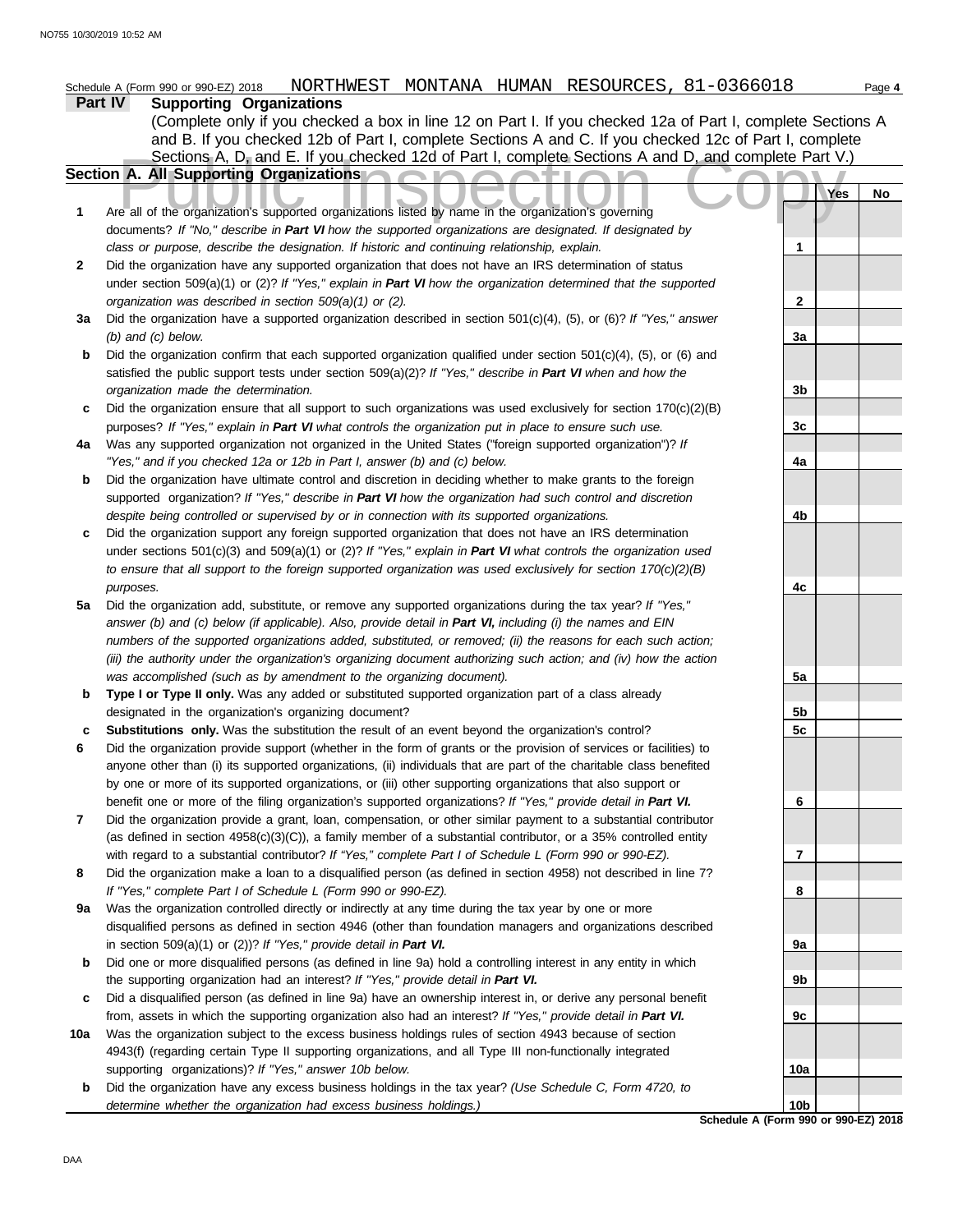|    | NORTHWEST MONTANA HUMAN RESOURCES, 81-0366018<br>Schedule A (Form 990 or 990-EZ) 2018                                             |             |            | Page 5 |  |  |  |
|----|-----------------------------------------------------------------------------------------------------------------------------------|-------------|------------|--------|--|--|--|
|    | <b>Part IV</b><br><b>Supporting Organizations (continued)</b>                                                                     |             |            |        |  |  |  |
|    |                                                                                                                                   |             | Yes        | No     |  |  |  |
| 11 | Has the organization accepted a gift or contribution from any of the following persons?                                           |             |            |        |  |  |  |
| а  | A person who directly or indirectly controls, either alone or together with persons described in (b) and (c)                      |             |            |        |  |  |  |
|    | below, the governing body of a supported organization?                                                                            | 11a         |            |        |  |  |  |
|    | 11 <sub>b</sub><br>A family member of a person described in (a) above?<br>b                                                       |             |            |        |  |  |  |
| C  | A 35% controlled entity of a person described in (a) or (b) above? If "Yes" to a, b, or c, provide detail in Part VI              | 11c         |            |        |  |  |  |
|    | Section B. Type I Supporting Organizations                                                                                        |             |            |        |  |  |  |
|    |                                                                                                                                   |             |            |        |  |  |  |
|    |                                                                                                                                   |             | <b>Yes</b> | No     |  |  |  |
| 1  | Did the directors, trustees, or membership of one or more supported organizations have the power to                               |             |            |        |  |  |  |
|    | regularly appoint or elect at least a majority of the organization's directors or trustees at all times during the                |             |            |        |  |  |  |
|    | tax year? If "No," describe in Part VI how the supported organization(s) effectively operated, supervised, or                     |             |            |        |  |  |  |
|    | controlled the organization's activities. If the organization had more than one supported organization,                           |             |            |        |  |  |  |
|    | describe how the powers to appoint and/or remove directors or trustees were allocated among the supported                         |             |            |        |  |  |  |
|    | organizations and what conditions or restrictions, if any, applied to such powers during the tax year.                            | 1           |            |        |  |  |  |
| 2  | Did the organization operate for the benefit of any supported organization other than the supported                               |             |            |        |  |  |  |
|    | organization(s) that operated, supervised, or controlled the supporting organization? If "Yes," explain in Part                   |             |            |        |  |  |  |
|    | VI how providing such benefit carried out the purposes of the supported organization(s) that operated,                            |             |            |        |  |  |  |
|    | supervised, or controlled the supporting organization.                                                                            | $\mathbf 2$ |            |        |  |  |  |
|    | Section C. Type II Supporting Organizations                                                                                       |             |            |        |  |  |  |
|    |                                                                                                                                   |             | Yes        | No     |  |  |  |
| 1  | Were a majority of the organization's directors or trustees during the tax year also a majority of the directors                  |             |            |        |  |  |  |
|    |                                                                                                                                   |             |            |        |  |  |  |
|    | or trustees of each of the organization's supported organization(s)? If "No," describe in Part VI how control                     |             |            |        |  |  |  |
|    | or management of the supporting organization was vested in the same persons that controlled or managed                            |             |            |        |  |  |  |
|    | the supported organization(s).                                                                                                    | 1           |            |        |  |  |  |
|    | Section D. All Type III Supporting Organizations                                                                                  |             |            |        |  |  |  |
|    |                                                                                                                                   |             | Yes        | No     |  |  |  |
| 1  | Did the organization provide to each of its supported organizations, by the last day of the fifth month of the                    |             |            |        |  |  |  |
|    | organization's tax year, (i) a written notice describing the type and amount of support provided during the prior tax             |             |            |        |  |  |  |
|    | year, (ii) a copy of the Form 990 that was most recently filed as of the date of notification, and (iii) copies of the            |             |            |        |  |  |  |
|    | organization's governing documents in effect on the date of notification, to the extent not previously provided?                  | 1           |            |        |  |  |  |
| 2  | Were any of the organization's officers, directors, or trustees either (i) appointed or elected by the supported                  |             |            |        |  |  |  |
|    | organization(s) or (ii) serving on the governing body of a supported organization? If "No," explain in Part VI how                |             |            |        |  |  |  |
|    | the organization maintained a close and continuous working relationship with the supported organization(s).                       | 2           |            |        |  |  |  |
| 3  | By reason of the relationship described in (2), did the organization's supported organizations have a                             |             |            |        |  |  |  |
|    | significant voice in the organization's investment policies and in directing the use of the organization's                        |             |            |        |  |  |  |
|    | income or assets at all times during the tax year? If "Yes," describe in Part VI the role the organization's                      |             |            |        |  |  |  |
|    | supported organizations played in this regard.                                                                                    | 3           |            |        |  |  |  |
|    | Section E. Type III Functionally-Integrated Supporting Organizations                                                              |             |            |        |  |  |  |
| 1  | Check the box next to the method that the organization used to satisfy the Integral Part Test during the year (see instructions). |             |            |        |  |  |  |
|    |                                                                                                                                   |             |            |        |  |  |  |
| а  | The organization satisfied the Activities Test. Complete line 2 below.                                                            |             |            |        |  |  |  |
| b  | The organization is the parent of each of its supported organizations. Complete line 3 below.                                     |             |            |        |  |  |  |
| c  | The organization supported a governmental entity. Describe in Part VI how you supported a government entity (see instructions).   |             |            |        |  |  |  |
|    |                                                                                                                                   |             |            |        |  |  |  |
|    | 2 Activities Test. Answer (a) and (b) below.                                                                                      |             | Yes        | No     |  |  |  |
|    | a Did substantially all of the organization's activities during the tax year directly further the exempt purposes of              |             |            |        |  |  |  |

- the supported organization(s) to which the organization was responsive? *If "Yes," then in Part VI identify those supported organizations and explain how these activities directly furthered their exempt purposes, how the organization was responsive to those supported organizations, and how the organization determined that these activities constituted substantially all of its activities.*
- **b** Did the activities described in (a) constitute activities that, but for the organization's involvement, one or more of the organization's supported organization(s) would have been engaged in? *If "Yes," explain in Part VI the reasons for the organization's position that its supported organization(s) would have engaged in these activities but for the organization's involvement.*
- **3** Parent of Supported Organizations. *Answer (a) and (b) below.*
	- **a** Did the organization have the power to regularly appoint or elect a majority of the officers, directors, or trustees of each of the supported organizations? *Provide details in Part VI.*
- **b** Did the organization exercise a substantial degree of direction over the policies, programs, and activities of each of its supported organizations? *If "Yes," describe in Part VI the role played by the organization in this regard.*

**2a 2b 3a 3b**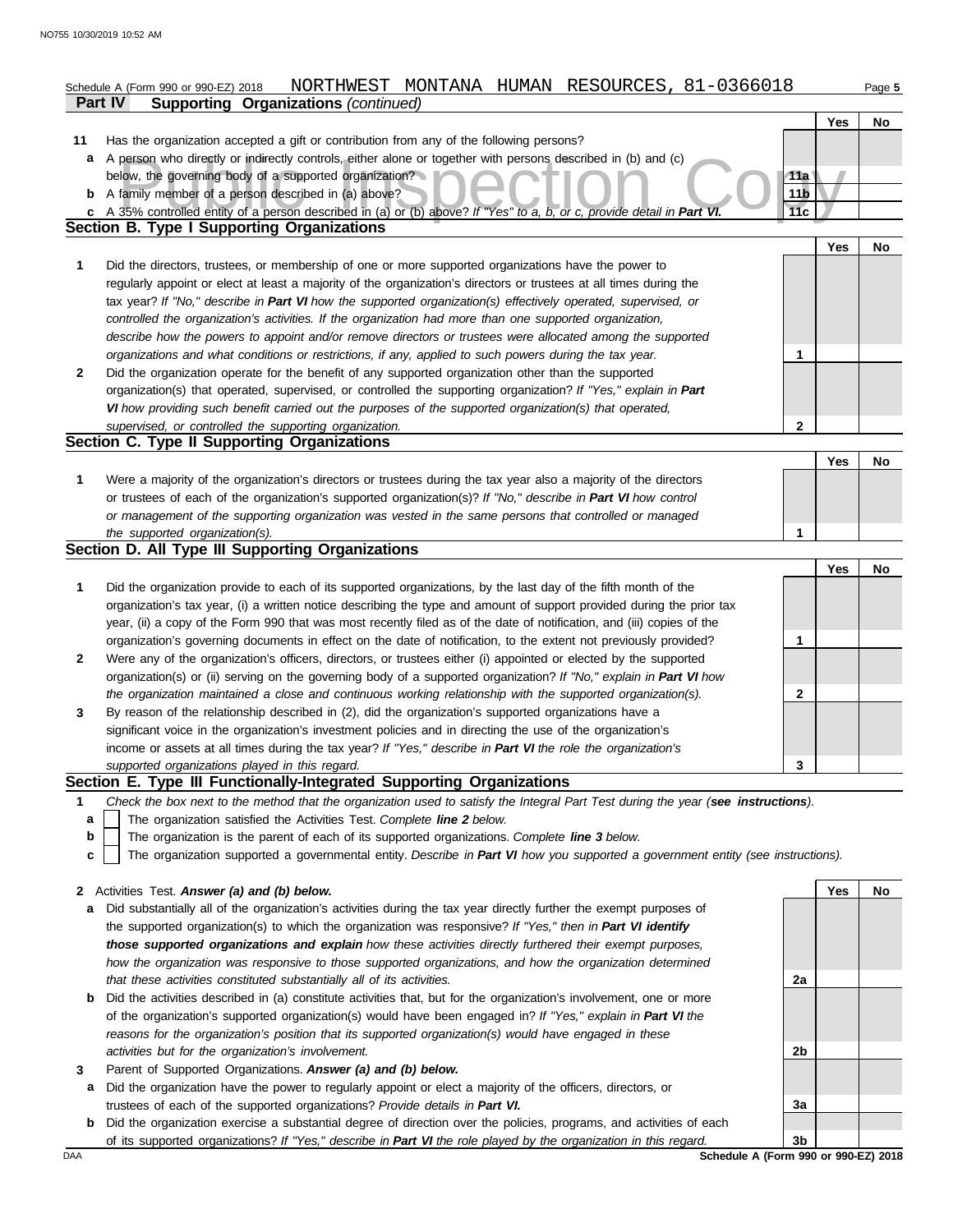# Schedule A (Form 990 or 990-EZ) 2018 NORTHWEST MONTANA HUMAN RESOURCES, 81-0366018 Page **6**

**Part V Type III Non-Functionally Integrated 509(a)(3) Supporting Organizations**

**1** Check here if the organization satisfied the Integral Part Test as a qualifying trust on Nov. 20, 1970 (explain in Part VI). **See instructions.** All other Type III non-functionally integrated supporting organizations must complete Sections A through E.

| Section A - Adjusted Net Income                                                                                                        |                         | (A) Prior Year | (B) Current Year               |
|----------------------------------------------------------------------------------------------------------------------------------------|-------------------------|----------------|--------------------------------|
| Net short-term capital gain<br>$\mathbf 1$                                                                                             | 1                       |                | (optional)                     |
| Recoveries of prior-year distributions<br>$\mathbf{2}$                                                                                 | $\overline{2}$          |                |                                |
| 3<br>Other gross income (see instructions)                                                                                             | 3                       |                |                                |
| Add lines 1 through 3.<br>4                                                                                                            | 4                       |                |                                |
| 5.<br>Depreciation and depletion                                                                                                       | 5                       |                |                                |
| Portion of operating expenses paid or incurred for production or<br>6                                                                  |                         |                |                                |
| collection of gross income or for management, conservation, or                                                                         |                         |                |                                |
| maintenance of property held for production of income (see instructions)                                                               | 6                       |                |                                |
| Other expenses (see instructions)<br>7                                                                                                 | $\overline{7}$          |                |                                |
| Adjusted Net Income (subtract lines 5, 6, and 7 from line 4)<br>8                                                                      | 8                       |                |                                |
| <b>Section B - Minimum Asset Amount</b>                                                                                                |                         | (A) Prior Year | (B) Current Year<br>(optional) |
| Aggregate fair market value of all non-exempt-use assets (see<br>1                                                                     |                         |                |                                |
| instructions for short tax year or assets held for part of year):                                                                      |                         |                |                                |
| <b>a</b> Average monthly value of securities                                                                                           | 1a                      |                |                                |
| <b>b</b> Average monthly cash balances                                                                                                 | 1 <sub>b</sub>          |                |                                |
| <b>c</b> Fair market value of other non-exempt-use assets                                                                              | 1c                      |                |                                |
| <b>Total</b> (add lines 1a, 1b, and 1c)<br>d                                                                                           | 1d                      |                |                                |
| Discount claimed for blockage or other<br>e                                                                                            |                         |                |                                |
| factors (explain in detail in <b>Part VI)</b> :                                                                                        |                         |                |                                |
| Acquisition indebtedness applicable to non-exempt-use assets<br>$\mathbf{2}$                                                           | $\mathbf{2}$            |                |                                |
| Subtract line 2 from line 1d.<br>3                                                                                                     | 3                       |                |                                |
| Cash deemed held for exempt use. Enter 1-1/2% of line 3 (for greater amount,<br>4                                                      |                         |                |                                |
| see instructions).                                                                                                                     | 4                       |                |                                |
| 5.<br>Net value of non-exempt-use assets (subtract line 4 from line 3)                                                                 | 5                       |                |                                |
| Multiply line 5 by .035.<br>6                                                                                                          | 6                       |                |                                |
| 7<br>Recoveries of prior-year distributions                                                                                            | $\overline{7}$          |                |                                |
| 8<br>Minimum Asset Amount (add line 7 to line 6)                                                                                       | 8                       |                |                                |
| Section C - Distributable Amount                                                                                                       |                         |                | <b>Current Year</b>            |
| Adjusted net income for prior year (from Section A, line 8, Column A)<br>1                                                             | 1.                      |                |                                |
| Enter 85% of line 1.<br>$\mathbf{2}$                                                                                                   | $\overline{2}$          |                |                                |
| Minimum asset amount for prior year (from Section B, line 8, Column A)<br>3                                                            | 3                       |                |                                |
| 4<br>Enter greater of line 2 or line 3.                                                                                                | $\overline{\mathbf{4}}$ |                |                                |
| 5<br>Income tax imposed in prior year                                                                                                  | 5                       |                |                                |
| <b>Distributable Amount.</b> Subtract line 5 from line 4, unless subject to<br>6                                                       |                         |                |                                |
| emergency temporary reduction (see instructions).                                                                                      | 6                       |                |                                |
| 7<br>Check here if the current year is the organization's first as a non-functionally integrated Type III supporting organization (see |                         |                |                                |
| instructions).                                                                                                                         |                         |                |                                |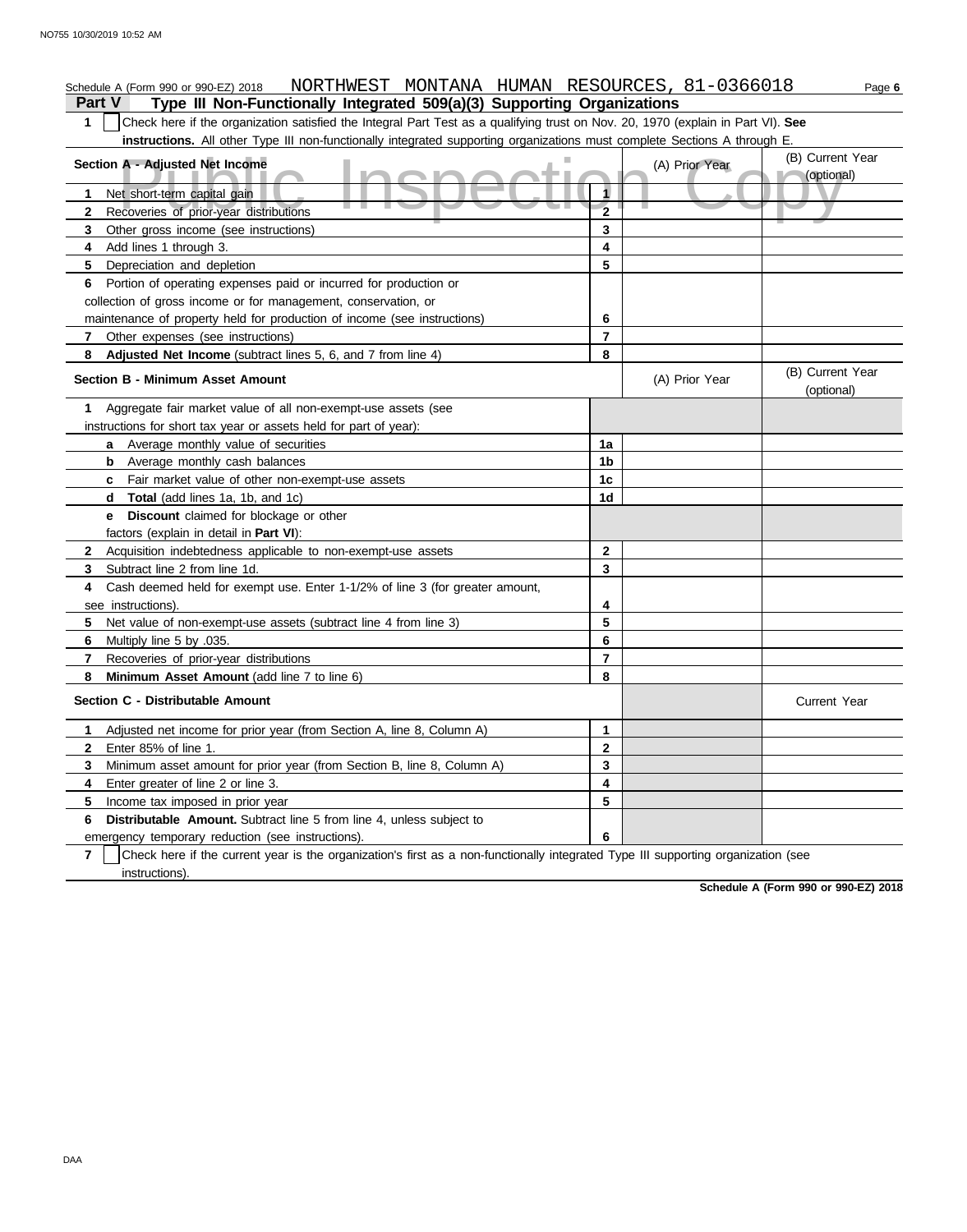# Schedule A (Form 990 or 990-EZ) 2018 NORTHWEST MONTANA HUMAN RESOURCES, 81-0366018 Page 7

# **Part V Type III Non-Functionally Integrated 509(a)(3) Supporting Organizations** *(continued)*

| Section D - Distributions | <b>Current Year</b>                                                                                                         |                                    |                                               |                                                  |  |  |  |  |
|---------------------------|-----------------------------------------------------------------------------------------------------------------------------|------------------------------------|-----------------------------------------------|--------------------------------------------------|--|--|--|--|
| 1                         | Amounts paid to supported organizations to accomplish exempt purposes                                                       |                                    |                                               |                                                  |  |  |  |  |
| $\mathbf{2}$              | Amounts paid to perform activity that directly furthers exempt purposes of supported                                        |                                    |                                               |                                                  |  |  |  |  |
|                           | organizations, in excess of income from activity                                                                            |                                    |                                               |                                                  |  |  |  |  |
| 3                         | Administrative expenses paid to accomplish exempt purposes of supported organizations                                       |                                    |                                               |                                                  |  |  |  |  |
| 4                         | Amounts paid to acquire exempt-use assets                                                                                   |                                    |                                               |                                                  |  |  |  |  |
| 5                         | Qualified set-aside amounts (prior IRS approval required)                                                                   |                                    |                                               |                                                  |  |  |  |  |
| 6                         | Other distributions (describe in Part VI). See instructions.                                                                |                                    |                                               |                                                  |  |  |  |  |
| 7                         | Total annual distributions. Add lines 1 through 6.                                                                          |                                    |                                               |                                                  |  |  |  |  |
| 8                         | Distributions to attentive supported organizations to which the organization is responsive                                  |                                    |                                               |                                                  |  |  |  |  |
|                           | (provide details in Part VI). See instructions.                                                                             |                                    |                                               |                                                  |  |  |  |  |
| 9                         | Distributable amount for 2018 from Section C, line 6                                                                        |                                    |                                               |                                                  |  |  |  |  |
| 10                        | Line 8 amount divided by line 9 amount                                                                                      |                                    |                                               |                                                  |  |  |  |  |
|                           | Section E - Distribution Allocations (see instructions)                                                                     | (i)<br><b>Excess Distributions</b> | (ii)<br><b>Underdistributions</b><br>Pre-2018 | (iii)<br><b>Distributable</b><br>Amount for 2018 |  |  |  |  |
| 1                         | Distributable amount for 2018 from Section C, line 6                                                                        |                                    |                                               |                                                  |  |  |  |  |
| $\mathbf{2}$              | Underdistributions, if any, for years prior to 2018<br>(reasonable cause required-explain in Part VI). See<br>instructions. |                                    |                                               |                                                  |  |  |  |  |
| 3                         | Excess distributions carryover, if any, to 2018                                                                             |                                    |                                               |                                                  |  |  |  |  |
|                           |                                                                                                                             |                                    |                                               |                                                  |  |  |  |  |
|                           |                                                                                                                             |                                    |                                               |                                                  |  |  |  |  |
|                           | <b>c</b> From 2015                                                                                                          |                                    |                                               |                                                  |  |  |  |  |
|                           |                                                                                                                             |                                    |                                               |                                                  |  |  |  |  |
|                           |                                                                                                                             |                                    |                                               |                                                  |  |  |  |  |
|                           | f Total of lines 3a through e                                                                                               |                                    |                                               |                                                  |  |  |  |  |
|                           | g Applied to underdistributions of prior years                                                                              |                                    |                                               |                                                  |  |  |  |  |
|                           | h Applied to 2018 distributable amount                                                                                      |                                    |                                               |                                                  |  |  |  |  |
|                           | <i>i</i> Carryover from 2013 not applied (see instructions)                                                                 |                                    |                                               |                                                  |  |  |  |  |
|                           | Remainder. Subtract lines 3g, 3h, and 3i from 3f.                                                                           |                                    |                                               |                                                  |  |  |  |  |
| 4                         | Distributions for 2018 from                                                                                                 |                                    |                                               |                                                  |  |  |  |  |
|                           | \$<br>Section D. line 7:                                                                                                    |                                    |                                               |                                                  |  |  |  |  |
|                           | a Applied to underdistributions of prior years                                                                              |                                    |                                               |                                                  |  |  |  |  |
|                           | <b>b</b> Applied to 2018 distributable amount                                                                               |                                    |                                               |                                                  |  |  |  |  |
|                           | c Remainder. Subtract lines 4a and 4b from 4.                                                                               |                                    |                                               |                                                  |  |  |  |  |
| 5                         | Remaining underdistributions for years prior to 2018, if                                                                    |                                    |                                               |                                                  |  |  |  |  |
|                           | any. Subtract lines 3g and 4a from line 2. For result                                                                       |                                    |                                               |                                                  |  |  |  |  |
|                           | greater than zero, explain in Part VI. See instructions.                                                                    |                                    |                                               |                                                  |  |  |  |  |
| 6                         | Remaining underdistributions for 2018. Subtract lines 3h                                                                    |                                    |                                               |                                                  |  |  |  |  |
|                           | and 4b from line 1. For result greater than zero, explain in                                                                |                                    |                                               |                                                  |  |  |  |  |
|                           | Part VI. See instructions.                                                                                                  |                                    |                                               |                                                  |  |  |  |  |
| 7                         | Excess distributions carryover to 2019. Add lines 3j<br>and 4c.                                                             |                                    |                                               |                                                  |  |  |  |  |
| 8                         | Breakdown of line 7:                                                                                                        |                                    |                                               |                                                  |  |  |  |  |
|                           |                                                                                                                             |                                    |                                               |                                                  |  |  |  |  |
|                           | <b>b</b> Excess from 2015                                                                                                   |                                    |                                               |                                                  |  |  |  |  |
|                           |                                                                                                                             |                                    |                                               |                                                  |  |  |  |  |
|                           |                                                                                                                             |                                    |                                               |                                                  |  |  |  |  |
|                           | e Excess from 2018                                                                                                          |                                    |                                               |                                                  |  |  |  |  |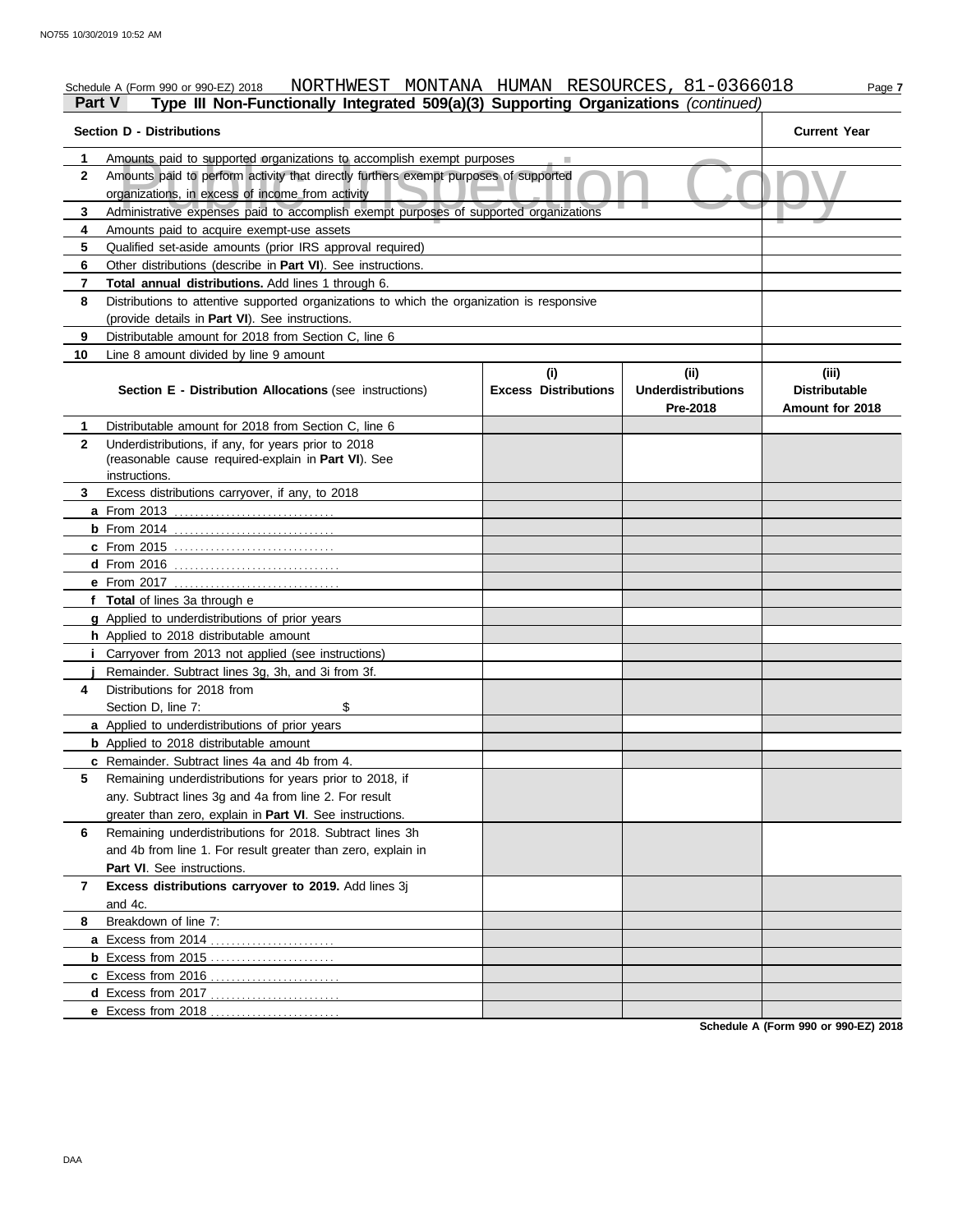|         | Schedule A (Form 990 or 990-EZ) 2018                                                           |  | NORTHWEST MONTANA HUMAN RESOURCES, 81-0366018 |                                                                                                                                                                                                                                                | Page 8 |
|---------|------------------------------------------------------------------------------------------------|--|-----------------------------------------------|------------------------------------------------------------------------------------------------------------------------------------------------------------------------------------------------------------------------------------------------|--------|
| Part VI |                                                                                                |  |                                               | Supplemental Information. Provide the explanations required by Part II, line 10; Part II, line 17a or 17b; Part                                                                                                                                |        |
|         |                                                                                                |  |                                               | III, line 12; Part IV, Section A, lines 1, 2, 3b, 3c, 4b, 4c, 5a, 6, 9a, 9b, 9c, 11a, 11b, and 11c; Part IV, Section<br>B, lines 1 and 2; Part IV, Section C, line 1; Part IV, Section D, lines 2 and 3; Part IV, Section E, lines 1c, 2a, 2b, |        |
|         |                                                                                                |  |                                               | 3a, and 3b; Part V, line 1; Part V, Section B, line 1e; Part V, Section D, lines 5, 6, and 8; and Part V, Section E,                                                                                                                           |        |
|         | lines 2, 5, and 6. Also complete this part for any additional information. (See instructions.) |  |                                               |                                                                                                                                                                                                                                                |        |
|         |                                                                                                |  |                                               |                                                                                                                                                                                                                                                |        |
|         |                                                                                                |  |                                               |                                                                                                                                                                                                                                                |        |
|         |                                                                                                |  |                                               |                                                                                                                                                                                                                                                |        |
|         |                                                                                                |  |                                               |                                                                                                                                                                                                                                                |        |
|         |                                                                                                |  |                                               |                                                                                                                                                                                                                                                |        |
|         |                                                                                                |  |                                               |                                                                                                                                                                                                                                                |        |
|         |                                                                                                |  |                                               |                                                                                                                                                                                                                                                |        |
|         |                                                                                                |  |                                               |                                                                                                                                                                                                                                                |        |
|         |                                                                                                |  |                                               |                                                                                                                                                                                                                                                |        |
|         |                                                                                                |  |                                               |                                                                                                                                                                                                                                                |        |
|         |                                                                                                |  |                                               |                                                                                                                                                                                                                                                |        |
|         |                                                                                                |  |                                               |                                                                                                                                                                                                                                                |        |
|         |                                                                                                |  |                                               |                                                                                                                                                                                                                                                |        |
|         |                                                                                                |  |                                               |                                                                                                                                                                                                                                                |        |
|         |                                                                                                |  |                                               |                                                                                                                                                                                                                                                |        |
|         |                                                                                                |  |                                               |                                                                                                                                                                                                                                                |        |
|         |                                                                                                |  |                                               |                                                                                                                                                                                                                                                |        |
|         |                                                                                                |  |                                               |                                                                                                                                                                                                                                                |        |
|         |                                                                                                |  |                                               |                                                                                                                                                                                                                                                |        |
|         |                                                                                                |  |                                               |                                                                                                                                                                                                                                                |        |
|         |                                                                                                |  |                                               |                                                                                                                                                                                                                                                |        |
|         |                                                                                                |  |                                               |                                                                                                                                                                                                                                                |        |
|         |                                                                                                |  |                                               |                                                                                                                                                                                                                                                |        |
|         |                                                                                                |  |                                               |                                                                                                                                                                                                                                                |        |
|         |                                                                                                |  |                                               |                                                                                                                                                                                                                                                |        |
|         |                                                                                                |  |                                               |                                                                                                                                                                                                                                                |        |
|         |                                                                                                |  |                                               |                                                                                                                                                                                                                                                |        |
|         |                                                                                                |  |                                               |                                                                                                                                                                                                                                                |        |
|         |                                                                                                |  |                                               |                                                                                                                                                                                                                                                |        |
|         |                                                                                                |  |                                               |                                                                                                                                                                                                                                                |        |
|         |                                                                                                |  |                                               |                                                                                                                                                                                                                                                |        |
|         |                                                                                                |  |                                               |                                                                                                                                                                                                                                                |        |
|         |                                                                                                |  |                                               |                                                                                                                                                                                                                                                |        |
|         |                                                                                                |  |                                               |                                                                                                                                                                                                                                                |        |
|         |                                                                                                |  |                                               |                                                                                                                                                                                                                                                |        |
|         |                                                                                                |  |                                               |                                                                                                                                                                                                                                                |        |
|         |                                                                                                |  |                                               |                                                                                                                                                                                                                                                |        |
|         |                                                                                                |  |                                               |                                                                                                                                                                                                                                                |        |
|         |                                                                                                |  |                                               |                                                                                                                                                                                                                                                |        |
|         |                                                                                                |  |                                               |                                                                                                                                                                                                                                                |        |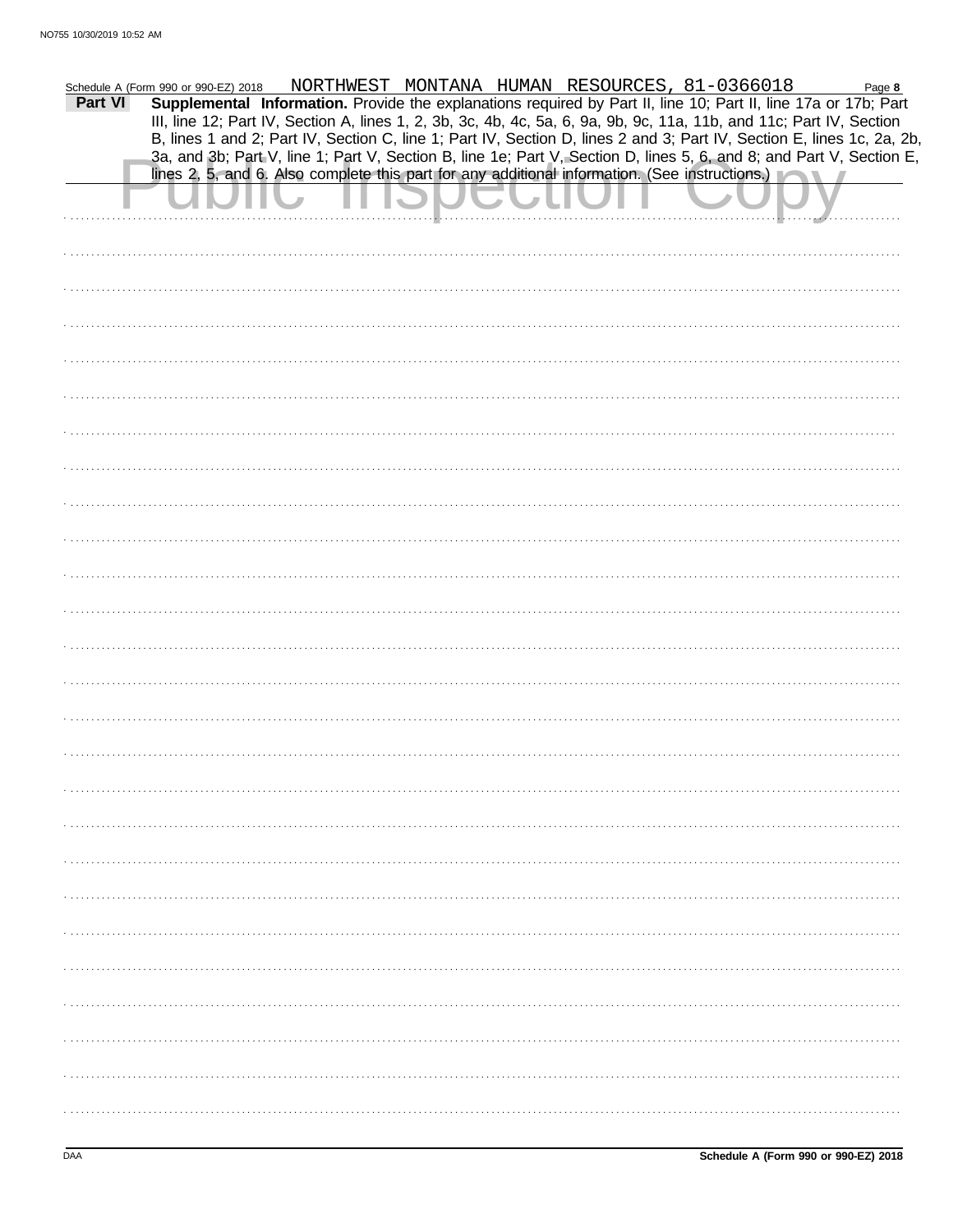| <b>Schedule B</b><br>(Form 990, 990-EZ,                                                                                                                                              | <b>Schedule of Contributors</b>                                                                                                                                                                                                               | OMB No. 1545-0047 |  |  |  |
|--------------------------------------------------------------------------------------------------------------------------------------------------------------------------------------|-----------------------------------------------------------------------------------------------------------------------------------------------------------------------------------------------------------------------------------------------|-------------------|--|--|--|
| or 990-PF)<br>Department of the Treasury<br>Internal Revenue Service                                                                                                                 | u Attach to Form 990, Form 990-EZ, or Form 990-PF.<br>u Go to www.irs.gov/Form990 for the latest information.                                                                                                                                 | 2018              |  |  |  |
| <b>Employer identification number</b><br>Name of the organization<br><b>RESOURCES</b><br>MONTANA<br>HUMAN<br>NORTHWEST<br>81-0366018<br><b>INC</b><br>Organization type (check one): |                                                                                                                                                                                                                                               |                   |  |  |  |
| Filers of:                                                                                                                                                                           | Section:                                                                                                                                                                                                                                      |                   |  |  |  |
| Form 990 or 990-EZ                                                                                                                                                                   | 3 ) (enter number) organization<br>ΙX<br>501(c)                                                                                                                                                                                               |                   |  |  |  |
|                                                                                                                                                                                      | $4947(a)(1)$ nonexempt charitable trust <b>not</b> treated as a private foundation                                                                                                                                                            |                   |  |  |  |
|                                                                                                                                                                                      | 527 political organization                                                                                                                                                                                                                    |                   |  |  |  |
| Form 990-PF                                                                                                                                                                          | $501(c)(3)$ exempt private foundation                                                                                                                                                                                                         |                   |  |  |  |
|                                                                                                                                                                                      | 4947(a)(1) nonexempt charitable trust treated as a private foundation                                                                                                                                                                         |                   |  |  |  |
|                                                                                                                                                                                      | 501(c)(3) taxable private foundation                                                                                                                                                                                                          |                   |  |  |  |
|                                                                                                                                                                                      | Check if your organization is covered by the General Rule or a Special Rule.<br>Note: Only a section 501(c)(7), (8), or (10) organization can check boxes for both the General Rule and a Special Rule. See                                   |                   |  |  |  |
| instructions.                                                                                                                                                                        |                                                                                                                                                                                                                                               |                   |  |  |  |
| <b>General Rule</b>                                                                                                                                                                  |                                                                                                                                                                                                                                               |                   |  |  |  |
| contributor's total contributions.                                                                                                                                                   | For an organization filing Form 990, 990-EZ, or 990-PF that received, during the year, contributions totaling \$5,000<br>or more (in money or property) from any one contributor. Complete Parts I and II. See instructions for determining a |                   |  |  |  |

### **Special Rules**

| $\overline{X}$ For an organization described in section 501(c)(3) filing Form 990 or 990-EZ that met the 33 <sup>1</sup> / <sub>3</sub> % support test of the |
|---------------------------------------------------------------------------------------------------------------------------------------------------------------|
| regulations under sections 509(a)(1) and 170(b)(1)(A)(vi), that checked Schedule A (Form 990 or 990-EZ), Part II, line                                        |
| 13, 16a, or 16b, and that received from any one contributor, during the year, total contributions of the greater of (1)                                       |
| \$5,000; or (2) 2% of the amount on (i) Form 990, Part VIII, line 1h; or (ii) Form 990-EZ, line 1. Complete Parts I and II.                                   |

literary, or educational purposes, or for the prevention of cruelty to children or animals. Complete Parts I (entering) For an organization described in section  $501(c)(7)$ ,  $(8)$ , or  $(10)$  filing Form 990 or 990-EZ that received from any one contributor, during the year, total contributions of more than \$1,000 *exclusively* for religious, charitable, scientific, "N/A" in column (b) instead of the contributor name and address), II, and III.

For an organization described in section 501(c)(7), (8), or (10) filing Form 990 or 990-EZ that received from any one contributor, during the year, contributions *exclusively* for religious, charitable, etc., purposes, but no such contributions totaled more than \$1,000. If this box is checked, enter here the total contributions that were received during the year for an *exclusively* religious, charitable, etc., purpose. Don't complete any of the parts unless the **General Rule** applies to this organization because it received *nonexclusively* religious, charitable, etc., contributions totaling \$5,000 or more during the year . . . . . . . . . . . . . . . . . . . . . . . . . . . . . . . . . . . . . . . . . . . . . . . . . . . . . . . . . . . . . . . . . . . . . . . . . . . . \$ . . . . . . . . . . . . . . . . . . . . . . . . . . .

990-EZ, or 990-PF), but it **must** answer "No" on Part IV, line 2, of its Form 990; or check the box on line H of its Form 990-EZ or on its Form 990-PF, Part I, line 2, to certify that it doesn't meet the filing requirements of Schedule B (Form 990, 990-EZ, or 990-PF). **Caution:** An organization that isn't covered by the General Rule and/or the Special Rules doesn't file Schedule B (Form 990,

**For Paperwork Reduction Act Notice, see the instructions for Form 990, 990-EZ, or 990-PF.**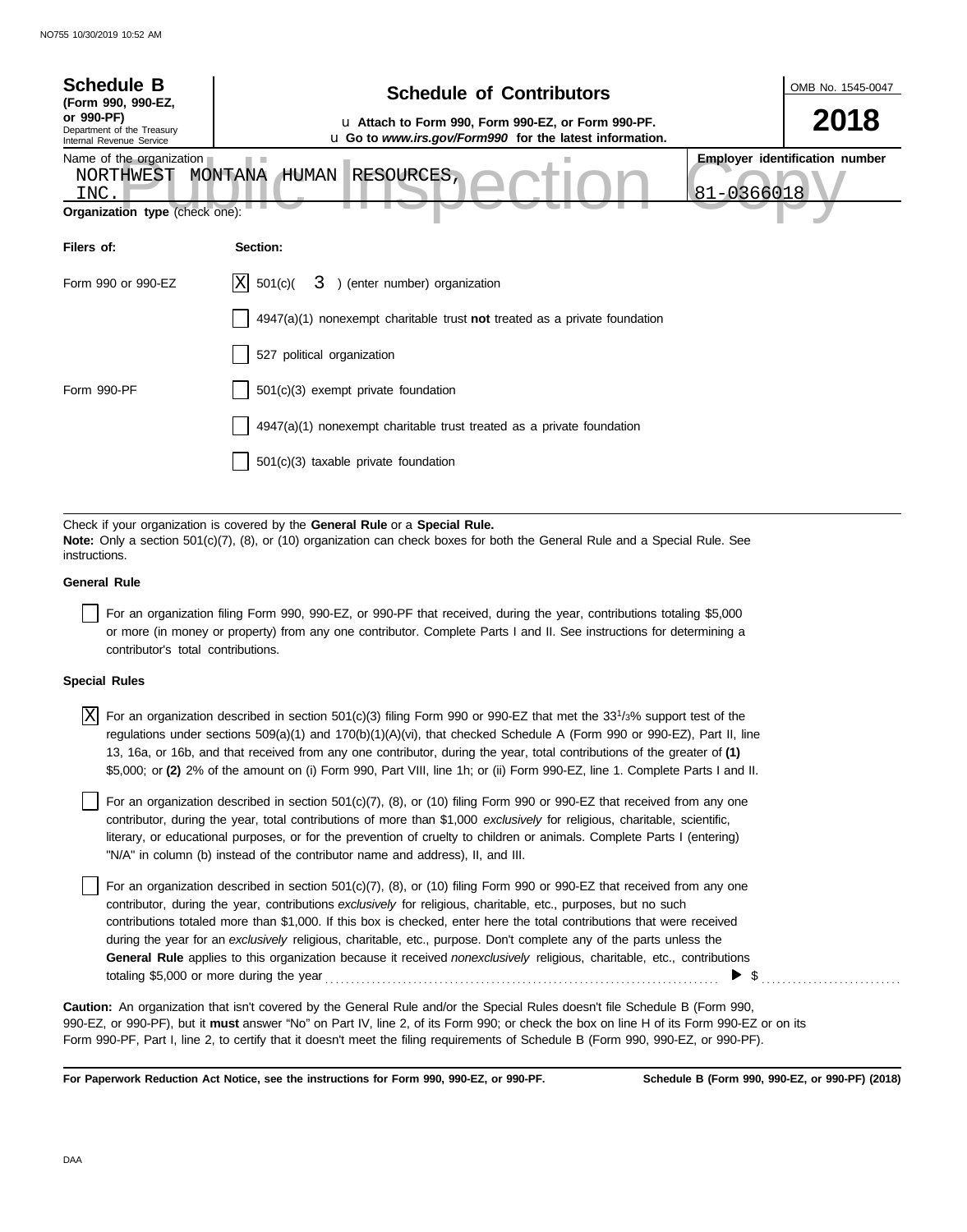|                | Schedule B (Form 990, 990-EZ, or 990-PF) (2018)<br>Name of organization<br>NORTHWEST<br>MONTANA HUMAN RESOURCES, | PAGE                              | $\mathbf{1}$<br>OF 1<br>Page 2<br>Employer identification number<br>81-0366018               |
|----------------|------------------------------------------------------------------------------------------------------------------|-----------------------------------|----------------------------------------------------------------------------------------------|
| Part I         | Contributors (see instructions). Use duplicate copies of Part I if additional space is needed.                   |                                   |                                                                                              |
| (a)<br>No.     | (b)<br>Name, address, and ZIP + 4                                                                                | (c)<br><b>Total contributions</b> | (d)<br>Type of contribution                                                                  |
| $\perp$        |                                                                                                                  | \$198,597                         | X<br>Person<br>Payroll<br><b>Noncash</b><br>(Complete Part II for<br>noncash contributions.) |
| (a)<br>No.     | (b)<br>Name, address, and ZIP + 4                                                                                | (c)<br><b>Total contributions</b> | (d)<br>Type of contribution                                                                  |
| $\frac{2}{2}$  |                                                                                                                  | 123,418<br>\$                     | Χ<br>Person<br>Payroll<br><b>Noncash</b><br>(Complete Part II for<br>noncash contributions.) |
| (a)<br>No.     | (b)<br>Name, address, and ZIP + 4                                                                                | (c)<br><b>Total contributions</b> | (d)<br>Type of contribution                                                                  |
| $\mathfrak{Z}$ |                                                                                                                  | 102,396<br>\$                     | Χ<br>Person<br>Payroll<br><b>Noncash</b><br>(Complete Part II for<br>noncash contributions.) |
| (a)<br>No.     | (b)<br>Name, address, and ZIP + 4                                                                                | (c)<br><b>Total contributions</b> | (d)<br>Type of contribution                                                                  |
| 4              |                                                                                                                  | 497,993<br>\$                     | Χ<br>Person<br>Payroll<br>Noncash<br>(Complete Part II for<br>noncash contributions.)        |
| (a)<br>No.     | (b)<br>Name, address, and ZIP + 4                                                                                | (c)<br><b>Total contributions</b> | (d)<br>Type of contribution                                                                  |
| $\overline{5}$ |                                                                                                                  | \$1,006,611                       | Person<br>Payroll<br><b>Noncash</b><br>(Complete Part II for<br>noncash contributions.)      |
| (a)<br>No.     | (b)<br>Name, address, and ZIP + 4                                                                                | (c)<br><b>Total contributions</b> | (d)<br>Type of contribution                                                                  |
| 6 <sub>1</sub> |                                                                                                                  | 857,678<br>$\mathsf{\$}$          | Person<br>Payroll<br><b>Noncash</b><br>(Complete Part II for<br>noncash contributions.)      |

**Schedule B (Form 990, 990-EZ, or 990-PF) (2018)**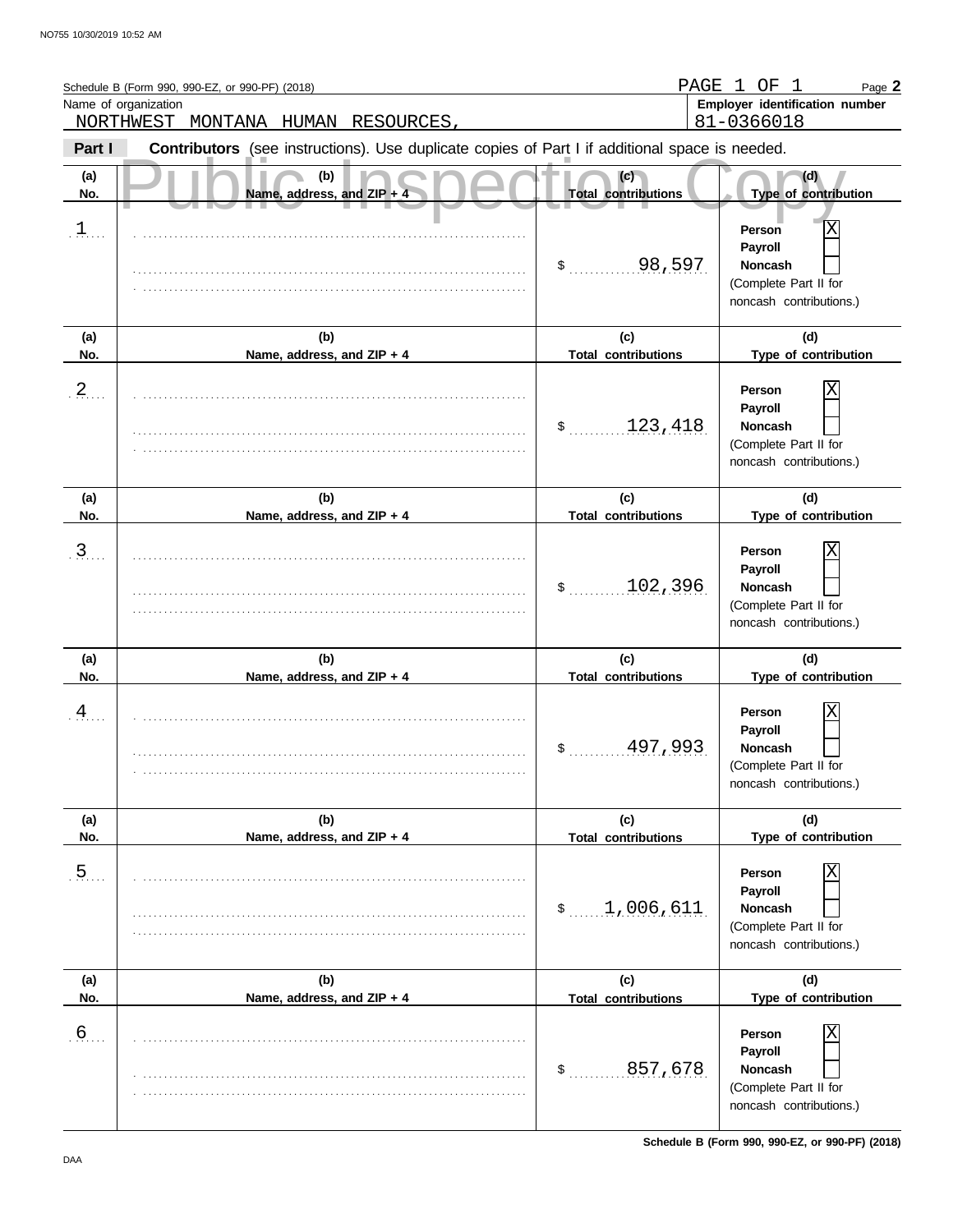|                                                                                                                                                                                                                                                       | <b>SCHEDULE D</b><br>(Form 990)           |                                                                                                                                                                                                                                 | <b>Supplemental Financial Statements</b><br>u Complete if the organization answered "Yes" on Form 990, |                                                    |                | OMB No. 1545-0047<br>8                                                                                                                                 |
|-------------------------------------------------------------------------------------------------------------------------------------------------------------------------------------------------------------------------------------------------------|-------------------------------------------|---------------------------------------------------------------------------------------------------------------------------------------------------------------------------------------------------------------------------------|--------------------------------------------------------------------------------------------------------|----------------------------------------------------|----------------|--------------------------------------------------------------------------------------------------------------------------------------------------------|
| Part IV, line 6, 7, 8, 9, 10, 11a, 11b, 11c, 11d, 11e, 11f, 12a, or 12b.<br>Department of the Treasury<br>u Attach to Form 990.<br>Internal Revenue Service<br><b>u</b> Go to <i>www.irs.gov/Form990</i> for instructions and the latest information. |                                           |                                                                                                                                                                                                                                 | <b>Open to Public</b><br>Inspection                                                                    |                                                    |                |                                                                                                                                                        |
|                                                                                                                                                                                                                                                       | Name of the organization                  |                                                                                                                                                                                                                                 |                                                                                                        |                                                    |                | <b>Employer identification number</b>                                                                                                                  |
|                                                                                                                                                                                                                                                       | NORTHWEST<br>INC.                         | MONTANA HUMAN RESOURCES,                                                                                                                                                                                                        |                                                                                                        |                                                    |                | $81 - 0366018$                                                                                                                                         |
|                                                                                                                                                                                                                                                       | Part I                                    | Organizations Maintaining Donor Advised Funds or Other Similar Funds or Accounts.<br>Complete if the organization answered "Yes" on Form 990, Part IV, line 6.                                                                  |                                                                                                        |                                                    |                |                                                                                                                                                        |
|                                                                                                                                                                                                                                                       |                                           |                                                                                                                                                                                                                                 |                                                                                                        | (a) Donor advised funds                            |                | (b) Funds and other accounts                                                                                                                           |
| 1                                                                                                                                                                                                                                                     | Total number at end of year               |                                                                                                                                                                                                                                 |                                                                                                        |                                                    |                |                                                                                                                                                        |
| 2                                                                                                                                                                                                                                                     |                                           | Aggregate value of contributions to (during year)                                                                                                                                                                               |                                                                                                        |                                                    |                |                                                                                                                                                        |
| 3<br>4                                                                                                                                                                                                                                                |                                           |                                                                                                                                                                                                                                 |                                                                                                        |                                                    |                |                                                                                                                                                        |
| 5                                                                                                                                                                                                                                                     |                                           | Did the organization inform all donors and donor advisors in writing that the assets held in donor advised                                                                                                                      |                                                                                                        |                                                    |                |                                                                                                                                                        |
|                                                                                                                                                                                                                                                       |                                           |                                                                                                                                                                                                                                 |                                                                                                        |                                                    |                | Yes<br>No                                                                                                                                              |
| 6                                                                                                                                                                                                                                                     |                                           | Did the organization inform all grantees, donors, and donor advisors in writing that grant funds can be used                                                                                                                    |                                                                                                        |                                                    |                |                                                                                                                                                        |
|                                                                                                                                                                                                                                                       |                                           | only for charitable purposes and not for the benefit of the donor or donor advisor, or for any other purpose                                                                                                                    |                                                                                                        |                                                    |                |                                                                                                                                                        |
|                                                                                                                                                                                                                                                       |                                           |                                                                                                                                                                                                                                 |                                                                                                        |                                                    |                | <b>Yes</b><br>No                                                                                                                                       |
|                                                                                                                                                                                                                                                       | Part II                                   | <b>Conservation Easements.</b><br>Complete if the organization answered "Yes" on Form 990, Part IV, line 7.                                                                                                                     |                                                                                                        |                                                    |                |                                                                                                                                                        |
| 1.                                                                                                                                                                                                                                                    |                                           | Purpose(s) of conservation easements held by the organization (check all that apply).                                                                                                                                           |                                                                                                        |                                                    |                |                                                                                                                                                        |
|                                                                                                                                                                                                                                                       |                                           | Preservation of land for public use (e.g., recreation or education)                                                                                                                                                             |                                                                                                        | Preservation of a historically important land area |                |                                                                                                                                                        |
|                                                                                                                                                                                                                                                       | Protection of natural habitat             |                                                                                                                                                                                                                                 |                                                                                                        | Preservation of a certified historic structure     |                |                                                                                                                                                        |
|                                                                                                                                                                                                                                                       | Preservation of open space                |                                                                                                                                                                                                                                 |                                                                                                        |                                                    |                |                                                                                                                                                        |
| 2                                                                                                                                                                                                                                                     | easement on the last day of the tax year. | Complete lines 2a through 2d if the organization held a qualified conservation contribution in the form of a conservation                                                                                                       |                                                                                                        |                                                    |                | Held at the End of the Tax Year                                                                                                                        |
| а                                                                                                                                                                                                                                                     |                                           |                                                                                                                                                                                                                                 |                                                                                                        |                                                    | 2a             |                                                                                                                                                        |
|                                                                                                                                                                                                                                                       |                                           |                                                                                                                                                                                                                                 |                                                                                                        |                                                    | 2 <sub>b</sub> |                                                                                                                                                        |
|                                                                                                                                                                                                                                                       |                                           | Number of conservation easements on a certified historic structure included in (a)                                                                                                                                              |                                                                                                        |                                                    | 2c             |                                                                                                                                                        |
| d                                                                                                                                                                                                                                                     |                                           | Number of conservation easements included in (c) acquired after 7/25/06, and not on a                                                                                                                                           |                                                                                                        |                                                    |                |                                                                                                                                                        |
|                                                                                                                                                                                                                                                       |                                           | historic structure listed in the National Register                                                                                                                                                                              |                                                                                                        |                                                    | 2d             |                                                                                                                                                        |
| 3                                                                                                                                                                                                                                                     |                                           | Number of conservation easements modified, transferred, released, extinguished, or terminated by the organization during the                                                                                                    |                                                                                                        |                                                    |                |                                                                                                                                                        |
|                                                                                                                                                                                                                                                       | tax year <b>u</b><br>.                    |                                                                                                                                                                                                                                 |                                                                                                        |                                                    |                |                                                                                                                                                        |
|                                                                                                                                                                                                                                                       |                                           | Number of states where property subject to conservation easement is located <b>u</b>                                                                                                                                            |                                                                                                        |                                                    |                |                                                                                                                                                        |
| 5                                                                                                                                                                                                                                                     |                                           | Does the organization have a written policy regarding the periodic monitoring, inspection, handling of                                                                                                                          |                                                                                                        |                                                    |                |                                                                                                                                                        |
| 6                                                                                                                                                                                                                                                     |                                           | violations, and enforcement of the conservation easements it holds?<br>Staff and volunteer hours devoted to monitoring, inspecting, handling of violations, and enforcing conservation easements during the year                |                                                                                                        |                                                    |                | Yes<br>No                                                                                                                                              |
|                                                                                                                                                                                                                                                       | u                                         |                                                                                                                                                                                                                                 |                                                                                                        |                                                    |                |                                                                                                                                                        |
| 7                                                                                                                                                                                                                                                     |                                           | Amount of expenses incurred in monitoring, inspecting, handling of violations, and enforcing conservation easements during the year                                                                                             |                                                                                                        |                                                    |                |                                                                                                                                                        |
|                                                                                                                                                                                                                                                       |                                           |                                                                                                                                                                                                                                 |                                                                                                        |                                                    |                |                                                                                                                                                        |
| 8                                                                                                                                                                                                                                                     |                                           | Does each conservation easement reported on line $2(d)$ above satisfy the requirements of section $170(h)(4)(B)(i)$                                                                                                             |                                                                                                        |                                                    |                |                                                                                                                                                        |
|                                                                                                                                                                                                                                                       |                                           |                                                                                                                                                                                                                                 |                                                                                                        |                                                    |                | Yes<br>No                                                                                                                                              |
| 9                                                                                                                                                                                                                                                     |                                           | In Part XIII, describe how the organization reports conservation easements in its revenue and expense statement, and                                                                                                            |                                                                                                        |                                                    |                |                                                                                                                                                        |
|                                                                                                                                                                                                                                                       |                                           | balance sheet, and include, if applicable, the text of the footnote to the organization's financial statements that describes the                                                                                               |                                                                                                        |                                                    |                |                                                                                                                                                        |
|                                                                                                                                                                                                                                                       |                                           | organization's accounting for conservation easements.<br>Organizations Maintaining Collections of Art, Historical Treasures, or Other Similar Assets.                                                                           |                                                                                                        |                                                    |                |                                                                                                                                                        |
|                                                                                                                                                                                                                                                       | Part III                                  | Complete if the organization answered "Yes" on Form 990, Part IV, line 8.                                                                                                                                                       |                                                                                                        |                                                    |                |                                                                                                                                                        |
|                                                                                                                                                                                                                                                       |                                           | 1a If the organization elected, as permitted under SFAS 116 (ASC 958), not to report in its revenue statement and balance sheet                                                                                                 |                                                                                                        |                                                    |                |                                                                                                                                                        |
|                                                                                                                                                                                                                                                       |                                           | works of art, historical treasures, or other similar assets held for public exhibition, education, or research in furtherance of                                                                                                |                                                                                                        |                                                    |                |                                                                                                                                                        |
|                                                                                                                                                                                                                                                       |                                           | public service, provide, in Part XIII, the text of the footnote to its financial statements that describes these items.                                                                                                         |                                                                                                        |                                                    |                |                                                                                                                                                        |
|                                                                                                                                                                                                                                                       |                                           | <b>b</b> If the organization elected, as permitted under SFAS 116 (ASC 958), to report in its revenue statement and balance sheet                                                                                               |                                                                                                        |                                                    |                |                                                                                                                                                        |
|                                                                                                                                                                                                                                                       |                                           | works of art, historical treasures, or other similar assets held for public exhibition, education, or research in furtherance of                                                                                                |                                                                                                        |                                                    |                |                                                                                                                                                        |
|                                                                                                                                                                                                                                                       |                                           | public service, provide the following amounts relating to these items:                                                                                                                                                          |                                                                                                        |                                                    |                |                                                                                                                                                        |
|                                                                                                                                                                                                                                                       |                                           |                                                                                                                                                                                                                                 |                                                                                                        |                                                    |                | (i) Revenue included on Form 990, Part VIII, line 1 $\ldots$ $\ldots$ $\ldots$ $\ldots$ $\ldots$ $\ldots$ $\ldots$ $\ldots$ $\ldots$ $\ldots$ $\ldots$ |
|                                                                                                                                                                                                                                                       | (ii) Assets included in Form 990, Part X  |                                                                                                                                                                                                                                 |                                                                                                        |                                                    |                | $\mathbf{u}$ \$                                                                                                                                        |
| $\mathbf{2}$                                                                                                                                                                                                                                          |                                           | If the organization received or held works of art, historical treasures, or other similar assets for financial gain, provide the<br>following amounts required to be reported under SFAS 116 (ASC 958) relating to these items: |                                                                                                        |                                                    |                |                                                                                                                                                        |
| a                                                                                                                                                                                                                                                     |                                           |                                                                                                                                                                                                                                 |                                                                                                        |                                                    |                |                                                                                                                                                        |
|                                                                                                                                                                                                                                                       |                                           |                                                                                                                                                                                                                                 |                                                                                                        |                                                    |                |                                                                                                                                                        |
|                                                                                                                                                                                                                                                       |                                           |                                                                                                                                                                                                                                 |                                                                                                        |                                                    |                | Schedule D (Form 990) 2018                                                                                                                             |
| DAA                                                                                                                                                                                                                                                   |                                           |                                                                                                                                                                                                                                 |                                                                                                        |                                                    |                |                                                                                                                                                        |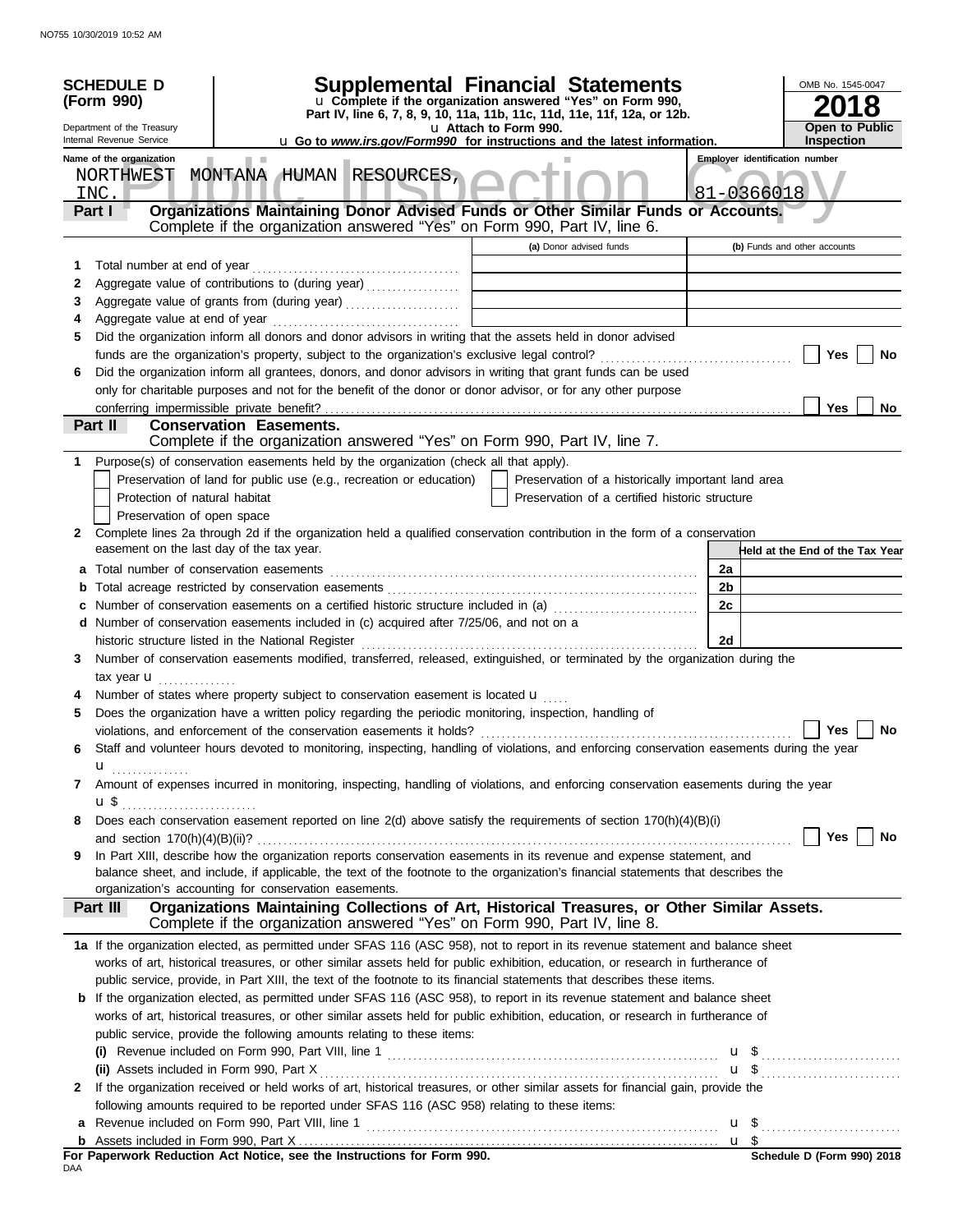|                  | Schedule D (Form 990) 2018 NORTHWEST MONTANA HUMAN RESOURCES, 81-0366018<br>Organizations Maintaining Collections of Art, Historical Treasures, or Other Similar Assets (continued)<br>Part III                                                                                                                                                                                                            |                         |                |                         |                 |                      |                     | Page 2   |
|------------------|------------------------------------------------------------------------------------------------------------------------------------------------------------------------------------------------------------------------------------------------------------------------------------------------------------------------------------------------------------------------------------------------------------|-------------------------|----------------|-------------------------|-----------------|----------------------|---------------------|----------|
|                  | 3 Using the organization's acquisition, accession, and other records, check any of the following that are a significant use of its<br>collection items (check all that apply):                                                                                                                                                                                                                             |                         |                |                         |                 |                      |                     |          |
| a<br>b<br>c<br>5 | Public exhibition<br>Loan or exchange programs<br>Other <b>Contract Lines</b><br>Scholarly research<br>Preservation for future generations<br>Provide a description of the organization's collections and explain how they further the organization's exempt purpose in Part<br>XIII.<br>During the year, did the organization solicit or receive donations of art, historical treasures, or other similar |                         |                |                         |                 |                      |                     |          |
|                  | assets to be sold to raise funds rather than to be maintained as part of the organization's collection?                                                                                                                                                                                                                                                                                                    |                         |                |                         |                 |                      | Yes                 | No       |
|                  | <b>Escrow and Custodial Arrangements.</b><br><b>Part IV</b>                                                                                                                                                                                                                                                                                                                                                |                         |                |                         |                 |                      |                     |          |
|                  | Complete if the organization answered "Yes" on Form 990, Part IV, line 9, or reported an amount on Form<br>990, Part X, line 21.                                                                                                                                                                                                                                                                           |                         |                |                         |                 |                      |                     |          |
|                  | 1a Is the organization an agent, trustee, custodian or other intermediary for contributions or other assets not                                                                                                                                                                                                                                                                                            |                         |                |                         |                 |                      |                     |          |
|                  | included on Form 990, Part X?                                                                                                                                                                                                                                                                                                                                                                              |                         |                |                         |                 |                      | Yes $ X $ No        |          |
|                  | <b>b</b> If "Yes," explain the arrangement in Part XIII and complete the following table:                                                                                                                                                                                                                                                                                                                  |                         |                |                         |                 |                      | Amount              |          |
|                  | c Beginning balance                                                                                                                                                                                                                                                                                                                                                                                        |                         |                |                         |                 | 1c                   |                     |          |
|                  |                                                                                                                                                                                                                                                                                                                                                                                                            |                         |                |                         |                 | 1d                   |                     |          |
|                  | e Distributions during the year manufactured contains and the year manufactured with the year manufactured with the set of the set of the set of the set of the set of the set of the set of the set of the set of the set of                                                                                                                                                                              |                         |                |                         |                 | 1e                   |                     |          |
|                  |                                                                                                                                                                                                                                                                                                                                                                                                            |                         |                |                         |                 | 1f                   |                     |          |
|                  | 2a Did the organization include an amount on Form 990, Part X, line 21, for escrow or custodial account liability?                                                                                                                                                                                                                                                                                         |                         |                |                         |                 |                      | $\overline{X}$ Yes  | No       |
|                  |                                                                                                                                                                                                                                                                                                                                                                                                            |                         |                |                         |                 |                      | X                   |          |
|                  | <b>Endowment Funds.</b><br><b>Part V</b>                                                                                                                                                                                                                                                                                                                                                                   |                         |                |                         |                 |                      |                     |          |
|                  | Complete if the organization answered "Yes" on Form 990, Part IV, line 10.                                                                                                                                                                                                                                                                                                                                 |                         |                |                         |                 |                      |                     |          |
|                  |                                                                                                                                                                                                                                                                                                                                                                                                            | (a) Current year        | (b) Prior year | (c) Two years back      |                 | (d) Three years back | (e) Four years back |          |
|                  | 1a Beginning of year balance<br><b>b</b> Contributions                                                                                                                                                                                                                                                                                                                                                     |                         |                |                         |                 |                      |                     |          |
|                  | c Net investment earnings, gains, and                                                                                                                                                                                                                                                                                                                                                                      |                         |                |                         |                 |                      |                     |          |
|                  |                                                                                                                                                                                                                                                                                                                                                                                                            |                         |                |                         |                 |                      |                     |          |
|                  | d Grants or scholarships                                                                                                                                                                                                                                                                                                                                                                                   |                         |                |                         |                 |                      |                     |          |
|                  | e Other expenditures for facilities and                                                                                                                                                                                                                                                                                                                                                                    |                         |                |                         |                 |                      |                     |          |
|                  | programs                                                                                                                                                                                                                                                                                                                                                                                                   |                         |                |                         |                 |                      |                     |          |
|                  | f Administrative expenses                                                                                                                                                                                                                                                                                                                                                                                  |                         |                |                         |                 |                      |                     |          |
|                  | g End of year balance                                                                                                                                                                                                                                                                                                                                                                                      |                         |                |                         |                 |                      |                     |          |
|                  | 2 Provide the estimated percentage of the current year end balance (line 1g, column (a)) held as:                                                                                                                                                                                                                                                                                                          |                         |                |                         |                 |                      |                     |          |
|                  | a Board designated or quasi-endowment <b>u</b> %                                                                                                                                                                                                                                                                                                                                                           |                         |                |                         |                 |                      |                     |          |
|                  | <b>b</b> Permanent endowment <b>u</b> %<br>c Temporarily restricted endowment <b>u</b> %                                                                                                                                                                                                                                                                                                                   |                         |                |                         |                 |                      |                     |          |
|                  | The percentages on lines 2a, 2b, and 2c should equal 100%.                                                                                                                                                                                                                                                                                                                                                 |                         |                |                         |                 |                      |                     |          |
|                  | 3a Are there endowment funds not in the possession of the organization that are held and administered for the                                                                                                                                                                                                                                                                                              |                         |                |                         |                 |                      |                     |          |
|                  | organization by:                                                                                                                                                                                                                                                                                                                                                                                           |                         |                |                         |                 |                      |                     | Yes   No |
|                  |                                                                                                                                                                                                                                                                                                                                                                                                            |                         |                |                         |                 |                      | 3a(i)               |          |
|                  |                                                                                                                                                                                                                                                                                                                                                                                                            |                         |                |                         |                 |                      | 3a(ii)              |          |
|                  |                                                                                                                                                                                                                                                                                                                                                                                                            |                         |                |                         |                 |                      | 3b                  |          |
|                  | Describe in Part XIII the intended uses of the organization's endowment funds.                                                                                                                                                                                                                                                                                                                             |                         |                |                         |                 |                      |                     |          |
|                  | Land, Buildings, and Equipment.<br><b>Part VI</b><br>Complete if the organization answered "Yes" on Form 990, Part IV, line 11a. See Form 990, Part X, line 10.                                                                                                                                                                                                                                            |                         |                |                         |                 |                      |                     |          |
|                  | Description of property                                                                                                                                                                                                                                                                                                                                                                                    | (a) Cost or other basis |                | (b) Cost or other basis | (c) Accumulated |                      | (d) Book value      |          |
|                  |                                                                                                                                                                                                                                                                                                                                                                                                            | (investment)            |                | (other)                 | depreciation    |                      |                     |          |
|                  |                                                                                                                                                                                                                                                                                                                                                                                                            |                         |                | 351,987                 |                 |                      | 351,987             |          |
|                  |                                                                                                                                                                                                                                                                                                                                                                                                            |                         |                | 985,492                 | 357,678         |                      | 627,814             |          |
|                  | c Leasehold improvements                                                                                                                                                                                                                                                                                                                                                                                   |                         |                |                         |                 |                      |                     |          |
|                  | e Other                                                                                                                                                                                                                                                                                                                                                                                                    |                         |                | 1,199,237               | 992,549         |                      | <u>206,688</u>      |          |
|                  | Total. Add lines 1a through 1e. (Column (d) must equal Form 990, Part X, column (B), line 10c.)                                                                                                                                                                                                                                                                                                            |                         |                |                         |                 | u                    | 2,186,489           |          |

**Schedule D (Form 990) 2018**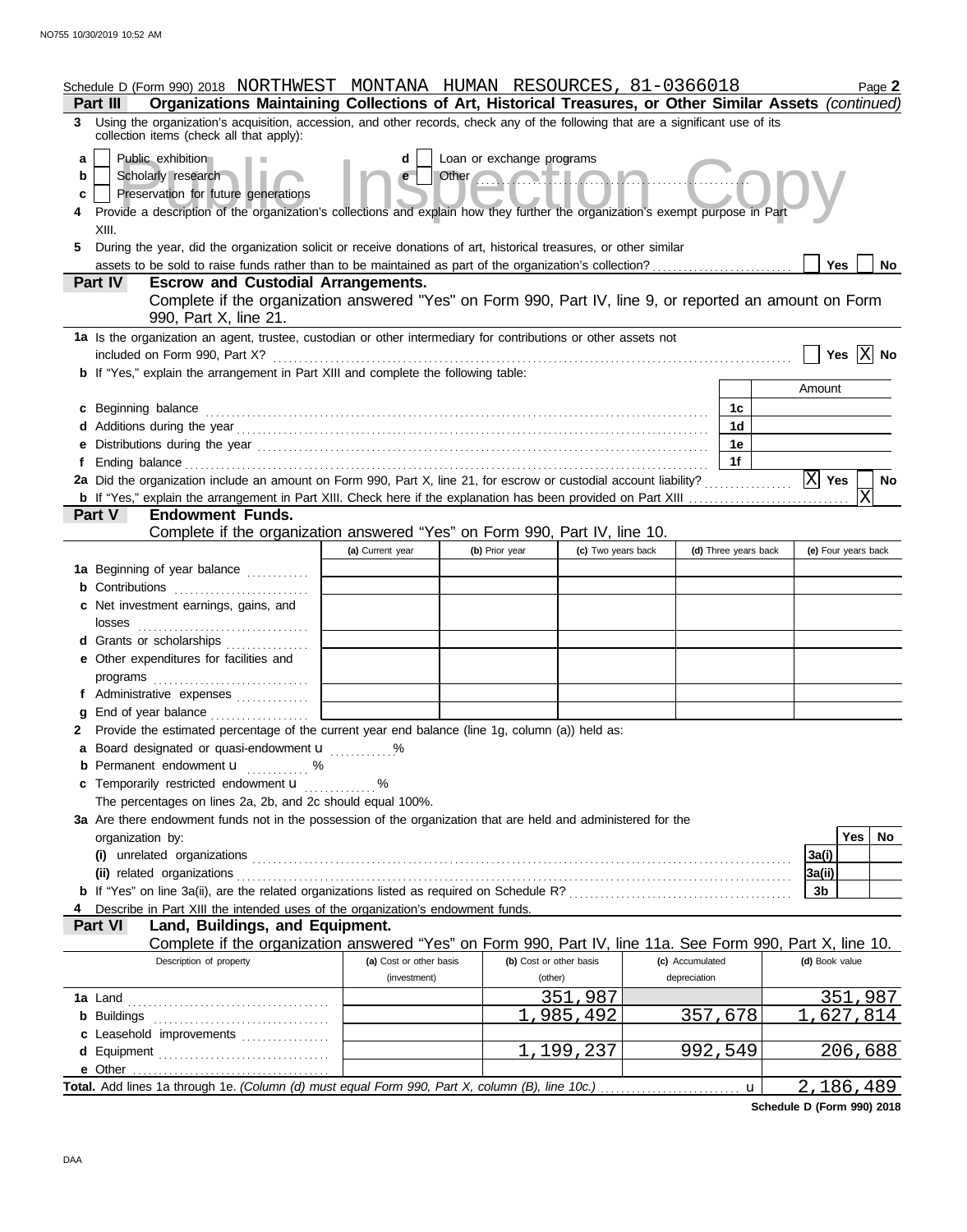#### (including name of security)<br>
Cost or end-of-year market value<br>
y-held equity interests<br>
experience of the contract value<br>
of the contract value<br>
of the contract value<br>
of the contract value<br>
of the contract value<br>
of the **(b)** Book value **(c)** Method of valuation: Page **3 Part VII Investments—Other Securities.** Schedule D (Form 990) 2018 NORTHWEST MONTANA HUMAN RESOURCES, 81-0366018 **(a)** Description of security or category (including name of security) Financial derivatives . . . . . . . . . . . . . . . . . . . . . . . . . . . . . . . . . . . . . . . . . . . . . . . . . (1) Closely-held equity interests . . . . . . . . . . . . . . . . . . . . . . . . . . . . . . . . . . . . . . . . . (2) (3) Other . . . . . . . . . . . . . . . . . . . . . . . . . . . . . . . . . . . . . . . . . . . . . . . . . . . . . . . . . . . . . . . . . **Total.** *(Column (b) must equal Form 990, Part X, col. (B) line 12.)* u **(a)** Description of investment **Part VIII Investments—Program Related. (b)** Book value **(c)** Method of valuation: Cost or end-of-year market value **(b)** Book value **Other Assets. (a)** Description **Part IX Part X (a)** Description of liability **Other Liabilities. (b)** Book value Federal income taxes **Total.** *(Column (b) must equal Form 990, Part X, col. (B) line 13.)* u **Total.** *(Column (b) must equal Form 990, Part X, col. (B) line 15.)* . . . . . . . . . . . . . . . . . . . . . . . . . . . . . . . . . . . . . . . . . . . . . . . . . . . . . . . . . . u **Total.** *(Column (b) must equal Form 990, Part X, col. (B) line 25.)* u **1.** . . . . . . . . . . . . . . . . . . . . . . . . . . . . . . . . . . . . . . . . . . . . . . . . . . . . . . . . . . . . . . . . . . . . . . . . . . . . . . . . . . . . . . . . . . . . . . . . . . . . . . . . . . . . . . . . . . . . . . . . . . . . . . . . . . . . . . . . . . . . . . . . . . . . . . . . (C) . . . . . . . . . . . . . . . . . . . . . . . . . . . . . . . . . . . . . . . . . . . . . . . . . . . . . . . . . . . . . . . . . . . . . . . . . . . . . . . . . . . . . . . . . . . . . . . . . . . . . . . . . . . . . . . . . . . . . . . . . . . . . . . . . . . . . . . . . . . . . . . . . . . . . . . . . . . . . . . . . . . . . . . . . . . . . . . . . . . . . . . . . . . . . . . . . . . . . . . . . . . . . . . . . . . . . . . . . . . . . . . . . . . . . . . . . . . . . . . . . . . . . . . . . . . . . . . . . . . . . . . . . . . . . . . . . . . . . . . . . . . . . . . . . . . . . . . . . . . . . . . . (A)  $(B)$ <sub> $($  $)$ </sub> $($  $)$  $($  $)$  $($  $)$  $($  $)$  $($  $)$  $($  $)$  $($  $)$  $($  $)$  $($  $)$  $($  $)$  $($  $)$  $($  $)$  $($  $)$  $($  $)$  $($  $)$  $($  $)$  $($  $)$  $($  $)$  $($  $)$  $($  $)$  $($  $)$  $($  $)$  $($  $)$  $($  $)$  $($  $)$  $($  $)$  $($  $)$  $($  $)$  $($  $)$  $($  $)$  $($  $)$  $($  $)$  $($  $)$  $($  $)$  $($  $)$ (D) (E) (F) (G) (H) **(9) (8) (7) (6) (5) (4) (3) (2) (1) (1) (2) (3) (4) (5) (6) (7) (8) (9)** (9) (8) (7) (6) (5) (4) (3) (2) (1) . . . . . . . . . . . . . . . . . . . . . . . . . . . . . . . . . . . . . . . . . . . . . . . . . . . . . . . . . . . . . . . . . . . . . . . . . . . . Complete if the organization answered "Yes" on Form 990, Part IV, line 11e or 11f. See Form 990, Part X, line 25. Complete if the organization answered "Yes" on Form 990, Part IV, line 11d. See Form 990, Part X, line 15. Complete if the organization answered "Yes" on Form 990, Part IV, line 11c. See Form 990, Part X, line 13. Complete if the organization answered "Yes" on Form 990, Part IV, line 11b. See Form 990, Part X, line 12. SALARIES AND COMPENSATED ABSENCES 336,920 336,920

Liability for uncertain tax positions. In Part XIII, provide the text of the footnote to the organization's financial statements that reports the **2.** organization's liability for uncertain tax positions under FIN 48 (ASC 740). Check here if the text of the footnote has been provided in Part XIII

lxl

| ۰. |
|----|
|    |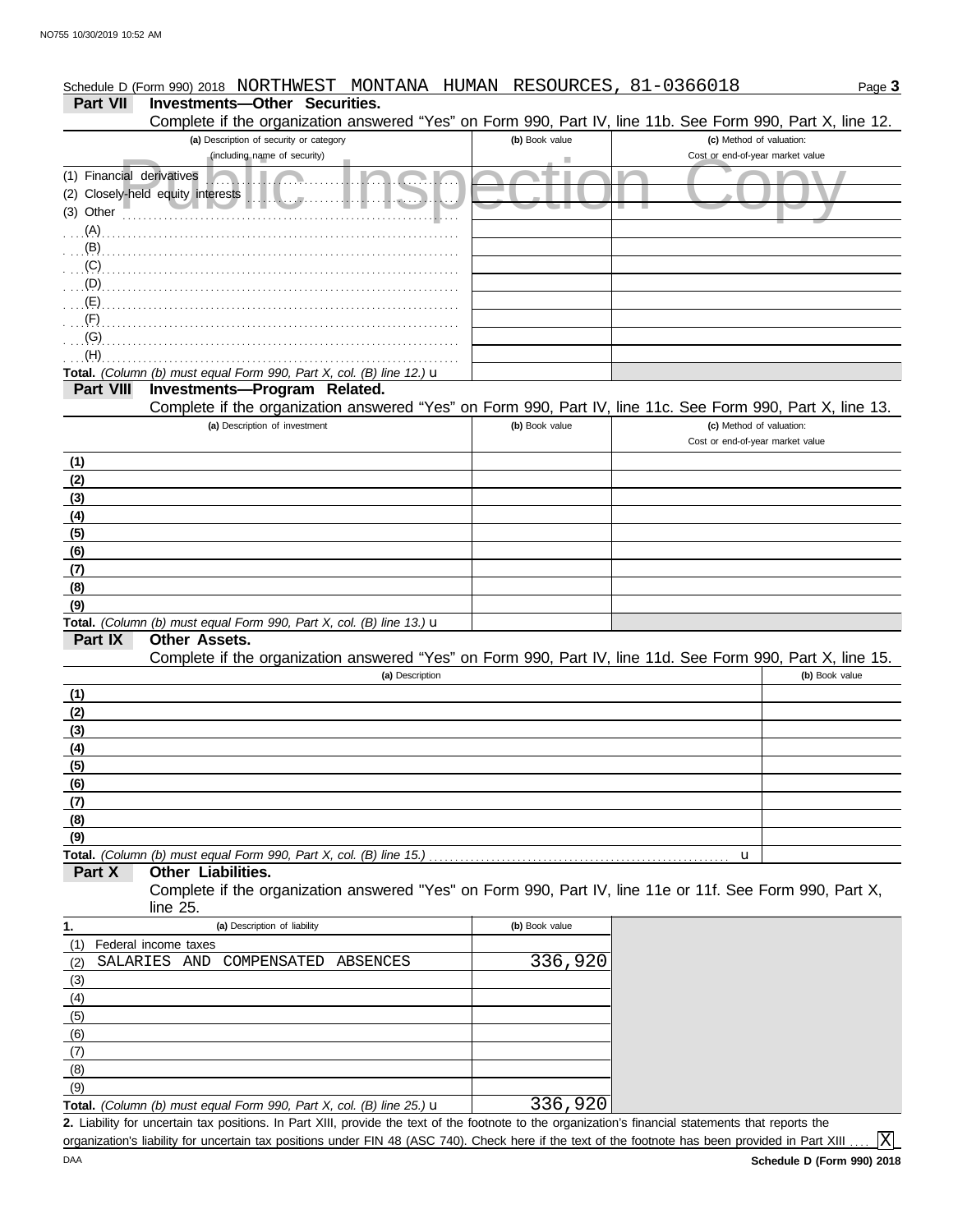|                                                             | Schedule D (Form 990) 2018 NORTHWEST MONTANA HUMAN RESOURCES, 81-0366018                                                                                                                                        |                |             | Page 4 |
|-------------------------------------------------------------|-----------------------------------------------------------------------------------------------------------------------------------------------------------------------------------------------------------------|----------------|-------------|--------|
|                                                             | Reconciliation of Revenue per Audited Financial Statements With Revenue per Return.<br><b>Part XI</b>                                                                                                           |                |             |        |
|                                                             | Complete if the organization answered "Yes" on Form 990, Part IV, line 12a.                                                                                                                                     |                |             |        |
| 1                                                           |                                                                                                                                                                                                                 |                | 1           |        |
| 2                                                           | Amounts included on line 1 but not on Form 990, Part VIII, line 12:<br>Net unrealized gains (losses) on investments [1999]                                                                                      | 2a             |             |        |
|                                                             |                                                                                                                                                                                                                 | 2 <sub>b</sub> |             |        |
|                                                             |                                                                                                                                                                                                                 | 2c             |             |        |
|                                                             |                                                                                                                                                                                                                 | 2d             |             |        |
| е                                                           |                                                                                                                                                                                                                 |                | 2e          |        |
| 3                                                           |                                                                                                                                                                                                                 |                | 3           |        |
|                                                             | Amounts included on Form 990, Part VIII, line 12, but not on line 1:                                                                                                                                            |                |             |        |
|                                                             |                                                                                                                                                                                                                 | 4a             |             |        |
|                                                             | Add lines 4a and 4b                                                                                                                                                                                             | 4b             | 4с          |        |
|                                                             |                                                                                                                                                                                                                 |                | 5           |        |
|                                                             | Part XII Reconciliation of Expenses per Audited Financial Statements With Expenses per Return.                                                                                                                  |                |             |        |
|                                                             | Complete if the organization answered "Yes" on Form 990, Part IV, line 12a.                                                                                                                                     |                |             |        |
| 1.                                                          | Total expenses and losses per audited financial statements                                                                                                                                                      |                | $\mathbf 1$ |        |
| 2                                                           | Amounts included on line 1 but not on Form 990, Part IX, line 25:                                                                                                                                               |                |             |        |
| a                                                           |                                                                                                                                                                                                                 | 2a             |             |        |
| b                                                           |                                                                                                                                                                                                                 | 2 <sub>b</sub> |             |        |
| c                                                           | Other losses                                                                                                                                                                                                    | 2c<br>2d       |             |        |
| е                                                           |                                                                                                                                                                                                                 |                | 2e          |        |
| 3                                                           |                                                                                                                                                                                                                 |                | 3           |        |
|                                                             | Amounts included on Form 990, Part IX, line 25, but not on line 1:                                                                                                                                              |                |             |        |
| a                                                           |                                                                                                                                                                                                                 | 4a             |             |        |
|                                                             | <b>b</b> Other (Describe in Part XIII.) <b>CONSIDENT DESCRIPTION DESCRIPTION DESCRIPTION DESCRIPTION DESCRIPTION DESCRIPTION DESCRIPTION DESCRIPTION DESCRIPTION DESCRIPTION DESCRIPTION DESCRIPTION DESCRI</b> | 4b             |             |        |
|                                                             | c Add lines 4a and 4b                                                                                                                                                                                           |                | 4c<br>5     |        |
|                                                             | Part XIII Supplemental Information.                                                                                                                                                                             |                |             |        |
|                                                             | Provide the descriptions required for Part II, lines 3, 5, and 9; Part III, lines 1a and 4; Part IV, lines 1b and 2b; Part V, line 4; Part X, line                                                              |                |             |        |
|                                                             | 2; Part XI, lines 2d and 4b; and Part XII, lines 2d and 4b. Also complete this part to provide any additional information.                                                                                      |                |             |        |
| PART IV, LINE 2B - ESCROW LIABILITY ARRANGEMENT EXPLANATION |                                                                                                                                                                                                                 |                |             |        |
|                                                             |                                                                                                                                                                                                                 |                |             |        |
|                                                             | AGENCY HAS MADE QUALIFYING LOANS WITH HOME PROGRAM FUNDS WHICH, IF<br>T.HF.                                                                                                                                     |                |             |        |
|                                                             |                                                                                                                                                                                                                 |                |             |        |
|                                                             | COLLECTED, WILL BE DUE BACK TO THE MONTANA DEPARTMENT OF COMMERCE. THE                                                                                                                                          |                |             |        |
|                                                             | AMOUNT OF THE LOANS ISSUED UNDER THE HOME PROGRAM WHICH POTENTIALLY MAY BE                                                                                                                                      |                |             |        |
|                                                             | RECAPTURED FROM ELIGIBLE ACTIVITIES AND RETURNED TO THE MONTANA DEPARTMENT                                                                                                                                      |                |             |        |
|                                                             | OF COMMERCE WAS \$782,598 AND \$849,360 AS OF DECEMBER 31, 2018 AND 2017,                                                                                                                                       |                |             |        |
|                                                             | RESPECTIVELY.                                                                                                                                                                                                   |                |             |        |
|                                                             | THE AGENCY IS ALSO THE CUSTODIAN FOR THE COURTYARD APARTMENTS, SOCIAL                                                                                                                                           |                |             |        |
|                                                             | SECURITY PAYEES, MUTUAL SELF HELP FAMILIES FIDUCIARY CONSTRUCTION ACCOUNTS,                                                                                                                                     |                |             |        |
|                                                             | AND AMOUNTS TO BE RETURNED TO VARIOUS GRANTING AGENCIES. THE BALANCES                                                                                                                                           |                |             |        |
|                                                             | RELATED TO THESE SERVICES FLUCTUATE OVER THE COURSE OF THE YEAR AND MAY BE                                                                                                                                      |                |             |        |
| MINIMAL AT ANY GIVEN DATE.                                  |                                                                                                                                                                                                                 |                |             |        |
|                                                             |                                                                                                                                                                                                                 |                |             |        |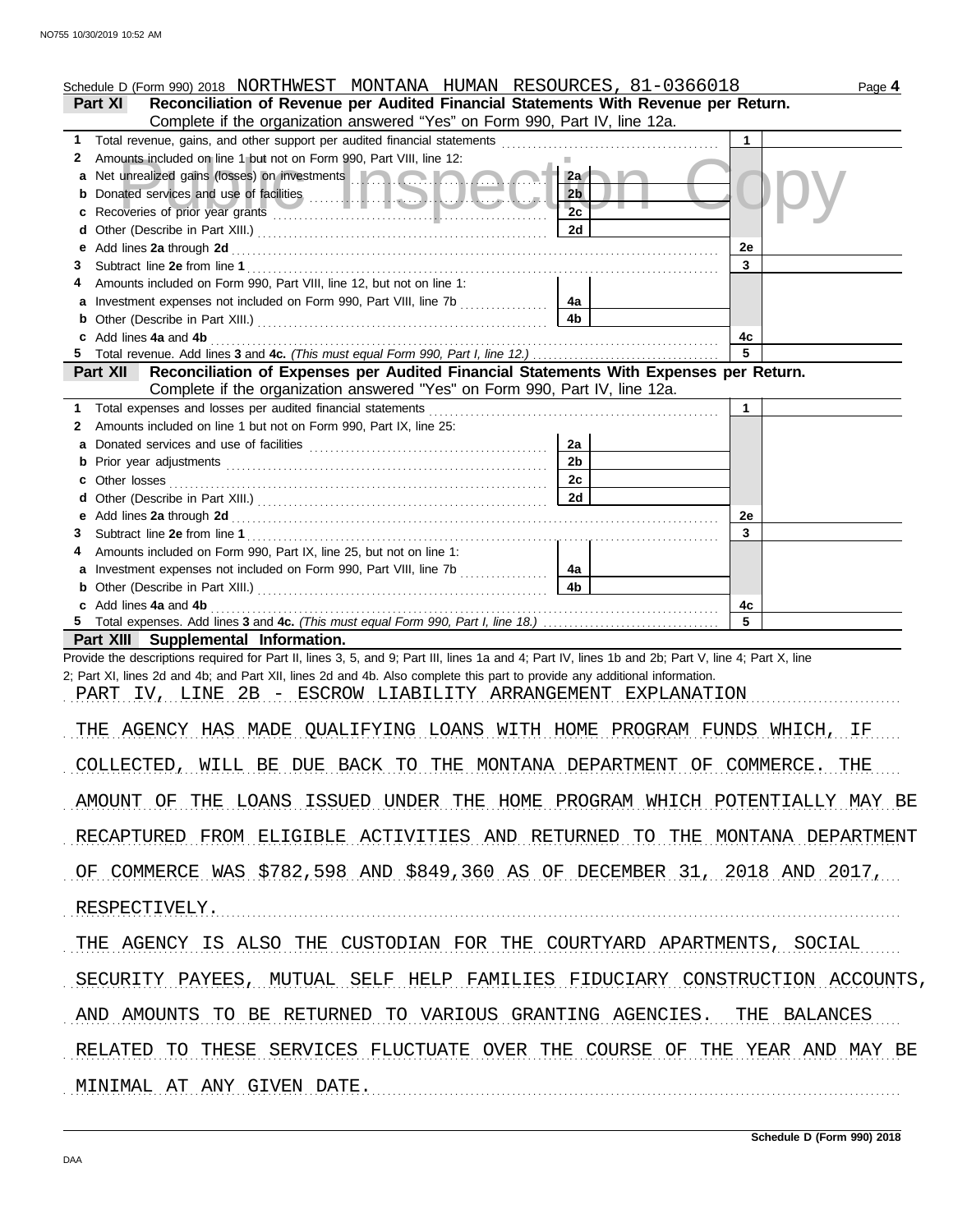| Schedule D (Form 990) 2018 NORTHWEST MONTANA HUMAN RESOURCES, 81-0366018<br>Page 5<br>Supplemental Information (continued)<br><b>Part XIII</b> |
|------------------------------------------------------------------------------------------------------------------------------------------------|
|                                                                                                                                                |
| PART X - FIN 48 FOOTNOTE<br>CAPNM IS A TAX-EXEMPT ORGANIZATION UNDER SECTION 501(C)(3)<br>OF THE<br>INTERNAL                                   |
| REVENUE CODE. ACCORDINGLY,<br>INCREASE<br>IN NET ASSETS IS GENERALLY NOT<br>THE                                                                |
| NO PROVISION FOR INCOME TAX HAS BEEN RECORDED<br><b>SUBJECT</b><br>TO<br>TAXATION.<br>IN THESE                                                 |
| FINANCIAL STATEMENTS BECAUSE<br>CAPNM BELIEVES<br>IT HAD NO SIGNIFICANT<br>INCOME                                                              |
| IN 2018 OR 2017.<br>UNRELATED TO ITS TAX-EXEMPT PURPOSE<br>WITH FEW EXCEPTIONS,                                                                |
| (I.R.S. FORM 990) ARE NOT SUBJECT TO<br>CAPNM'S INFORMATION RETURNS                                                                            |
| EXAMINATION FOR FISCAL YEARS PRIOR TO 2015.                                                                                                    |
|                                                                                                                                                |
|                                                                                                                                                |
|                                                                                                                                                |
|                                                                                                                                                |
|                                                                                                                                                |
|                                                                                                                                                |
|                                                                                                                                                |
|                                                                                                                                                |
|                                                                                                                                                |
|                                                                                                                                                |
|                                                                                                                                                |
|                                                                                                                                                |
|                                                                                                                                                |
|                                                                                                                                                |
|                                                                                                                                                |
|                                                                                                                                                |
|                                                                                                                                                |
|                                                                                                                                                |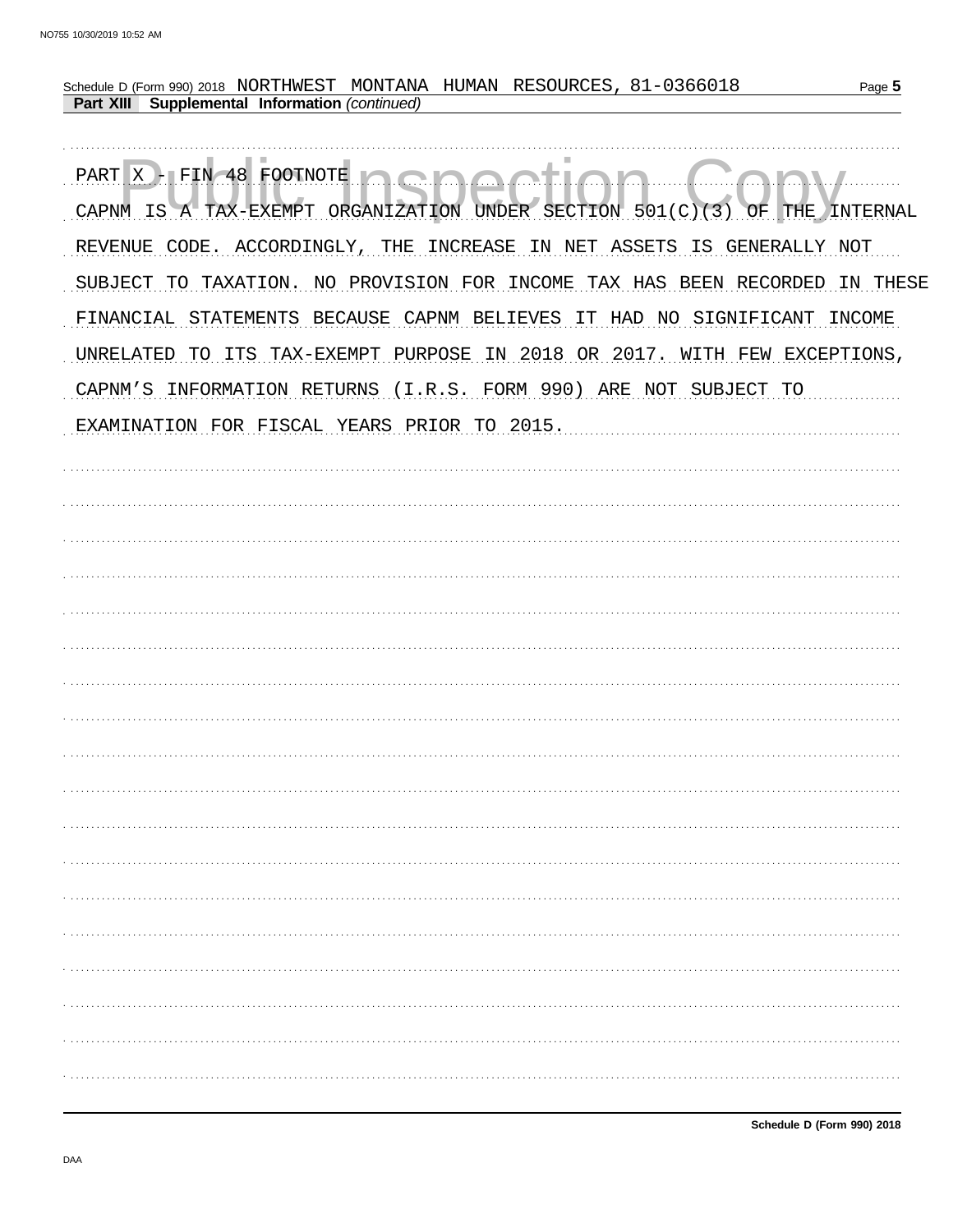| <b>SCHEDULE O</b>                                      | Supplemental Information to Form 990 or 990-EZ                                                                                         |                                | OMB No. 1545-0047                     |
|--------------------------------------------------------|----------------------------------------------------------------------------------------------------------------------------------------|--------------------------------|---------------------------------------|
| (Form 990 or 990-EZ)                                   | Complete to provide information for responses to specific questions on<br>Form 990 or 990-EZ or to provide any additional information. |                                | 2018                                  |
| Department of the Treasury<br>Internal Revenue Service | u Attach to Form 990 or 990-EZ.<br>u Go to www.irs.gov/Form990 for the latest information.                                             |                                | <b>Open to Public</b><br>Inspection   |
| Name of the organization NORTHWEST<br>INC              | MONTANA HUMAN RESOURCES,                                                                                                               | 81-0366018                     | <b>Employer identification number</b> |
| <b>DOING</b>                                           | BUSINESS AS - ADDITIONAL NAMES                                                                                                         |                                |                                       |
| COMMUNITY ACTION PARTNERSHIP                           | NW.<br>MT                                                                                                                              |                                |                                       |
| FORM 990, PART                                         | 4A - FIRST<br>LINE<br>ACCOMPLISHMENT<br>III                                                                                            |                                |                                       |
| (LOM<br>INCOME<br>LIEAP                                | ENERGY ASSISTANCE<br>PROGRAM)                                                                                                          | PROVIDED                       | ENERGY ASSISTANCE<br>TО               |
| HOUSEHOLDS<br>11,357                                   | IN FLATHEAD<br>LAKE<br>LINCOLN                                                                                                         | SANDERS<br>AND                 | COUNTIES<br>PAYING                    |
| PART<br>THEIR<br>ΟF                                    | WINTER HEATING BILLS.<br>ENERGY SHARE                                                                                                  | MONTANA IS A<br>ΟF             |                                       |
| PARTNERSHIP<br>OF                                      | CONCERNED<br>CITIZENS,<br>ORGANIZATIONS                                                                                                | LOCAL<br>AND                   | UTILITY                               |
| COMPANIES<br>COMMITTED                                 | HELPING MONTANA HOUSEHOLDS<br>TO.                                                                                                      | OVERCOME<br>AN                 | ENERGY                                |
| EMERGENCY<br>AND                                       | MOVE<br>TOWARD<br>SELF-RELIANCE<br>ENERGY                                                                                              | SHARE<br>HELPS                 | WITH<br>EMERGENCY                     |
| NEEDS<br>HEATING                                       | CAUSED<br>BY SITUATIONS BEYOND<br>THE                                                                                                  | HOUSEHOLDS                     | CONTROL AND IS                        |
| AS<br>USED                                             | A LAST RESORT FOR THOSE<br>INELIGIBLE                                                                                                  | FOR OTHER PROGRAMS OR STILL IN |                                       |
| AFTER<br><b>NEED</b>                                   | OTHER RESOURCES<br>ARE<br>EXHAUSTED<br>THE                                                                                             | PROGRAM<br>IS<br>FUNDED        | BY UTILITY                            |
| UNIVERSAL<br>COMPANIES,                                | SYSTEMS<br><b>BENEFITS</b><br><b>CHARGES</b>                                                                                           | DONATIONS<br>AND               | FROM<br>CONCERNED                     |
| CONSUMERS.<br>THIS                                     | 280<br>HOUSEHOLDS<br>PROGRAM ASSISTED                                                                                                  | WITH<br>EMERGENCY              | HEATING                               |
|                                                        | AND/OR ENERGY NEEDS. WEATHERIZATION ASSISTED 212 HOUSEHOLDS TO REDUCE THE                                                              |                                |                                       |
|                                                        | HIGH COST OF ENERGY FOR LOW-INCOME HOUSEHOLDS. WE INSTALL A COMBINATION OF                                                             |                                |                                       |
|                                                        | ENERGY SAVING MEASURES SUCH AS WALL, ATTIC AND FLOOR INSULATION, DECREASING                                                            |                                |                                       |
|                                                        | THE AMOUNT OF AIR INFILTRATION FROM DOORS AND WINDOWS AND PERFORM                                                                      |                                |                                       |
|                                                        | EFFICIENCY AND SAFETY CHECKS ON HEATING SYSTEMS. ENERGY ASSISTANCE PROGRAMS                                                            |                                |                                       |
|                                                        | ASSISTED 130 HOUSEHOLDS WITH EMERGENCY SERVICES TO REPAIR OR REPLACE                                                                   |                                |                                       |
|                                                        | HEATING SYSTEMS, WATER HEATERS, OR REFRIGERATORS THAT WERE NOT WORKING                                                                 |                                |                                       |
|                                                        | PROPERLY OR WERE ENERGY INEFFICIENT. BOTH LIEAP AND WEATHERIZATION PROVIDED                                                            |                                |                                       |
|                                                        | EXTENSIVE CLIENT EDUCATION TO HOUSEHOLDS RECEIVING AGENCY OFFERED SERVICES.                                                            |                                |                                       |
|                                                        | INFORMATION INCLUDED: WINTER DISCONNECT PROTECTIONS, ENERGY CONSERVATION,                                                              |                                |                                       |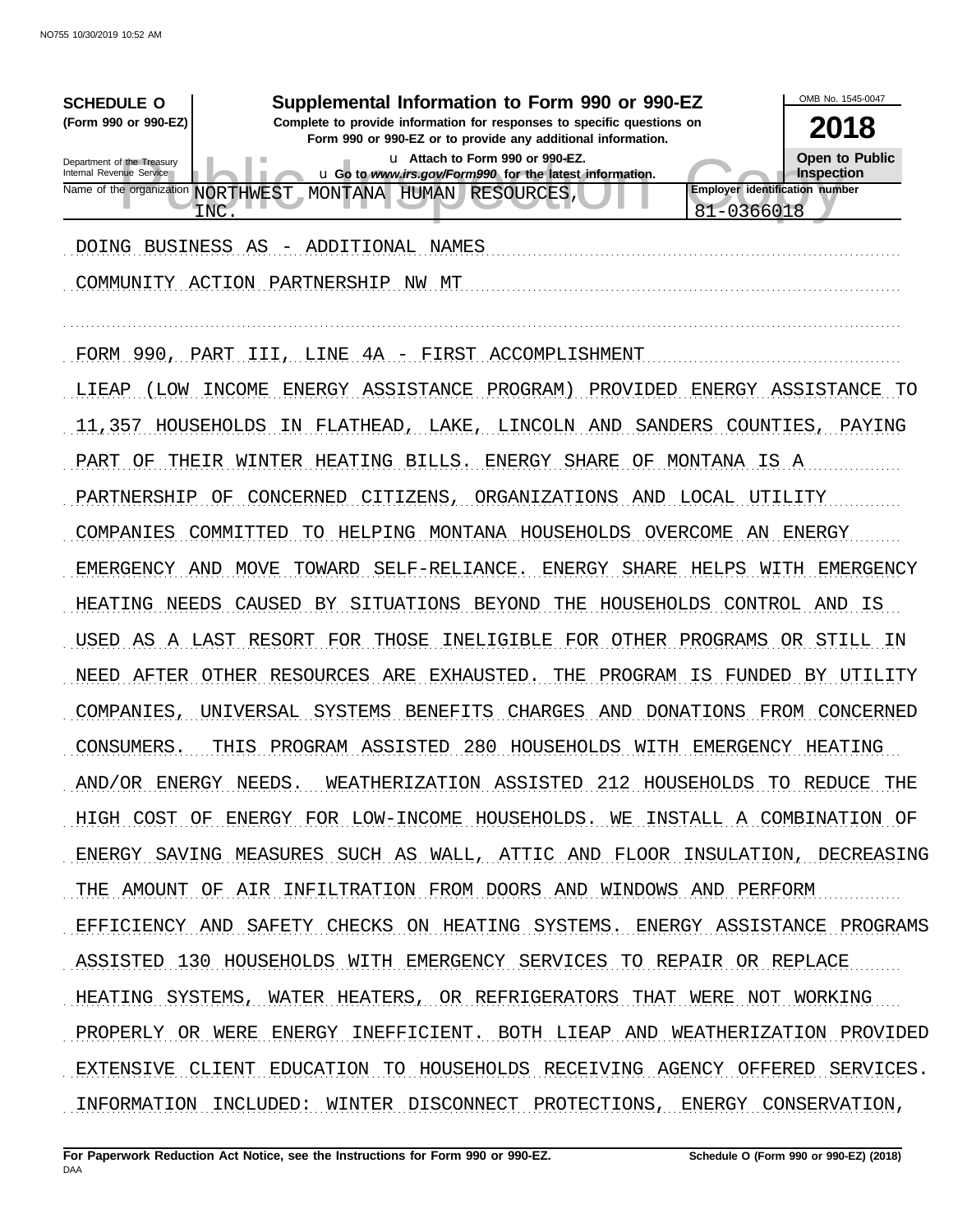| ) (2018)<br>990-EZ)<br>990<br>∕ (Form<br>∠ or ∶<br><b>Schedule</b>                             | ∍מפ<br>aue                                        |
|------------------------------------------------------------------------------------------------|---------------------------------------------------|
| Name<br>organization<br>the                                                                    | $-0.00$<br>identification<br>number<br>. Emplover |
| ∆ אד∧<br>'™∆NT<br>דיסי<br>ּ ידידור ה<br>M<br>NΙ<br>$'$ HMH'S<br>ہر<br>אווו<br>. .<br>п.<br>. . | . .                                               |

HOME WEATHERIZATION TECHNIOUES, HOW TO OBTAIN REBATES, DISCOUNTS, AND TAX CREDITS FOR ENERGY EFFICIENCY IMPROVEMENTS. ENERGY DEPARTMENT EMPLOYEES PARTICIPATED IN NUMEROUS ACTIVITIES IN COMMUNITIES WITHIN ALL 4 OF OUR SERVICE COUNTIES MAKING PEOPLE AWARE OF ENERGY PROGRAMS THAT THEY MAY NOT OTHERWISE BE AWARE OF AND PROMOTING ENERGY CONSERVATION PRACTICES.

FORM 990, PART III, LINE 4B - SECOND ACCOMPLISHMENT

EMERGENCY SOLUTIONS GRANT (ESG), OFFERS EMERGENCY ASSISTANCE THROUGH RAPID RE-HOUSING AND HOMELESS PREVENTION SERVICES TO HELP THOSE FACING HOUSING INSTABILITY. THE COC RAPID RE-HOUSING PROGRAM HELPS HOMELESS HOUSEHOLDS MOVE AS QUICKLY AS POSSIBLE INTO PERMANENT HOUSING WITH LONG-TERM STABILITY AS THE GOAL. HOMELESS PREVENTION SERVICES ARE AVAILABLE TO INDIVIDUALS AT RISK OF HOMELESSNESS. PERMANENT SUPPORTIVE HOUSING PROGRAM ASSISTS PEOPLE WHO HAVE A DISABILITY AND ARE CHRONICALLY HOMELESS (12+ CONSECUTIVE MONTHS OR 4 EPISODES TOTALING 12 MONTHS IN THE PAST THREE YEARS). IT IS MODELED MUCH LIKE SECTION 8, IN WHICH THE PROGRAM PARTICIPANT PAYS 1/3 OF THEIR MONTHLY INCOME FOR RENT ON A QUALIFYING UNIT AND THE PROGRAM COVERS THE REMAINING BALANCE. THESE PROGRAMS PROVIDED ASSISTANCE TO 371 INDIVIDUALS.

THE COURTYARD APARTMENTS OPERATED 32 UNITS OF LOW-INCOME AFFORDABLE HOUSING. IN 2018 THE COURTYARD APARTMENTS UNDERWENT EXTENSIVE REHABILITATION UTILIZING THE LOW INCOME TAX CREDIT PROGRAM. THIS ALLOWED FOR ESSENTIAL UPGRADES TO ENSURE THE LONGSTANDING INTEGRITY OF THE UNITS AND TO HELP WITH KEEPING RENTS AFFORDABLE MOVING FORWARD. SECTION 8 RENTAL VOUCHER PROGRAM ASSISTED 355 VERY LOW AND LOW INCOME HOUSEHOLDS TO OBTAIN DECENT, SAFE AND SANITARY HOUSING IN THE PRIVATE MARKET. THE PROGRAM

> PAGE 1 OF 6 Schedule O (Form 990 or 990-EZ) (2018)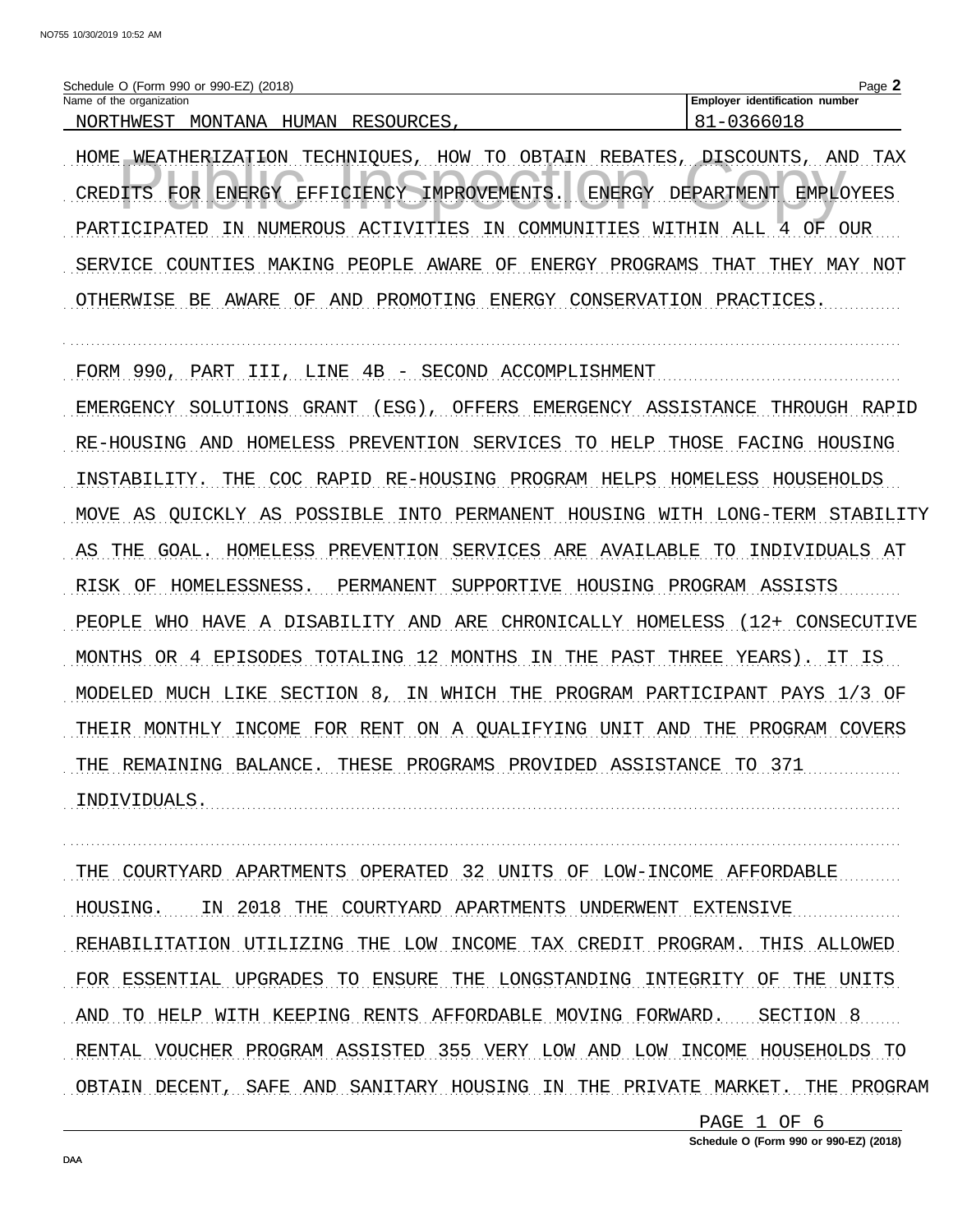| Schedule O (Form 990 or 990-EZ)<br>(2018) |           | Page                                   |
|-------------------------------------------|-----------|----------------------------------------|
| Name of the organization                  |           | identification<br>، Emplover<br>number |
| MONTANA<br>HUMAN<br>NORTHWEST             | RESOURCES |                                        |

PROVIDED SUBSIDIES WHICH ENABLED RENTS TO BE "AFFORDABLE" BASED ON 30% OF THE SELF HELP REHAB PROGRAM (SHR) ASSISTED 6 HOUSEHOLDS. THEIR INCOME. THIS FUNDING IS A 523 TECHNICAL ASSISTANCE GRANT THROUGH USDA-RURAL DEVELOPMENT'S SELF-HELP REHAB, WHICH ALLOWS US TO ASSIST HOMEOWNERS IN REPAIRING THEIR EXISTING HOME. THIS PROGRAM COMBINES THE EFFORTS OF THE HOMEOWNER, CAPNM STAFF, VOLUNTEERS, AND LICENSED CONTRACTORS TO MEET HOME REPAIR NEEDS THROUGH THE USE OF LOW-INTEREST LOANS AND GRANTS. THE NORTHWEST MONTANA COMMUNITY LAND TRUST INVENTORY IN 2018 WAS 52 HOMES. CAPNM IS THE SOLE OWNER OF WESTGATE APARTMENTS AND TEAKETTLE VISTA I APARTMENTS IN COLUMBIA FALLS. THESE ARE BOTH RURAL DEVELOPMENT 515 APARTMENT COMPLEXES SET ASIDE FOR THE ELDERLY AND DISABLED POPULATIONS.

FORM 990, PART III, LINE 4C - THIRD ACCOMPLISHMENT

STATE DISPLACED HOMEMAKER PROVIDES SERVICES TO INDIVIDUALS WHO HAD PREVIOUSLY BEEN PROVIDING UNPAID SERVICES TO FAMILY MEMBERS IN THE HOME AND WERE DEPENDENT ON THE INCOME OF ANOTHER FAMILY MEMBER. INDIVIDUALLY DESIGNED PROGRAMS STRESSED SELF-IMAGE ENHANCEMENT CAREER ASSESSMENT, ON-

THE-JOB TRAINING AND JOB SEARCH ASSISTANCE. AS OF JUNE 2018, THE AGENCY IS NO LONGER RUNNING THIS PROGRAM.

TANF PATHWAYS PROGRAM PROVIDES INTENSIVE CASE MANAGEMENT FOCUSED ON FINANCIAL FREEDOM, INFORMED CHOICE AND EVENTUAL INDEPENDENCE FROM PUBLIC ASSISTANCE PROGRAMS. INDIVIDUALS FORMULATE GOALS AND DEVELOP EMPLOYABILITY PLANS IN PARTNERSHIP WITH THEIR CLIENT ADVOCATES. THIS PLAN MAY INCLUDE BUT NOT LIMITED TO; JOB SEARCH/ JOB READINESS WORKSHOP AND ACTIVITIES, FINANCIAL EDUCATION, MATCHED SAVINGS PROGRAM, COMPUTER AND NUTRITION CLASSES. INDIVIDUALS MAY CHOOSE TO PURSUE EDUCATIONAL TRAINING SUCH AS HISET PREPARATION, ATTENDANCE AT A VOCATIONAL OR POST-SECONDARY EDUCATION

> PAGE 2 OF 6 Schedule O (Form 990 or 990-EZ) (2018)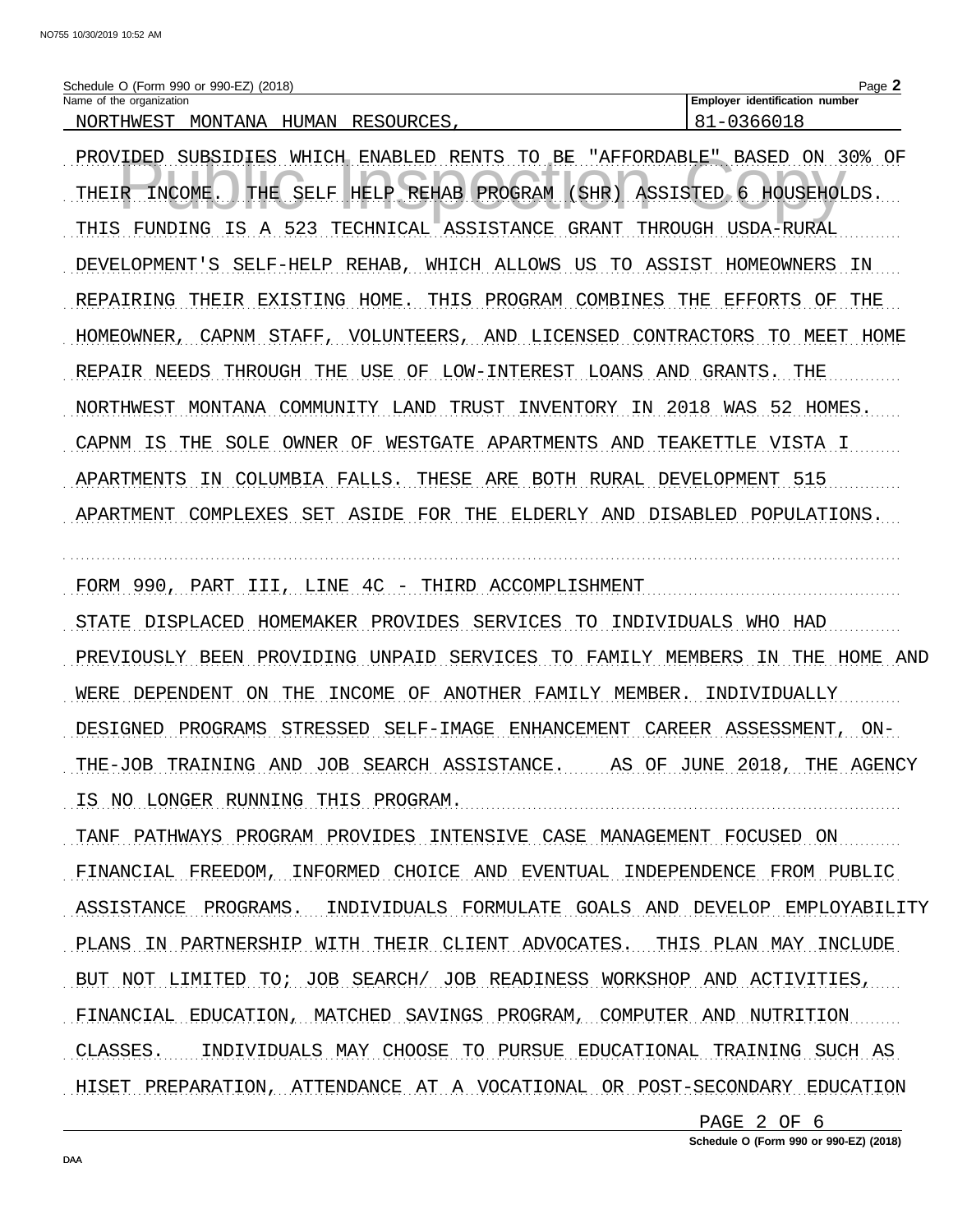| Schedule O (Form 990 or 990-EZ) (2018) |                                  | $a$ de                                   |
|----------------------------------------|----------------------------------|------------------------------------------|
| Name of the organization               |                                  | identification number<br><b>Employer</b> |
| MONTANA<br>NORTHWEST                   | <b>RESOURCES</b><br><b>HUMAN</b> | _                                        |

PROGRAM OR PURSUE AN ADVANCE DEGREE SUCH AS AN ASSOCIATE OR BACHELOR PATHWAYS OFFERS PAID OR UNPAID AND CUSTOMIZED WORK EXPERIENCE DEGREE. TRAINING AT A VARIETY OF HOST SITES OR BUSINESSES THAT PREPARES CLIENTS FOR EMPLOYMENT. SUPPORTIVE SERVICE ASSISTANCE IS AVAILABLE ON AN AS NEEDED BASIS FOR PARTICIPATION AND EMPLOYMENT RELATED NEEDS INCLUDING, CHILDCARE ASSISTANCE, TRANSPORTATION RELATED EXPENSES, CLOTHING AND TOOLS NEEDED FOR EMPLOYMENT. OF THE INDIVIDUALS ENROLLED IN THE ABOVE-MENTIONED PROGRAM, 401 OBTAINED SKILLS/COMPETENCIES REQUIRED FOR EMPLOYMENT, 4 COMPLETED POST-SECONDARY EDUCATION AND OBTAINED A CERTIFICATE OR DIPLOMA, 161 OBTAINED A JOB, 34 OBTAINED CHILD CARE SO THAT THEY COULD WORK, SEEK WORK OR GO TO SCHOOL AND 184 OBTAINED ACCESS TO RELIABLE TRANSPORTATION AND/OR DRIVER'S LICENSE.

FORM 990, PART III, LINE 4D - ALL OTHER ACCOMPLISHMENTS FINANCIAL SKILL BUILDING WORKSHOP IS TO PROVIDE SUPPORT TO HELP STRENGTHEN AND IMPROVE AN INDIVIDUALS AND HOUSEHOLDS FINANCIAL KNOWLEDGE AND DECISION-MAKING SKILLS TO ACHIEVE FINANCIAL FREEDOM. THIS IS A GREAT PROGRAM FOR ANYONE LOOKING TO BECOME MORE EDUCATED ABOUT PERSONAL FINANCIAL MANAGEMENT. HOMEBUYER EDUCATION CLASS ALLOWS INDIVIDUALS TO LEARN ALL ASPECTS OF THE HOME BUYING PROCESS INCLUDING CREDIT REPORT AND SCORE, SHOPPING FOR MORTGAGE LOAN, BUDGETING TO PURCHASE, FINDING THE RIGHT HOME AND INSPECTION PROCESS, LOAN PROCESS AND BEING A HOMEOWNER. 336 INDIVIDUALS WERE ENROLLED IN THESE PROGRAMS. THE RENTING WISE WORKSHOP IS TO HELP RENTERS GET INTO AND MAINTAIN DECENT AND AFFORDABLE HOUSING. THIS IS A GREAT PROGRAM FOR RENTERS WHO ARE STRUGGLING TO FIND HOUSING DUE TO BLEMISHES IN THEIR PAST RENTAL HISTORY. IT IS A GREAT OPPORTUNITY TO BECOME A MORE EDUCATED TENANT. A NUMBER OF ADDITIONAL SERVICES WERE OFFERED

> PAGE 3 OF 6 Schedule O (Form 990 or 990-EZ) (2018)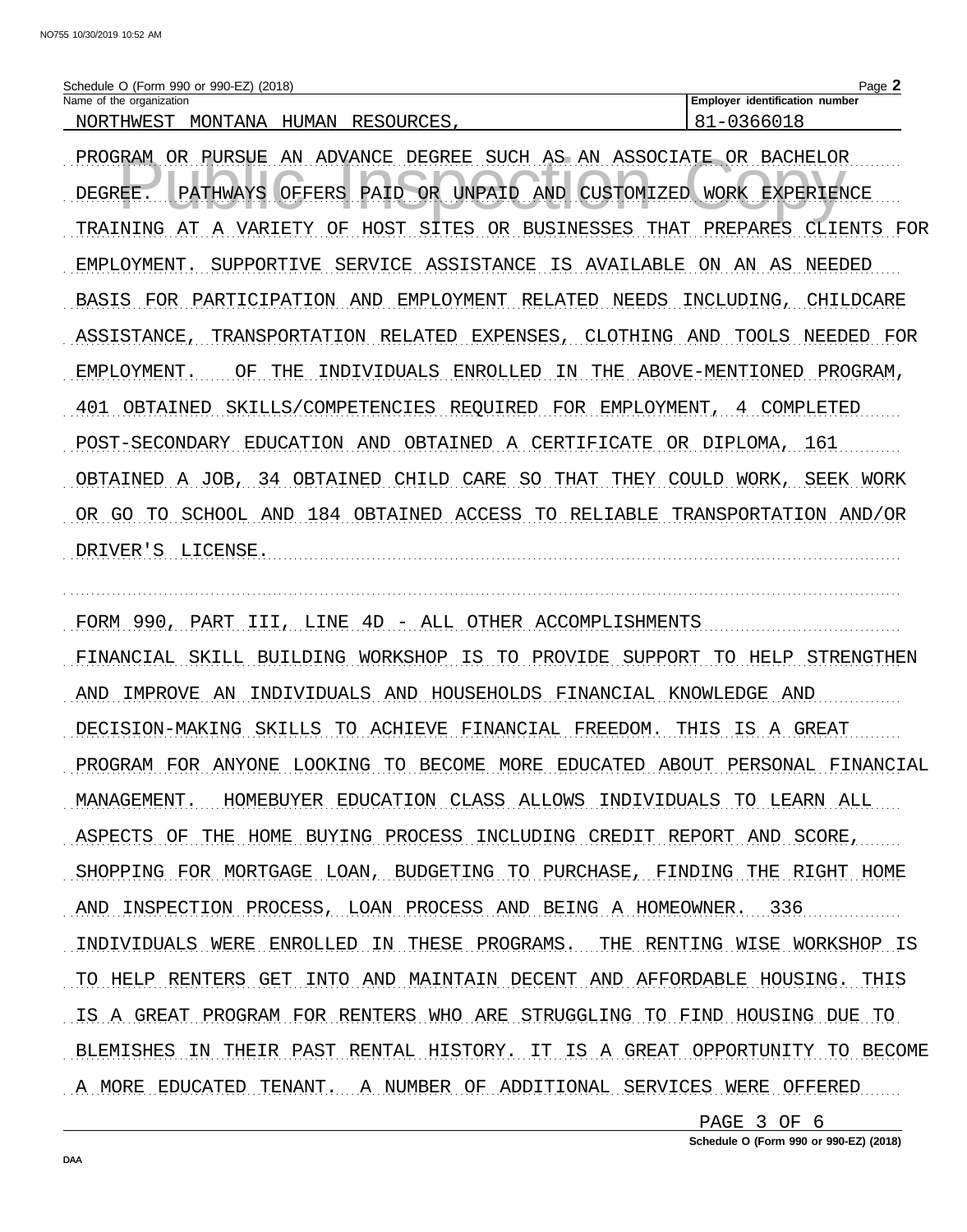| (2018)<br>(Form 990 or 990-EZ)<br>Schedule                               | Page                                            |
|--------------------------------------------------------------------------|-------------------------------------------------|
| Name<br>the<br>organization<br>0t                                        | $-0.00$<br>number<br>identification<br>Employer |
| ר די<br><b>TMANT</b><br><b>MONTRANA</b><br>ᄓᅜᄓᅁ<br>NMR⊓<br>، جا ا<br>- - | ີ                                               |

WITHIN THIS DEPARTMENT, INCLUDING THE PROVISION OF A VARIETY OF ESSENTIAL 98 VARIOUS KITS WERE PROVIDED WHICH INCLUDED CARE KITS FOR PARTICIPANTS. WELCOME HOME KITS FOR HOMELESS HOUSEHOLDS AS THEY MOVE INTO STABLE HOUSING AND INCLUDED CLEANING SUPPLIES/KITCHEN GOODS/NEW SHEETS/EMERGENCY FOOD KITS, BABY KITS, HYGIENE KITES, SLEEPING BAGS AND EMERGENCY COLD WEATHER KITS. COMMUNITY SERVICES BLOCK GRANT (CSBG) IS THE FUNDING THAT LINKS ALL AGENCY PROGRAMS AND PROVIDED SUPPORT FOR PROGRAMS THAT ARE NOT SELF-SUSTAINING ON THEIR OWN. THE AGENCY IS PART OF THE COMMUNITY ACTION PARTNERSHIP NETWORK THAT RECEIVES THIS FUNDING. ITS EFFORTS ARE FOCUSED ON COMMUNITY PARTNERSHIPS THAT PROMOTE INDIVIDUAL, FAMILY AND COMMUNITY SELF-SUFFICIENCY. DURING THE YEAR, CAPNM MADE OVER 702 REFERRALS TO OTHER NON-PROFITS/SERVICES IN OUR FOUR COUNTY SERVICE AREA. VOLUNTEERS CONTRIBUTED OVER 537 HOURS TO THE AGENCY IN 2018.

FORM 990, PART VI, LINE 11B - ORGANIZATION'S PROCESS TO REVIEW FORM 990 THE AGENCY UTILIZES ITS FINANCE COMMITTEE FOR AN IN DEPTH REVIEW OF ITS FORM 990. FISCAL STAFF PRESENT THE FORM 990 AND IS AVAILABLE FOR QUESTIONS FROM THE FINANCE COMMITTEE. WHEN THE FINANCE COMMITTEE HAS APPROVED THE FORM 990, IT IS PRESENTED TO THE REST OF THE BOARD OF DIRECTORS FOR THEIR APPROVAL AND IS DOCUMENTED IN THE BOARD MINUTES.

FORM 990, PART VI, LINE 12C - ENFORCEMENT OF CONFLICTS POLICY THE AGENCY ANNUALLY HAS THE DIRECTORS REVIEW VENDORS AND SUBCONTRACTORS USED BY THE ORGANZATION TO INDICATE IF ANY DIRECTOR HAS A CONFLICT OF INTEREST. IF SO, IT IS IDENTIFIED AND DOCUMENTED. ALL DIRECTORS RE-SIGN A CONFLICT OF INTEREST STATEMENT. DIRECTORS ARE REMINDED OF THE BOARD POLICIES REGARDING CONFLICTS OF INTEREST.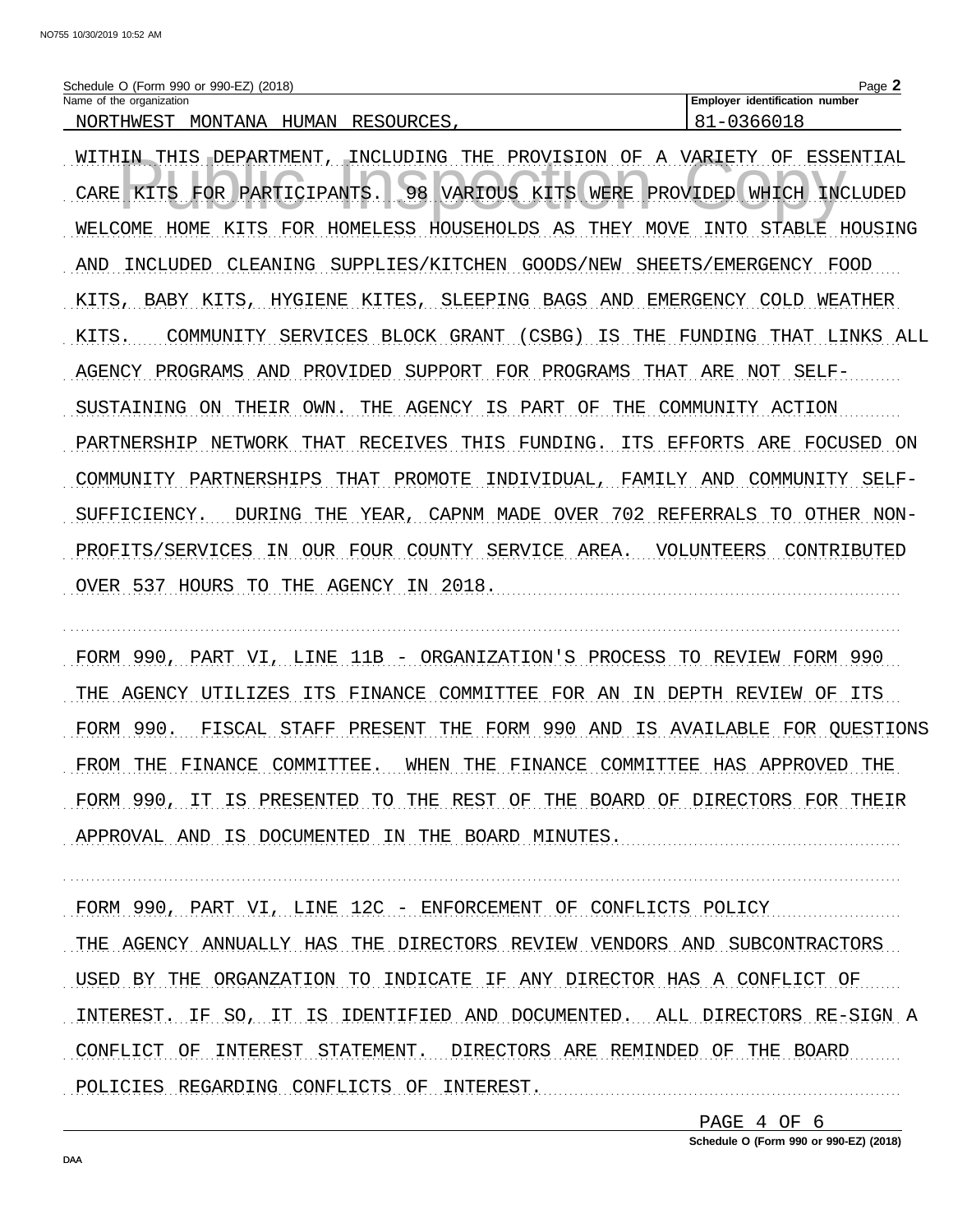| (2018)<br>) (Form 990 or 990-EZ)<br>Schedule                                            | Page                                   |
|-----------------------------------------------------------------------------------------|----------------------------------------|
| Name of the organization                                                                | identification<br>number<br>⊤ Emplover |
| ∩πс<br>'∆NT∆<br>™∆N<br>M∩NT<br>"HWF.`<br>$\epsilon$<br>∏∩ਸ<br>RESOI<br>l IR (<br>H۱<br> |                                        |

LINE 15A PART VI, COMPENSATION PROCESS FOR TOP OFFICIAL FORM 990, THE PERSONNEL COMMITTEE OF THE BOARD OF DIRECTORS IS RESPONSIBLE FOR DETERMING THE COMPENSATION OF THE EXECUTIVE DIRECTOR. THIS COMMITTEE UTLITZES SURVEYS OF COMPARABLE SALARIES FOR EXECUTIVE DIRECTORS IN COMPARABLE ORGANIZATIONS WITH APPROXIMATELY THE SAME SIZE OF STAFF AND SPENDING IN A LOCATION OF SIMILAR SIZE. THE COMMITTEE DOCUMENTS THIS INFORMATION AND THEIR DECISION ON THE APPROPRIATE COMPENSATION TO OFFER TO THE EXECUTIVE DIRECTOR. THE FULL BOARD THEN APPROVES OR DISAPPROVES THEIR RECOMMENDATION.

FORM 990, PART VI, LINE 19 - GOVERNING DOCUMENTS DISCLOSURE EXPLANATION THE AGENCY PROVIDES COPIES OF ITS GOVERNING DOCUMENTS, CONFLICT OF INTEREST POLICY AND FINANCIAL STATEMENTS TO ANYONE WHO REOUESTS THEM WITHIN 48 HOURS OF THE REQUEST. THE AGENCY ALSO PROVIDES A COPY OF ITS FORM 990 ON ITS WEBSITE FOR ANYONE TO READ OR DOWNLOAD AND ANNOUNCED AND ANNOUNCED AND ALL AND AN AMERICAN MELTICAL METAL AND A

FORM 990, PART VIII - ADDITIONAL INFORMATION

PART VIII LINE 10A THE AGENCY PURCHASES AND REHABILITATES HOMES AS PART OF ITS NEIGHBORHOOD STABILIZATION PROGRAM. THE HOMES ARE SUB-GRANTED TO THE COMMUNITY LAND TRUST WHICH THEN SELLS THE HOMES AND RETURNS PROCEEDS FROM THE SALES TO THE AGENCY. SALES OF INVENTORY REPRESENTS THE AMOUNTS RETURNED FROM THE SALES OF HOMES TRANSFERRED FROM THE COMMUNITY LAND TRUST. THE COST OF GOODS SOLD REPRESENTS THE REHABILITATION COSTS AND HOMES PURCHASED DURING THE PERIOD. THE TIMING OF THE RETURN OF FUNDS FROM THE SALE OF THE HOMES MAY NOT COINCIDE WITH THE TIMING OF THE COSTS OF PURCHASE AND REHABILITATION.

> PAGE 5 OF 6 Schedule O (Form 990 or 990-EZ) (2018)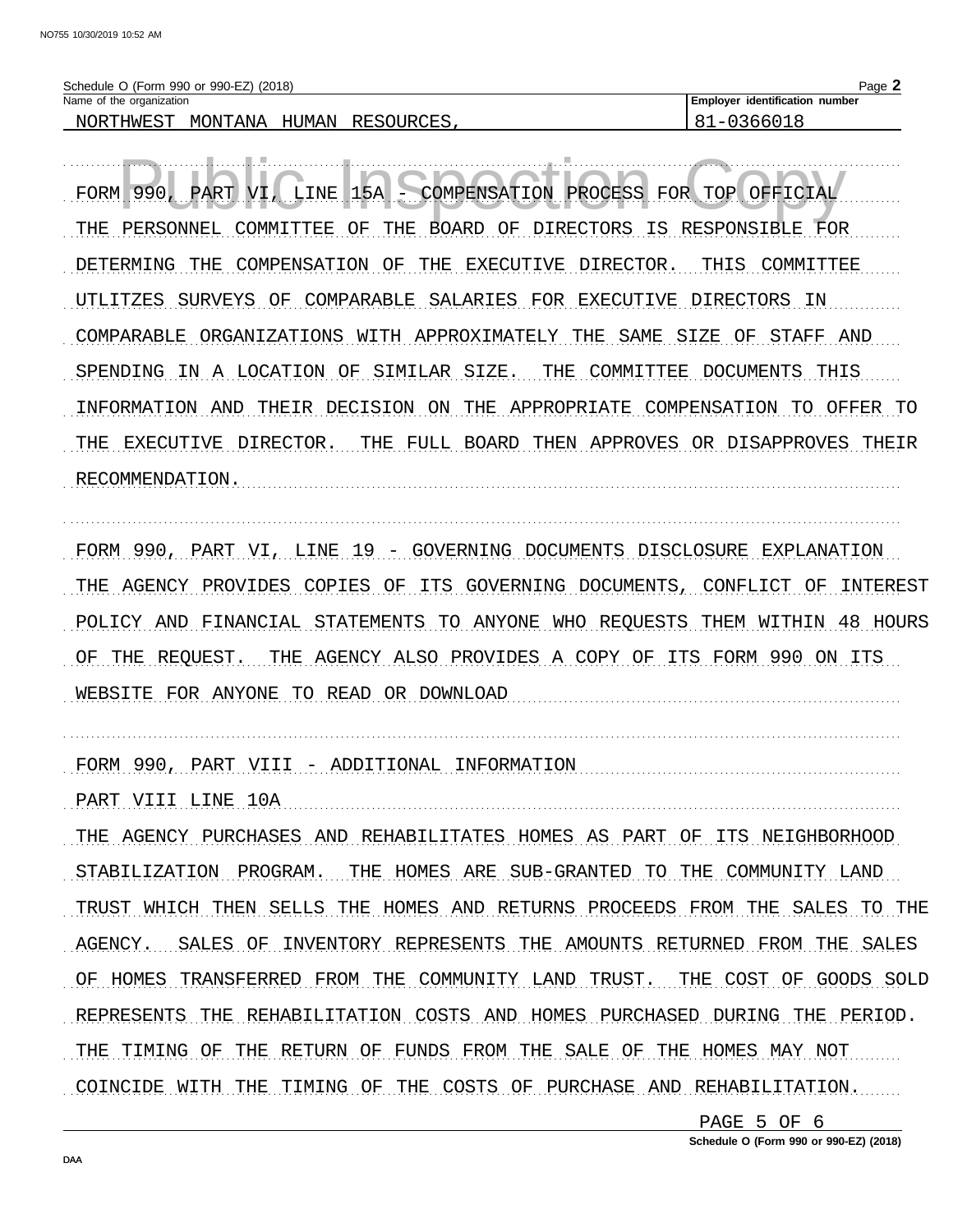| Schedule O (Form 990 or 990-EZ) (2018)<br>Name of the organization | Page 2<br>Employer identification number |
|--------------------------------------------------------------------|------------------------------------------|
| MONTANA<br>NORTHWEST<br><b>HUMAN</b><br>RESOURCES,                 | 81-0366018                               |
| SALES PROCEEDS RETURNED<br>\$1,693,060<br>2014<br>$\mathbf{L}$ and |                                          |
| 2015<br>\$1,745,400                                                |                                          |
| 2016<br>\$1,095,023                                                |                                          |
| 2017<br>\$1,029,000                                                |                                          |
| 2018<br>\$516,500                                                  |                                          |
| COST OF<br>REHABILIATION                                           |                                          |
| 2014<br>\$.3,615,909                                               |                                          |
| 2015<br>\$741,771                                                  |                                          |
| 2016<br>\$298,090                                                  |                                          |
| \$1,027,548<br>2017                                                |                                          |
| 2018<br>\$92,569                                                   |                                          |
| SUBSIDY<br>NET                                                     |                                          |
| TO HOMEBUYERS \$303,096                                            |                                          |
|                                                                    |                                          |
|                                                                    |                                          |
|                                                                    |                                          |
|                                                                    |                                          |
|                                                                    |                                          |
|                                                                    |                                          |
|                                                                    |                                          |
|                                                                    |                                          |
|                                                                    |                                          |
|                                                                    |                                          |
|                                                                    |                                          |
|                                                                    |                                          |
|                                                                    |                                          |
|                                                                    |                                          |
|                                                                    | PAGE 6 OF 6                              |

Schedule O (Form 990 or 990-EZ) (2018)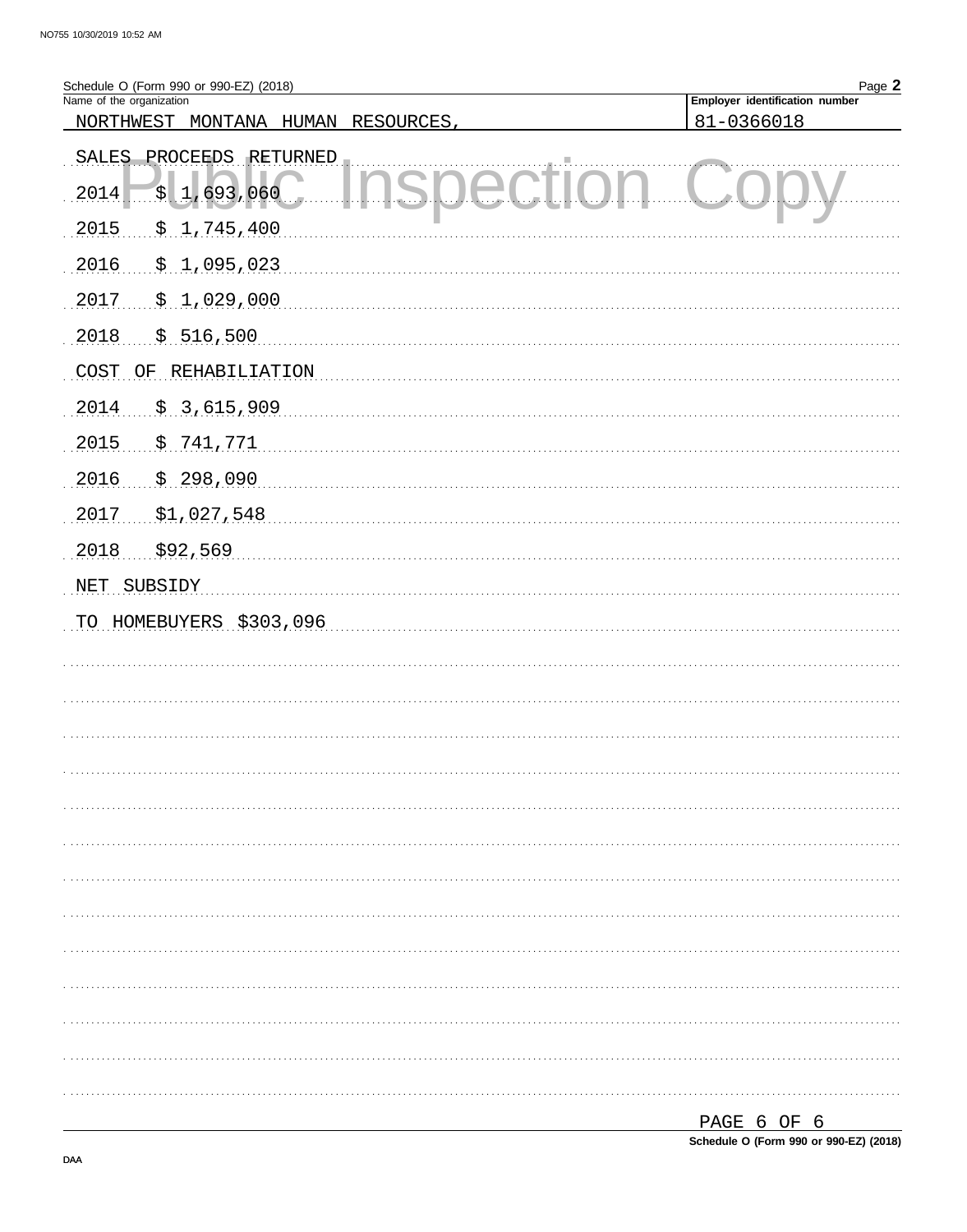| <b>SCHEDULE R</b><br>(Form 990)<br>Department of the Treasury<br>Internal Revenue Service | <b>Related Organizations and Unrelated Partnerships</b><br>u Complete if the organization answered "Yes" on Form 990, Part IV, line 33, 34, 35b, 36, or 37.<br>u Go to www.irs.gov/Form990 for instructions and the latest information. |                         | u Attach to Form 990.                               |                            |                                                           |                                     | OMB No. 1545-0047<br>Open to Public<br><b>Inspection</b> | 18                                                     |
|-------------------------------------------------------------------------------------------|-----------------------------------------------------------------------------------------------------------------------------------------------------------------------------------------------------------------------------------------|-------------------------|-----------------------------------------------------|----------------------------|-----------------------------------------------------------|-------------------------------------|----------------------------------------------------------|--------------------------------------------------------|
| Name of the organization                                                                  | NORTHWEST MONTANA HUMAN RESOURCES,<br>INC.                                                                                                                                                                                              |                         |                                                     |                            |                                                           | 81-0366018                          | Employer identification number                           |                                                        |
| Part I                                                                                    | Identification of Disregarded Entities. Complete if the organization answered "Yes" on Form 990, Part IV, line 33.                                                                                                                      |                         |                                                     |                            |                                                           |                                     |                                                          |                                                        |
|                                                                                           | (a)<br>Name, address, and EIN (if applicable) of disregarded entity                                                                                                                                                                     | (b)<br>Primary activity | (c)<br>Legal domicile (state<br>or foreign country) |                            | (d)<br>Total income                                       | (e)<br>End-of-year assets           | (f)<br>Direct controlling<br>entity                      |                                                        |
| COURTYARD ASSOCIATES LP<br>(1)<br>P.O. BOX 8300<br>KALISPELL                              | 76-0700861<br>MT 59904<br>(2) RECAPITALIZATION MONTANA LLC                                                                                                                                                                              | HOUSING                 | MТ                                                  |                            | 66,500                                                    | 50,799                              | $\rm N/A$                                                |                                                        |
| P.O. BOX 8300<br>KALISPELL                                                                | MT 59904                                                                                                                                                                                                                                | HOUSING                 | MТ                                                  |                            | 623,468                                                   | 530,091                             | N/A                                                      |                                                        |
| (3)                                                                                       |                                                                                                                                                                                                                                         |                         |                                                     |                            |                                                           |                                     |                                                          |                                                        |
| (4)                                                                                       |                                                                                                                                                                                                                                         |                         |                                                     |                            |                                                           |                                     |                                                          |                                                        |
| (5)                                                                                       |                                                                                                                                                                                                                                         |                         |                                                     |                            |                                                           |                                     |                                                          |                                                        |
|                                                                                           |                                                                                                                                                                                                                                         |                         |                                                     |                            |                                                           |                                     |                                                          |                                                        |
| Part II                                                                                   | Identification of Related Tax-Exempt Organizations. Complete if the organization answered "Yes" on Form 990, Part IV, line 34, because it had                                                                                           |                         |                                                     |                            |                                                           |                                     |                                                          |                                                        |
|                                                                                           | one or more related tax-exempt organizations during the tax year.<br>(a)<br>Name, address, and EIN of related organization                                                                                                              | (b)<br>Primary activity | (c)<br>Legal domicile (state<br>or foreign country) | (d)<br>Exempt Code section | (e)<br>Public charity status<br>(if section $501(c)(3)$ ) | (f)<br>Direct controlling<br>entity | Yes                                                      | (g)<br>Section 512(b)(13)<br>controlled entity?<br>No. |
| (1) VALLEY VIEW APARTMENTS CORP                                                           |                                                                                                                                                                                                                                         |                         |                                                     |                            |                                                           |                                     |                                                          |                                                        |
| P.O. BOX 8300<br>KALISPELL                                                                | 81-0510080<br>MT 59904-1300                                                                                                                                                                                                             | HOUSING                 | MТ                                                  | 501C3                      | 10                                                        | N/A                                 | Χ                                                        |                                                        |
| (2)<br>P.O. BOX 8300<br>KALISPELL                                                         | COLUMBIA VILLA APARTMENTS CORP<br>81-0510082<br>MT 59904-1300                                                                                                                                                                           | HOUSING                 | МT                                                  | 501C3                      |                                                           | N/A                                 | Χ                                                        |                                                        |
| (3) GREEN MEADOW MANOR CORP<br>P.O. BOX 8300<br>KALISPELL                                 | 81-0510078<br>MT 59904-1300                                                                                                                                                                                                             | HOUSING                 | МT                                                  | 501C3                      | 10                                                        | N/A                                 | X                                                        |                                                        |
| P.O. BOX 8300<br>KALISPELL                                                                | (4) TEAKETTLE VISTA APARTMENTS INC<br>81-0536313<br>MT 59904-1300                                                                                                                                                                       | HOUSING                 | МT                                                  | 501C3                      | 10                                                        | $\mathrm{N}/\mathrm{A}$             | Χ                                                        |                                                        |
| P.O. BOX 8300<br>KALISPELL                                                                | (5) SUNNY SLOPE VISTA APARTMENTS, INC.<br>81-0540031<br>MT 59904-1300                                                                                                                                                                   | HOUSING                 | МT                                                  | 501C3                      | 10                                                        | N/A                                 | Χ                                                        |                                                        |
| DAA                                                                                       | For Paperwork Reduction Act Notice, see the Instructions for Form 990.                                                                                                                                                                  |                         |                                                     |                            |                                                           |                                     | Schedule R (Form 990) 2018                               |                                                        |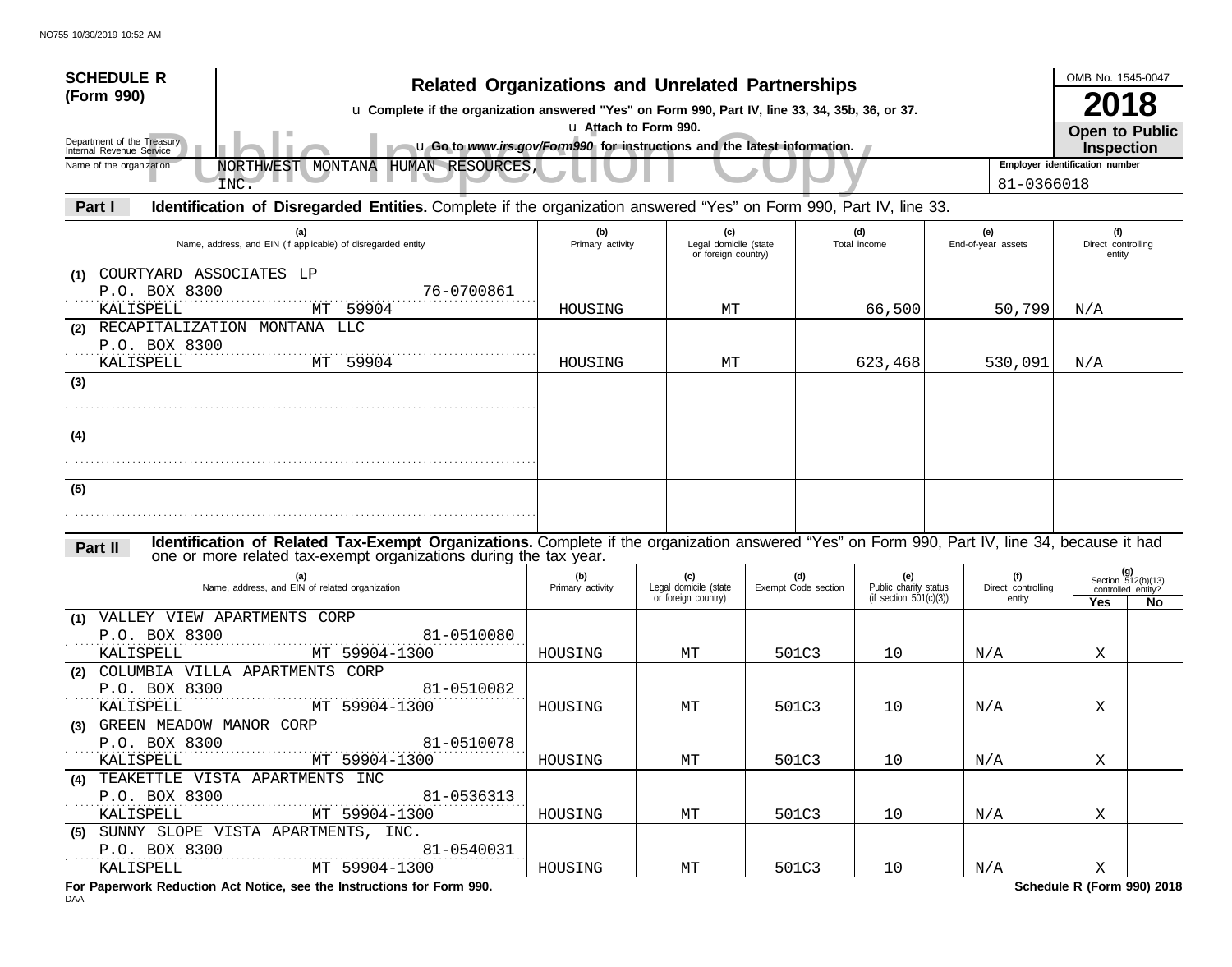| <b>SCHEDULE R</b><br>(Form 990)<br>Department of the Treasury<br>Internal Revenue Service | <b>Related Organizations and Unrelated Partnerships</b><br>u Complete if the organization answered "Yes" on Form 990, Part IV, line 33, 34, 35b, 36, or 37.<br>u Go to www.irs.gov/Form990 for instructions and the latest information. |                         | u Attach to Form 990.                               |       |                            |                                                           |                                              | OMB No. 1545-0047<br>2018<br><b>Open to Public</b><br><b>Inspection</b> |                                                       |
|-------------------------------------------------------------------------------------------|-----------------------------------------------------------------------------------------------------------------------------------------------------------------------------------------------------------------------------------------|-------------------------|-----------------------------------------------------|-------|----------------------------|-----------------------------------------------------------|----------------------------------------------|-------------------------------------------------------------------------|-------------------------------------------------------|
| Name of the organization                                                                  | NORTHWEST MONTANA HUMAN RESOURCES,<br>INC.                                                                                                                                                                                              |                         |                                                     |       |                            |                                                           | Employer identification number<br>81-0366018 |                                                                         |                                                       |
| Part I                                                                                    | Identification of Disregarded Entities. Complete if the organization answered "Yes" on Form 990, Part IV, line 33.                                                                                                                      |                         |                                                     |       |                            |                                                           |                                              |                                                                         |                                                       |
|                                                                                           | (a)<br>Name, address, and EIN (if applicable) of disregarded entity                                                                                                                                                                     | (b)<br>Primary activity | (c)<br>Legal domicile (state<br>or foreign country) |       |                            | (d)<br>Total income                                       | (e)<br>End-of-year assets                    | (f)<br>Direct controlling<br>entity                                     |                                                       |
| (1)                                                                                       |                                                                                                                                                                                                                                         |                         |                                                     |       |                            |                                                           |                                              |                                                                         |                                                       |
| (2)                                                                                       |                                                                                                                                                                                                                                         |                         |                                                     |       |                            |                                                           |                                              |                                                                         |                                                       |
| (3)                                                                                       |                                                                                                                                                                                                                                         |                         |                                                     |       |                            |                                                           |                                              |                                                                         |                                                       |
|                                                                                           |                                                                                                                                                                                                                                         |                         |                                                     |       |                            |                                                           |                                              |                                                                         |                                                       |
| (4)                                                                                       |                                                                                                                                                                                                                                         |                         |                                                     |       |                            |                                                           |                                              |                                                                         |                                                       |
| (5)                                                                                       |                                                                                                                                                                                                                                         |                         |                                                     |       |                            |                                                           |                                              |                                                                         |                                                       |
| Part II                                                                                   | Identification of Related Tax-Exempt Organizations. Complete if the organization answered "Yes" on Form 990, Part IV, line 34, because it had<br>one or more related tax-exempt organizations during the tax year.                      |                         |                                                     |       |                            |                                                           |                                              |                                                                         |                                                       |
|                                                                                           | (a)<br>Name, address, and EIN of related organization                                                                                                                                                                                   | (b)<br>Primary activity | (c)<br>Legal domicile (state<br>or foreign country) |       | (d)<br>Exempt Code section | (e)<br>Public charity status<br>(if section $501(c)(3)$ ) | (f)<br>Direct controlling<br>entity          | Yes                                                                     | (g)<br>Section 512(b)(13)<br>controlled entity?<br>No |
| (1)<br>P.O. BOX 8300<br>KALISPELL                                                         | TEAKETTLE VISTA APARTMENTS II INC.<br>72-1524261<br>MT 59904-1300                                                                                                                                                                       | HOUSIING                | MТ                                                  |       | 501C3                      | 10                                                        | N/A                                          | Χ                                                                       |                                                       |
| (2)<br>P.O. BOX 8300<br>KALISPELL                                                         | NW MT COMMUNITY LAND TRUST INC<br>27-1832846<br>MT 59904-1300                                                                                                                                                                           | HOUSING                 | МT                                                  | 501C3 |                            | 7                                                         | N/A                                          |                                                                         | Χ                                                     |
| (3)<br>P.O. BOX 8300<br>KALISPELL                                                         | WESTGATE SENIOR APARTMENTS, INC,<br>75-3041104<br>MT 59904-1300                                                                                                                                                                         | HOUSING                 | MТ                                                  |       | 501C3                      | 10                                                        | N/A                                          | Χ                                                                       |                                                       |
| (4)                                                                                       |                                                                                                                                                                                                                                         |                         |                                                     |       |                            |                                                           |                                              |                                                                         |                                                       |
| (5)                                                                                       |                                                                                                                                                                                                                                         |                         |                                                     |       |                            |                                                           |                                              |                                                                         |                                                       |
|                                                                                           | For Paperwork Reduction Act Notice, see the Instructions for Form 990.                                                                                                                                                                  |                         |                                                     |       |                            |                                                           |                                              | Schedule R (Form 990) 2018                                              |                                                       |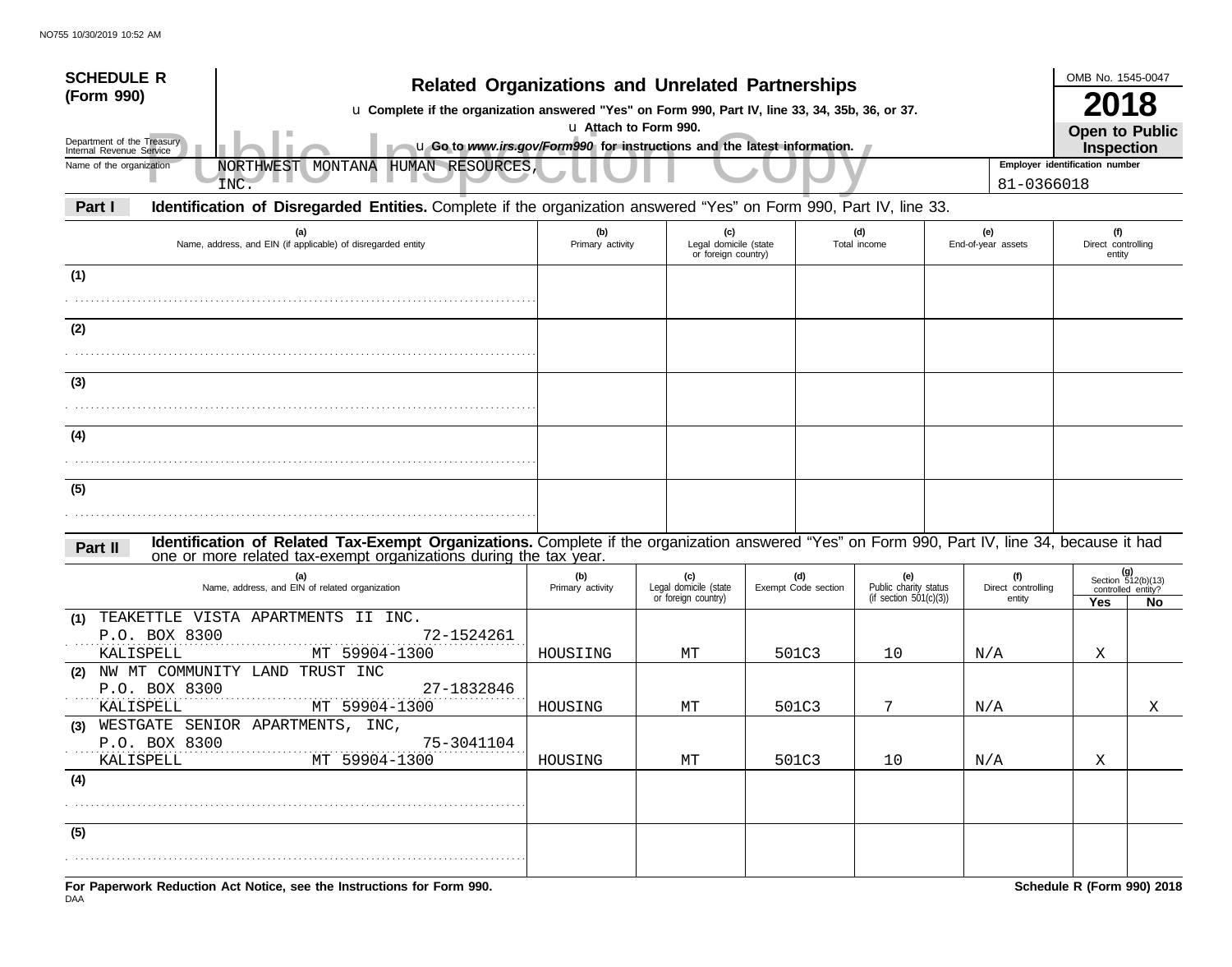### Schedule R (Form 990) 2018 Page **2** NORTHWEST MONTANA HUMAN RESOURCES, 81-0366018

Part III Identification of Related Organizations Taxable as a Partnership. Complete if the organization answered "Yes" on Form 990, Part IV, line 34, Part IV, line 34, Part IV, line 34,

| (a)<br>Name, address, and EIN of<br>related organization                                                                                                | (b)<br>Primary activity | (c)<br>Legal                     | (d)<br><b>III</b><br>Direct controlling | (e)<br>Predominant<br>income (related,   | (f)<br>Share of total              | (g)<br>Share of end-of-<br>year assets | (h)<br>Dispro-        |          | (i)<br>Code V-UBI                                  |                         | (j)<br>General or    | (k)<br>Percentage<br>ownership |
|---------------------------------------------------------------------------------------------------------------------------------------------------------|-------------------------|----------------------------------|-----------------------------------------|------------------------------------------|------------------------------------|----------------------------------------|-----------------------|----------|----------------------------------------------------|-------------------------|----------------------|--------------------------------|
|                                                                                                                                                         |                         | domicile<br>(state or<br>foreign | entity                                  | unrelated,<br>excluded from<br>tax under | income                             |                                        | portionate<br>alloc.? |          | amount in box 20<br>of Schedule K-1<br>(Form 1065) |                         | managing<br>partner? |                                |
|                                                                                                                                                         |                         | country)                         |                                         | sections 512-514)                        |                                    |                                        | Yes No                |          |                                                    |                         | Yes No               |                                |
| (1) COLUMBIA FALLS TEAKETTLE VISTA ASSO                                                                                                                 |                         |                                  |                                         |                                          |                                    |                                        |                       |          |                                                    |                         |                      |                                |
| P.O. BOX 8300<br>KALISPELL<br>MT59904-1300                                                                                                              |                         |                                  |                                         |                                          |                                    |                                        |                       |          |                                                    | N/A                     |                      |                                |
| 81-0524158                                                                                                                                              | HOUSING                 |                                  | $MT$ $N/A$                              |                                          |                                    |                                        |                       | Χ        |                                                    |                         | Χ                    |                                |
| (2) WESTGATE SENIOR ASSOCIATES                                                                                                                          |                         |                                  |                                         |                                          |                                    |                                        |                       |          |                                                    |                         |                      |                                |
| P.O. BOX 8300                                                                                                                                           |                         |                                  |                                         |                                          |                                    |                                        |                       |          |                                                    |                         |                      |                                |
| KALISPELL<br>MT59904-1300                                                                                                                               |                         |                                  |                                         |                                          |                                    |                                        |                       |          |                                                    | N/A                     |                      |                                |
| 77-0492293                                                                                                                                              | HOUSING                 |                                  | $MT$ $N/A$                              |                                          |                                    |                                        |                       | Χ        |                                                    |                         | $\mathbf X$          |                                |
| (3)                                                                                                                                                     |                         |                                  |                                         |                                          |                                    |                                        |                       |          |                                                    |                         |                      |                                |
|                                                                                                                                                         |                         |                                  |                                         |                                          |                                    |                                        |                       |          |                                                    |                         |                      |                                |
|                                                                                                                                                         |                         |                                  |                                         |                                          |                                    |                                        |                       |          |                                                    |                         |                      |                                |
| (4)                                                                                                                                                     |                         |                                  |                                         |                                          |                                    |                                        |                       |          |                                                    |                         |                      |                                |
|                                                                                                                                                         |                         |                                  |                                         |                                          |                                    |                                        |                       |          |                                                    |                         |                      |                                |
|                                                                                                                                                         |                         |                                  |                                         |                                          |                                    |                                        |                       |          |                                                    |                         |                      |                                |
| Identification of Related Organizations Taxable as a Corporation or Trust. Complete if the organization answered "Yes" on Form 990, Part IV,<br>Part IV |                         |                                  |                                         |                                          |                                    |                                        |                       |          |                                                    |                         |                      |                                |
| line 34, because it had one or more related organizations treated as a corporation or trust during the tax year.                                        |                         |                                  |                                         |                                          |                                    |                                        |                       |          |                                                    |                         |                      |                                |
| (a)<br>Name, address, and EIN of related organization                                                                                                   | (b)<br>Primary activity |                                  | (c)                                     | (d)                                      | (e)                                | (f)                                    |                       | (g)      |                                                    | (h)                     |                      | (i)<br>Section                 |
|                                                                                                                                                         |                         |                                  |                                         |                                          |                                    |                                        |                       |          |                                                    |                         |                      |                                |
|                                                                                                                                                         |                         |                                  | Legal domicile<br>(state or             | Direct controlling<br>entity             | Type of entity<br>(C corp, S corp, | Share of total<br>income               | end-of-year assets    | Share of |                                                    | Percentage<br>ownership |                      | 512(b)(13)                     |
|                                                                                                                                                         |                         |                                  | foreign country)                        |                                          | or trust)                          |                                        |                       |          |                                                    |                         |                      | controlled<br>entity?          |
|                                                                                                                                                         |                         |                                  |                                         |                                          |                                    |                                        |                       |          |                                                    |                         |                      | Yes   No                       |
| (1) THE SLOPE INC                                                                                                                                       |                         |                                  |                                         |                                          |                                    |                                        |                       |          |                                                    |                         |                      |                                |
| PO BOX 8300                                                                                                                                             |                         |                                  |                                         |                                          |                                    |                                        |                       |          |                                                    |                         |                      |                                |
| MT 59904<br>KALISPELL<br>20-0925363                                                                                                                     | HOUSING                 |                                  | MТ                                      |                                          |                                    |                                        |                       |          |                                                    |                         |                      |                                |
| (2)                                                                                                                                                     |                         |                                  |                                         | N/A                                      | $\mathsf C$                        |                                        |                       |          |                                                    |                         |                      | Χ                              |
|                                                                                                                                                         |                         |                                  |                                         |                                          |                                    |                                        |                       |          |                                                    |                         |                      |                                |
|                                                                                                                                                         |                         |                                  |                                         |                                          |                                    |                                        |                       |          |                                                    |                         |                      |                                |
|                                                                                                                                                         |                         |                                  |                                         |                                          |                                    |                                        |                       |          |                                                    |                         |                      |                                |
| (3)                                                                                                                                                     |                         |                                  |                                         |                                          |                                    |                                        |                       |          |                                                    |                         |                      |                                |
|                                                                                                                                                         |                         |                                  |                                         |                                          |                                    |                                        |                       |          |                                                    |                         |                      |                                |
|                                                                                                                                                         |                         |                                  |                                         |                                          |                                    |                                        |                       |          |                                                    |                         |                      |                                |
| (4)                                                                                                                                                     |                         |                                  |                                         |                                          |                                    |                                        |                       |          |                                                    |                         |                      |                                |
|                                                                                                                                                         |                         |                                  |                                         |                                          |                                    |                                        |                       |          |                                                    |                         |                      |                                |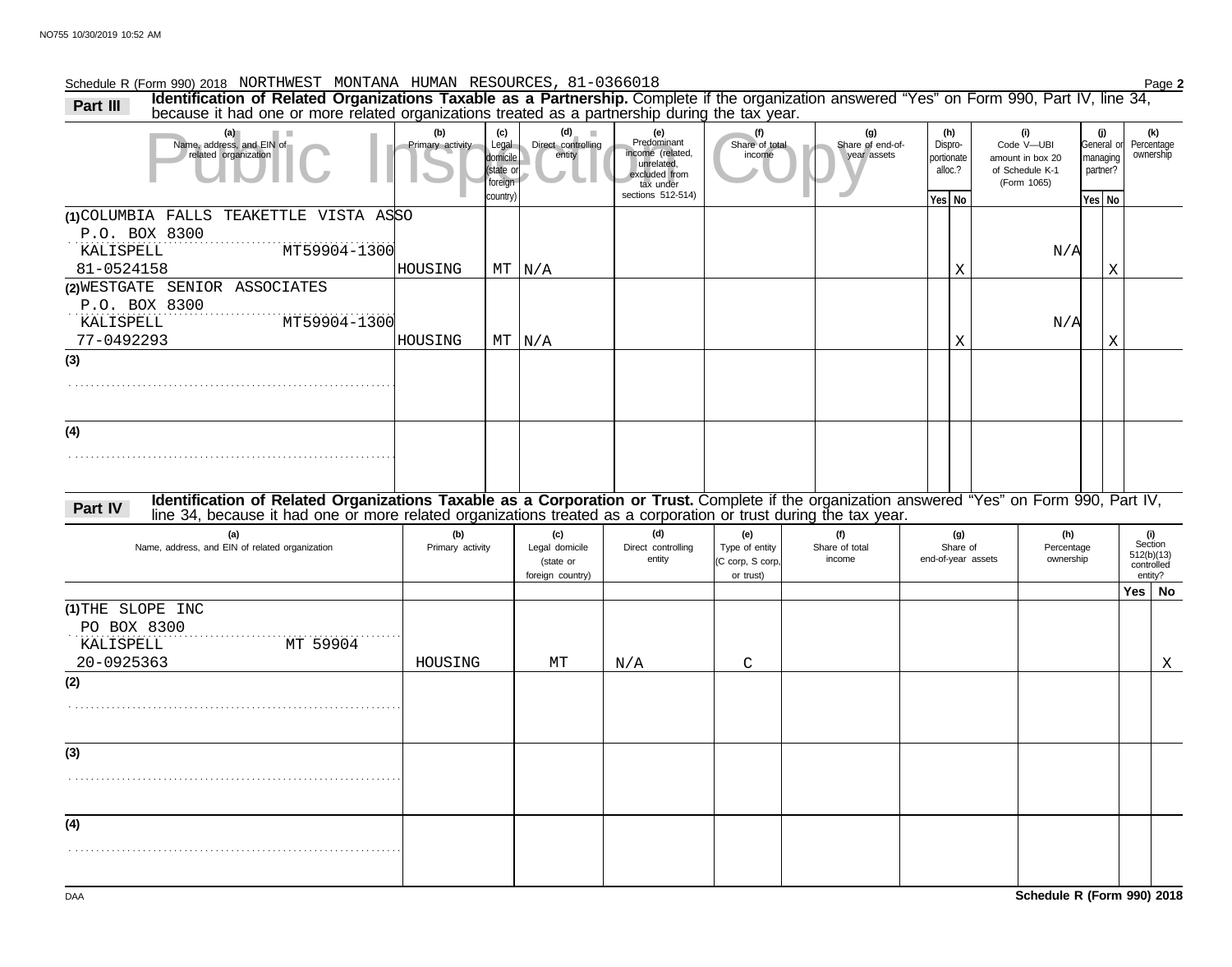### Schedule R (Form 990) 2018 Page **3** NORTHWEST MONTANA HUMAN RESOURCES, 81-0366018

# **Part V Transactions With Related Organizations.** Complete if the organization answered "Yes" on Form 990, Part IV, line 34, 35b, or 36.

|                                                                                                                                                                                                                                      | Note: Complete line 1 if any entity is listed in Parts II, III, or IV of this schedule.                                                                                                                                                          |                                    |                        |                                              |                | Yes   No                   |                            |  |  |  |  |
|--------------------------------------------------------------------------------------------------------------------------------------------------------------------------------------------------------------------------------------|--------------------------------------------------------------------------------------------------------------------------------------------------------------------------------------------------------------------------------------------------|------------------------------------|------------------------|----------------------------------------------|----------------|----------------------------|----------------------------|--|--|--|--|
|                                                                                                                                                                                                                                      | 1 During the tax year, did the organization engage in any of the following transactions with one or more related organizations listed in Parts II-IV?                                                                                            |                                    |                        |                                              |                |                            |                            |  |  |  |  |
|                                                                                                                                                                                                                                      | a Receipt of (i) interest, (ii) annuities, (iii) royalties, or (iv) rent from a controlled entity                                                                                                                                                |                                    |                        |                                              | 1a             |                            | X                          |  |  |  |  |
|                                                                                                                                                                                                                                      |                                                                                                                                                                                                                                                  |                                    |                        |                                              | 1b             | $\mathbf X$<br>$\mathbf X$ |                            |  |  |  |  |
|                                                                                                                                                                                                                                      | c Gift, grant, or capital contribution from related organization(s) encourance contains and contained a substantial contribution from related organization(s) encourance contains and contained a substantial contribution fro<br>1 <sub>c</sub> |                                    |                        |                                              |                |                            |                            |  |  |  |  |
|                                                                                                                                                                                                                                      | 1 <sub>d</sub>                                                                                                                                                                                                                                   |                                    |                        |                                              |                |                            |                            |  |  |  |  |
| e Loans or loan guarantees by related organization(s) encourance contract the contract contract of the contract or contract or contract or contract or contract or contract or contract or contract or contract or contract or<br>1e |                                                                                                                                                                                                                                                  |                                    |                        |                                              |                |                            |                            |  |  |  |  |
|                                                                                                                                                                                                                                      |                                                                                                                                                                                                                                                  |                                    |                        |                                              |                |                            |                            |  |  |  |  |
|                                                                                                                                                                                                                                      |                                                                                                                                                                                                                                                  |                                    |                        |                                              | 1f             |                            | X                          |  |  |  |  |
|                                                                                                                                                                                                                                      | g Sale of assets to related organization(s) encourance contains a substantial container and states and states or set of assets to related organization(s)                                                                                        |                                    |                        |                                              | 1g             |                            | $\mathbf X$                |  |  |  |  |
|                                                                                                                                                                                                                                      |                                                                                                                                                                                                                                                  |                                    |                        |                                              | 1 <sub>h</sub> |                            | $\mathbf X$<br>$\mathbf X$ |  |  |  |  |
|                                                                                                                                                                                                                                      |                                                                                                                                                                                                                                                  |                                    |                        |                                              | 11             |                            | X                          |  |  |  |  |
|                                                                                                                                                                                                                                      |                                                                                                                                                                                                                                                  |                                    |                        |                                              | 1j             |                            |                            |  |  |  |  |
|                                                                                                                                                                                                                                      |                                                                                                                                                                                                                                                  |                                    |                        |                                              |                |                            | X                          |  |  |  |  |
|                                                                                                                                                                                                                                      |                                                                                                                                                                                                                                                  |                                    |                        |                                              | 1k<br>11       |                            | $\mathbf X$                |  |  |  |  |
|                                                                                                                                                                                                                                      |                                                                                                                                                                                                                                                  |                                    |                        |                                              | 1m             |                            | $\mathbf X$                |  |  |  |  |
|                                                                                                                                                                                                                                      |                                                                                                                                                                                                                                                  |                                    |                        |                                              | 1n             |                            | $\mathbf X$                |  |  |  |  |
|                                                                                                                                                                                                                                      | o Sharing of paid employees with related organization(s)                                                                                                                                                                                         |                                    |                        |                                              | 1o             |                            | $\mathbf X$                |  |  |  |  |
|                                                                                                                                                                                                                                      |                                                                                                                                                                                                                                                  |                                    |                        |                                              |                |                            |                            |  |  |  |  |
|                                                                                                                                                                                                                                      | p Reimbursement paid to related organization(s) for expenses                                                                                                                                                                                     |                                    |                        |                                              | 1p             |                            | Χ                          |  |  |  |  |
|                                                                                                                                                                                                                                      |                                                                                                                                                                                                                                                  |                                    |                        |                                              | 1q             | Χ                          |                            |  |  |  |  |
|                                                                                                                                                                                                                                      |                                                                                                                                                                                                                                                  |                                    |                        |                                              |                |                            |                            |  |  |  |  |
|                                                                                                                                                                                                                                      | r Other transfer of cash or property to related organization(s)                                                                                                                                                                                  |                                    |                        |                                              | 1r             |                            | X                          |  |  |  |  |
|                                                                                                                                                                                                                                      |                                                                                                                                                                                                                                                  |                                    |                        |                                              | 1s             | X                          |                            |  |  |  |  |
|                                                                                                                                                                                                                                      | 2 If the answer to any of the above is "Yes," see the instructions for information on who must complete this line, including covered relationships and transaction thresholds.                                                                   |                                    |                        |                                              |                |                            |                            |  |  |  |  |
|                                                                                                                                                                                                                                      | (a)<br>Name of related organization                                                                                                                                                                                                              | (b)<br>Transaction<br>type $(a-s)$ | (c)<br>Amount involved | (d)<br>Method of determining amount involved |                |                            |                            |  |  |  |  |
| (1)                                                                                                                                                                                                                                  | WESTGATE SENIOR ASSOCIATES                                                                                                                                                                                                                       | $\mathbb D$                        | 111,870                | FMV                                          |                |                            |                            |  |  |  |  |
| (2)                                                                                                                                                                                                                                  | NW MT COMMUNITY LAND TRUST                                                                                                                                                                                                                       | O                                  | 491,108                | FMV                                          |                |                            |                            |  |  |  |  |
| (3)                                                                                                                                                                                                                                  | NW MT COMMUNITY LAND TRUST                                                                                                                                                                                                                       | S                                  | 349,049                | FMV                                          |                |                            |                            |  |  |  |  |
| (4)                                                                                                                                                                                                                                  | NW MT COMMUNITY LAND TRUST                                                                                                                                                                                                                       | B                                  | 426,911                | FMV                                          |                |                            |                            |  |  |  |  |

NW MT COMMUNITY LAND TRUST REALLY REALLY REALLY REALLY REALLY REALLY REALLY REALLY REALLY REALLY REALLY REALLY

**(5)**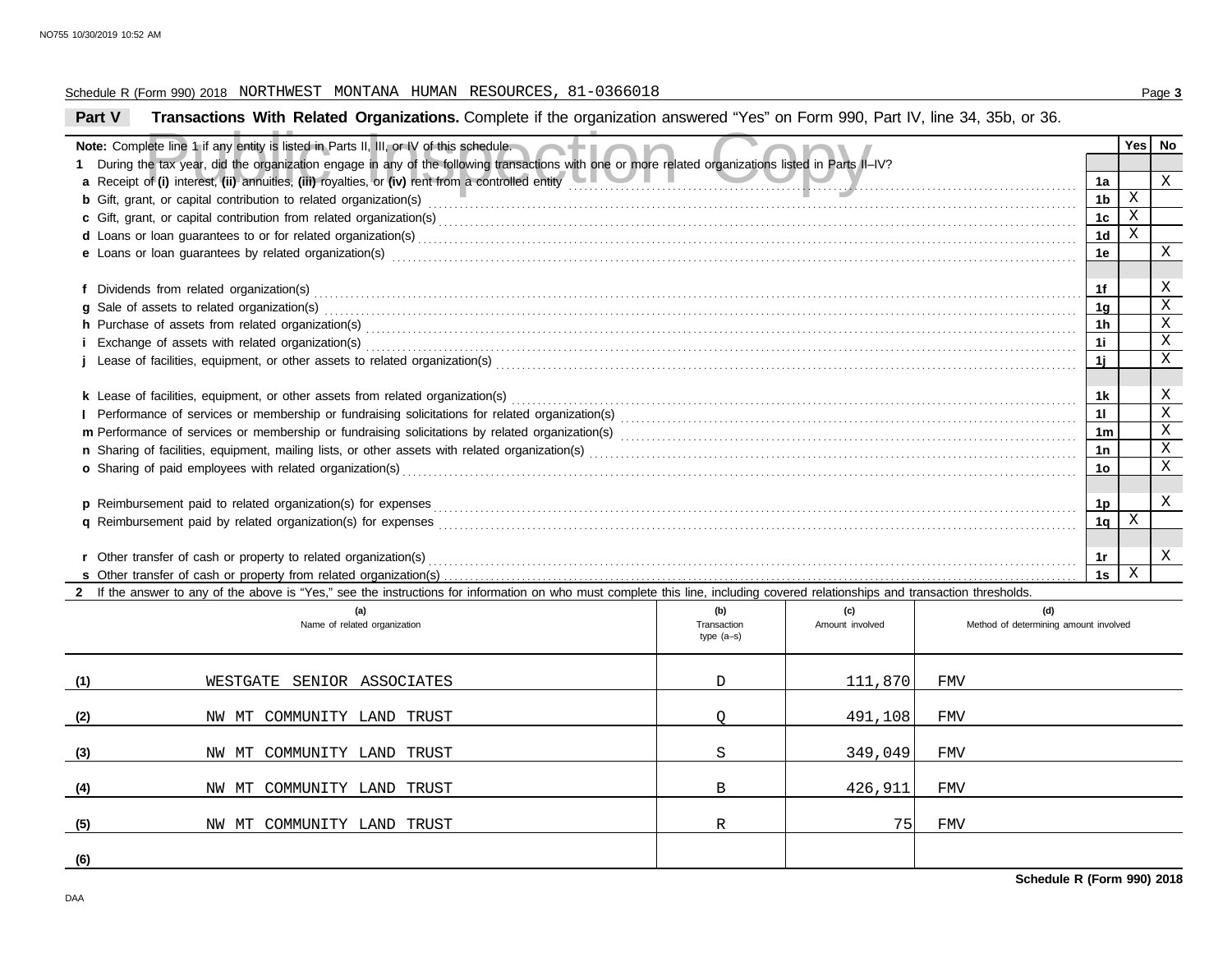### Schedule R (Form 990) 2018 Page **4** NORTHWEST MONTANA HUMAN RESOURCES, 81-0366018

## **Part VI** Unrelated Organizations Taxable as a Partnership. Complete if the organization answered "Yes" on Form 990, Part IV, line 37.

Nowing information for each entity taxed as a partnership through which the organization conducted more than five percent of its act<br>
(a) that was not a related organization. See instructions regarding exclusion for certai Provide the following information for each entity taxed as a partnership through which the organization conducted more than five percent of its activities (measured by total assets or gross revenue) that was not a related organization. See instructions regarding exclusion for certain investment partnerships. Name, address, and EIN of entity **Primary activity** Primary activity Legal domicile (state or Are all partners section 501(c)(3) organizations? Share of end-of-year assets Disproportionate allocations? Code V—UBI amount in box 20 of Schedule K-1 General or managing partner? **(a) (b) (c) (e) (g) (h) (i) (j)** . . . . . . . . . . . . . . . . . . . . . . . . . . . . . . . . . . . . . . . . . . . . . . . . . . . . . . . . . . . . . . . . . . . . . . **Yes No Yes No Yes No** . . . . . . . . . . . . . . . . . . . . . . . . . . . . . . . . . . . . . . . . . . . . . . . . . . . . . . . . . . . . . . . . . . . . . . . . . . . . . . . . . . . . . . . . . . . . . . . . . . . . . . . . . . . . . . . . . . . . . . . . . . . . . . . . . . . . . . . . . . . . . . . . . . . . . . . . . . . . . . . . . . . . . . . . . . . . . . . . . . . . . . . . . . . . . . . . . . . . . . . . . . . . . . . . . . . . . . . . . . . . . . . . . . . . . . . . . . . . . . . . . . . . . . . . . . . . . . . . . . . . . . . . . . . . . . . . . . . . . . . . . . . . . . . . . . . . . . . . . . . . . . . . . . . . . . . . . . . . . . . . . . . . . . . . . . . . . . . . . . . . . . . . . . . . . . . . . . . . . . . . . . . . . . . . . . . . . . . . . . . . . . . . . . . . . . . . . . . . . . . . . . . . . . . . . . . . . . . . . . . . . . . . . . . . . . . . . . . . . . . . . . . . . . . . . . . . . . . . . . . . . . . . . . . . . . . . . . . . . . . . . . . . . . . . . . . . . . . . . . . . . . . . . . . . . . . . . . . . . . . . . . . . . . . . . . . . . . . . . . . . . . . . . . . . . . . . . . . . . . . . . . . . . . . . . . . . . . . . . . . . . . . . . . . . . . . . . . . . . . . . . . . . . . . . . . . . . . . . . . . . . . . . . . . . . . . . . . . . . . . . . . . . . . . . . . . . . . . . . . . . . . . . . . . . . . . . . . . . . . . . . . . . . . . . . . . . . . . . . . . . (Form 1065) **(1) (2) (3) (4) (5) (6) (7) (8) (9) (10) (11) (d)** unrelated, excluded income (related, Predominant from tax under sections 512-514) foreign country) **(f)** total income Share of **(k)** ownership Percentage

**Schedule R (Form 990) 2018**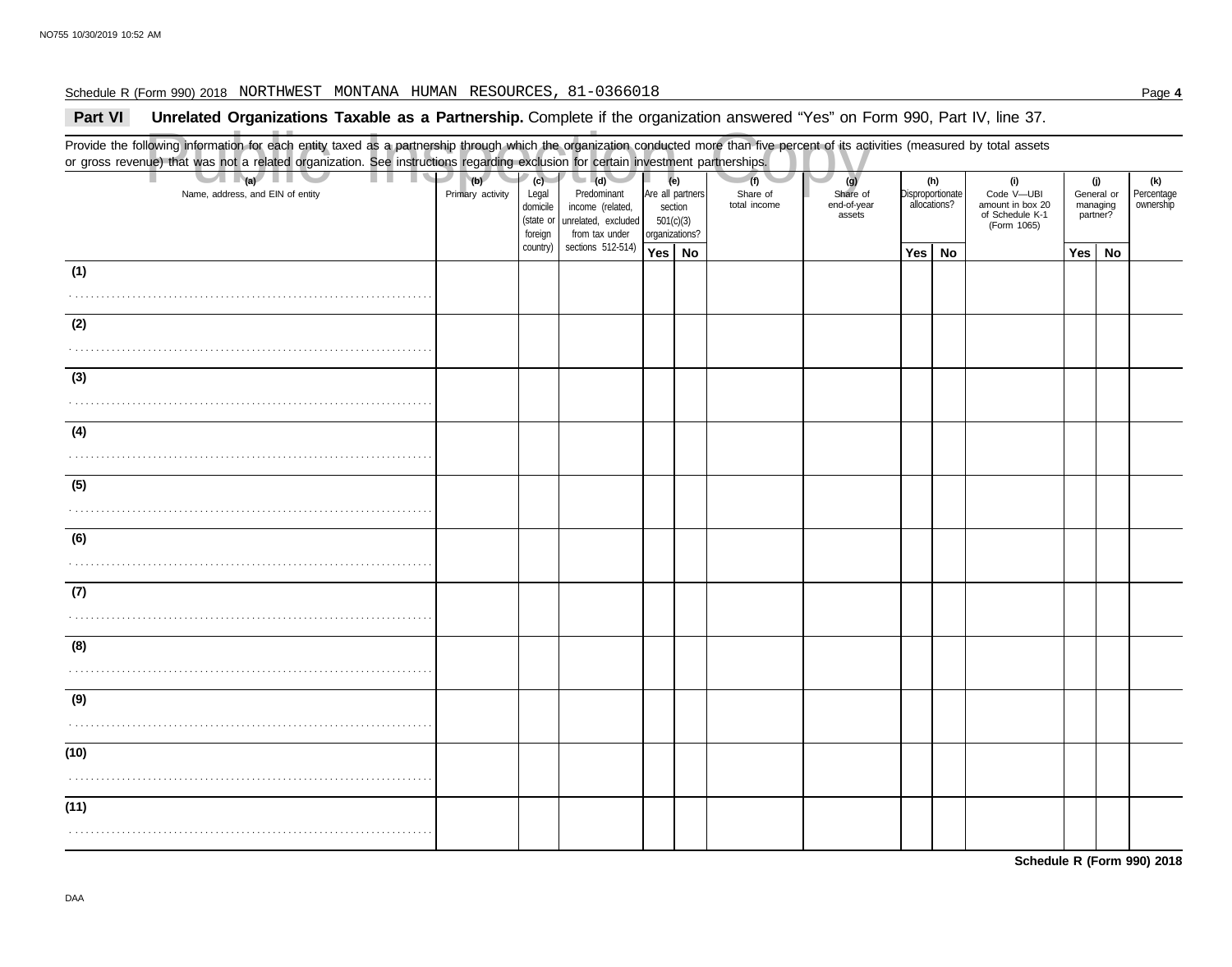| Schedule R (Form 990) 2018 NORTHWEST MONTANA HUMAN RESOURCES, 81-0366018<br>Page 5<br>Supplemental Information. |
|-----------------------------------------------------------------------------------------------------------------|
| <b>Part VII</b><br>Provide additional information for responses to questions on Schedule R. See Instructions.   |
| SCHEDULE R 1 ADDITIONAL INFORMATION                                                                             |
| GRANTED TO THE NORTHWEST MONTANA COMMUNITY LAND TRUST<br>THE AGENCY FORMED AND                                  |
| (A NON-PROFIT CORPORATION) LAND AND HOMES AS PART<br>ΟF<br>THE<br>NEIGHBORHOOD                                  |
| THE HOMES WILL BE SOLD TO<br>INCOME ELIGIBLE<br>STABILIZATION<br>PROJECT.                                       |
| INDIVIDUALS WITH<br>THE PROCEEDS TO BE RETURNED<br>TO THE AGENCY WHICH GRANTS THE                               |
| USED FOR PURCHASING FURTHER DISTRESSED HOMES<br>FUNDS BACK<br>THE AREA<br>TO<br>BE<br>ΙN                        |
| TO LOW AND MODERATE<br>INCOME INDIVIDUALS AND FAMILIES<br>FOR RESALE<br>IN THE                                  |
| COMMUNITY.                                                                                                      |
|                                                                                                                 |
|                                                                                                                 |
|                                                                                                                 |
|                                                                                                                 |
|                                                                                                                 |
|                                                                                                                 |
|                                                                                                                 |
|                                                                                                                 |
|                                                                                                                 |
|                                                                                                                 |
|                                                                                                                 |
|                                                                                                                 |
|                                                                                                                 |
|                                                                                                                 |
|                                                                                                                 |
|                                                                                                                 |
|                                                                                                                 |
|                                                                                                                 |
|                                                                                                                 |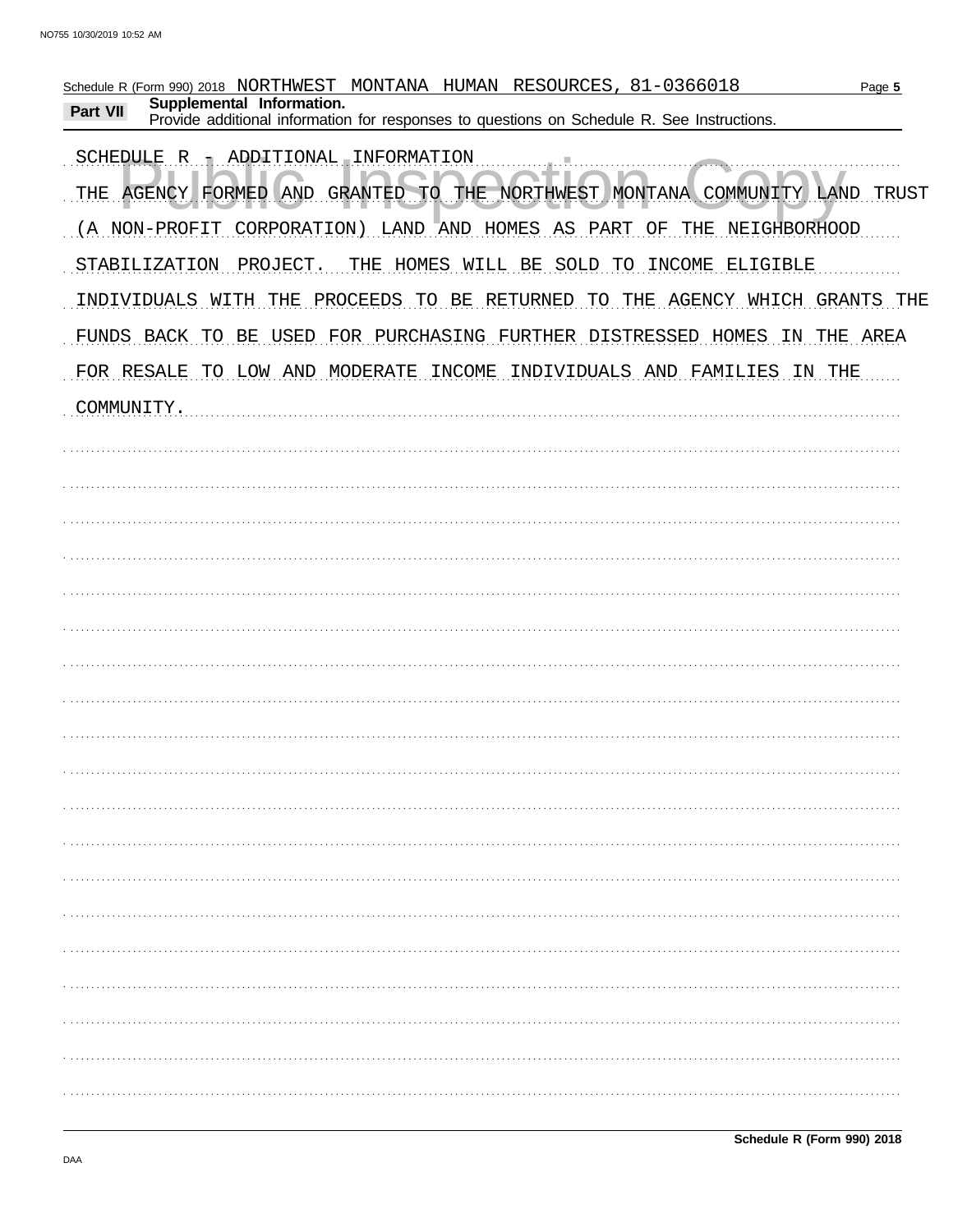**2220** Form

Department of the Treasury

FORM 990-T

| <b>Underpayment of Estimated Tax by Corporations</b> |  |  |  |  |
|------------------------------------------------------|--|--|--|--|
|------------------------------------------------------|--|--|--|--|

OMB No. 1545-0123

**2018**

| u Attach to the corporation's tax return. |
|-------------------------------------------|
|-------------------------------------------|

FINTEST MONTANA HUMAN RESOURCES,<br>
NC.<br>
Inspection is not required to file Form 2220 (see Part II below for exceptions) because the IRS will figure any penalty<br>
bill the corporation. However, the corporation may still use F *Go to Part IV on page 2 to figure the penalty. Do not go to Part IV if there are no entries on line 17—no penalty is owed.* **Overpayment.** If line 10 is less than line 15, subtract line 10 from line **18 17** Underpayment. If line 15 is less than or equal to line 10, subtract line Add amounts on lines 16 and 17 of the preceding column . . . . . . . . . . . . . **14 14** Estimated tax paid or credited for each period. For column (a) only, **11** line 8 (but not 6 or 7) is checked, see instructions for the amounts to **b** Look-back interest included on line 1 under section 460(b)(2) for completed long-term *Complete lines 12 through 18 of one column before going to the* 38, on the estimated tax penalty line of the corporation's income tax return, but **do not** attach Form 2220. **Part II Reasons for Filing—**Check the boxes below that apply. If any boxes are checked, the corporation **must** file **Part III Figuring the Underpayment** u**Go to** *www.irs.gov/Form2220* **for instructions and the latest information. Employer identification number Note:** Generally, the corporation is not required to file Form 2220 (see Part II below for exceptions) because the IRS will figure any penalty **6 7 8 1 1** Total tax (see instructions) . . . . . . . . . . . . . . . . . . . . . . . . . . . . . . . . . . . . . . . . . . . . . . . . . . . . . . . . . . . . . . . . . . . . . . . . . . . . . . . . . . . . . . . . . . . **2a 2a** Personal holding company tax (Schedule PH (Form 1120), line 26) included on line 1 **2b c 2c** Credit for federal tax paid on fuels (see instructions) . . . . . . . . . . . . . . . . . . . . . . . . . . . . . . . **d Total.** Add lines 2a through 2c ....... **2d 3 3 4 4 5 5 (a) (b) (c) (d) 9 Installment due dates.** Enter in columns (a) through (d) the 15th day **9 10 Required installments.** If the box on line 6 and/or line 7 above is **10 11 12 Enter amount, if any, from line 18 of the preceding column** . . . . . . . . . . . | **12 13 13** Add lines 11 and 12 . . . . . . . . . . . . . . . . . . . . . . . . . . . . . . . . . . . . . . . . . **15** Subtract line 14 from line 13. If zero or less, enter -0-  $\dots\dots\dots\dots\dots$  | **15** 16 If the amount on line 15 is zero, subtract line 13 from line 14. **16 17 18** owed and bill the corporation. However, the corporation may still use Form 2220 to figure the penalty. If so, enter the amount from page 2, line The corporation is using the adjusted seasonal installment method. The corporation is using the annualized income installment method. The corporation is a "large corporation" figuring its first required installment based on the prior year's tax. contracts or section 167(g) for depreciation under the income forecast method Subtract line 2d from line 1. If the result is less than \$500, **do not** complete or file this form. The corporation does not owe the penalty Internal Revenue Service Name Enter the tax shown on the corporation's 2017 income tax return. See instructions. **Caution: If the tax is zero or** of the 4th (*Form 990-PF filers:* Use 5th month), 6th, 9th, and 12th months of the corporation's tax year . . . . . . . . . . . . . . . . . . . . . . . . . . . . . checked, enter the amounts from Schedule A, line 38. If the box on enter. If none of these boxes are checked, enter 25% (0.25) of line 5 above in each column . . . . . . . . . . . . . . . . . . . . . . . . . . . . . . . . . . . . . . . enter the amount from line 11 on line 15. See instructions . . . . . . . . . . . . Otherwise, enter -0- . . . . . . . . . . . . . . . . . . . . . . . . . . . . . . . . . . . . . . . . . 15 from line 10. Then go to line 12 of the next column. Otherwise, go to line 18 . . . . . . . . . . . . . . . . . . . . . . . . . . . . . . . . . . . . . . . . . . . . . . . . 15. Then go to line 12 of the next column the tax year was for less than 12 months, skip this line and enter the amount from line 3 on line 5 *next column.* **Part I Required Annual Payment Required annual payment.** Enter the **smaller** of line 3 or line 4. If the corporation is required to skip line 4, enter the amount from line 3 Form 2220 even if it does not owe a penalty. See instructions. NORTHWEST MONTANA HUMAN RESOURCES, INC.  $\mathbf{I} \cap \mathbf{I}$ 645 645 380 380 04/15/18 06/15/18 09/15/18 12/15/18 95 95 95 95 95 190 285 0 0 0 0 0 95 190 95 95 95 95

**For Paperwork Reduction Act Notice, see separate instructions.**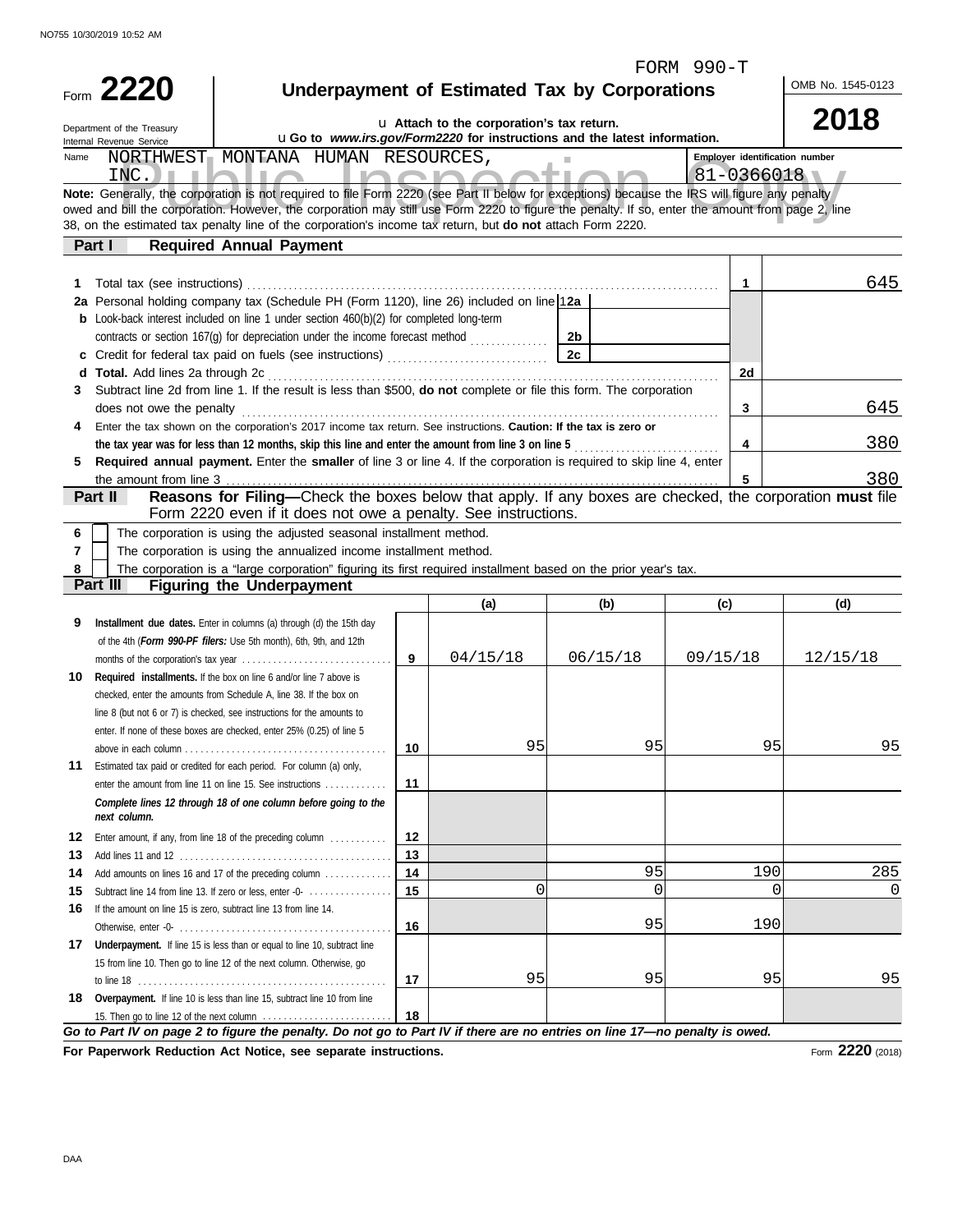### **Part IV Figuring the Penalty** Form 2220 (2018) NORTHWEST MONTANA HUMAN RESOURCES, 81-0366018 Page **2**

|                                                                                                                                                                                                           |    | (a)             | (b) | (c)       | (d) |
|-----------------------------------------------------------------------------------------------------------------------------------------------------------------------------------------------------------|----|-----------------|-----|-----------|-----|
| <b>19</b> Enter the date of payment or the 15th day of the 4th month after the                                                                                                                            |    |                 |     |           |     |
| close of the tax year, whichever is earlier. (C corporations with tax<br>years ending June 30 and S corporations: Use 3rd month instead<br>of 4th month. Form 990-PF and Form 990-T filers: Use 5th month | 19 | WORKSHEE<br>SEE |     |           |     |
| 20 Number of days from due date of installment on line 9 to the date                                                                                                                                      | 20 |                 |     |           |     |
| 21 Number of days on line 20 after 4/15/2018 and before 7/1/2018                                                                                                                                          | 21 |                 |     |           |     |
| 22 Underpayment on line 17 x Number of days on line 21 x 5% (0.05)                                                                                                                                        | 22 | 1\$             |     |           |     |
| 23 Number of days on line 20 after 6/30/2018 and before 10/1/2018                                                                                                                                         | 23 |                 |     |           |     |
| 24 Underpayment on line 17 x Number of days on line 23 x 5% (0.05)                                                                                                                                        | 24 | 1\$             |     |           |     |
| 25 Number of days on line 20 after 9/30/2018 and before 1/1/2019                                                                                                                                          | 25 |                 |     |           |     |
| 26 Underpayment on line 17 x Number of days on line 25 x 5% (0.05)                                                                                                                                        | 26 | I\$             |     |           |     |
| 27 Number of days on line 20 after 12/31/2018 and before 4/1/2019                                                                                                                                         | 27 |                 |     |           |     |
| 28 Underpayment on line 17 x Number of days on line 27 x 6% (0.06)<br>365                                                                                                                                 | 28 | IS.             |     |           |     |
| 29 Number of days on line 20 after 3/31/2019 and before 7/1/2019                                                                                                                                          | 29 |                 |     |           |     |
| 30 Underpayment on line 17 x Number of days on line 29 x *%                                                                                                                                               | 30 | I\$             |     |           |     |
| 31 Number of days on line 20 after 6/30/2019 and before 10/1/2019                                                                                                                                         | 31 |                 |     |           |     |
| 32 Underpayment on line 17 x Number of days on line 31 X *%<br>365                                                                                                                                        | 32 | 1\$             |     |           |     |
| 33 Number of days on line 20 after 9/30/2019 and before 1/1/2020                                                                                                                                          | 33 |                 |     |           |     |
| 34 Underpayment on line 17 x Number of days on line 33<br>$x \sqrt[*]{6}$<br>365                                                                                                                          | 34 | I\$             |     |           |     |
| 35 Number of days on line 20 after 12/31/2019 and before 3/16/2020                                                                                                                                        | 35 |                 |     |           |     |
| <b>36</b> Underpayment on line 17 x $\frac{\text{Number of days on line 35}}{211}$<br>$x \sim 0$<br>366                                                                                                   | 36 | 1\$             | \$  | \$        | \$  |
| <b>37</b> Add lines 22, 24, 26, 28, 30, 32, 34, and 36                                                                                                                                                    | 37 | 1\$             | Ι\$ | \$        | \$  |
| 38 Penalty. Add columns (a) through (d) of line 37. Enter the total here and on Form 1120, line 34; or the comparable                                                                                     |    |                 |     | $38  $ \$ | 15  |

\*Use the penalty interest rate for each calendar quarter, which the IRS will determine during the first month in the preceding quarter. These rates are published quarterly in an IRS News Release and in a revenue ruling in the Internal Revenue Bulletin. To obtain this information on the Internet, access the IRS website at *www.irs.gov.* You can also call 1-800-829-4933 to get interest rate information.

Form **2220** (2018)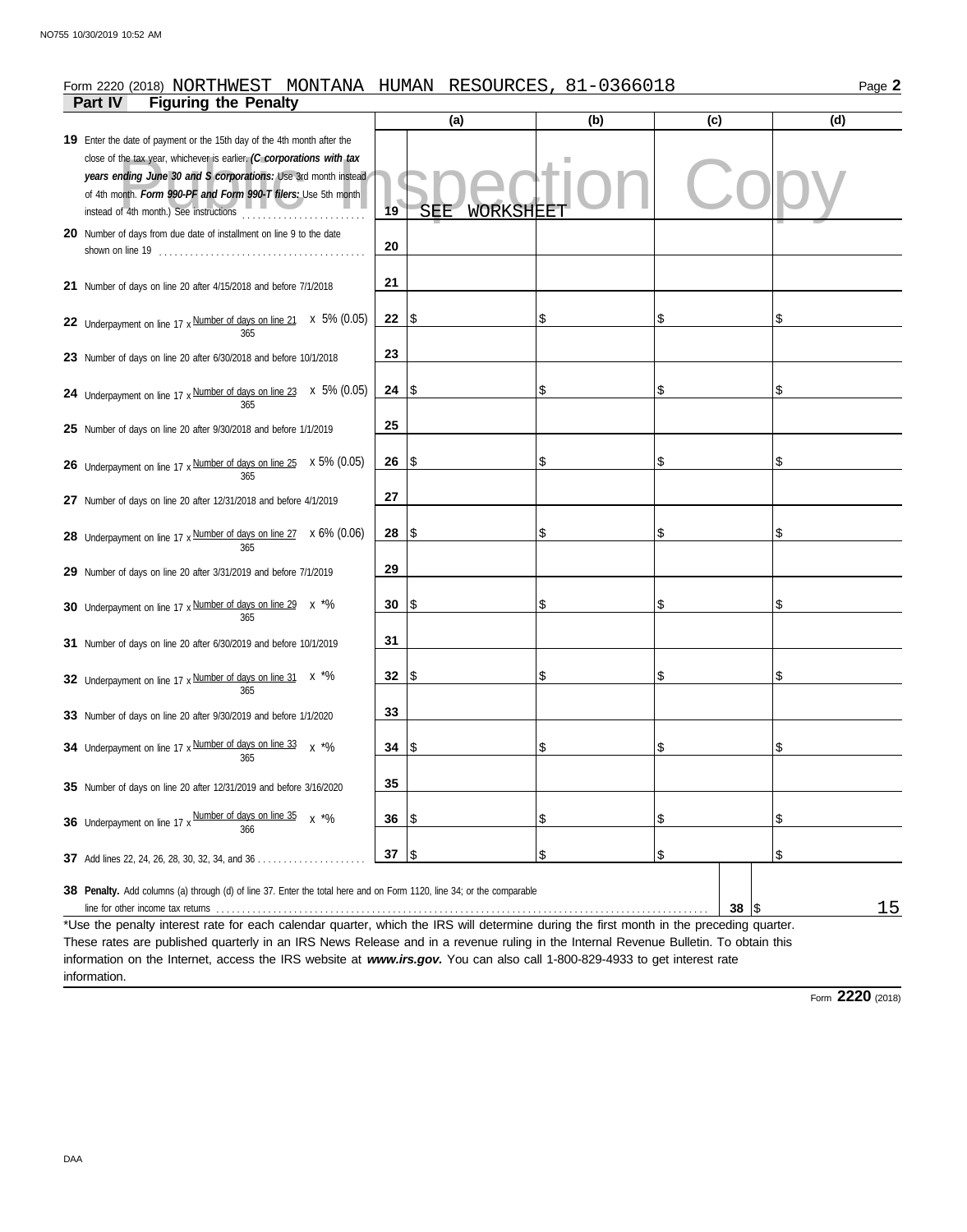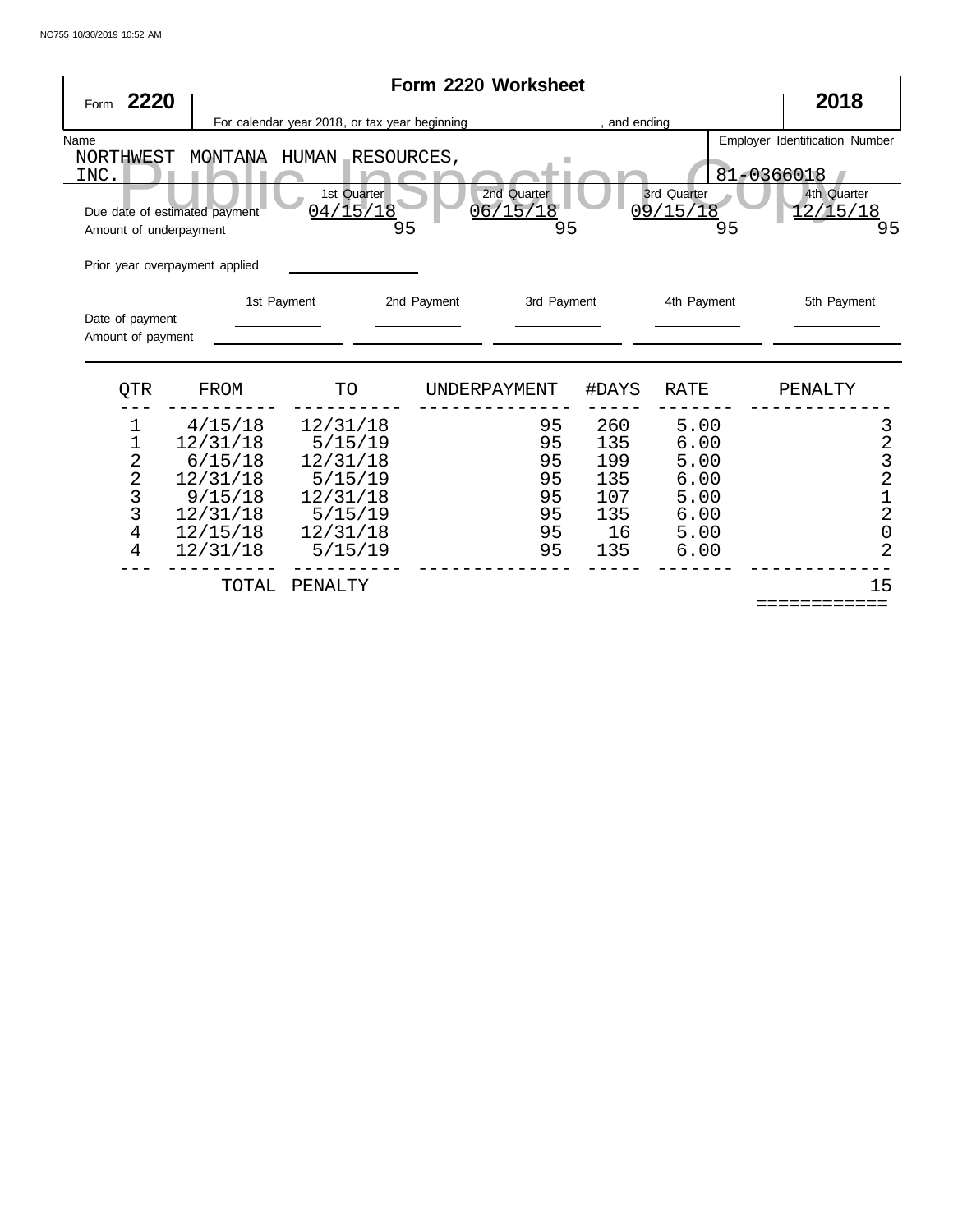|          | Form <b>990-T</b>                                                                            |             |                                           | Exempt Organization Business Income Tax Return<br>(and proxy tax under section 6033(e))                                                                                                                                                                                      |                      |                |         |                                                |          | OMB No. 1545-0687                                                                                               |
|----------|----------------------------------------------------------------------------------------------|-------------|-------------------------------------------|------------------------------------------------------------------------------------------------------------------------------------------------------------------------------------------------------------------------------------------------------------------------------|----------------------|----------------|---------|------------------------------------------------|----------|-----------------------------------------------------------------------------------------------------------------|
|          |                                                                                              |             |                                           |                                                                                                                                                                                                                                                                              |                      |                |         |                                                |          |                                                                                                                 |
|          | Department of the Treasury<br>Internal Revenue Service                                       |             |                                           | For calendar year 2018 or other tax year beginning<br>UGo to www.irs.gov/Form990T for instructions and the latest information.<br><b>u</b> Do not enter SSN numbers on this form as it may be made public if your organization is a 501(c)(3). 501(c)(3) Organizations Only  |                      |                |         |                                                |          | Open to Public Inspection for                                                                                   |
| в        | Check box if<br>address changed<br>Exempt under section<br>501( C ) ( 3)<br>220(e)<br>408(e) | Print<br>or | INC.                                      | Name of organization $\left  \begin{array}{c} \end{array} \right $ Check box if name changed and see instructions.)<br>NORTHWEST MONTANA HUMAN RESOURCES,<br>Number, street, and room or suite no. If a P.O. box, see instructions.                                          |                      |                |         | D Employer identification number<br>81-0366018 |          | (Employees' trust, see instructions.)                                                                           |
|          | 408A<br>530(a)                                                                               | Type        | P.O. BOX 8300                             |                                                                                                                                                                                                                                                                              |                      |                |         | E Unrelated business activity code             |          |                                                                                                                 |
|          | 529(a)                                                                                       |             |                                           | City or town, state or province, country, and ZIP or foreign postal code                                                                                                                                                                                                     |                      |                |         | (See instructions.)                            |          |                                                                                                                 |
| C        | Book value of all assets                                                                     |             | KALISPELL                                 | MT 59904-1300                                                                                                                                                                                                                                                                |                      |                |         | 531120                                         |          |                                                                                                                 |
|          | at end of year                                                                               |             |                                           | F Group exemption number (See instructions.) u                                                                                                                                                                                                                               |                      |                |         |                                                |          |                                                                                                                 |
|          |                                                                                              |             |                                           | 6, 945, 332   G Check organization type $\mathbf{u}$   $\begin{bmatrix} X & 501(c) \end{bmatrix}$ corporation                                                                                                                                                                |                      | $501(c)$ trust |         | $401(a)$ trust                                 |          | Other trust                                                                                                     |
| н.       |                                                                                              |             |                                           | Enter the number of the organization's unrelated trades or businesses. $u1$ Describe the only (or first) unrelated trade or business here<br>u LEASING PART OF BASEMENT OF OFFICE BUILDING                                                                                   |                      |                |         |                                                |          | and the state of the state of the state of the state of the state of the state of the state of the state of the |
|          |                                                                                              |             |                                           | Parts I-V. If more than one, describe the first in the blank space at the end of the previous sentence, complete Parts I and II, complete                                                                                                                                    |                      |                |         |                                                |          |                                                                                                                 |
|          |                                                                                              |             |                                           | Schedule M for each additional trade or business, then complete Parts III-V.                                                                                                                                                                                                 |                      |                |         |                                                |          |                                                                                                                 |
| п        |                                                                                              |             |                                           | During the tax year, was the corporation a subsidiary in an affiliated group or a parent-subsidiary controlled group? $\mathbf{u}$   Yes  X  No                                                                                                                              |                      |                |         |                                                |          |                                                                                                                 |
|          | If "Yes," enter the name and identifying number of the parent corporation.<br>u              |             |                                           |                                                                                                                                                                                                                                                                              |                      |                |         |                                                |          |                                                                                                                 |
| J        | The books are in care of <b>u</b> CARRIE GABLE                                               |             |                                           |                                                                                                                                                                                                                                                                              |                      |                |         |                                                |          | Telephone number $\mathbf{u}$ 406-752-6565                                                                      |
|          | Part I                                                                                       |             | <b>Unrelated Trade or Business Income</b> |                                                                                                                                                                                                                                                                              |                      | (A) Income     |         | (B) Expenses                                   |          | (C) Net                                                                                                         |
| 1a       | Gross receipts or sales                                                                      |             |                                           |                                                                                                                                                                                                                                                                              |                      |                |         |                                                |          |                                                                                                                 |
| b        | Less returns and allowances                                                                  |             |                                           | c Balance  u                                                                                                                                                                                                                                                                 | 1с                   |                |         |                                                |          |                                                                                                                 |
| 2        |                                                                                              |             |                                           |                                                                                                                                                                                                                                                                              | $\overline{2}$       |                |         |                                                |          |                                                                                                                 |
| 3        |                                                                                              |             |                                           |                                                                                                                                                                                                                                                                              | $\overline{3}$       |                |         |                                                |          |                                                                                                                 |
| 4a       | Net gain (loss) (Form 4797, Part II, line 17) (attach Form 4797)                             |             |                                           |                                                                                                                                                                                                                                                                              | 4a<br>4 <sub>b</sub> |                |         |                                                |          |                                                                                                                 |
| b<br>с   |                                                                                              |             |                                           |                                                                                                                                                                                                                                                                              | 4 <sub>c</sub>       |                |         |                                                |          |                                                                                                                 |
| 5        |                                                                                              |             |                                           |                                                                                                                                                                                                                                                                              | 5                    |                |         |                                                |          |                                                                                                                 |
| 6        |                                                                                              |             |                                           |                                                                                                                                                                                                                                                                              | 6                    |                |         |                                                |          |                                                                                                                 |
| 7        |                                                                                              |             |                                           |                                                                                                                                                                                                                                                                              | $\overline{7}$       |                | 18,173  |                                                | 14,102   | 4,071                                                                                                           |
| 8        | Interest, annuities, royalties, and rents from controlled organization (Schedule F)          |             |                                           |                                                                                                                                                                                                                                                                              | 8                    |                |         |                                                |          |                                                                                                                 |
| 9        | Investment income of a section 501(c)(7), (9), or (17) organization (Schedule G) $\ldots$    |             |                                           |                                                                                                                                                                                                                                                                              | 9                    |                |         |                                                |          |                                                                                                                 |
| 10       | Exploited exempt activity income (Schedule I)                                                |             |                                           |                                                                                                                                                                                                                                                                              | 10                   |                |         |                                                |          |                                                                                                                 |
| 11       |                                                                                              |             |                                           |                                                                                                                                                                                                                                                                              | 11                   |                |         |                                                |          |                                                                                                                 |
| 12       |                                                                                              |             |                                           |                                                                                                                                                                                                                                                                              |                      |                |         |                                                |          |                                                                                                                 |
| 13       |                                                                                              |             |                                           |                                                                                                                                                                                                                                                                              | 13                   |                | 18, 173 |                                                | 14, 102  | 4,071                                                                                                           |
|          | Part II                                                                                      |             |                                           | Deductions Not Taken Elsewhere (See instructions for limitations on deductions.) (Except for contributions,<br>deductions must be directly connected with the unrelated business income.)                                                                                    |                      |                |         |                                                |          |                                                                                                                 |
| 14       |                                                                                              |             |                                           |                                                                                                                                                                                                                                                                              |                      |                |         |                                                | 14       |                                                                                                                 |
| 15       |                                                                                              |             |                                           | Salaries and wages <b>construction and material construction</b> and wages <b>construction</b> and wages <b>construction</b> and wages <b>construction</b> and <b>construction</b> and <b>construction</b> and <b>construction</b> and <b>construction</b> and <b>constr</b> |                      |                |         |                                                | 15       |                                                                                                                 |
| 16       |                                                                                              |             |                                           | Repairs and maintenance <i>communication</i> and maintenance and maintenance and maintenance and maintenance and maintenance                                                                                                                                                 |                      |                |         |                                                | 16       |                                                                                                                 |
| 17       |                                                                                              |             |                                           | Bad debts <b>contract to the contract of the contract of the contract of the contract of the contract of the contract of the contract of the contract of the contract of the contract of the contract of the contract of the con</b>                                         |                      |                |         |                                                | 17       |                                                                                                                 |
| 18       |                                                                                              |             |                                           |                                                                                                                                                                                                                                                                              |                      |                |         |                                                | 18       |                                                                                                                 |
| 19       |                                                                                              |             |                                           | Taxes and licenses <b>contracts</b> and contracts are contracted as a set of the contract of the contract of the contract of the contract of the contract of the contract of the contract of the contract of the contract of the co                                          |                      |                |         |                                                | 19       |                                                                                                                 |
| 20       |                                                                                              |             |                                           |                                                                                                                                                                                                                                                                              |                      |                |         |                                                | 20       |                                                                                                                 |
| 21       |                                                                                              |             |                                           | Depreciation (attach Form 4562) 21                                                                                                                                                                                                                                           |                      |                |         | 5,556                                          |          |                                                                                                                 |
| 22       |                                                                                              |             |                                           |                                                                                                                                                                                                                                                                              |                      |                |         | 5,556 22b                                      |          | 0                                                                                                               |
| 23       |                                                                                              |             |                                           | Depletion <b>construction in the construction of the construction of the construction of the construction</b> of the construction of the construction of the construction of the construction of the construction of the constructi                                          |                      |                |         |                                                | 23       |                                                                                                                 |
| 24       |                                                                                              |             |                                           | Contributions to deferred compensation plans [11] contracts are contributions to deferred compensation plans [11] contracts are contract and contracts are contract at a contract and contracts are contracted at a contract a                                               |                      |                |         |                                                | 24       |                                                                                                                 |
| 25       |                                                                                              |             |                                           |                                                                                                                                                                                                                                                                              |                      |                |         |                                                | 25       |                                                                                                                 |
| 26       |                                                                                              |             |                                           |                                                                                                                                                                                                                                                                              |                      |                |         |                                                | 26       |                                                                                                                 |
| 27       |                                                                                              |             |                                           |                                                                                                                                                                                                                                                                              |                      |                |         |                                                | 27       |                                                                                                                 |
| 28<br>29 |                                                                                              |             |                                           |                                                                                                                                                                                                                                                                              |                      |                |         |                                                | 28<br>29 |                                                                                                                 |
| 30       |                                                                                              |             |                                           | Unrelated business taxable income before net operating loss deduction. Subtract line 29 from line 13                                                                                                                                                                         |                      |                |         |                                                | 30       | 4,071                                                                                                           |
| 31       |                                                                                              |             |                                           | Deduction for net operating loss arising in tax years beginning on or after January 1, 2018 (see instructions)                                                                                                                                                               |                      |                |         |                                                | 31       |                                                                                                                 |
| 32       | Unrelated business taxable income. Subtract line 31 from line 30                             |             |                                           |                                                                                                                                                                                                                                                                              |                      |                |         |                                                | 32       | 4,071                                                                                                           |
| DAA      | For Paperwork Reduction Act Notice, see instructions.                                        |             |                                           |                                                                                                                                                                                                                                                                              |                      |                |         |                                                |          | Form 990-T (2018)                                                                                               |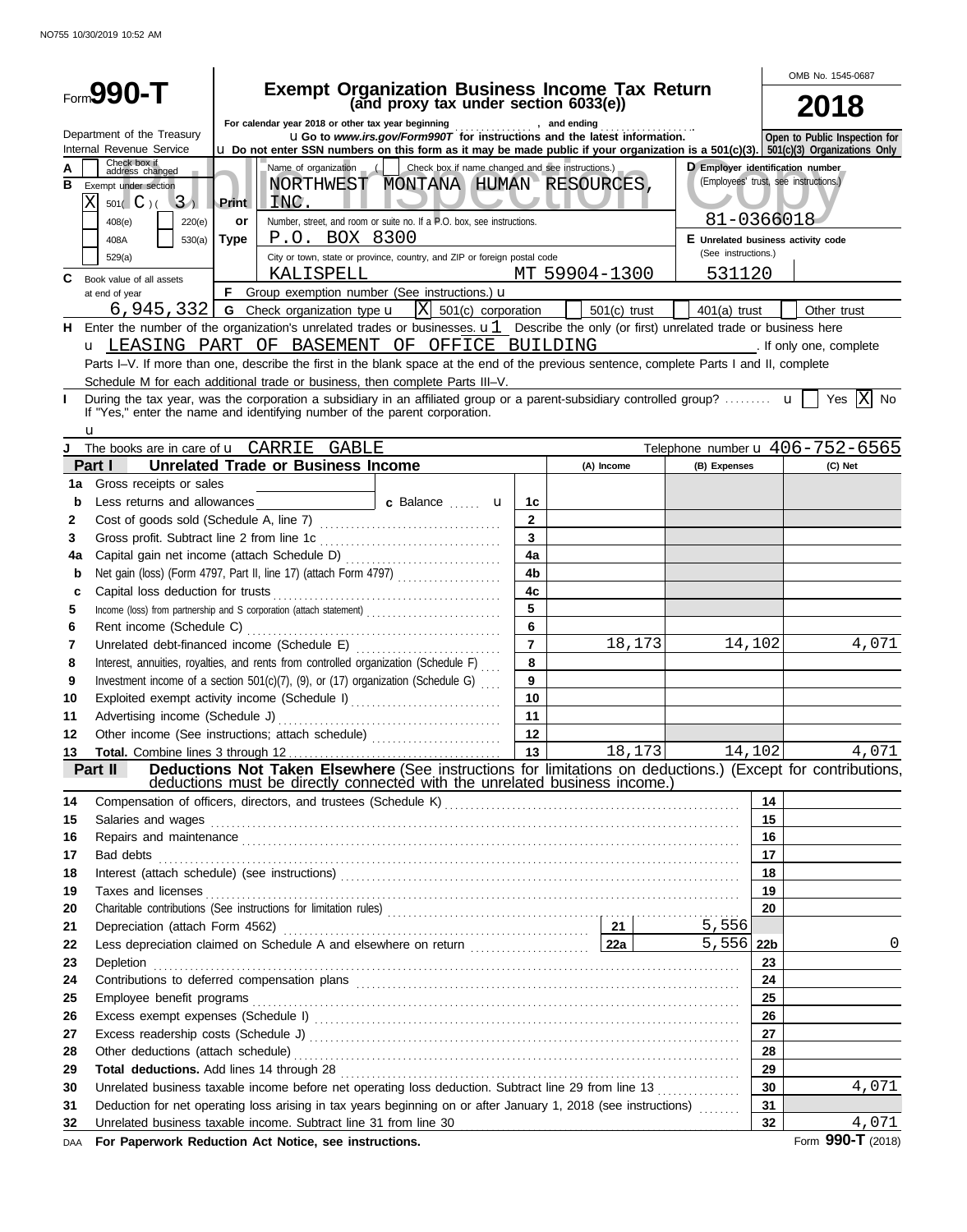|             | Form 990-T (2018) NORTHWEST MONTANA HUMAN RESOURCES, 81-0366018                                                                                                                                                      |                 |                          |       | Page 2                                                                                 |
|-------------|----------------------------------------------------------------------------------------------------------------------------------------------------------------------------------------------------------------------|-----------------|--------------------------|-------|----------------------------------------------------------------------------------------|
|             | <b>Total Unrelated Business Taxable income</b><br>Part III                                                                                                                                                           |                 |                          |       |                                                                                        |
| 33          | Total of unrelated business taxable income computed from all unrelated trades or businesses (see                                                                                                                     |                 |                          |       |                                                                                        |
|             | instructions)                                                                                                                                                                                                        |                 |                          | 33    | 4,071                                                                                  |
| 34          | Amounts paid for disallowed fringes                                                                                                                                                                                  |                 |                          | 34    |                                                                                        |
| 35          | Deductions for net operating loss arising in tax years beginning before January 1, 2018 (see                                                                                                                         |                 |                          |       |                                                                                        |
|             |                                                                                                                                                                                                                      |                 |                          | 35    |                                                                                        |
| 36          | Total of unrelated business taxable income before specific deduction. Subtract line 35 from the sum                                                                                                                  |                 |                          |       |                                                                                        |
|             | of lines 33 and 34                                                                                                                                                                                                   |                 |                          | 36    | 4,071                                                                                  |
| 37          | Specific deduction (Generally \$1,000, but see line 37 instructions for exceptions)                                                                                                                                  |                 |                          | 37    | ,000                                                                                   |
| 38          | Unrelated business taxable income. Subtract line 37 from line 36. If line 37 is greater than line 36,                                                                                                                |                 |                          |       |                                                                                        |
|             |                                                                                                                                                                                                                      |                 |                          | 38    | 3,071                                                                                  |
|             | <b>Part IV</b><br><b>Tax Computation</b>                                                                                                                                                                             |                 |                          |       |                                                                                        |
| 39          | Organizations Taxable as Corporations. Multiply line 38 by 21% (0.21)                                                                                                                                                |                 | ▶                        | 39    | 645                                                                                    |
| 40          | Trusts Taxable at Trust Rates. See instructions for tax computation. Income tax on                                                                                                                                   |                 |                          |       |                                                                                        |
|             | the amount on line 38 from: $\Box$ Tax rate schedule or $\Box$ Schedule D (Form 1041) $\Box$                                                                                                                         |                 |                          | 40    |                                                                                        |
| 41          |                                                                                                                                                                                                                      |                 |                          | 41    |                                                                                        |
| 42          |                                                                                                                                                                                                                      |                 |                          | 42    |                                                                                        |
| 43          |                                                                                                                                                                                                                      |                 |                          | 43    |                                                                                        |
| 44          |                                                                                                                                                                                                                      |                 |                          | 44    | 645                                                                                    |
|             | Part V<br><b>Tax and Payments</b>                                                                                                                                                                                    |                 |                          |       |                                                                                        |
| 45а         | Foreign tax credit (corporations attach Form 1118; trusts attach Form 1116)                                                                                                                                          | 45a             |                          |       |                                                                                        |
| b           | Other credits (see instructions)                                                                                                                                                                                     | 45b             |                          |       |                                                                                        |
|             | General business credit. Attach Form 3800 (see instructions)                                                                                                                                                         | 45c             |                          |       |                                                                                        |
| d           | Credit for prior year minimum tax (attach Form 8801 or 8827) [[[[[[[[[[[[[[[[[[[[[[[[[[]]]]]]]                                                                                                                       | 45d             |                          |       |                                                                                        |
| е           |                                                                                                                                                                                                                      |                 |                          | 45e   |                                                                                        |
| 46          | Subtract line 45e from line 44                                                                                                                                                                                       |                 |                          | 46    | 645                                                                                    |
| 47          | Other taxes.<br>Form 4255<br>Check if from:                                                                                                                                                                          |                 |                          | 47    |                                                                                        |
| 48          |                                                                                                                                                                                                                      |                 |                          | 48    | 645                                                                                    |
| 49          | 2018 net 965 tax liability paid from Form 965-A or Form 965-B, Part II, column (k) line 2                                                                                                                            |                 |                          | 49    |                                                                                        |
| 50a         |                                                                                                                                                                                                                      | 50a             |                          |       |                                                                                        |
| b           |                                                                                                                                                                                                                      | 50 <sub>b</sub> |                          |       |                                                                                        |
| с           |                                                                                                                                                                                                                      | 50c             | 400                      |       |                                                                                        |
| d           | Foreign organizations: Tax paid or withheld at source (see instructions) [11, 11, 11, 11]                                                                                                                            | <b>50d</b>      |                          |       |                                                                                        |
| е           | Backup withholding (see instructions)                                                                                                                                                                                | <b>50e</b>      |                          |       |                                                                                        |
|             | Credit for small employer health insurance premiums (attach Form 8941)                                                                                                                                               | 50f             |                          |       |                                                                                        |
| g           | Other credits, adjustments, and payments:     Form 2439                                                                                                                                                              |                 |                          |       |                                                                                        |
|             | Form 4136<br>Other<br>Total <b>u</b>                                                                                                                                                                                 | 50q             |                          |       |                                                                                        |
| 51          | Total payments. Add lines 50a through 50g                                                                                                                                                                            |                 |                          | 51    | 400                                                                                    |
| 52          | Estimated tax penalty (see instructions). Check if Form 2220 is attached [111][11][11][11][11][11][11][11][11]                                                                                                       |                 | $\mathbf{u}$  X          | 52    | 15                                                                                     |
| 53          | Tax due. If line 51 is less than the total of lines 48, 49, and 52, enter amount owed                                                                                                                                |                 | u                        | 53    | 260                                                                                    |
| 54          | Overpayment. If line 51 is larger than the total of lines 48, 49, and 52, enter amount overpaid                                                                                                                      |                 | u                        | 54    |                                                                                        |
| 55          | Enter the amount of line 54 you want: Credited to 2019 estimated tax $\mathbf u$                                                                                                                                     |                 | Refunded u               | 55    |                                                                                        |
|             | <b>Part VI</b><br>Statements Regarding Certain Activities and Other Information (see instructions)                                                                                                                   |                 |                          |       |                                                                                        |
| 56          | At any time during the 2018 calendar year, did the organization have an interest in or a signature or other authority                                                                                                |                 |                          |       | <b>Yes</b><br>No                                                                       |
|             | over a financial account (bank, securities, or other) in a foreign country? If "YES," the organization may have to file                                                                                              |                 |                          |       |                                                                                        |
|             | FinCEN Form 114, Report of Foreign Bank and Financial Accounts. If "YES," enter the name of the foreign country                                                                                                      |                 |                          |       |                                                                                        |
|             | here <b>u</b>                                                                                                                                                                                                        |                 |                          |       | $\mathbf{X}$<br>$\mathbf X$                                                            |
| 57          | During the tax year, did the organization receive a distribution from, or was it the grantor of, or transferor to, a foreign trust?<br>If "YES," see instructions for other forms the organization may have to file. |                 |                          |       |                                                                                        |
| 58          | Enter the amount of tax-exempt interest received or accrued during the tax year <b>u</b>                                                                                                                             |                 |                          |       |                                                                                        |
|             | Under penalties of perjury, I declare that I have examined this return, including accompanying schedules and statements, and to the best of my knowledge and belief, it is                                           |                 |                          |       |                                                                                        |
|             | true, correct, and complete. Declaration of preparer (other than taxpayer) is based on all information of which preparer has any knowledge.                                                                          |                 |                          |       |                                                                                        |
| <b>Sign</b> |                                                                                                                                                                                                                      |                 |                          |       | May the IRS discuss this retur<br>with the preparer shown below<br>(see instructions)? |
| <b>Here</b> | u<br><b>U</b> EXECUTIVE                                                                                                                                                                                              | <b>DIRECTOR</b> |                          |       | $\mathbf X$<br>Yes<br>No                                                               |
|             | Signature of officer<br>Date<br>Title<br>Print/Type preparer's name<br>Preparer's signature                                                                                                                          |                 | Date                     |       | PTIN                                                                                   |
|             |                                                                                                                                                                                                                      |                 |                          | Check | if                                                                                     |
| Paid        | LOREN W RANDALL                                                                                                                                                                                                      |                 | $10/30/19$ self-employed |       | P00237699                                                                              |
|             | RANDALL & COMPANY, P. C.<br>Preparer<br>Firm's name                                                                                                                                                                  |                 | Firm's $EIN$ }           |       | 81-0522654                                                                             |
|             | PO BOX 4325<br><b>Use Only</b>                                                                                                                                                                                       |                 |                          |       |                                                                                        |
|             | MISSOULA, MT<br>59806-4325<br>Firm's address                                                                                                                                                                         |                 | Phone no.                |       | $406 - 728 - 5539$                                                                     |
|             |                                                                                                                                                                                                                      |                 |                          |       | Form 990-T (2018)                                                                      |
|             |                                                                                                                                                                                                                      |                 |                          |       |                                                                                        |
| DAA         | 10/15<br>INT<br>6                                                                                                                                                                                                    | FTP             | 6 TOT                    |       | 272                                                                                    |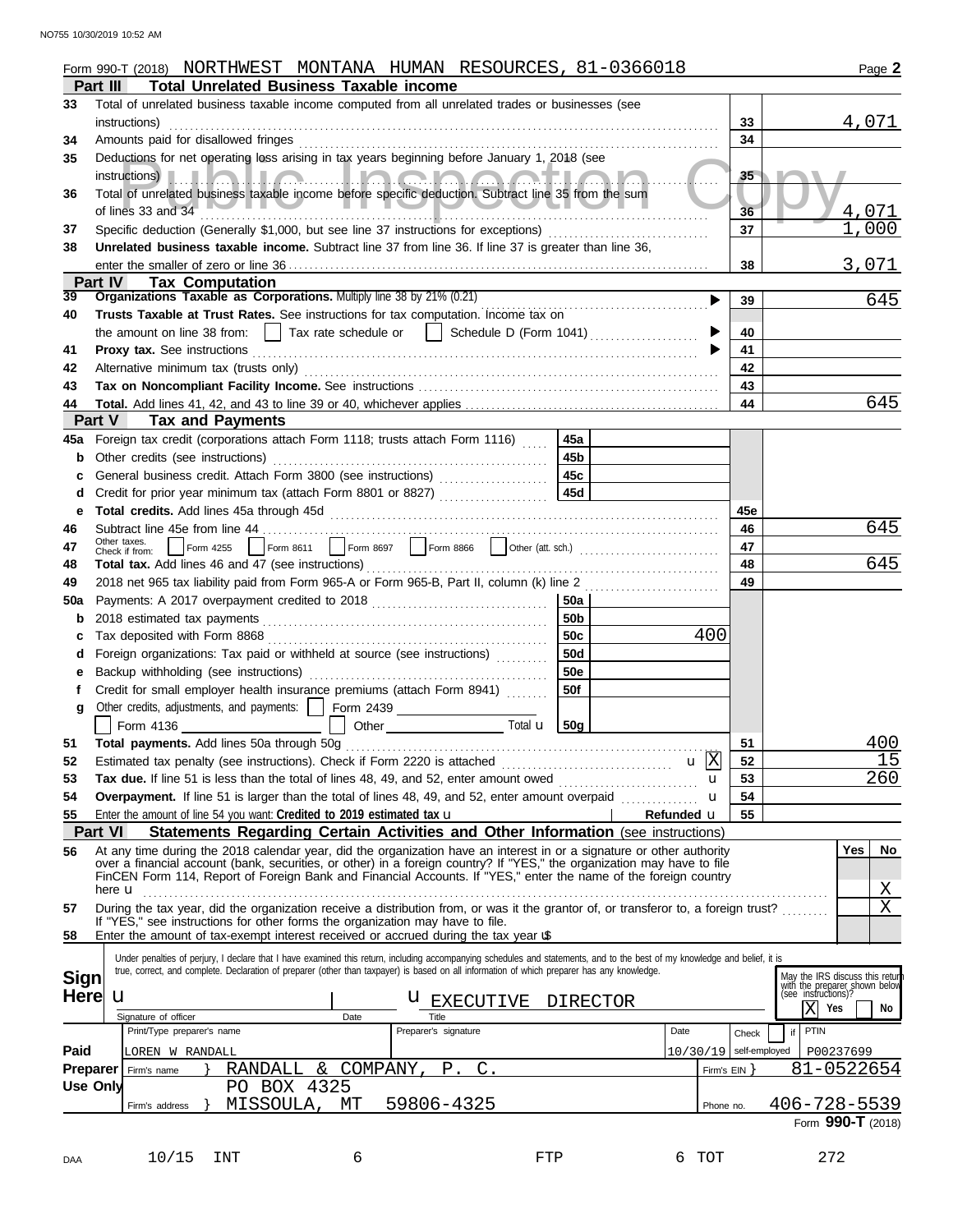|               | Form 990-T (2018) NORTHWEST MONTANA HUMAN RESOURCES, 81-0366018                                         |                                                 |        |              |                                                                                                 |   |                                                          | Page 3                                                                                           |
|---------------|---------------------------------------------------------------------------------------------------------|-------------------------------------------------|--------|--------------|-------------------------------------------------------------------------------------------------|---|----------------------------------------------------------|--------------------------------------------------------------------------------------------------|
|               | Schedule A - Cost of Goods Sold. Enter method of inventory valuation u                                  |                                                 |        |              |                                                                                                 |   |                                                          |                                                                                                  |
| 1             | Inventory at beginning of year                                                                          | $\mathbf 1$                                     |        | 6            |                                                                                                 |   |                                                          | 6                                                                                                |
| $\mathbf{2}$  | Purchases                                                                                               | $\mathbf{2}$                                    |        | $\mathbf{7}$ | Cost of goods sold. Subtract                                                                    |   |                                                          |                                                                                                  |
| 3             |                                                                                                         | 3                                               |        |              | line 6 from line 5. Enter here and                                                              |   |                                                          |                                                                                                  |
| 4a            | Additional sec. 263A costs                                                                              |                                                 |        |              | in Part I, line 2                                                                               |   |                                                          |                                                                                                  |
|               | (attach schedule)                                                                                       | 4a                                              |        | 8            |                                                                                                 |   | Do the rules of section 263A (with respect to            | <b>Yes</b><br>No                                                                                 |
| b             | Other costs<br>(attach schedule)                                                                        | 4b                                              |        |              |                                                                                                 |   | property produced or acquired for resale) apply          |                                                                                                  |
| 5             | Total. Add lines 1 through 4b                                                                           | 5                                               |        |              | to the organization?                                                                            |   |                                                          |                                                                                                  |
|               | Schedule C - Rent Income (From Real Property and Personal Property Leased With Real Property)           |                                                 |        |              |                                                                                                 |   |                                                          |                                                                                                  |
|               | (see instructions)                                                                                      |                                                 |        |              |                                                                                                 |   |                                                          |                                                                                                  |
|               | 1. Description of property                                                                              |                                                 |        |              |                                                                                                 |   |                                                          |                                                                                                  |
| (1)           | N/A                                                                                                     |                                                 |        |              |                                                                                                 |   |                                                          |                                                                                                  |
| (2)           |                                                                                                         |                                                 |        |              |                                                                                                 |   |                                                          |                                                                                                  |
| (3)           |                                                                                                         |                                                 |        |              |                                                                                                 |   |                                                          |                                                                                                  |
| (4)           |                                                                                                         |                                                 |        |              |                                                                                                 |   |                                                          |                                                                                                  |
|               |                                                                                                         | 2. Rent received or accrued                     |        |              |                                                                                                 |   |                                                          |                                                                                                  |
|               | (a) From personal property (if the percentage of rent<br>for personal property is more than 10% but not |                                                 |        |              | (b) From real and personal property (if the<br>percentage of rent for personal property exceeds |   |                                                          | 3(a) Deductions directly connected with the income<br>in columns 2(a) and 2(b) (attach schedule) |
|               | more than 50%)                                                                                          |                                                 |        |              | 50% or if the rent is based on profit or income)                                                |   |                                                          |                                                                                                  |
|               |                                                                                                         |                                                 |        |              |                                                                                                 |   |                                                          |                                                                                                  |
| (1)           |                                                                                                         |                                                 |        |              |                                                                                                 |   |                                                          |                                                                                                  |
| (2)<br>(3)    |                                                                                                         |                                                 |        |              |                                                                                                 |   |                                                          |                                                                                                  |
| (4)           |                                                                                                         |                                                 |        |              |                                                                                                 |   |                                                          |                                                                                                  |
| Total         |                                                                                                         |                                                 | Total  |              |                                                                                                 |   |                                                          |                                                                                                  |
|               | (c) Total income. Add totals of columns 2(a) and 2(b). Enter                                            |                                                 |        |              |                                                                                                 |   | (b) Total deductions.<br>Enter here and on page 1,       |                                                                                                  |
|               | here and on page 1, Part I, line 6, column (A)                                                          |                                                 |        |              | u                                                                                               |   | Part I, line 6, column (B) $\mathbf u$                   |                                                                                                  |
|               | <b>Schedule E - Unrelated Debt-Financed Income</b> (see instructions)                                   |                                                 |        |              |                                                                                                 |   |                                                          |                                                                                                  |
|               |                                                                                                         |                                                 |        |              |                                                                                                 |   |                                                          | 3. Deductions directly connected with or allocable to                                            |
|               | 1. Description of debt-financed property                                                                |                                                 |        |              | 2. Gross income from or<br>allocable to debt-financed                                           |   | STMT<br>- 1                                              | debt-financed property<br>STMT                                                                   |
|               |                                                                                                         |                                                 |        |              | property                                                                                        |   | (a) Straight line depreciation                           | (b) Other deductions                                                                             |
|               |                                                                                                         |                                                 |        |              |                                                                                                 |   | (attach schedule)                                        | (attach schedule)                                                                                |
| (1)           | RENTAL                                                                                                  | INCOME UBIT                                     |        |              | 18,173                                                                                          |   | 5,556                                                    | 8,546                                                                                            |
| (2)           |                                                                                                         |                                                 |        |              |                                                                                                 |   |                                                          |                                                                                                  |
| (3)           |                                                                                                         |                                                 |        |              |                                                                                                 |   |                                                          |                                                                                                  |
| (4)           |                                                                                                         |                                                 |        |              |                                                                                                 |   |                                                          |                                                                                                  |
|               | 4. Amount of average<br>acquisition debt on or                                                          | 5. Average adjusted basis<br>of or allocable to |        |              | 6. Column                                                                                       |   | 7. Gross income reportable                               | 8. Allocable deductions                                                                          |
|               | allocable to debt-financed                                                                              | debt-financed property                          |        |              | 4 divided<br>by column 5                                                                        |   | (column 2 x column 6)                                    | (column 6 x total of columns<br>$3(a)$ and $3(b)$ )                                              |
|               | property (attach schedule)                                                                              | (attach schedule)                               |        |              |                                                                                                 |   |                                                          |                                                                                                  |
| (1)           | 72,479                                                                                                  |                                                 | 66,371 |              | 100.00%                                                                                         |   | 18,173                                                   | 14,102                                                                                           |
| (2)           |                                                                                                         |                                                 |        |              |                                                                                                 | % |                                                          |                                                                                                  |
| (3)           |                                                                                                         |                                                 |        |              |                                                                                                 | % |                                                          |                                                                                                  |
| (4)           |                                                                                                         |                                                 |        |              |                                                                                                 | % |                                                          |                                                                                                  |
|               | STATEMENT 3<br>SEE                                                                                      | SEE STATEMENT 4                                 |        |              |                                                                                                 |   | Enter here and on page 1,<br>Part I, line 7, column (A). | Enter here and on page 1,<br>Part I, line 7, column (B).                                         |
|               |                                                                                                         |                                                 |        |              |                                                                                                 |   | 18,173                                                   | 14,102                                                                                           |
| <b>Totals</b> | Total dividends-received deductions included in column 8                                                |                                                 |        |              | u                                                                                               |   |                                                          |                                                                                                  |
|               |                                                                                                         |                                                 |        |              |                                                                                                 |   | u                                                        |                                                                                                  |

Form **990-T** (2018)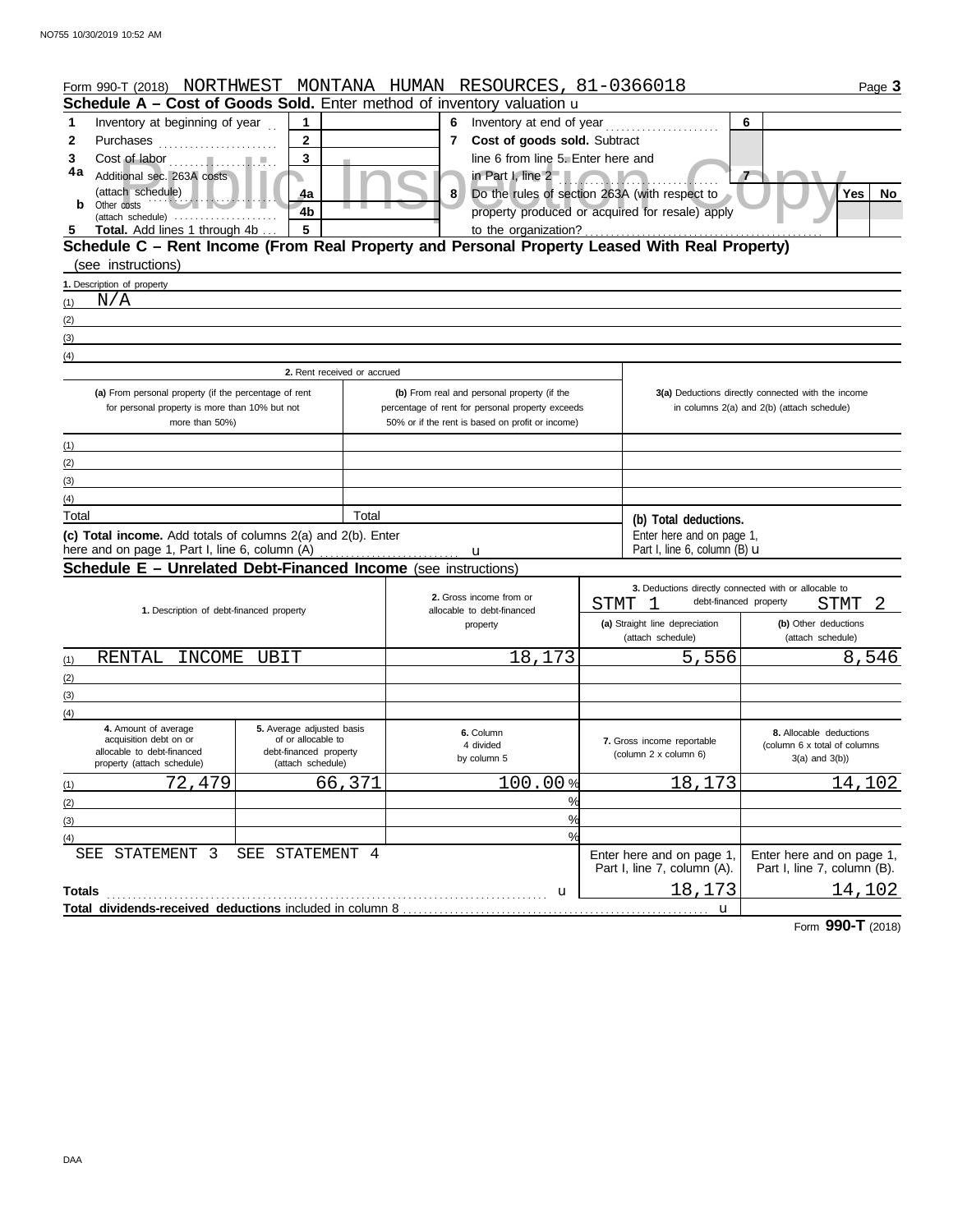| Form 990-T (2018) NORTHWEST MONTANA HUMAN RESOURCES, 81-0366018                                                                                                         |                                                                       |                                                                                            |                                                                                                                                       |                                        |                                                                                            |                                                                                           | Page 4                                                                                          |
|-------------------------------------------------------------------------------------------------------------------------------------------------------------------------|-----------------------------------------------------------------------|--------------------------------------------------------------------------------------------|---------------------------------------------------------------------------------------------------------------------------------------|----------------------------------------|--------------------------------------------------------------------------------------------|-------------------------------------------------------------------------------------------|-------------------------------------------------------------------------------------------------|
| Schedule F - Interest, Annuities, Royalties, and Rents From Controlled Organizations (see instructions)                                                                 |                                                                       |                                                                                            |                                                                                                                                       |                                        |                                                                                            |                                                                                           |                                                                                                 |
| 1. Name of controlled<br>organization                                                                                                                                   |                                                                       | 2. Employer<br>identification number                                                       | Exempt Controlled Organizations<br>3. Net unrelated income<br>(loss) (see instructions)                                               | 4. Total of specified<br>payments made |                                                                                            | 5. Part of column 4 that is<br>included in the controlling<br>organization's gross income | 6. Deductions directly<br>connected with income<br>in column 5                                  |
| $\mathrm{N}/\mathrm{A}$<br>(1)<br>(2)<br>$\sim$<br><b>The Contract of Security</b><br>ш<br>(3)<br>(4)                                                                   |                                                                       | a a                                                                                        |                                                                                                                                       |                                        |                                                                                            |                                                                                           |                                                                                                 |
| Nonexempt Controlled Organizations                                                                                                                                      |                                                                       |                                                                                            |                                                                                                                                       |                                        |                                                                                            |                                                                                           |                                                                                                 |
| 7. Taxable Income                                                                                                                                                       |                                                                       | 8. Net unrelated income<br>(loss) (see instructions)                                       | 9. Total of specified<br>payments made                                                                                                |                                        | 10. Part of column 9 that is<br>included in the controlling<br>organization's gross income |                                                                                           | 11. Deductions directly<br>connected with income in<br>column 10                                |
| (1)<br>(2)<br>(3)                                                                                                                                                       |                                                                       |                                                                                            |                                                                                                                                       |                                        |                                                                                            |                                                                                           |                                                                                                 |
| (4)                                                                                                                                                                     |                                                                       |                                                                                            |                                                                                                                                       |                                        | Add columns 5 and 10.<br>Enter here and on page 1,<br>Part I, line 8, column (A).          |                                                                                           | Add columns 6 and 11.<br>Enter here and on page 1,<br>Part I, line 8, column (B).               |
| Totals<br>Totals $\frac{u_1}{x_2 + u_2}$ $\frac{u_2}{x_1 + u_1}$<br>Schedule G – Investment Income of a Section 501(c)(7), (9), or (17) Organization (see instructions) |                                                                       |                                                                                            |                                                                                                                                       |                                        |                                                                                            |                                                                                           |                                                                                                 |
| 1. Description of income                                                                                                                                                |                                                                       | 2. Amount of income                                                                        | 3. Deductions<br>directly connected<br>(attach schedule)                                                                              |                                        |                                                                                            | 4. Set-asides<br>(attach schedule)                                                        | 5. Total deductions<br>and set-asides (col. 3<br>plus col.4)                                    |
| $(1)$ $N/A$                                                                                                                                                             |                                                                       |                                                                                            |                                                                                                                                       |                                        |                                                                                            |                                                                                           |                                                                                                 |
| (2)                                                                                                                                                                     |                                                                       |                                                                                            |                                                                                                                                       |                                        |                                                                                            |                                                                                           |                                                                                                 |
| (3)                                                                                                                                                                     |                                                                       |                                                                                            |                                                                                                                                       |                                        |                                                                                            |                                                                                           |                                                                                                 |
| (4)                                                                                                                                                                     |                                                                       |                                                                                            |                                                                                                                                       |                                        |                                                                                            |                                                                                           |                                                                                                 |
|                                                                                                                                                                         |                                                                       | Enter here and on page 1,<br>Part I, line 9, column (A).                                   |                                                                                                                                       |                                        |                                                                                            |                                                                                           | Enter here and on page 1,<br>Part I, line 9, column (B).                                        |
| Schedule I - Exploited Exempt Activity Income, Other Than Advertising Income (see instructions)                                                                         | u                                                                     |                                                                                            |                                                                                                                                       |                                        |                                                                                            |                                                                                           |                                                                                                 |
| 1. Description of exploited activity                                                                                                                                    | 2. Gross<br>unrelated<br>business income<br>from trade or<br>business | 3. Expenses<br>directly<br>connected with<br>production of<br>unrelated<br>business income | 4. Net income (loss)<br>from unrelated trade<br>or business (column<br>2 minus column 3).<br>If a gain, compute<br>cols. 5 through 7. |                                        | 5. Gross income<br>from activity that<br>is not unrelated<br>business income               | 6. Expenses<br>attributable to<br>column 5                                                | 7. Excess exempt<br>expenses<br>(column 6 minus<br>column 5, but not<br>more than<br>column 4). |
| (1) N/A                                                                                                                                                                 |                                                                       |                                                                                            |                                                                                                                                       |                                        |                                                                                            |                                                                                           |                                                                                                 |
| (2)                                                                                                                                                                     |                                                                       |                                                                                            |                                                                                                                                       |                                        |                                                                                            |                                                                                           |                                                                                                 |
| (3)                                                                                                                                                                     |                                                                       |                                                                                            |                                                                                                                                       |                                        |                                                                                            |                                                                                           |                                                                                                 |
| (4)                                                                                                                                                                     | Enter here and on<br>page 1, Part I,<br>line 10, col. (A).            | Enter here and on<br>page 1, Part I,<br>line 10, col. (B).                                 |                                                                                                                                       |                                        |                                                                                            |                                                                                           | Enter here and<br>on page 1,<br>Part II, line 26.                                               |
| Totals<br><b>Schedule J - Advertising Income</b> (see instructions)                                                                                                     |                                                                       |                                                                                            |                                                                                                                                       |                                        |                                                                                            |                                                                                           |                                                                                                 |
| Income From Periodicals Reported on a Consolidated Basis<br>Part I                                                                                                      |                                                                       |                                                                                            |                                                                                                                                       |                                        |                                                                                            |                                                                                           |                                                                                                 |
| 1. Name of periodical                                                                                                                                                   | 2. Gross<br>advertising<br>income                                     | 3. Direct<br>advertising costs                                                             | 4. Advertising<br>gain or (loss) (col.<br>2 minus col. 3). If<br>a gain, compute<br>cols. 5 through 7.                                |                                        | 5. Circulation<br>income                                                                   | 6. Readership<br>costs                                                                    | 7. Excess readership<br>costs (column 6<br>minus column 5, but<br>not more than<br>column 4).   |
| $(1)$ N/A                                                                                                                                                               |                                                                       |                                                                                            |                                                                                                                                       |                                        |                                                                                            |                                                                                           |                                                                                                 |
| (2)                                                                                                                                                                     |                                                                       |                                                                                            |                                                                                                                                       |                                        |                                                                                            |                                                                                           |                                                                                                 |
| (3)                                                                                                                                                                     |                                                                       |                                                                                            |                                                                                                                                       |                                        |                                                                                            |                                                                                           |                                                                                                 |
| (4)                                                                                                                                                                     |                                                                       |                                                                                            |                                                                                                                                       |                                        |                                                                                            |                                                                                           |                                                                                                 |
| Totals (carry to Part II, line $(5)$ ). $\mathbf u$                                                                                                                     |                                                                       |                                                                                            |                                                                                                                                       |                                        |                                                                                            |                                                                                           |                                                                                                 |

Form **990-T** (2018)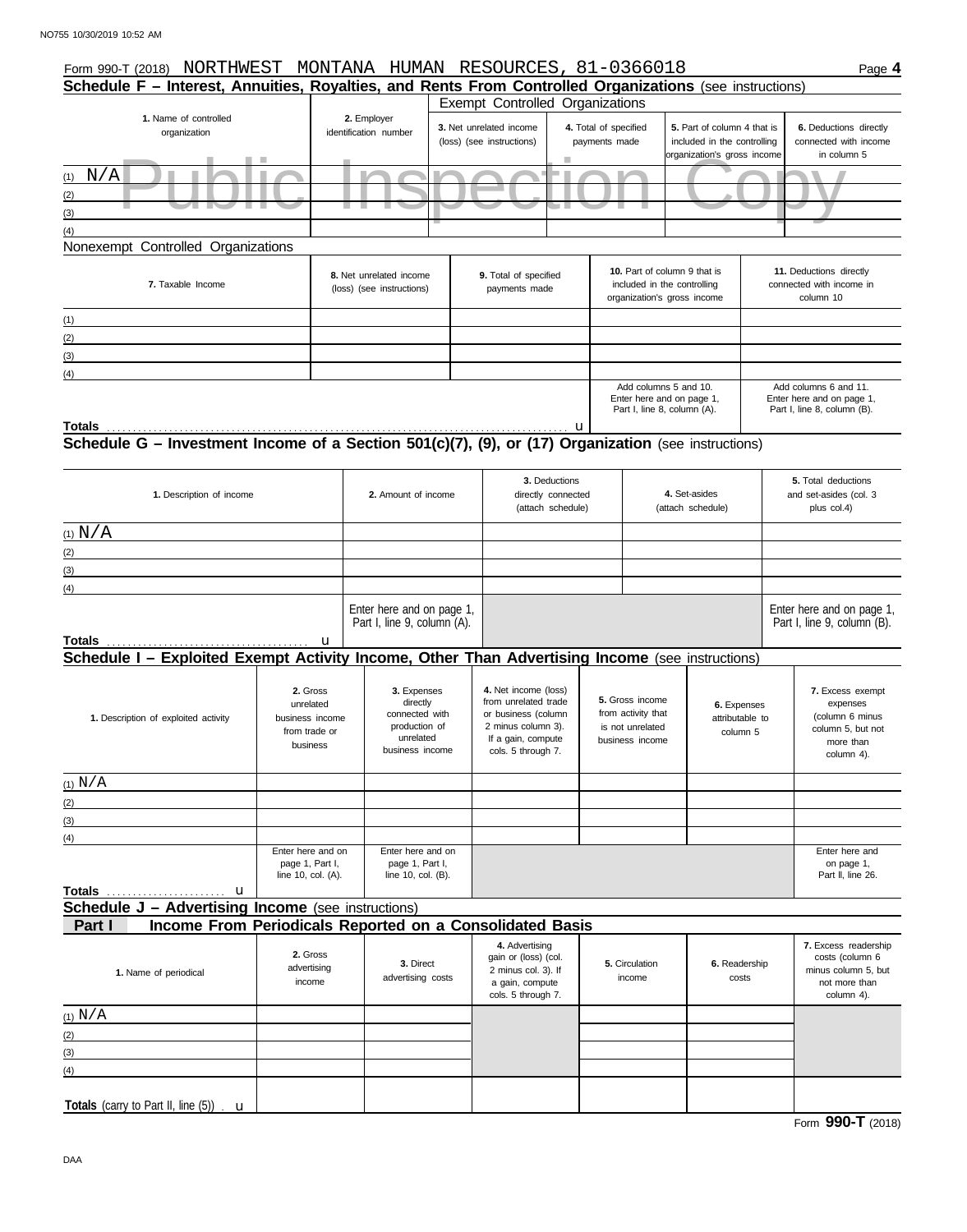# Form 990-T (2018) NORTHWEST MONTANA HUMAN RESOURCES, 81-0366018 Page **5**

2 through 7 on a line-by-line basis.) **Part II Income From Periodicals Reported on a Separate Basis** (For each periodical listed in Part II, fill in columns

| 1. Name of periodical<br>(1) $N/A$<br>(2)<br>(3)                                  | 2. Gross<br>advertising<br>income                          | 3. Direct<br>advertising costs                             | 4. Advertising<br>gain or (loss) (col.<br>2 minus col. 3). If<br>a gain, compute<br>cols. 5 through 7. | 5. Circulation<br>income<br><b>The Company of the Company</b> | 6. Readership | costs                                                 | 7. Excess readership<br>costs (column 6<br>minus column 5, but<br>not more than<br>column 4). |
|-----------------------------------------------------------------------------------|------------------------------------------------------------|------------------------------------------------------------|--------------------------------------------------------------------------------------------------------|---------------------------------------------------------------|---------------|-------------------------------------------------------|-----------------------------------------------------------------------------------------------|
| (4)                                                                               |                                                            |                                                            |                                                                                                        |                                                               |               |                                                       |                                                                                               |
| <b>Totals, Part II (lines 1-5) u</b>                                              | Enter here and on<br>page 1, Part I,<br>line 11, col. (A). | Enter here and on<br>page 1, Part I,<br>line 11, col. (B). |                                                                                                        |                                                               |               |                                                       | Enter here and<br>on page 1,<br>Part II, line 27.                                             |
| Schedule K - Compensation of Officers, Directors, and Trustees (see instructions) |                                                            |                                                            |                                                                                                        |                                                               |               |                                                       |                                                                                               |
| 1. Name                                                                           |                                                            | 2. Title                                                   |                                                                                                        | 3. Percent of<br>time devoted to<br>business                  |               | 4. Compensation attributable to<br>unrelated business |                                                                                               |

| N/A<br>(1)                                        | $\%$       |  |
|---------------------------------------------------|------------|--|
| (2)                                               | $\%$       |  |
| (3)                                               | O/2        |  |
| (4)                                               | $O_{\ell}$ |  |
| Total. Enter here and on page 1, Part II, line 14 |            |  |

**Total.** Enter here and on page 1, Part ll, line 14

Form **990-T** (2018)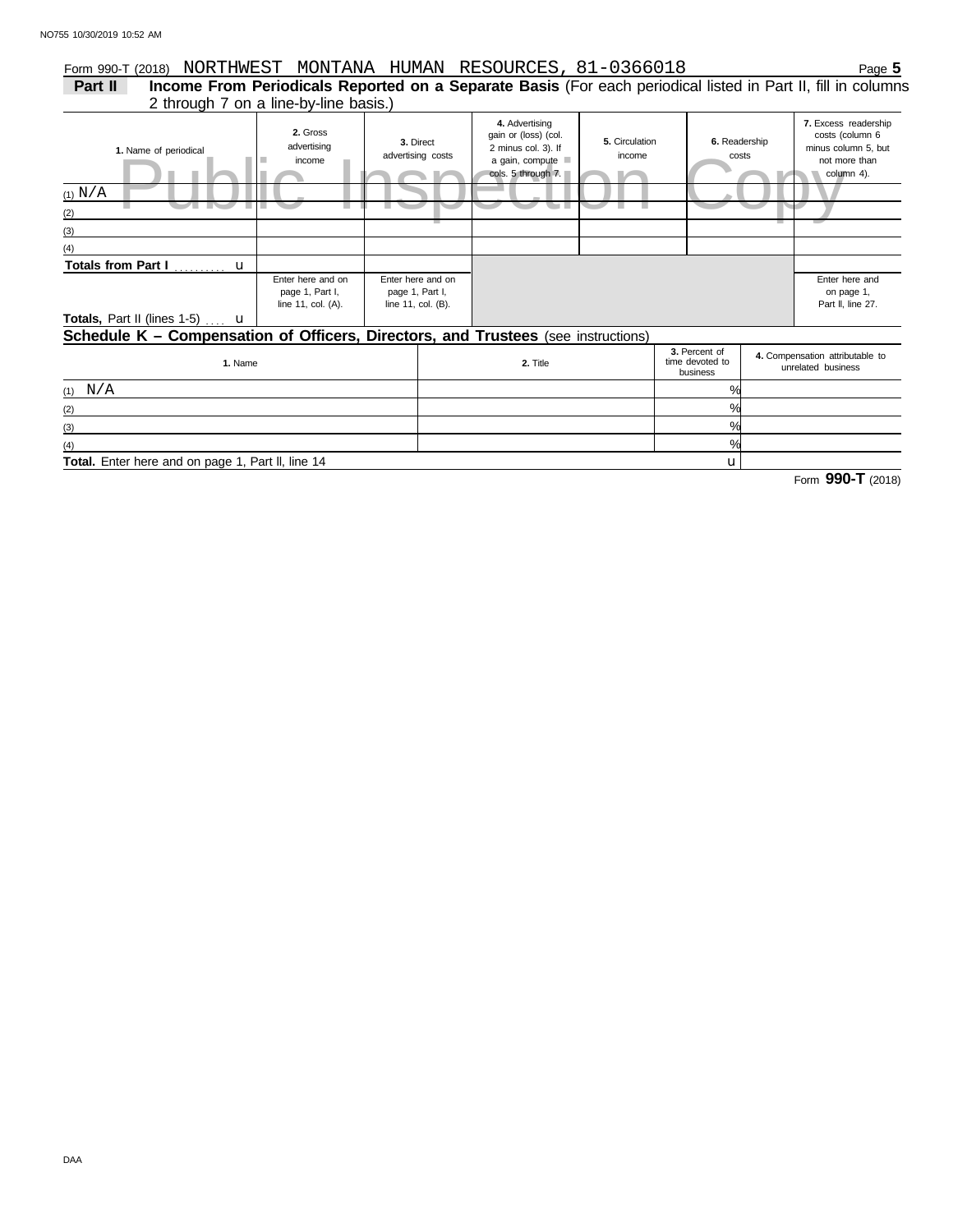|        | Form 4562                                                      |                                                                                                                                         | <b>Depreciation and Amortization</b><br>(Including Information on Listed Property) | u Attach to your tax return. |                |                  | OMB No. 1545-0172                                   |        |
|--------|----------------------------------------------------------------|-----------------------------------------------------------------------------------------------------------------------------------------|------------------------------------------------------------------------------------|------------------------------|----------------|------------------|-----------------------------------------------------|--------|
|        | Department of the Treasury<br>(99)<br>Internal Revenue Service |                                                                                                                                         | u Go to www.irs.gov/Form4562 for instructions and the latest information.          |                              |                |                  | Attachment<br>Sequence No.                          | 179    |
|        | Name(s) shown on return                                        | NORTHWEST MONTANA HUMAN RESOURCES,                                                                                                      |                                                                                    |                              |                |                  | Identifying number                                  |        |
|        |                                                                | INC.<br>a.                                                                                                                              |                                                                                    |                              |                |                  | 81-0366018                                          |        |
|        | Business or activity to which this form relates                |                                                                                                                                         |                                                                                    |                              |                |                  |                                                     |        |
|        | INDIRECT DEPRECIATION                                          | Election To Expense Certain Property Under Section 179                                                                                  |                                                                                    |                              |                |                  |                                                     |        |
|        | Part I                                                         | <b>Note:</b> If you have any listed property, complete Part V before you complete Part I.                                               |                                                                                    |                              |                |                  |                                                     |        |
| 1      | Maximum amount (see instructions)                              |                                                                                                                                         |                                                                                    |                              |                | 1                | 1,000,000                                           |        |
| 2      |                                                                | Total cost of section 179 property placed in service (see instructions)                                                                 |                                                                                    |                              |                | $\mathbf{2}$     |                                                     |        |
| 3      |                                                                |                                                                                                                                         |                                                                                    |                              |                | 3                | 2,500,000                                           |        |
| 4      |                                                                | Reduction in limitation. Subtract line 3 from line 2. If zero or less, enter -0-                                                        |                                                                                    |                              |                | 4                |                                                     |        |
| 5      |                                                                | Dollar limitation for tax year. Subtract line 4 from line 1. If zero or less, enter -0-. If married filing separately, see instructions |                                                                                    |                              |                | 5                |                                                     |        |
| 6      |                                                                | (a) Description of property                                                                                                             |                                                                                    | (b) Cost (business use only) |                | (c) Elected cost |                                                     |        |
|        |                                                                |                                                                                                                                         |                                                                                    |                              |                |                  |                                                     |        |
| 7      |                                                                | Listed property. Enter the amount from line 29                                                                                          |                                                                                    |                              | $\overline{7}$ |                  |                                                     |        |
| 8      |                                                                | Total elected cost of section 179 property. Add amounts in column (c), lines 6 and 7                                                    |                                                                                    |                              |                | 8                |                                                     |        |
| 9      |                                                                | Tentative deduction. Enter the smaller of line 5 or line 8                                                                              |                                                                                    |                              |                | 9                |                                                     |        |
| 10     |                                                                | Carryover of disallowed deduction from line 13 of your 2017 Form 4562                                                                   |                                                                                    |                              |                | 10               |                                                     |        |
| 11     |                                                                | Business income limitation. Enter the smaller of business income (not less than zero) or line 5. See instructions                       |                                                                                    |                              |                | 11               |                                                     |        |
| 12     |                                                                | Section 179 expense deduction. Add lines 9 and 10, but don't enter more than line 11                                                    |                                                                                    |                              |                | $12 \,$          |                                                     |        |
| 13     |                                                                | Carryover of disallowed deduction to 2019. Add lines 9 and 10, less line 12                                                             |                                                                                    |                              | 13             |                  |                                                     |        |
|        |                                                                | Note: Don't use Part II or Part III below for listed property. Instead, use Part V.                                                     |                                                                                    |                              |                |                  |                                                     |        |
|        | Part II                                                        | Special Depreciation Allowance and Other Depreciation (Don't include listed property. See instructions.)                                |                                                                                    |                              |                |                  |                                                     |        |
| 14     |                                                                | Special depreciation allowance for qualified property (other than listed property) placed in service                                    |                                                                                    |                              |                |                  |                                                     |        |
|        | during the tax year. See instructions                          |                                                                                                                                         |                                                                                    |                              |                | 14               |                                                     |        |
| 15     |                                                                |                                                                                                                                         |                                                                                    |                              |                | 15               |                                                     | 49,256 |
| 16     | Other depreciation (including ACRS)<br>Part III                | MACRS Depreciation (Don't include listed property. See instructions.)                                                                   |                                                                                    |                              |                | 16               |                                                     |        |
|        |                                                                |                                                                                                                                         |                                                                                    | <b>Section A</b>             |                |                  |                                                     |        |
| 17     |                                                                | MACRS deductions for assets placed in service in tax years beginning before 2018                                                        |                                                                                    |                              |                | 17               |                                                     | 0      |
| 18     |                                                                | If you are electing to group any assets placed in service during the tax year into one or more general asset accounts, check here       |                                                                                    |                              |                | $\mathbf{u}$     |                                                     |        |
|        |                                                                | Section B-Assets Placed in Service During 2018 Tax Year Using the General Depreciation System                                           |                                                                                    |                              |                |                  |                                                     |        |
|        | (a) Classification of property                                 | (b) Month and year<br>placed in<br>service                                                                                              | (c) Basis for depreciation<br>(business/investment use<br>only-see instructions)   | (d) Recovery<br>period       | (e) Convention | (f) Method       | (g) Depreciation deduction                          |        |
| 19a    | 3-year property                                                |                                                                                                                                         |                                                                                    |                              |                |                  |                                                     |        |
| b      | 5-year property                                                |                                                                                                                                         |                                                                                    |                              |                |                  |                                                     |        |
| c      | 7-year property                                                |                                                                                                                                         |                                                                                    |                              |                |                  |                                                     |        |
| d<br>е | 10-year property<br>15-year property                           |                                                                                                                                         |                                                                                    |                              |                |                  |                                                     |        |
|        | 20-year property                                               |                                                                                                                                         |                                                                                    |                              |                |                  |                                                     |        |
|        | g 25-year property                                             |                                                                                                                                         |                                                                                    | 25 yrs.                      |                | S/L              |                                                     |        |
|        | h Residential rental                                           |                                                                                                                                         |                                                                                    | 27.5 yrs.                    | ΜМ             | S/L              |                                                     |        |
|        | property                                                       |                                                                                                                                         |                                                                                    | 27.5 yrs.                    | ΜМ             | S/L              |                                                     |        |
| i.     | Nonresidential real                                            |                                                                                                                                         |                                                                                    | 39 yrs.                      | ΜМ             | S/L              |                                                     |        |
|        | property                                                       |                                                                                                                                         |                                                                                    |                              | MМ             | S/L              |                                                     |        |
|        |                                                                | Section C-Assets Placed in Service During 2018 Tax Year Using the Alternative Depreciation System                                       |                                                                                    |                              |                |                  |                                                     |        |
| 20a    | Class life                                                     |                                                                                                                                         |                                                                                    |                              |                | S/L              |                                                     |        |
| b      | 12-year                                                        |                                                                                                                                         |                                                                                    | 12 yrs.                      |                | S/L              |                                                     |        |
|        | $c$ 30-year                                                    |                                                                                                                                         |                                                                                    | 30 yrs.                      | МM             | S/L              |                                                     |        |
|        | $d$ 40-year                                                    |                                                                                                                                         |                                                                                    | 40 yrs.                      | МM             | S/L              |                                                     |        |
| 21     | Part IV<br>Listed property. Enter amount from line 28          | <b>Summary</b> (See instructions.)                                                                                                      |                                                                                    |                              |                |                  | 21                                                  |        |
| 22     |                                                                | Total. Add amounts from line 12, lines 14 through 17, lines 19 and 20 in column (g), and line 21. Enter                                 |                                                                                    |                              |                |                  |                                                     |        |
|        |                                                                | here and on the appropriate lines of your return. Partnerships and S corporations—see instructions                                      |                                                                                    |                              |                | 22               |                                                     | 49,256 |
| 23     |                                                                | For assets shown above and placed in service during the current year, enter the                                                         |                                                                                    |                              |                |                  |                                                     |        |
|        |                                                                | For Paperwork Reduction Act Notice, see separate instructions.                                                                          |                                                                                    |                              | 23             |                  |                                                     |        |
| DAA    |                                                                |                                                                                                                                         |                                                                                    |                              |                |                  | Form 4562 (2018)<br>THERE ARE NO AMOUNTS FOR PAGE 2 |        |